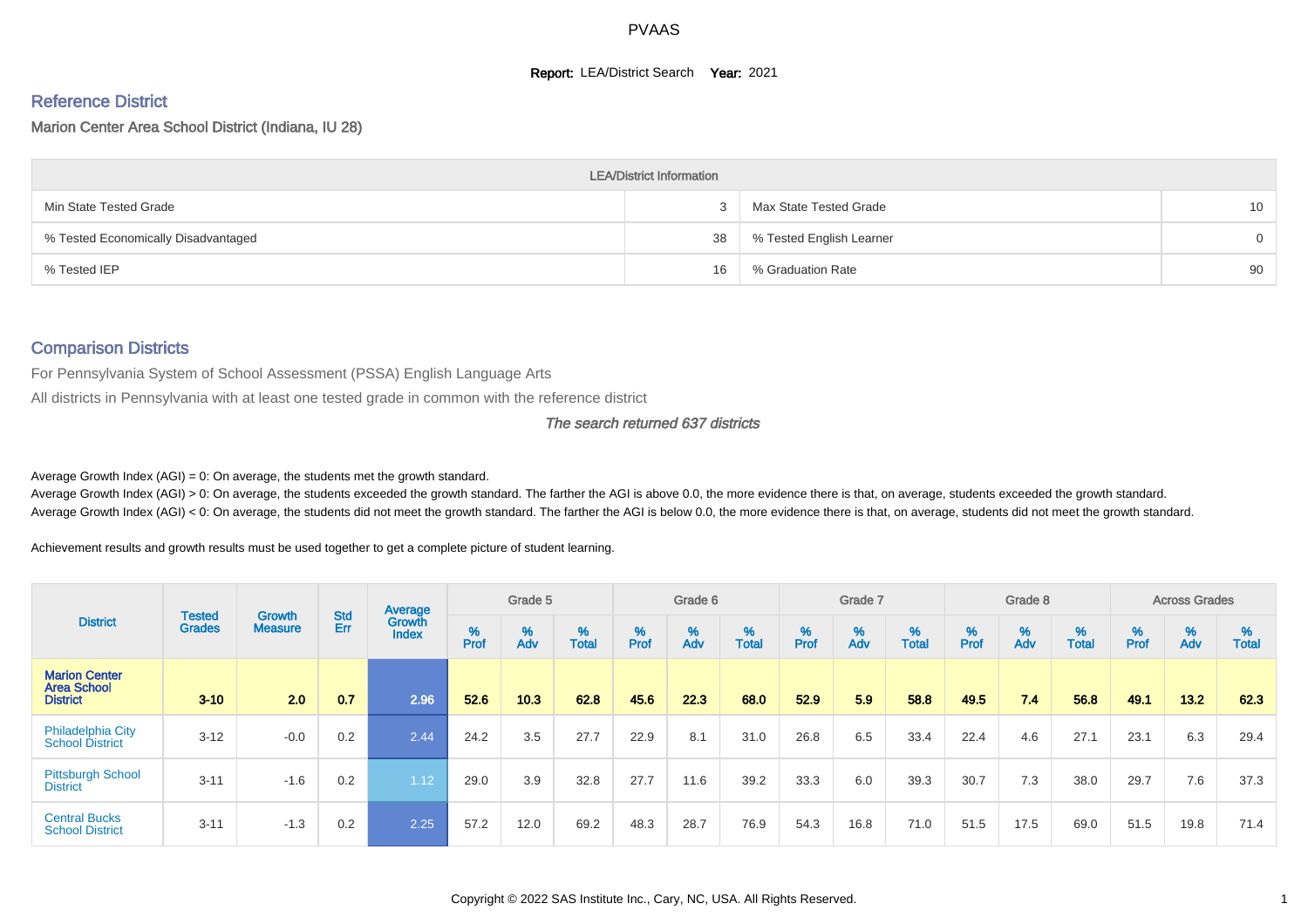|                                                               | <b>Tested</b> | <b>Growth</b>  | <b>Std</b> |                                          |           | Grade 5  |                   |           | Grade 6  |                   |           | Grade 7  |                   |           | Grade 8  |                   |           | <b>Across Grades</b> |                   |
|---------------------------------------------------------------|---------------|----------------|------------|------------------------------------------|-----------|----------|-------------------|-----------|----------|-------------------|-----------|----------|-------------------|-----------|----------|-------------------|-----------|----------------------|-------------------|
| <b>District</b>                                               | <b>Grades</b> | <b>Measure</b> | Err        | <b>Average</b><br>Growth<br><b>Index</b> | %<br>Prof | %<br>Adv | %<br><b>Total</b> | %<br>Prof | %<br>Adv | %<br><b>Total</b> | %<br>Prof | %<br>Adv | %<br><b>Total</b> | %<br>Prof | %<br>Adv | %<br><b>Total</b> | %<br>Prof | %<br>Adv             | %<br><b>Total</b> |
| <b>Marion Center</b><br><b>Area School</b><br><b>District</b> | $3 - 10$      | 2.0            | 0.7        | 2.96                                     | 52.6      | 10.3     | 62.8              | 45.6      | 22.3     | 68.0              | 52.9      | 5.9      | 58.8              | 49.5      | 7.4      | 56.8              | 49.1      | 13.2                 | 62.3              |
| <b>Central Dauphin</b><br><b>School District</b>              | $3 - 11$      | 1.6            | 0.2        | 7.01                                     | 46.1      | 7.7      | 53.8              | 40.5      | 15.0     | 55.5              | 41.1      | 7.5      | 48.6              | 39.4      | 10.3     | 49.7              | 41.3      | 11.4                 | 52.8              |
| North Penn School<br><b>District</b>                          | $3 - 11$      | 1.5            | 0.2        | 9.67                                     | 53.0      | 12.7     | 65.7              | 41.4      | 33.0     | 74.4              | 53.7      | 13.2     | 66.9              | 48.2      | 18.4     | 66.7              | 47.4      | 19.9                 | 67.3              |
| <b>Council Rock</b><br><b>School District</b>                 | $3 - 11$      | $-2.3$         | 0.2        | $-0.18$                                  | 58.1      | 8.8      | 66.9              | 49.7      | 26.1     | 75.9              | 52.3      | 13.9     | 66.2              | 46.6      | 14.5     | 61.1              | 50.8      | 17.6                 | 68.4              |
| <b>Cumberland Valley</b><br><b>School District</b>            | $3 - 12$      | 0.2            | 0.2        | 3.72                                     | 59.3      | 12.9     | 72.1              | 45.0      | 24.7     | 69.7              | 53.8      | 17.0     | 70.9              | 51.0      | 16.9     | 67.8              | 49.2      | 22.4                 | 71.6              |
| <b>Pennsbury School</b><br><b>District</b>                    | $3 - 11$      | 0.6            | 0.3        | 5.23                                     | 56.7      | 12.6     | 69.3              | 48.5      | 21.9     | 70.3              | 52.0      | 14.7     | 66.7              | 49.3      | 18.0     | 67.3              | 49.0      | 20.2                 | 69.1              |
| <b>North Allegheny</b><br><b>School District</b>              | $3 - 11$      | 1.3            | 0.3        | 11.95                                    | 55.4      | 31.5     | 87.0              | 44.4      | 33.0     | 77.4              | 51.9      | 28.9     | 80.8              | 55.5      | 24.5     | 80.0              | 48.3      | 33.7                 | 82.0              |
| Chambersburg<br><b>Area School</b><br><b>District</b>         | $3 - 11$      | $-0.2$         | 0.3        | 1.89                                     | 44.0      | 7.0      | 51.0              | 34.1      | 16.0     | 50.1              | 38.2      | 8.2      | 46.5              | 38.7      | 11.2     | 49.9              | 37.5      | 11.0                 | 48.5              |
| <b>Lower Merion</b><br><b>School District</b>                 | $3 - 11$      | 1.5            | 0.3        | 9.67                                     | 56.1      | 29.4     | 85.5              | 43.9      | 40.6     | 84.5              | 54.5      | 29.1     | 83.6              | 49.4      | 29.4     | 78.8              | 47.8      | 36.9                 | 84.6              |
| <b>Erie City School</b><br><b>District</b>                    | $3 - 12$      | $-2.9$         | 0.3        | $-3.30$                                  | 17.9      | 0.9      | 18.8              | 15.4      | 2.7      | 18.1              | 16.6      | 1.6      | 18.2              | 18.4      | 2.3      | 20.7              | 17.5      | 2.2                  | 19.8              |
| Spring-Ford Area<br><b>School District</b>                    | $3 - 11$      | 2.9            | 0.3        | 10.53                                    | 62.0      | 13.4     | 75.4              | 51.9      | 27.2     | 79.1              | 52.7      | 21.3     | 74.0              | 52.4      | 21.8     | 74.2              | 51.9      | 24.7                 | 76.6              |
| <b>Lancaster School</b><br><b>District</b>                    | $3 - 12$      | $-4.1$         | 0.3        | $-5.26$                                  | 22.5      | 2.4      | 24.9              | 21.2      | 5.2      | 26.3              | 20.2      | 1.6      | 21.8              | 17.0      | 2.1      | 19.1              | 21.5      | 3.7                  | 25.2              |
| <b>Parkland School</b><br><b>District</b>                     | $3 - 11$      | $-2.9$         | 0.3        | $-1.56$                                  | 55.6      | 16.6     | 72.1              | 42.4      | 30.0     | 72.4              | 50.3      | 17.5     | 67.8              | 46.6      | 14.9     | 61.4              | 47.1      | 23.4                 | 70.5              |
| <b>West Shore School</b><br><b>District</b>                   | $3 - 12$      | $-0.2$         | 0.3        | 0.73                                     | 46.3      | 8.2      | 54.5              | 44.4      | 15.0     | 59.4              | 44.4      | 8.2      | 52.7              | 42.8      | 11.8     | 54.6              | 42.7      | 13.2                 | 55.9              |
| <b>East Penn School</b><br><b>District</b>                    | $3 - 11$      | 1.0            | 0.3        | 4.35                                     | 59.9      | 7.4      | 67.3              | 45.2      | 18.0     | 63.2              | 52.5      | 15.0     | 67.5              | 53.3      | 14.4     | 67.7              | 49.9      | 15.8                 | 65.7              |
| <b>West Chester Area</b><br><b>School District</b>            | $3 - 11$      | $-1.6$         | 0.3        | 3.57                                     | 58.7      | 13.5     | 72.2              | 51.5      | 23.7     | 75.1              | 53.1      | 14.1     | 67.2              | 57.3      | 13.9     | 71.2              | 52.6      | 21.5                 | 74.0              |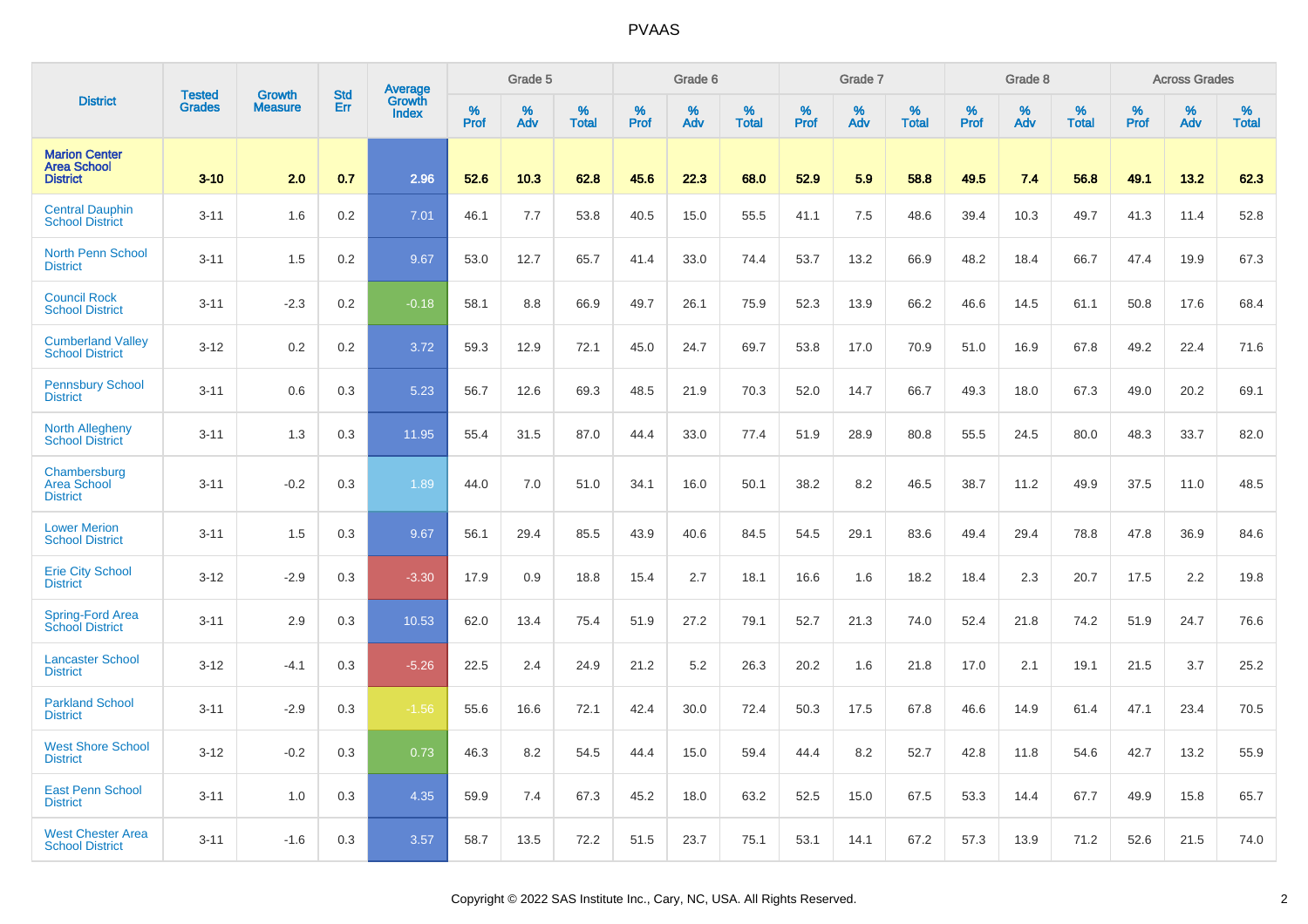|                                                               | <b>Tested</b> | <b>Growth</b>  | <b>Std</b> | <b>Average</b>         |           | Grade 5  |                   |           | Grade 6  |                   |           | Grade 7  |                   |           | Grade 8  |                   |           | <b>Across Grades</b> |                   |
|---------------------------------------------------------------|---------------|----------------|------------|------------------------|-----------|----------|-------------------|-----------|----------|-------------------|-----------|----------|-------------------|-----------|----------|-------------------|-----------|----------------------|-------------------|
| <b>District</b>                                               | <b>Grades</b> | <b>Measure</b> | Err        | Growth<br><b>Index</b> | %<br>Prof | %<br>Adv | %<br><b>Total</b> | %<br>Prof | %<br>Adv | %<br><b>Total</b> | %<br>Prof | %<br>Adv | %<br><b>Total</b> | %<br>Prof | %<br>Adv | %<br><b>Total</b> | %<br>Prof | %<br>Adv             | %<br><b>Total</b> |
| <b>Marion Center</b><br><b>Area School</b><br><b>District</b> | $3 - 10$      | 2.0            | 0.7        | 2.96                   | 52.6      | 10.3     | 62.8              | 45.6      | 22.3     | 68.0              | 52.9      | 5.9      | 58.8              | 49.5      | 7.4      | 56.8              | 49.1      | 13.2                 | 62.3              |
| <b>Neshaminy School</b><br><b>District</b>                    | $3 - 11$      | $-2.8$         | 0.3        | $-2.26$                | 49.1      | 6.0      | 55.1              | 46.0      | 14.0     | 60.0              | 44.0      | 7.6      | 51.6              | 41.9      | 9.1      | 51.0              | 44.7      | 12.5                 | 57.2              |
| <b>Seneca Valley</b><br><b>School District</b>                | $3 - 11$      | $-3.6$         | 0.3        | $-3.48$                | 52.6      | 9.8      | 62.4              | 44.4      | 27.6     | 72.0              | 53.0      | 9.8      | 62.9              | 51.1      | 14.5     | 65.6              | 47.2      | 20.2                 | 67.4              |
| <b>Pennridge School</b><br><b>District</b>                    | $3 - 10$      | $-4.2$         | 0.3        | $-4.74$                | 58.0      | 5.4      | 63.4              | 42.6      | 18.6     | 61.3              | 49.7      | 8.2      | 57.8              | 46.2      | 10.0     | 56.1              | 49.6      | 11.6                 | 61.1              |
| Altoona Area<br><b>School District</b>                        | $3 - 12$      | 1.1            | 0.3        | 3.83                   | 43.5      | 4.0      | 47.5              | 30.6      | 11.2     | 41.8              | 38.3      | 4.3      | 42.6              | 43.8      | 7.2      | 51.0              | 37.4      | 6.8                  | 44.1              |
| <b>Butler Area School</b><br><b>District</b>                  | $3 - 11$      | 0.3            | 0.3        | 5.32                   | 49.8      | 12.2     | 61.9              | 43.8      | 18.2     | 62.0              | 44.4      | 9.3      | 53.8              | 47.9      | 8.0      | 55.9              | 46.0      | 14.0                 | 60.0              |
| <b>Haverford</b><br><b>Township School</b><br><b>District</b> | $3 - 11$      | 0.2            | 0.3        | 2.38                   | 55.4      | 23.8     | 79.2              | 51.1      | 27.6     | 78.7              | 55.0      | 18.3     | 73.3              | 44.5      | 32.3     | 76.7              | 49.2      | 29.5                 | 78.6              |
| <b>Souderton Area</b><br><b>School District</b>               | $3 - 11$      | $-0.1$         | 0.3        | 9.83                   | 56.4      | 17.7     | 74.1              | 48.0      | 16.2     | 64.2              | 56.6      | 10.1     | 66.8              | 47.3      | 11.1     | 58.4              | 50.2      | 17.4                 | 67.7              |
| <b>Millcreek Township</b><br><b>School District</b>           | $3 - 11$      | 2.0            | 0.3        | 8.68                   | 49.1      | 17.2     | 66.3              | 43.6      | 22.3     | 66.0              | 46.9      | 17.3     | 64.2              | 44.9      | 17.2     | 62.1              | 45.8      | 19.9                 | 65.8              |
| <b>Hempfield School</b><br><b>District</b>                    | $3 - 11$      | 2.2            | 0.3        | 6.93                   | 52.4      | 9.3      | 61.6              | 44.6      | 23.5     | 68.1              | 43.1      | 21.1     | 64.2              | 46.0      | 20.1     | 66.1              | 45.8      | 20.4                 | 66.2              |
| <b>Upper Darby</b><br><b>School District</b>                  | $3 - 12$      | 0.7            | 0.3        | 3.08                   | 30.9      | 2.9      | 33.8              | 29.8      | 6.5      | 36.3              | 26.4      | 1.4      | 27.7              | 29.9      | 3.6      | 33.4              | 30.4      | 5.0                  | 35.4              |
| <b>York City School</b><br><b>District</b>                    | $3 - 12$      | 1.0            | 0.3        | 3.26                   | 13.6      | 0.5      | 14.1              | 17.2      | 1.8      | 19.1              | 14.9      | 0.0      | 14.9              | 16.0      | 0.2      | 16.2              | 15.3      | 0.7                  | 15.9              |
| <b>Hempfield Area</b><br><b>School District</b>               | $3 - 12$      | $-0.3$         | 0.3        | 0.96                   | 55.2      | 8.7      | 63.9              | 41.4      | 20.3     | 61.6              | 52.8      | 14.0     | 66.8              | 50.0      | 12.4     | 62.4              | 48.7      | 16.2                 | 64.9              |
| <b>Abington School</b><br><b>District</b>                     | $3 - 10$      | $-2.8$         | 0.3        | 4.08                   | 49.8      | 10.0     | 59.7              | 44.9      | 27.5     | 72.5              | 49.5      | 11.6     | 61.1              | 41.4      | 10.4     | 51.8              | 44.9      | 18.8                 | 63.8              |
| <b>Perkiomen Valley</b><br><b>School District</b>             | $3 - 11$      | $-3.7$         | 0.3        | $-1.26$                | 53.1      | 15.9     | 69.0              | 52.5      | 21.5     | 74.0              | 51.0      | 12.6     | 63.6              | 48.7      | 12.2     | 60.9              | 51.1      | 18.7                 | 69.8              |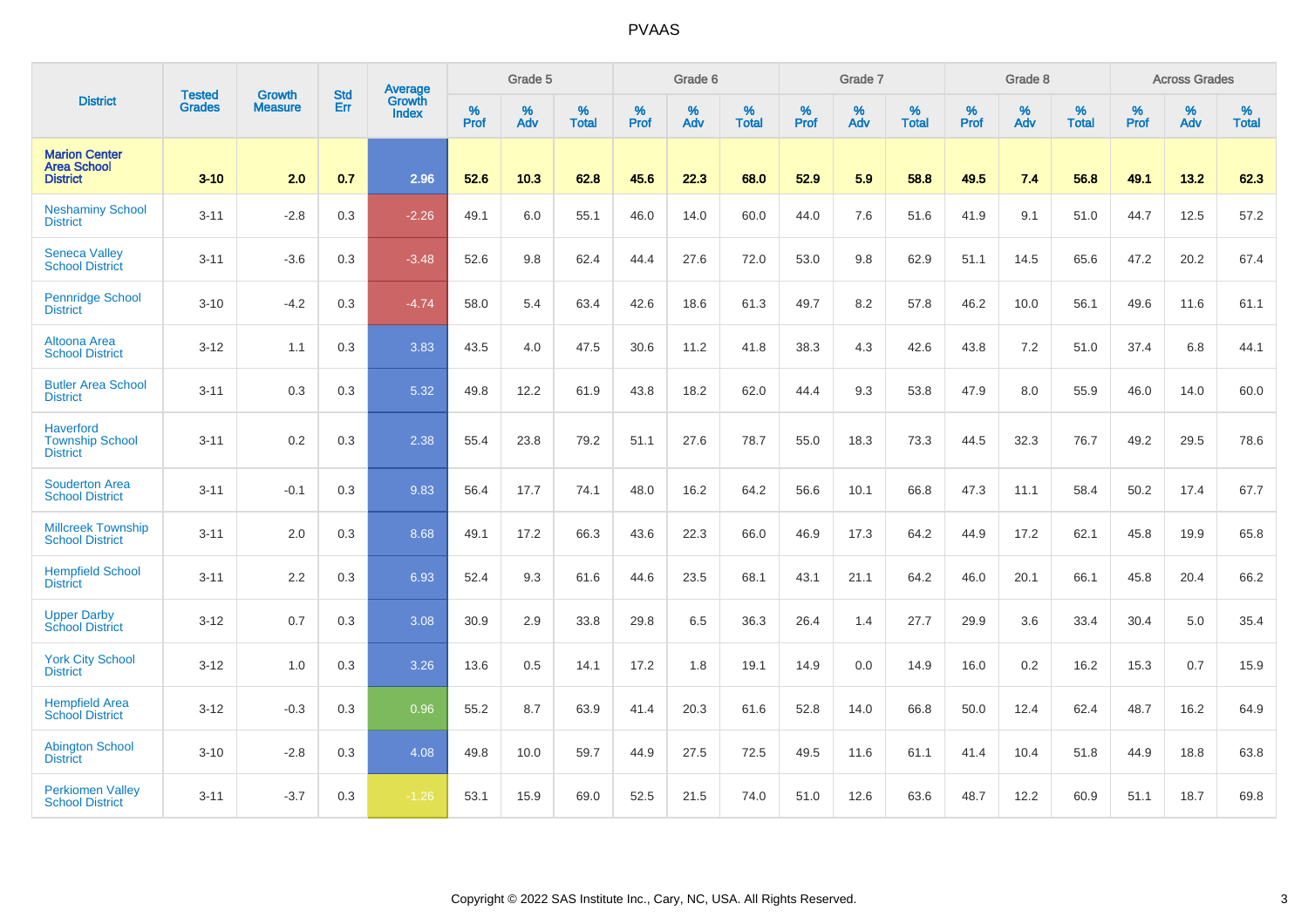|                                                               | <b>Tested</b> | <b>Growth</b>  | <b>Std</b> | Average                       |           | Grade 5  |                   |           | Grade 6  |                   |           | Grade 7  |                   |           | Grade 8  |                   |           | <b>Across Grades</b> |                   |
|---------------------------------------------------------------|---------------|----------------|------------|-------------------------------|-----------|----------|-------------------|-----------|----------|-------------------|-----------|----------|-------------------|-----------|----------|-------------------|-----------|----------------------|-------------------|
| <b>District</b>                                               | <b>Grades</b> | <b>Measure</b> | Err        | <b>Growth</b><br><b>Index</b> | %<br>Prof | %<br>Adv | %<br><b>Total</b> | %<br>Prof | %<br>Adv | %<br><b>Total</b> | %<br>Prof | %<br>Adv | %<br><b>Total</b> | %<br>Prof | %<br>Adv | %<br><b>Total</b> | %<br>Prof | %<br>Adv             | %<br><b>Total</b> |
| <b>Marion Center</b><br><b>Area School</b><br><b>District</b> | $3 - 10$      | 2.0            | 0.7        | 2.96                          | 52.6      | 10.3     | 62.8              | 45.6      | 22.3     | 68.0              | 52.9      | 5.9      | 58.8              | 49.5      | 7.4      | 56.8              | 49.1      | 13.2                 | 62.3              |
| <b>Manheim</b><br><b>Township School</b><br><b>District</b>   | $3 - 12$      | $-2.7$         | 0.3        | $-3.23$                       | 48.2      | 17.7     | 65.9              | 40.2      | 34.8     | 75.0              | 50.6      | 15.3     | 65.8              | 42.1      | 17.4     | 59.5              | 45.0      | 24.3                 | 69.3              |
| Cornwall-Lebanon<br><b>School District</b>                    | $3 - 11$      | $-0.8$         | 0.3        | 0.62                          | 46.8      | 6.1      | 52.9              | 45.0      | 15.9     | 60.9              | 48.6      | 7.2      | 55.8              | 49.4      | 12.2     | 61.6              | 44.4      | 12.6                 | 57.0              |
| <b>Armstrong School</b><br><b>District</b>                    | $3 - 11$      | 3.2            | 0.3        | 9.41                          | 46.0      | 6.3      | 52.3              | 44.4      | 17.4     | 61.8              | 48.7      | 8.8      | 57.5              | 45.3      | 11.5     | 56.8              | 45.4      | 12.6                 | 58.0              |
| <b>Centennial School</b><br><b>District</b>                   | $3 - 10$      | 1.2            | 0.3        | 3.59                          | 49.0      | 5.4      | 54.4              | 41.7      | 11.3     | 53.0              | 46.4      | 7.1      | 53.6              | 43.6      | 5.1      | 48.7              | 44.3      | 10.2                 | 54.4              |
| <b>Dallastown Area</b><br><b>School District</b>              | $3 - 11$      | $-2.2$         | 0.3        | 2.50                          | 53.1      | 7.2      | 60.3              | 44.3      | 30.9     | 75.1              | 45.3      | 9.3      | 54.7              | 43.8      | 11.1     | 54.9              | 44.8      | 19.1                 | 63.9              |
| <b>Norwin School</b><br><b>District</b>                       | $3 - 11$      | $-0.6$         | 0.3        | 0.73                          | 59.5      | 18.6     | 78.1              | 40.9      | 36.6     | 77.4              | 60.2      | 18.0     | 78.3              | 52.5      | 13.8     | 66.4              | 51.8      | 24.9                 | 76.7              |
| <b>Central York</b><br><b>School District</b>                 | $3 - 12$      | 5.2            | 0.3        | 15.18                         | 51.5      | 5.0      | 56.5              | 45.8      | 10.9     | 56.7              | 54.3      | 10.8     | 65.1              | 44.1      | 9.2      | 53.2              | 46.7      | 10.4                 | 57.1              |
| Wissahickon<br><b>School District</b>                         | $3 - 10$      | 2.9            | 0.3        | 8.48                          | 58.6      | 18.8     | 77.4              | 42.2      | 37.2     | 79.4              | 56.8      | 19.3     | 76.1              | 49.3      | 28.5     | 77.8              | 49.2      | 28.7                 | 77.9              |
| Canon-Mcmillan<br><b>School District</b>                      | $3 - 11$      | 2.0            | 0.3        | 8.06                          | 60.2      | 11.0     | 71.3              | 41.6      | 31.2     | 72.8              | 51.6      | 18.2     | 69.7              | 56.9      | 17.7     | 74.6              | 50.9      | 21.6                 | 72.5              |
| <b>Owen J Roberts</b><br><b>School District</b>               | $3 - 11$      | $-2.3$         | 0.3        | 3.57                          | 59.8      | 15.0     | 74.8              | 41.4      | 38.7     | 80.1              | 56.3      | 10.6     | 67.0              | 51.6      | 11.0     | 62.6              | 50.6      | 21.3                 | 71.8              |
| <b>Bensalem</b><br><b>Township School</b><br><b>District</b>  | $3 - 11$      | $-1.5$         | 0.3        | $-0.98$                       | 24.4      | 3.4      | 27.7              | 32.6      | 7.6      | 40.2              | 29.8      | 4.8      | 34.6              | 31.8      | 6.9      | 38.7              | 28.8      | 6.0                  | 34.8              |
| <b>Pine-Richland</b><br><b>School District</b>                | $3 - 11$      | $-3.0$         | 0.3        | 0.72                          | 58.0      | 19.8     | 77.8              | 55.8      | 26.4     | 82.2              | 57.0      | 18.5     | 75.6              | 56.2      | 27.0     | 83.3              | 52.7      | 28.2                 | 80.9              |
| <b>Penn Manor</b><br><b>School District</b>                   | $3 - 11$      | 2.1            | 0.3        | 6.05                          | 53.4      | 10.5     | 63.8              | 46.5      | 23.0     | 69.5              | 48.2      | 16.2     | 64.4              | 43.7      | 15.4     | 59.1              | 46.8      | 18.7                 | 65.6              |
| <b>Harrisburg City</b><br><b>School District</b>              | $3 - 11$      | 1.6            | 0.4        | 7.12                          | 6.5       | 0.3      | 6.7               | 14.5      | 1.7      | 16.2              | 15.4      | 1.9      | 17.3              | 20.3      | 2.1      | 22.4              | 12.6      | 1.0                  | 13.6              |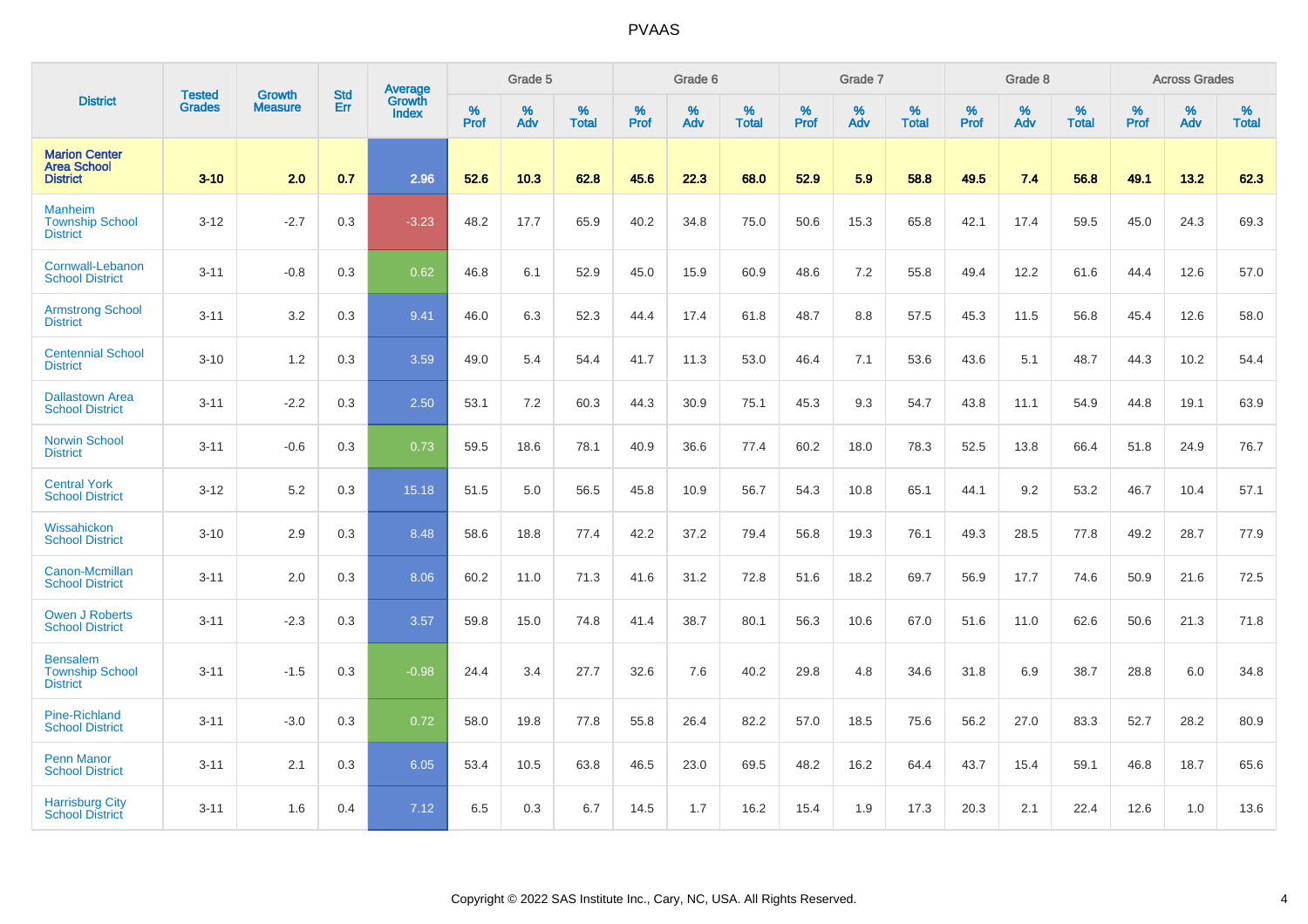|                                                               | <b>Tested</b> | <b>Growth</b>  | <b>Std</b> |                                   |              | Grade 5  |                   |           | Grade 6  |                   |              | Grade 7  |                   |              | Grade 8  |                   |                     | <b>Across Grades</b> |                   |
|---------------------------------------------------------------|---------------|----------------|------------|-----------------------------------|--------------|----------|-------------------|-----------|----------|-------------------|--------------|----------|-------------------|--------------|----------|-------------------|---------------------|----------------------|-------------------|
| <b>District</b>                                               | <b>Grades</b> | <b>Measure</b> | Err        | Average<br>Growth<br><b>Index</b> | $\%$<br>Prof | %<br>Adv | %<br><b>Total</b> | %<br>Prof | %<br>Adv | %<br><b>Total</b> | $\%$<br>Prof | %<br>Adv | %<br><b>Total</b> | $\%$<br>Prof | %<br>Adv | %<br><b>Total</b> | $\%$<br><b>Prof</b> | $\%$<br>Adv          | %<br><b>Total</b> |
| <b>Marion Center</b><br><b>Area School</b><br><b>District</b> | $3 - 10$      | 2.0            | 0.7        | 2.96                              | 52.6         | 10.3     | 62.8              | 45.6      | 22.3     | 68.0              | 52.9         | 5.9      | 58.8              | 49.5         | 7.4      | 56.8              | 49.1                | 13.2                 | 62.3              |
| <b>Mifflin County</b><br><b>School District</b>               | $3 - 11$      | 2.7            | 0.4        | 9.04                              | 49.5         | 8.0      | 57.4              | 35.1      | 15.2     | 50.3              | 45.2         | 7.3      | 52.5              | 40.4         | 4.9      | 45.3              | 40.4                | 9.0                  | 49.4              |
| <b>Williamsport Area</b><br><b>School District</b>            | $3 - 11$      | $-1.3$         | 0.4        | 4.80                              | 46.8         | 4.8      | 51.6              | 43.8      | 8.8      | 52.5              | 34.6         | 4.8      | 39.4              | 26.0         | 5.8      | 31.8              | 37.7                | 8.5                  | 46.2              |
| <b>Boyertown Area</b><br><b>School District</b>               | $3 - 11$      | $-3.6$         | 0.4        | $-2.83$                           | 45.9         | 6.0      | 51.9              | 38.5      | 13.6     | 52.1              | 46.4         | 12.8     | 59.3              | 42.2         | 8.4      | 50.6              | 42.6                | 10.7                 | 53.4              |
| Downingtown Area<br><b>School District</b>                    | $3 - 11$      | $-0.3$         | 0.4        | 7.29                              | 56.2         | 27.7     | 83.8              | 42.9      | 39.9     | 82.8              | 53.8         | 24.3     | 78.0              | 49.8         | 32.5     | 82.3              | 49.4                | 33.5                 | 82.9              |
| Quakertown<br><b>Community School</b><br><b>District</b>      | $3 - 12$      | $-1.6$         | 0.4        | 0.69                              | 50.0         | 4.9      | 54.9              | 40.2      | 19.3     | 59.5              | 40.4         | 7.5      | 47.8              | 42.6         | 17.3     | 59.9              | 42.5                | 12.6                 | 55.1              |
| <b>Colonial School</b><br><b>District</b>                     | $3 - 11$      | 0.7            | 0.4        | 4.69                              | 55.2         | 20.3     | 75.4              | 43.0      | 38.9     | 81.8              | 49.7         | 19.2     | 68.9              | 52.2         | 17.0     | 69.2              | 47.2                | 26.2                 | 73.5              |
| <b>Methacton School</b><br><b>District</b>                    | $3 - 11$      | 0.4            | 0.4        | 2.33                              | 64.7         | 8.3      | 73.0              | 54.9      | 21.0     | 75.9              | 56.6         | 11.2     | 67.8              | 49.7         | 21.0     | 70.7              | 55.3                | 17.3                 | 72.6              |
| <b>Ridley School</b><br><b>District</b>                       | $3 - 12$      | $-0.9$         | 0.4        | 0.04                              | 49.2         | 5.6      | 54.8              | 38.5      | 12.4     | 50.9              | 39.6         | 5.9      | 45.6              | 41.1         | 7.5      | 48.6              | 42.4                | 10.0                 | 52.4              |
| <b>Lebanon School</b><br><b>District</b>                      | $3 - 11$      | $-0.4$         | 0.4        | 2.48                              | 29.4         | 2.5      | 31.9              | 21.7      | 5.5      | 27.2              | 20.0         | 2.5      | 22.5              | 21.9         | 1.2      | 23.0              | 25.5                | 3.4                  | 28.8              |
| <b>Springfield School</b><br><b>District</b>                  | $3 - 11$      | $-0.9$         | 0.4        | 0.48                              | 58.3         | 23.8     | 82.1              | 53.6      | 25.6     | 79.2              | 58.6         | 20.9     | 79.5              | 51.5         | 18.2     | 69.7              | 52.1                | 26.9                 | 78.9              |
| <b>Easton Area</b><br><b>School District</b>                  | $3 - 12$      | 0.1            | 0.4        | 3.54                              | 43.5         | 2.4      | 45.9              | 33.8      | 7.9      | 41.8              | 40.1         | 7.2      | 47.2              | 35.4         | 6.0      | 41.4              | 36.9                | 7.9                  | 44.8              |
| <b>Waynesboro Area</b><br><b>School District</b>              | $3 - 12$      | $-2.8$         | 0.4        | 0.38                              | 42.9         | 6.1      | 49.0              | 38.4      | 14.0     | 52.4              | 37.6         | 7.1      | 44.7              | 37.5         | 12.8     | 50.3              | 41.0                | 12.0                 | 52.9              |
| <b>Reading School</b><br><b>District</b>                      | $3 - 11$      | 1.5            | 0.4        | 4.93                              | 14.9         | 0.5      | 15.4              | 15.2      | 2.2      | 17.4              | 16.6         | 1.3      | 17.9              | 16.7         | 0.4      | 17.0              | 16.0                | 1.2                  | 17.2              |
| <b>North Hills School</b><br><b>District</b>                  | $3 - 11$      | $-1.2$         | 0.4        | 0.57                              | 59.2         | 11.6     | 70.8              | 45.2      | 26.0     | 71.2              | 51.8         | 20.0     | 71.8              | 48.3         | 18.4     | 66.7              | 50.2                | 22.0                 | 72.3              |
| <b>State College Area</b><br><b>School District</b>           | $3 - 11$      | 1.7            | 0.4        | 7.27                              | 58.6         | 18.2     | 76.8              | 47.1      | 26.1     | 73.2              | 62.2         | 15.2     | 77.4              | 47.5         | 16.5     | 64.0              | 50.8                | 22.8                 | 73.6              |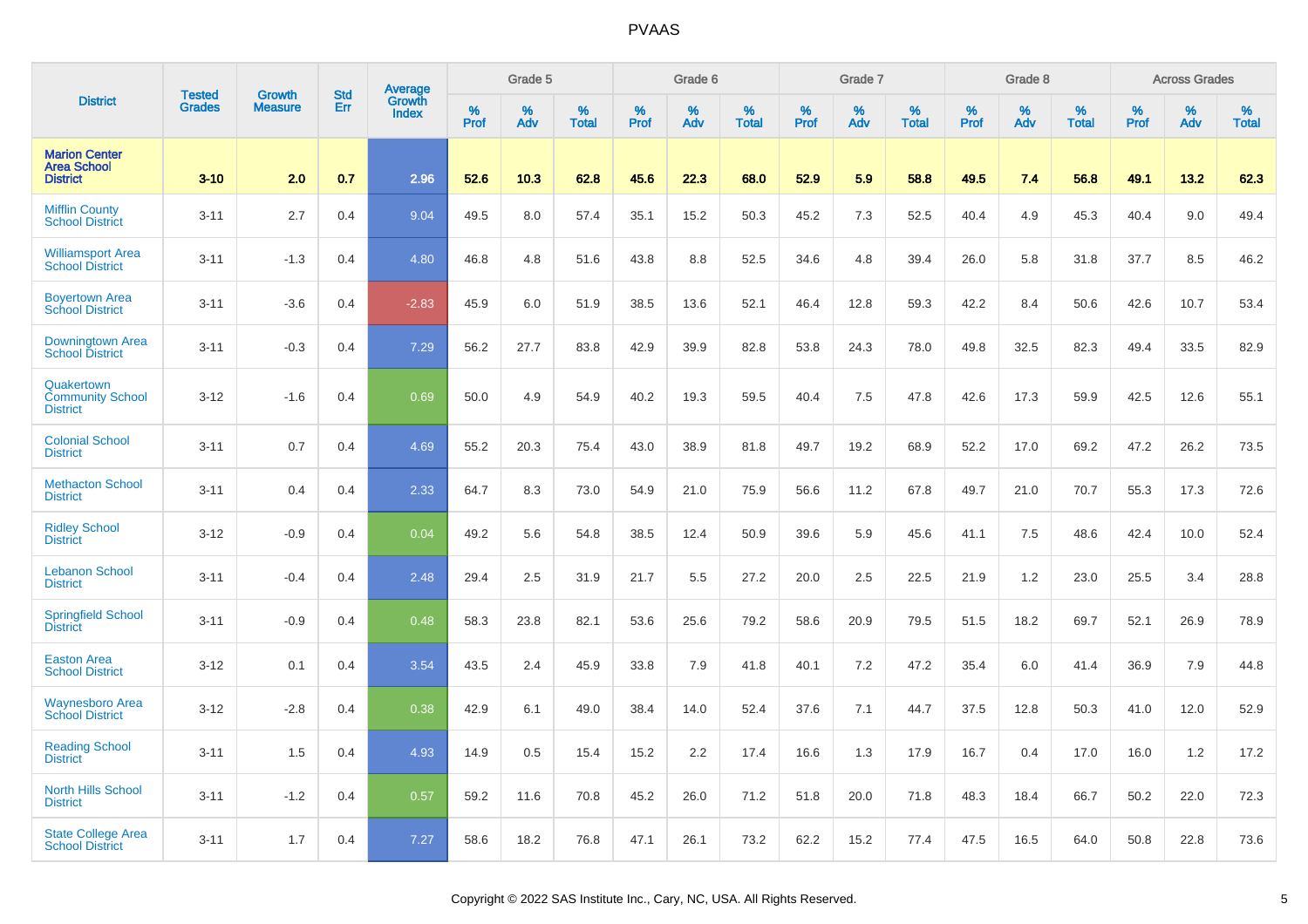|                                                               | <b>Tested</b> | <b>Growth</b>  | <b>Std</b> |                                   |           | Grade 5  |                   |           | Grade 6  |                   |           | Grade 7  |                   |           | Grade 8  |                   |                     | <b>Across Grades</b> |                   |
|---------------------------------------------------------------|---------------|----------------|------------|-----------------------------------|-----------|----------|-------------------|-----------|----------|-------------------|-----------|----------|-------------------|-----------|----------|-------------------|---------------------|----------------------|-------------------|
| <b>District</b>                                               | <b>Grades</b> | <b>Measure</b> | Err        | Average<br>Growth<br><b>Index</b> | %<br>Prof | %<br>Adv | %<br><b>Total</b> | %<br>Prof | %<br>Adv | %<br><b>Total</b> | %<br>Prof | %<br>Adv | %<br><b>Total</b> | %<br>Prof | %<br>Adv | %<br><b>Total</b> | $\%$<br><b>Prof</b> | %<br>Adv             | %<br><b>Total</b> |
| <b>Marion Center</b><br><b>Area School</b><br><b>District</b> | $3 - 10$      | 2.0            | 0.7        | 2.96                              | 52.6      | 10.3     | 62.8              | 45.6      | 22.3     | 68.0              | 52.9      | 5.9      | 58.8              | 49.5      | 7.4      | 56.8              | 49.1                | 13.2                 | 62.3              |
| <b>Bristol Township</b><br><b>School District</b>             | $3 - 11$      | $-3.8$         | 0.4        | $-3.67$                           | 23.8      | 0.9      | 24.7              | 30.0      | 5.5      | 35.5              | 30.2      | 2.2      | 32.4              | 24.1      | 2.8      | 26.9              | 26.9                | 2.9                  | 29.8              |
| <b>South Western</b><br><b>School District</b>                | $3 - 12$      | 0.9            | 0.4        | 10.20                             | 49.8      | 9.7      | 59.5              | 38.7      | 21.6     | 60.3              | 37.1      | 5.7      | 42.8              | 46.5      | 7.4      | 53.9              | 43.5                | 12.7                 | 56.2              |
| Mt Lebanon<br><b>School District</b>                          | $3 - 11$      | 0.4            | 0.4        | 4.79                              | 60.1      | 27.2     | 87.2              | 39.7      | 50.2     | 89.8              | 46.8      | 35.3     | 82.2              | 52.4      | 35.7     | 88.1              | 48.2                | 38.9                 | 87.0              |
| <b>Avon Grove</b><br><b>School District</b>                   | $3 - 10$      | $-1.5$         | 0.4        | 3.58                              | 48.2      | 14.6     | 62.9              | 44.6      | 18.7     | 63.3              | 59.8      | 14.8     | 74.6              | 46.8      | 16.7     | 63.5              | 46.7                | 15.4                 | 62.1              |
| Mechanicsburg<br><b>Area School</b><br><b>District</b>        | $3 - 11$      | 0.3            | 0.4        | 3.07                              | 48.1      | 12.0     | 60.1              | 45.6      | 16.3     | 61.9              | 46.2      | 12.4     | 58.6              | 52.3      | 8.7      | 61.0              | 46.4                | 13.9                 | 60.2              |
| <b>Ephrata Area</b><br><b>School District</b>                 | $3 - 11$      | $-0.2$         | 0.4        | 6.69                              | 50.5      | 10.3     | 60.8              | 47.6      | 12.7     | 60.4              | 40.8      | 5.2      | 46.0              | 39.2      | 7.3      | 46.5              | 45.1                | 12.6                 | 57.6              |
| <b>Warwick School</b><br><b>District</b>                      | $3 - 11$      | 0.0            | 0.4        | 6.32                              | 49.6      | 5.9      | 55.6              | 39.4      | 26.3     | 65.7              | 46.2      | 8.0      | 54.2              | 50.3      | 9.6      | 59.9              | 45.6                | 12.6                 | 58.2              |
| <b>Red Lion Area</b><br><b>School District</b>                | $3 - 11$      | 0.6            | 0.4        | 5.52                              | 46.1      | 2.7      | 48.8              | 38.1      | 15.8     | 54.0              | 41.4      | 10.4     | 51.9              | 38.8      | 7.5      | 46.3              | 40.6                | 9.4                  | 50.0              |
| Hatboro-Horsham<br><b>School District</b>                     | $3 - 11$      | 1.3            | 0.4        | 3.69                              | 55.0      | 7.8      | 62.7              | 49.0      | 19.5     | 68.5              | 52.9      | 10.9     | 63.8              | 51.3      | 9.1      | 60.5              | 49.9                | 13.8                 | 63.7              |
| <b>Garnet Valley</b><br><b>School District</b>                | $3 - 10$      | $-3.6$         | 0.4        | $-1.48$                           | 53.3      | 14.4     | 67.6              | 51.3      | 23.0     | 74.4              | 53.8      | 10.5     | 64.3              | 53.4      | 12.2     | 65.6              | 51.6                | 17.8                 | 69.4              |
| <b>Shaler Area</b><br><b>School District</b>                  | $3 - 11$      | $-4.5$         | 0.4        | 0.47                              | 52.7      | 5.4      | 58.1              | 39.8      | 10.6     | 50.4              | 50.0      | 7.8      | 57.8              | 46.9      | 12.9     | 59.8              | 46.7                | 13.0                 | 59.7              |
| <b>Conewago Valley</b><br><b>School District</b>              | $3 - 12$      | 0.7            | 0.4        | 2.38                              | 52.1      | 3.4      | 55.5              | 44.7      | 14.0     | 58.7              | 46.4      | 8.8      | 55.2              | 46.8      | 5.7      | 52.5              | 46.9                | 10.0                 | 56.9              |
| <b>Bethlehem Area</b><br><b>School District</b>               | $3 - 11$      | 0.3            | 0.4        | 1.52                              | 50.4      | 5.3      | 55.6              | 39.9      | 8.4      | 48.3              | 40.8      | 5.2      | 46.0              | 33.8      | 6.3      | 40.1              | 42.3                | 9.3                  | 51.6              |
| <b>Connellsville Area</b><br><b>School District</b>           | $3 - 11$      | $-2.2$         | 0.4        | 0.49                              | 34.7      | 3.7      | 38.4              | 32.7      | 6.4      | 39.1              | 27.4      | 5.1      | 32.4              | 33.8      | 3.6      | 37.4              | 33.6                | 5.9                  | 39.6              |
| <b>Peters Township</b><br><b>School District</b>              | $3 - 11$      | $-0.2$         | 0.4        | 3.44                              | 62.9      | 24.3     | 87.3              | 48.1      | 33.6     | 81.7              | 57.8      | 25.7     | 83.5              | 63.8      | 20.1     | 83.9              | 52.4                | 33.7                 | 86.1              |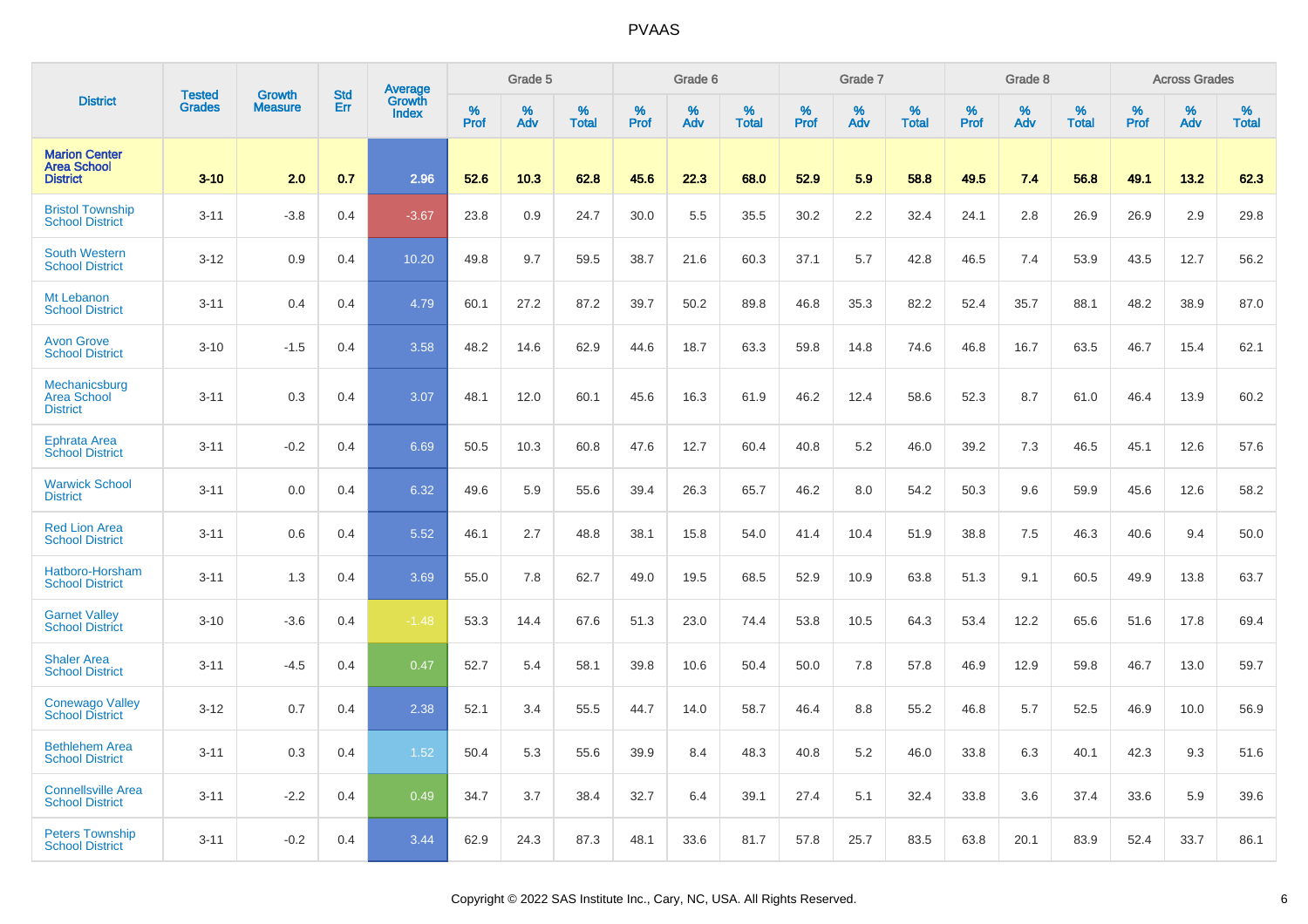|                                                                   | <b>Tested</b> | <b>Growth</b>  | <b>Std</b> | Average                |           | Grade 5  |                   |           | Grade 6  |                   |           | Grade 7  |                   |           | Grade 8  |                   |           | <b>Across Grades</b> |                   |
|-------------------------------------------------------------------|---------------|----------------|------------|------------------------|-----------|----------|-------------------|-----------|----------|-------------------|-----------|----------|-------------------|-----------|----------|-------------------|-----------|----------------------|-------------------|
| <b>District</b>                                                   | <b>Grades</b> | <b>Measure</b> | Err        | <b>Growth</b><br>Index | %<br>Prof | %<br>Adv | %<br><b>Total</b> | %<br>Prof | %<br>Adv | %<br><b>Total</b> | %<br>Prof | %<br>Adv | %<br><b>Total</b> | %<br>Prof | %<br>Adv | %<br><b>Total</b> | %<br>Prof | %<br>Adv             | %<br><b>Total</b> |
| <b>Marion Center</b><br><b>Area School</b><br><b>District</b>     | $3 - 10$      | 2.0            | 0.7        | 2.96                   | 52.6      | 10.3     | 62.8              | 45.6      | 22.3     | 68.0              | 52.9      | 5.9      | 58.8              | 49.5      | 7.4      | 56.8              | 49.1      | 13.2                 | 62.3              |
| <b>South Fayette</b><br><b>Township School</b><br><b>District</b> | $3 - 11$      | 1.9            | 0.4        | 8.21                   | 60.2      | 23.2     | 83.4              | 44.7      | 39.0     | 83.7              | 56.4      | 27.0     | 83.4              | 46.8      | 40.6     | 87.4              | 49.6      | 35.9                 | 85.4              |
| <b>Whitehall-Coplay</b><br><b>School District</b>                 | $3 - 11$      | $-1.0$         | 0.4        | $-0.83$                | 47.1      | 4.6      | 51.7              | 43.0      | 11.2     | 54.1              | 41.3      | 7.8      | 49.1              | 38.2      | 7.1      | 45.4              | 42.6      | 8.9                  | 51.5              |
| <b>Unionville-Chadds</b><br><b>Ford School</b><br><b>District</b> | $3 - 11$      | 0.8            | 0.4        | 6.82                   | 61.2      | 24.6     | 85.8              | 48.8      | 36.0     | 84.8              | 54.4      | 26.8     | 81.2              | 45.3      | 38.9     | 84.2              | 48.0      | 37.1                 | 85.2              |
| <b>Great Valley</b><br><b>School District</b>                     | $3 - 11$      | $-2.0$         | 0.4        | $-1.91$                | 57.8      | 13.0     | 70.8              | 43.6      | 32.2     | 75.8              | 53.2      | 16.6     | 69.8              | 56.6      | 18.4     | 75.0              | 50.6      | 21.7                 | 72.3              |
| <b>Nazareth Area</b><br><b>School District</b>                    | $3 - 11$      | $-2.5$         | 0.4        | 0.00                   | 49.2      | 5.5      | 54.7              | 43.3      | 23.0     | 66.3              | 56.0      | 8.6      | 64.7              | 51.9      | 8.5      | 60.5              | 48.6      | 14.4                 | 63.0              |
| <b>Warren County</b><br><b>School District</b>                    | $3 - 11$      | 0.2            | 0.4        | 2.52                   | 38.6      | 4.0      | 42.5              | 41.0      | 8.0      | 49.0              | 33.4      | 4.1      | 37.5              | 43.1      | 4.7      | 47.8              | 38.0      | 6.9                  | 44.8              |
| <b>Upper Saint Clair</b><br><b>School District</b>                | $3 - 11$      | 2.6            | 0.4        | 9.21                   | 49.8      | 35.9     | 85.7              | 47.4      | 39.0     | 86.5              | 58.5      | 31.1     | 89.6              | 48.7      | 42.2     | 90.9              | 46.0      | 42.0                 | 88.0              |
| <b>Moon Area School</b><br><b>District</b>                        | $3 - 11$      | $-0.1$         | 0.4        | 4.93                   | 57.7      | 16.7     | 74.4              | 49.6      | 19.3     | 68.9              | 51.6      | 10.8     | 62.4              | 52.0      | 17.4     | 69.4              | 51.5      | 19.8                 | 71.3              |
| <b>Carlisle Area</b><br><b>School District</b>                    | $3 - 11$      | 1.8            | 0.4        | 5.66                   | 40.6      | 13.9     | 54.4              | 38.1      | 20.2     | 58.2              | 42.0      | 13.0     | 55.0              | 42.1      | 10.7     | 52.8              | 40.4      | 15.3                 | 55.7              |
| <b>Fox Chapel Area</b><br><b>School District</b>                  | $3 - 11$      | 1.0            | 0.4        | 6.43                   | 54.0      | 36.5     | 90.5              | 34.8      | 51.8     | 86.6              | 50.0      | 27.0     | 77.0              | 52.9      | 31.4     | 84.3              | 42.6      | 42.9                 | 85.5              |
| Penn-Trafford<br><b>School District</b>                           | $3 - 11$      | 0.1            | 0.4        | 2.31                   | 59.8      | 20.9     | 80.7              | 45.7      | 34.7     | 80.4              | 56.2      | 23.2     | 79.4              | 54.3      | 14.9     | 69.1              | 51.0      | 27.6                 | 78.6              |
| <b>Conestoga Valley</b><br><b>School District</b>                 | $3 - 11$      | 4.1            | 0.4        | 11.87                  | 45.1      | 10.2     | 55.3              | 37.5      | 28.4     | 65.9              | 44.6      | 10.7     | 55.4              | 39.6      | 18.3     | 57.9              | 42.4      | 17.7                 | 60.2              |
| <b>Keystone Central</b><br><b>School District</b>                 | $3 - 11$      | 1.9            | 0.4        | 4.90                   | 36.0      | 3.6      | 39.7              | 38.1      | 13.8     | 52.0              | 33.4      | 4.4      | 37.8              | 37.3      | 3.6      | 40.9              | 36.9      | 7.7                  | 44.6              |
| <b>Dubois Area</b><br><b>School District</b>                      | $3 - 11$      | $-0.6$         | 0.4        | 6.29                   | 47.0      | 5.7      | 52.6              | 39.4      | 17.4     | 56.8              | 43.4      | 8.5      | 51.8              | 36.6      | 8.8      | 45.4              | 42.2      | 13.1                 | 55.3              |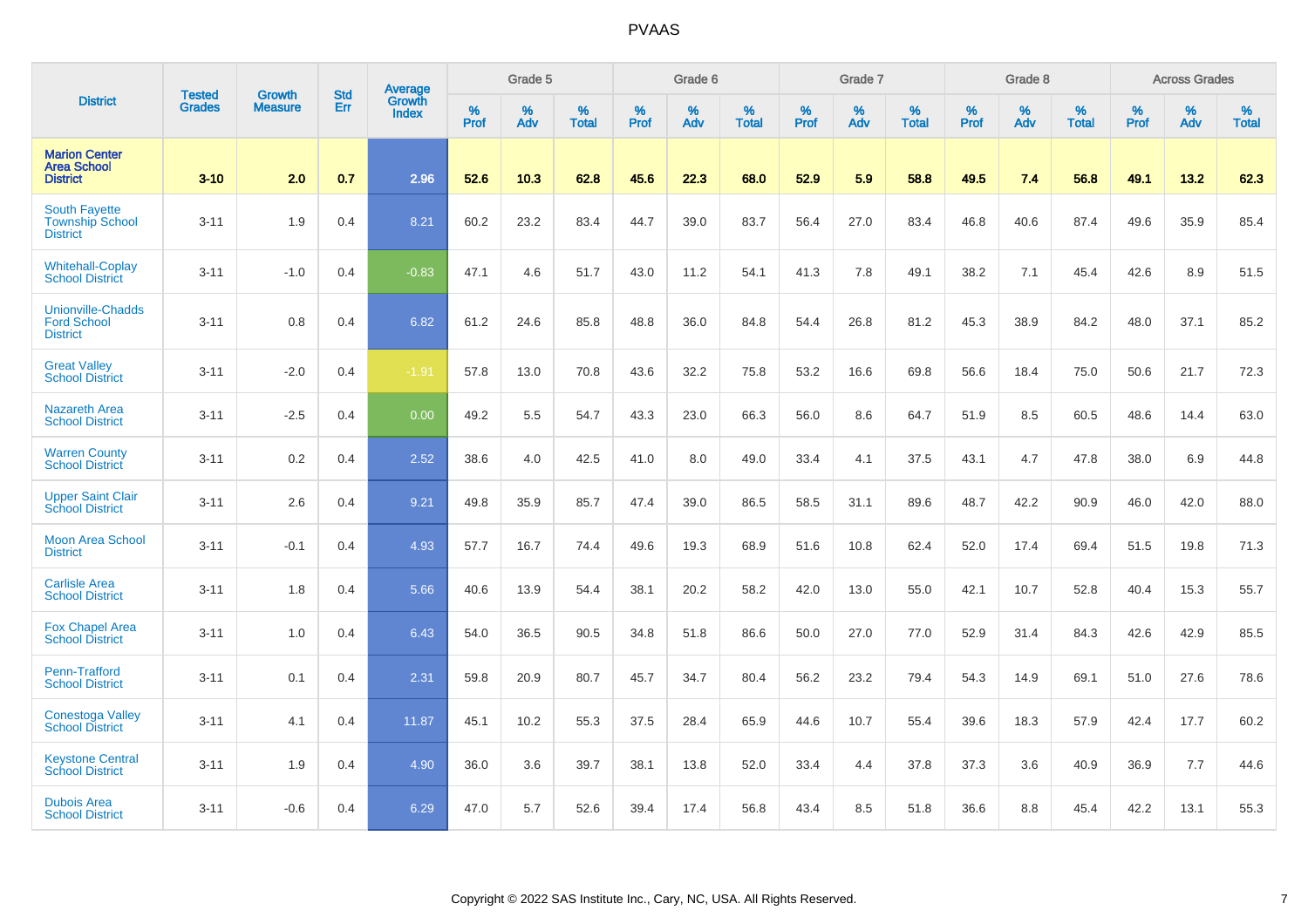|                                                               | <b>Tested</b> | <b>Growth</b>  | <b>Std</b> | Average                |              | Grade 5  |                   |           | Grade 6  |                   |              | Grade 7  |                   |           | Grade 8  |                   |                     | <b>Across Grades</b> |                   |
|---------------------------------------------------------------|---------------|----------------|------------|------------------------|--------------|----------|-------------------|-----------|----------|-------------------|--------------|----------|-------------------|-----------|----------|-------------------|---------------------|----------------------|-------------------|
| <b>District</b>                                               | <b>Grades</b> | <b>Measure</b> | Err        | Growth<br><b>Index</b> | $\%$<br>Prof | %<br>Adv | %<br><b>Total</b> | %<br>Prof | %<br>Adv | %<br><b>Total</b> | $\%$<br>Prof | %<br>Adv | %<br><b>Total</b> | %<br>Prof | %<br>Adv | %<br><b>Total</b> | $\%$<br><b>Prof</b> | %<br>Adv             | %<br><b>Total</b> |
| <b>Marion Center</b><br><b>Area School</b><br><b>District</b> | $3 - 10$      | 2.0            | 0.7        | 2.96                   | 52.6         | 10.3     | 62.8              | 45.6      | 22.3     | 68.0              | 52.9         | 5.9      | 58.8              | 49.5      | 7.4      | 56.8              | 49.1                | 13.2                 | 62.3              |
| Muhlenberg<br><b>School District</b>                          | $3 - 10$      | $-2.8$         | 0.4        | 1.01                   | 35.9         | 1.4      | 37.2              | 23.8      | 0.9      | 24.7              | 27.7         | 2.0      | 29.6              | 26.4      | 1.4      | 27.8              | 28.8                | 3.0                  | 31.8              |
| <b>Dover Area School</b><br><b>District</b>                   | $3 - 12$      | $-1.0$         | 0.4        | $-0.23$                | 48.0         | 4.8      | 52.8              | 41.4      | 17.1     | 58.6              | 48.6         | 7.1      | 55.7              | 44.7      | 5.7      | 50.4              | 44.8                | 10.8                 | 55.6              |
| <b>Baldwin-Whitehall</b><br><b>School District</b>            | $3 - 11$      | $-0.1$         | 0.4        | 1.67                   | 49.1         | 6.3      | 55.4              | 48.8      | 11.8     | 60.6              | 48.6         | 8.3      | 56.8              | 45.1      | 7.0      | 52.0              | 46.4                | 12.2                 | 58.7              |
| <b>Delaware Valley</b><br><b>School District</b>              | $3 - 11$      | 1.2            | 0.4        | 5.27                   | 55.0         | 9.2      | 64.3              | 46.5      | 15.6     | 62.1              | 50.6         | 14.8     | 65.4              | 44.7      | 16.5     | 61.2              | 48.8                | 17.1                 | 65.9              |
| <b>Norristown Area</b><br><b>School District</b>              | $3 - 12$      | $-1.1$         | 0.4        | 1.83                   | 24.5         | 1.0      | 25.5              | 32.9      | 5.0      | 37.8              | 26.4         | 4.8      | 31.3              | 26.6      | 3.6      | 30.2              | 27.8                | 4.0                  | 31.7              |
| <b>Palmyra Area</b><br><b>School District</b>                 | $3 - 11$      | $-0.7$         | 0.4        | 3.31                   | 54.6         | 19.4     | 74.0              | 44.9      | 24.2     | 69.1              | 58.9         | 12.6     | 71.5              | 53.4      | 10.9     | 64.3              | 49.8                | 21.3                 | 71.1              |
| <b>Spring Grove Area</b><br><b>School District</b>            | $3 - 11$      | $-0.1$         | 0.4        | 3.08                   | 49.1         | 16.7     | 65.7              | 40.9      | 25.0     | 65.9              | 47.4         | 15.5     | 63.0              | 50.4      | 6.8      | 57.2              | 46.5                | 19.3                 | 65.8              |
| <b>Rose Tree Media</b><br><b>School District</b>              | $3 - 10$      | 0.1            | 0.4        | 4.09                   | 62.5         | 14.0     | 76.5              | 41.0      | 44.4     | 85.4              | 51.8         | 27.0     | 78.8              | 56.2      | 22.8     | 79.0              | 51.9                | 27.9                 | 79.8              |
| <b>Kennett</b><br>Consolidated<br><b>School District</b>      | $3 - 11$      | 1.3            | 0.4        | 5.04                   | 47.8         | 15.1     | 62.9              | 35.8      | 24.1     | 59.9              | 44.2         | 15.1     | 59.4              | 45.0      | 5.7      | 50.7              | 40.9                | 17.5                 | 58.4              |
| <b>Coatesville Area</b><br><b>School District</b>             | $3 - 11$      | $-0.4$         | 0.4        | 0.42                   | 28.2         | 1.6      | 29.8              | 30.3      | 2.8      | 33.1              | 30.8         | 4.4      | 35.2              | 26.3      | 2.9      | 29.3              | 28.5                | 3.0                  | 31.5              |
| <b>Trinity Area School</b><br><b>District</b>                 | $3 - 11$      | $-0.1$         | 0.4        | 1.05                   | 55.8         | 12.7     | 68.5              | 43.1      | 14.7     | 57.8              | 48.7         | 9.2      | 58.0              | 48.2      | 13.5     | 61.6              | 46.8                | 15.3                 | 62.1              |
| <b>Upper Dublin</b><br><b>School District</b>                 | $3 - 12$      | 2.0            | 0.4        | 5.53                   | 62.0         | 16.3     | 78.3              | 45.4      | 34.4     | 79.8              | 59.5         | 20.0     | 79.5              | 55.3      | 21.9     | 77.2              | 51.4                | 27.8                 | 79.3              |
| <b>Exeter Township</b><br><b>School District</b>              | $3 - 11$      | 3.1            | 0.4        | 7.68                   | 49.8         | 11.2     | 61.0              | 44.2      | 26.3     | 70.5              | 49.4         | 9.5      | 58.9              | 44.3      | 14.6     | 59.0              | 46.4                | 15.0                 | 61.4              |
| <b>Hollidaysburg Area</b><br><b>School District</b>           | $3 - 11$      | 1.1            | 0.4        | 5.11                   | 54.2         | 10.2     | 64.4              | 40.4      | 26.5     | 67.0              | 47.0         | 17.2     | 64.2              | 45.4      | 11.8     | 57.2              | 45.9                | 17.3                 | 63.2              |
| <b>Governor Mifflin</b><br><b>School District</b>             | $3 - 11$      | $-1.0$         | 0.4        | 1.81                   | 38.2         | 3.2      | 41.5              | 31.2      | 11.7     | 42.9              | 44.4         | 8.3      | 52.8              | 45.8      | 5.5      | 51.3              | 40.8                | 9.3                  | 50.1              |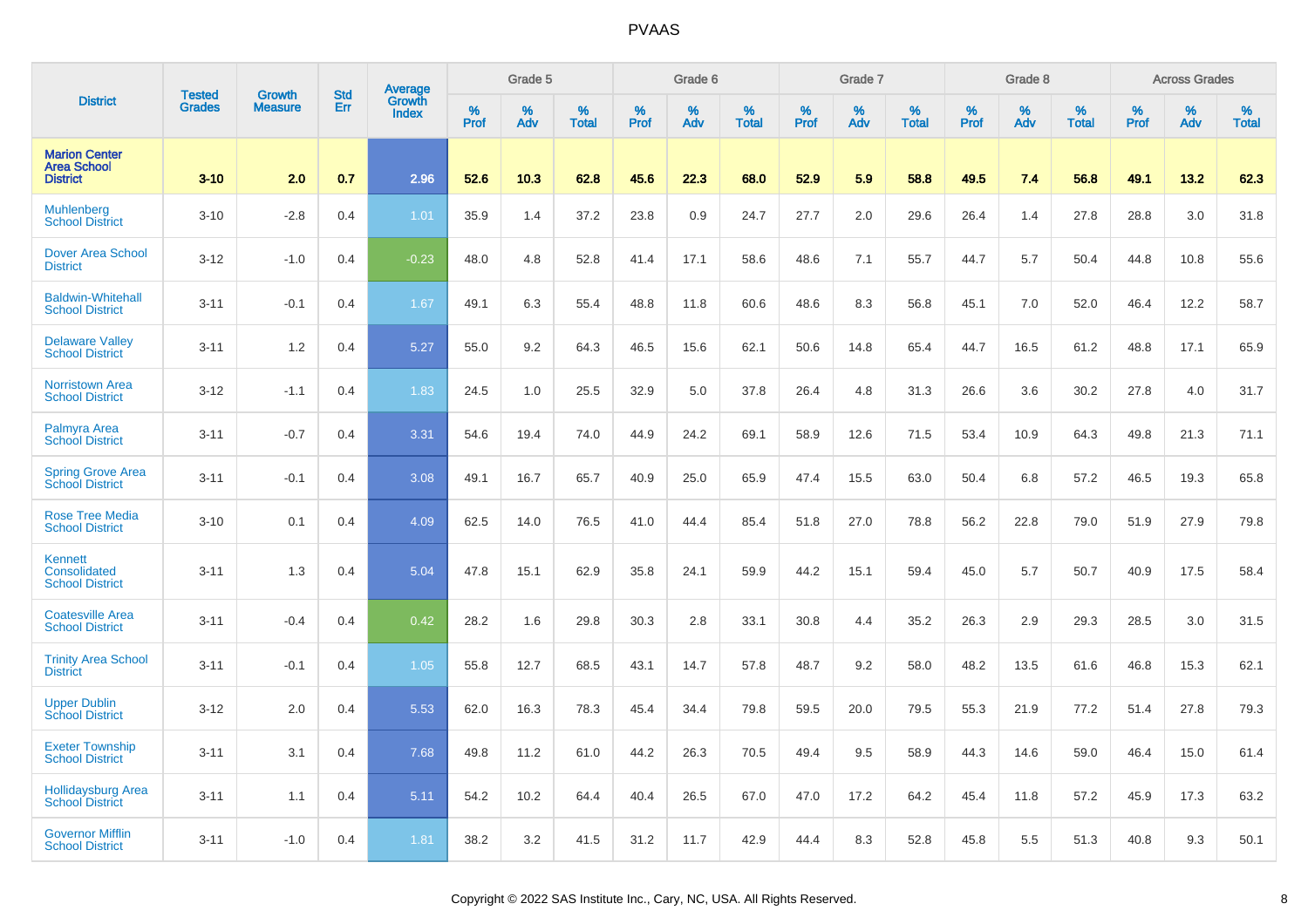|                                                                 | <b>Tested</b> | <b>Growth</b>  | <b>Std</b> | Average                       |           | Grade 5  |                   |           | Grade 6  |                   |           | Grade 7  |                   |           | Grade 8  |                   |           | <b>Across Grades</b> |                   |
|-----------------------------------------------------------------|---------------|----------------|------------|-------------------------------|-----------|----------|-------------------|-----------|----------|-------------------|-----------|----------|-------------------|-----------|----------|-------------------|-----------|----------------------|-------------------|
| <b>District</b>                                                 | <b>Grades</b> | <b>Measure</b> | Err        | <b>Growth</b><br><b>Index</b> | %<br>Prof | %<br>Adv | %<br><b>Total</b> | %<br>Prof | %<br>Adv | %<br><b>Total</b> | %<br>Prof | %<br>Adv | %<br><b>Total</b> | %<br>Prof | %<br>Adv | %<br><b>Total</b> | %<br>Prof | %<br>Adv             | %<br><b>Total</b> |
| <b>Marion Center</b><br><b>Area School</b><br><b>District</b>   | $3 - 10$      | 2.0            | 0.7        | 2.96                          | 52.6      | 10.3     | 62.8              | 45.6      | 22.3     | 68.0              | 52.9      | 5.9      | 58.8              | 49.5      | 7.4      | 56.8              | 49.1      | 13.2                 | 62.3              |
| <b>Shippensburg Area</b><br><b>School District</b>              | $3 - 11$      | $-1.6$         | 0.4        | 1.17                          | 40.8      | 9.2      | 50.0              | 30.4      | 12.9     | 43.3              | 40.6      | 5.9      | 46.5              | 47.0      | 10.1     | 57.1              | 41.0      | 11.2                 | 52.2              |
| <b>West Jefferson</b><br><b>Hills School District</b>           | $3 - 11$      | 0.0            | 0.4        | 3.89                          | 58.9      | 14.8     | 73.8              | 50.5      | 19.9     | 70.4              | 60.2      | 13.1     | 73.3              | 57.6      | 17.7     | 75.4              | 53.0      | 20.4                 | 73.4              |
| Elizabethtown<br><b>Area School</b><br><b>District</b>          | $3 - 12$      | $-0.8$         | 0.4        | 4.95                          | 51.7      | 12.8     | 64.5              | 38.8      | 26.9     | 65.8              | 46.4      | 4.7      | 51.2              | 44.1      | 10.0     | 54.2              | 44.6      | 17.9                 | 62.5              |
| <b>Crawford Central</b><br><b>School District</b>               | $3 - 11$      | 3.3            | 0.4        | 7.81                          | 48.1      | 4.2      | 52.3              | 37.2      | 13.2     | 50.4              | 40.0      | 13.1     | 53.1              | 42.5      | 12.0     | 54.5              | 40.4      | 10.5                 | 50.9              |
| <b>West Allegheny</b><br><b>School District</b>                 | $3 - 12$      | 0.3            | 0.4        | 5.31                          | 60.9      | 19.8     | 80.6              | 44.4      | 28.3     | 72.6              | 56.6      | 17.0     | 73.6              | 50.7      | 12.1     | 62.8              | 50.7      | 26.1                 | 76.8              |
| <b>Lower Dauphin</b><br><b>School District</b>                  | $3 - 11$      | $-0.9$         | 0.4        | 0.88                          | 52.7      | 13.3     | 66.0              | 42.7      | 15.9     | 58.6              | 48.9      | 8.1      | 57.0              | 32.9      | 10.8     | 43.7              | 44.6      | 14.8                 | 59.4              |
| <b>Greater Latrobe</b><br><b>School District</b>                | $3 - 11$      | $-3.1$         | 0.4        | 2.46                          | 55.6      | 5.8      | 61.4              | 42.2      | 21.1     | 63.2              | 49.0      | 10.1     | 59.1              | 46.2      | 20.0     | 66.2              | 46.9      | 15.6                 | 62.5              |
| Northeastern York<br><b>School District</b>                     | $3 - 11$      | 1.5            | 0.4        | 3.51                          | 51.8      | 13.3     | 65.0              | 45.0      | 21.5     | 66.5              | 48.5      | 11.0     | 59.5              | 43.2      | 18.2     | 61.5              | 46.8      | 17.3                 | 64.1              |
| <b>Hazleton Area</b><br><b>School District</b>                  | $3 - 11$      | 0.5            | 0.4        | 1.18                          | 30.2      | 2.3      | 32.5              | 24.8      | 4.8      | 29.6              | 24.8      | 2.8      | 27.5              | 26.1      | 6.5      | 32.6              | 28.6      | 4.0                  | 32.6              |
| <b>Bethel Park School</b><br><b>District</b>                    | $3 - 11$      | 0.5            | 0.4        | 3.98                          | 59.3      | 14.8     | 74.2              | 44.6      | 30.2     | 74.9              | 57.6      | 17.0     | 74.5              | 54.5      | 19.6     | 74.1              | 52.1      | 24.5                 | 76.6              |
| <b>Northern York</b><br><b>County School</b><br><b>District</b> | $3 - 11$      | 0.6            | 0.4        | 7.68                          | 53.3      | 9.4      | 62.7              | 39.4      | 14.4     | 53.8              | 44.9      | 8.2      | 53.1              | 39.9      | 7.2      | 47.1              | 44.2      | 12.9                 | 57.1              |
| <b>Plum Borough</b><br><b>School District</b>                   | $3 - 11$      | $-5.8$         | 0.4        | $-5.02$                       | 53.7      | 6.3      | 60.0              | 45.8      | 25.1     | 70.9              | 50.0      | 6.0      | 56.0              | 49.0      | 5.7      | 54.6              | 47.5      | 15.8                 | 63.2              |
| <b>Chartiers Valley</b><br><b>School District</b>               | $3 - 11$      | $-3.4$         | 0.4        | $-1.86$                       | 51.3      | 6.5      | 57.8              | 45.9      | 15.3     | 61.2              | 46.3      | 8.7      | 55.0              | 42.9      | 7.6      | 50.5              | 47.3      | 10.0                 | 57.4              |
| <b>Stroudsburg Area</b><br><b>School District</b>               | $3 - 11$      | 1.1            | 0.4        | 3.47                          | 39.1      | 4.0      | 43.1              | 39.0      | 11.2     | 50.2              | 46.4      | 8.5      | 54.9              | 48.9      | 7.8      | 56.7              | 40.7      | 9.2                  | 49.9              |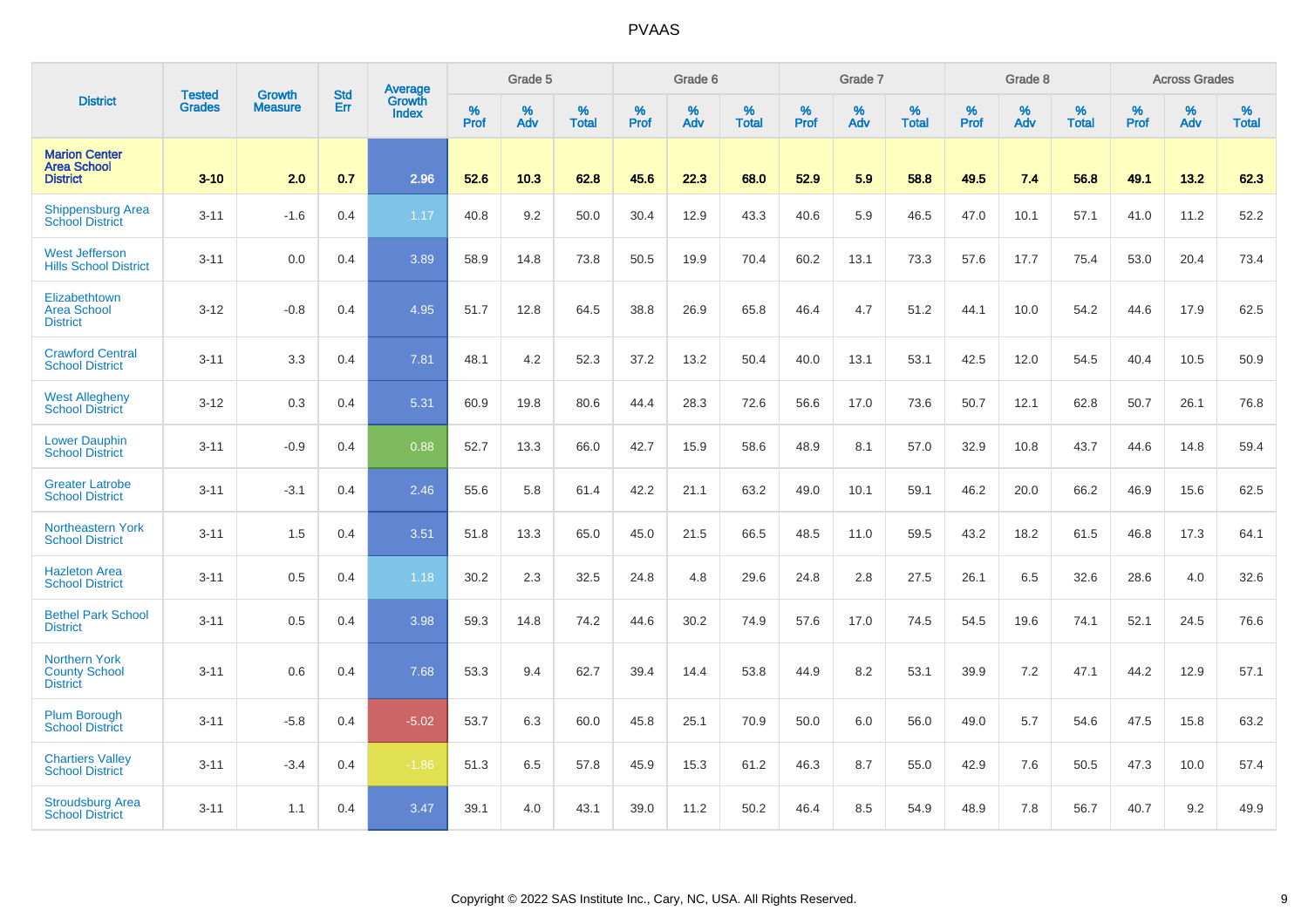|                                                                    |                                |                                 | <b>Std</b> | <b>Average</b>         |           | Grade 5  |                   |           | Grade 6  |                   |           | Grade 7  |                   |           | Grade 8  |                   |           | <b>Across Grades</b> |                   |
|--------------------------------------------------------------------|--------------------------------|---------------------------------|------------|------------------------|-----------|----------|-------------------|-----------|----------|-------------------|-----------|----------|-------------------|-----------|----------|-------------------|-----------|----------------------|-------------------|
| <b>District</b>                                                    | <b>Tested</b><br><b>Grades</b> | <b>Growth</b><br><b>Measure</b> | Err        | Growth<br><b>Index</b> | %<br>Prof | %<br>Adv | %<br><b>Total</b> | %<br>Prof | %<br>Adv | %<br><b>Total</b> | %<br>Prof | %<br>Adv | %<br><b>Total</b> | %<br>Prof | %<br>Adv | %<br><b>Total</b> | %<br>Prof | %<br>Adv             | %<br><b>Total</b> |
| <b>Marion Center</b><br><b>Area School</b><br><b>District</b>      | $3 - 10$                       | 2.0                             | 0.7        | 2.96                   | 52.6      | 10.3     | 62.8              | 45.6      | 22.3     | 68.0              | 52.9      | 5.9      | 58.8              | 49.5      | 7.4      | 56.8              | 49.1      | 13.2                 | 62.3              |
| <b>Phoenixville Area</b><br><b>School District</b>                 | $3 - 11$                       | $-1.1$                          | 0.4        | 1.89                   | 54.8      | 10.0     | 64.7              | 45.9      | 27.3     | 73.2              | 45.6      | 19.4     | 65.0              | 52.8      | 12.7     | 65.5              | 46.9      | 19.2                 | 66.1              |
| <b>Upper Perkiomen</b><br><b>School District</b>                   | $3 - 11$                       | 0.7                             | 0.4        | 5.33                   | 50.2      | 3.0      | 53.2              | 45.7      | 12.0     | 57.7              | 48.7      | 11.5     | 60.2              | 46.0      | 12.4     | 58.4              | 45.9      | 9.5                  | 55.3              |
| Greencastle-Antrim<br><b>School District</b>                       | $3 - 11$                       | 2.7                             | 0.4        | 6.18                   | 46.3      | 16.4     | 62.7              | 41.0      | 28.2     | 69.2              | 45.4      | 20.7     | 66.1              | 51.7      | 14.7     | 66.4              | 44.6      | 20.8                 | 65.4              |
| <b>Cocalico School</b><br><b>District</b>                          | $3 - 11$                       | $-2.5$                          | 0.4        | $-0.38$                | 50.2      | 11.9     | 62.2              | 46.0      | 22.6     | 68.5              | 50.7      | 7.0      | 57.6              | 35.9      | 14.1     | 50.0              | 44.9      | 15.8                 | 60.7              |
| <b>Gateway School</b><br><b>District</b>                           | $3 - 11$                       | $-1.0$                          | 0.4        | 2.51                   | 48.9      | 5.6      | 54.5              | 42.7      | 10.8     | 53.5              | 49.3      | 10.8     | 60.1              | 43.7      | 14.0     | 57.7              | 45.5      | 12.1                 | 57.7              |
| <b>Solanco School</b><br><b>District</b>                           | $3 - 11$                       | 2.8                             | 0.4        | 6.54                   | 47.3      | 9.0      | 56.2              | 52.1      | 16.9     | 69.0              | 37.0      | 14.8     | 51.7              | 40.8      | 15.0     | 55.9              | 43.0      | 14.5                 | 57.5              |
| <b>Franklin Regional</b><br><b>School District</b>                 | $3 - 11$                       | 1.8                             | 0.4        | 4.92                   | 51.5      | 28.2     | 79.7              | 36.5      | 42.3     | 78.8              | 55.2      | 18.9     | 74.1              | 46.1      | 16.8     | 62.8              | 47.8      | 29.9                 | 77.6              |
| Penn-Delco School<br><b>District</b>                               | $3 - 11$                       | 1.3                             | 0.4        | 5.11                   | 51.9      | 12.9     | 64.7              | 40.8      | 17.9     | 58.7              | 48.7      | 16.8     | 65.4              | 45.6      | 6.2      | 51.8              | 46.1      | 12.9                 | 59.0              |
| <b>Gettysburg Area</b><br><b>School District</b>                   | $3 - 11$                       | 2.5                             | 0.4        | 5.70                   | 52.6      | 9.8      | 62.3              | 42.6      | 22.5     | 65.1              | 48.1      | 11.6     | 59.7              | 44.9      | 10.3     | 55.1              | 45.0      | 16.0                 | 61.0              |
| <b>Interboro School</b><br><b>District</b>                         | $3-12$                         | 0.3                             | 0.4        | 2.51                   | 42.9      | 4.5      | 47.3              | 40.0      | 11.7     | 51.7              | 44.0      | 8.7      | 52.7              | 44.2      | 7.4      | 51.6              | 41.8      | 8.7                  | 50.4              |
| <b>Upper Moreland</b><br><b>Township School</b><br><b>District</b> | $3 - 11$                       | $-0.3$                          | 0.4        | 2.54                   | 54.1      | 10.5     | 64.6              | 42.4      | 21.0     | 63.4              | 53.7      | 8.4      | 62.1              | 41.0      | 14.2     | 55.1              | 46.0      | 16.1                 | 62.1              |
| <b>New Castle Area</b><br><b>School District</b>                   | $3 - 12$                       | $-5.0$                          | 0.4        | $-3.79$                | 19.4      | 0.5      | 19.9              | 18.2      | 4.2      | 22.4              | 18.3      | 0.0      | 18.3              | 20.9      | 0.9      | 21.9              | 17.6      | 1.9                  | 19.5              |
| Wallingford-<br>Swarthmore<br><b>School District</b>               | $3 - 10$                       | $-1.1$                          | 0.4        | 1.13                   | 52.6      | 26.1     | 78.7              | 42.2      | 32.8     | 75.0              | 46.2      | 21.9     | 68.0              | 47.0      | 22.8     | 69.8              | 44.7      | 32.4                 | 77.2              |
| Tredyffrin-<br><b>Easttown School</b><br><b>District</b>           | $3 - 10$                       | 0.5                             | 0.4        | 3.47                   | 65.0      | 22.0     | 87.0              | 47.7      | 39.5     | 87.2              | 56.5      | 29.3     | 85.8              | 48.6      | 39.7     | 88.4              | 52.0      | 36.6                 | 88.6              |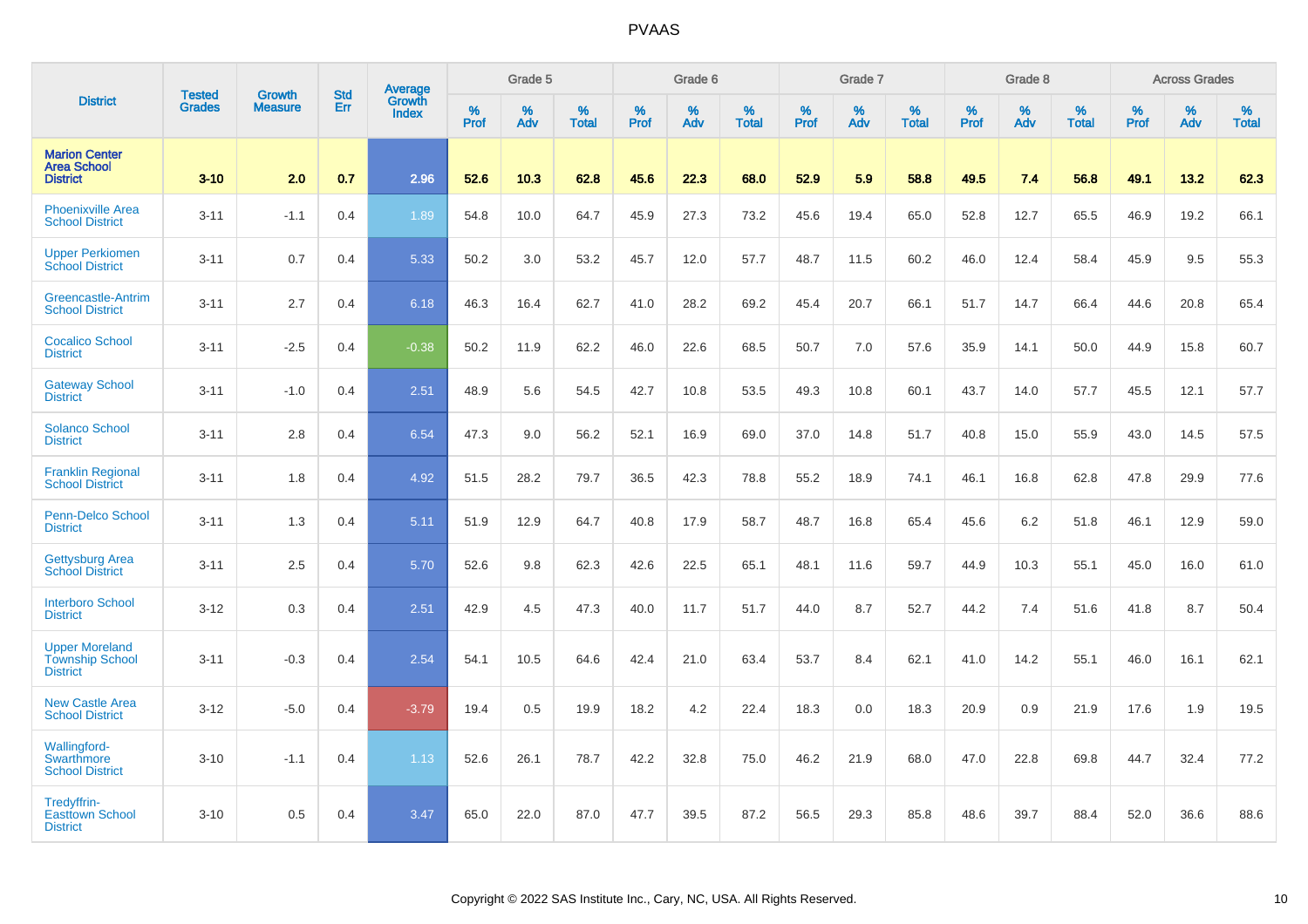|                                                                     |                                |                                 | <b>Std</b> | Average                |           | Grade 5  |                   |           | Grade 6  |                   |           | Grade 7  |                   |           | Grade 8  |                   |           | <b>Across Grades</b> |                   |
|---------------------------------------------------------------------|--------------------------------|---------------------------------|------------|------------------------|-----------|----------|-------------------|-----------|----------|-------------------|-----------|----------|-------------------|-----------|----------|-------------------|-----------|----------------------|-------------------|
| <b>District</b>                                                     | <b>Tested</b><br><b>Grades</b> | <b>Growth</b><br><b>Measure</b> | Err        | <b>Growth</b><br>Index | %<br>Prof | %<br>Adv | %<br><b>Total</b> | %<br>Prof | %<br>Adv | %<br><b>Total</b> | %<br>Prof | %<br>Adv | %<br><b>Total</b> | %<br>Prof | %<br>Adv | %<br><b>Total</b> | %<br>Prof | %<br>Adv             | %<br><b>Total</b> |
| <b>Marion Center</b><br><b>Area School</b><br><b>District</b>       | $3 - 10$                       | 2.0                             | 0.7        | 2.96                   | 52.6      | 10.3     | 62.8              | 45.6      | 22.3     | 68.0              | 52.9      | 5.9      | 58.8              | 49.5      | 7.4      | 56.8              | 49.1      | 13.2                 | 62.3              |
| <b>Mars Area School</b><br><b>District</b>                          | $3 - 10$                       | $-1.1$                          | 0.4        | 1.23                   | 66.5      | 10.4     | 76.9              | 45.1      | 33.8     | 79.0              | 51.6      | 17.4     | 69.0              | 56.1      | 9.4      | 65.6              | 51.3      | 23.7                 | 75.1              |
| <b>Oxford Area</b><br><b>School District</b>                        | $3 - 11$                       | $-1.2$                          | 0.4        | 4.84                   | 43.9      | 6.1      | 50.0              | 41.5      | 17.6     | 59.0              | 44.6      | 7.0      | 51.6              | 30.2      | 3.9      | 34.2              | 39.6      | 10.3                 | 49.9              |
| <b>Radnor Township</b><br><b>School District</b>                    | $3 - 12$                       | 1.9                             | 0.4        | 6.85                   | 54.7      | 29.0     | 83.7              | 53.9      | 37.8     | 91.7              | 48.0      | 32.3     | 80.3              | 51.4      | 36.7     | 88.1              | 49.6      | 36.7                 | 86.4              |
| <b>Kiski Area School</b><br><b>District</b>                         | $3 - 11$                       | $-2.3$                          | 0.4        | 0.71                   | 50.9      | 4.2      | 55.2              | 41.3      | 18.4     | 59.6              | 53.8      | 7.5      | 61.3              | 45.8      | 5.0      | 50.8              | 47.0      | 13.3                 | 60.4              |
| <b>Pleasant Valley</b><br><b>School District</b>                    | $3 - 11$                       | 1.4                             | 0.5        | 4.11                   | 52.2      | 0.9      | 53.1              | 50.0      | 8.3      | 58.3              | 47.0      | 10.5     | 57.5              | 51.9      | 7.6      | 59.5              | 48.1      | 6.4                  | 54.6              |
| <b>Shikellamy School</b><br><b>District</b>                         | $3 - 10$                       | $-2.8$                          | 0.5        | 1.06                   | 47.9      | 5.7      | 53.6              | 29.1      | 9.8      | 38.9              | 41.5      | 8.5      | 50.0              | 35.8      | 7.4      | 43.2              | 38.2      | 9.0                  | 47.3              |
| <b>Marple Newtown</b><br><b>School District</b>                     | $3 - 11$                       | $-4.5$                          | 0.5        | $-2.54$                | 57.0      | 10.9     | 67.8              | 47.9      | 22.8     | 70.6              | 50.8      | 9.4      | 60.2              | 51.2      | 7.2      | 58.4              | 51.2      | 18.8                 | 69.9              |
| <b>Indiana Area</b><br><b>School District</b>                       | $3 - 11$                       | 1.1                             | 0.5        | 2.72                   | 57.2      | 12.8     | 70.0              | 37.5      | 22.5     | 60.0              | 53.6      | 16.6     | 70.2              | 52.0      | 16.3     | 68.4              | 49.3      | 18.5                 | 67.7              |
| <b>Penncrest School</b><br><b>District</b>                          | $3 - 11$                       | 2.8                             | 0.5        | 7.11                   | 37.4      | 10.6     | 48.0              | 39.5      | 19.2     | 58.7              | 38.5      | 6.5      | 45.0              | 35.0      | 10.2     | 45.2              | 39.6      | 11.2                 | 50.7              |
| Lampeter-<br><b>Strasburg School</b><br><b>District</b>             | $3 - 12$                       | $-1.0$                          | 0.5        | $-0.34$                | 56.5      | 14.9     | 71.4              | 48.5      | 27.4     | 76.0              | 56.6      | 10.1     | 66.7              | 49.5      | 10.0     | 59.5              | 50.0      | 20.6                 | 70.5              |
| <b>Eastern Lancaster</b><br><b>County School</b><br><b>District</b> | $3 - 12$                       | 1.1                             | 0.5        | 3.97                   | 48.1      | 3.9      | 51.9              | 38.7      | 12.0     | 50.8              | 35.4      | 4.6      | 39.9              | 38.0      | 15.5     | 53.5              | 39.2      | 9.3                  | 48.5              |
| <b>Daniel Boone Area</b><br><b>School District</b>                  | $3 - 12$                       | 0.9                             | 0.5        | 4.31                   | 54.5      | 3.9      | 58.4              | 31.7      | 16.1     | 47.8              | 46.1      | 7.4      | 53.4              | 42.8      | 9.2      | 52.0              | 42.6      | 10.0                 | 52.6              |
| <b>Montour School</b><br><b>District</b>                            | $3 - 11$                       | 2.4                             | 0.5        | 7.13                   | 61.9      | 17.1     | 79.0              | 49.0      | 25.0     | 74.0              | 46.2      | 29.7     | 75.9              | 51.0      | 22.5     | 73.5              | 49.5      | 25.4                 | 74.9              |
| <b>Hampton Township</b><br><b>School District</b>                   | $3 - 11$                       | 1.7                             | 0.5        | 4.06                   | 50.3      | 30.7     | 81.0              | 35.6      | 44.2     | 79.8              | 54.6      | 26.3     | 81.0              | 46.9      | 34.3     | 81.1              | 44.1      | 38.5                 | 82.7              |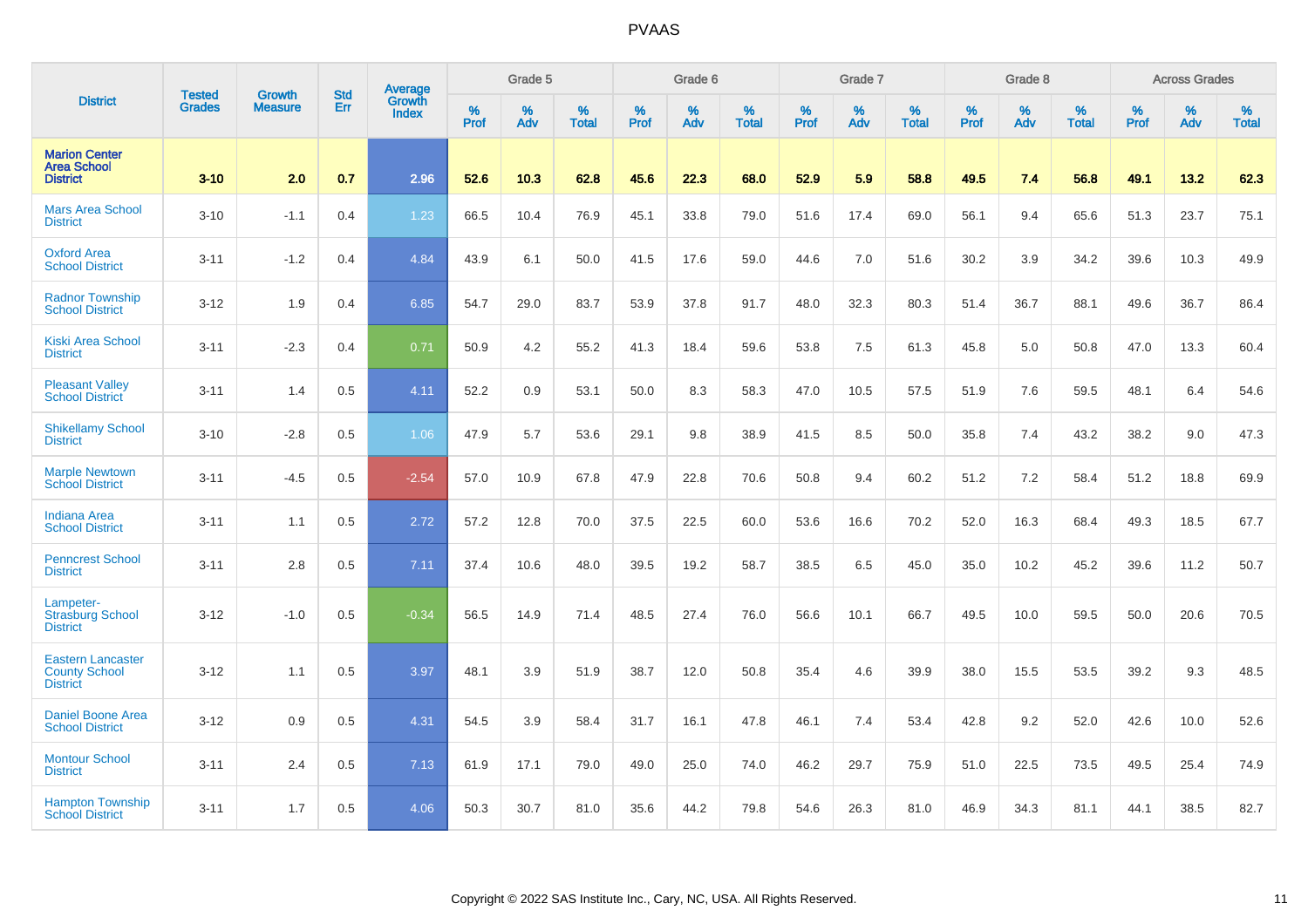|                                                                 |                                | <b>Growth</b>  | <b>Std</b> | <b>Average</b><br>Growth |                     | Grade 5  |                   |              | Grade 6  |                   |           | Grade 7  |                   |           | Grade 8  |                   |           | <b>Across Grades</b> |                   |
|-----------------------------------------------------------------|--------------------------------|----------------|------------|--------------------------|---------------------|----------|-------------------|--------------|----------|-------------------|-----------|----------|-------------------|-----------|----------|-------------------|-----------|----------------------|-------------------|
| <b>District</b>                                                 | <b>Tested</b><br><b>Grades</b> | <b>Measure</b> | <b>Err</b> | <b>Index</b>             | $\%$<br><b>Prof</b> | %<br>Adv | %<br><b>Total</b> | $\%$<br>Prof | %<br>Adv | %<br><b>Total</b> | %<br>Prof | %<br>Adv | %<br><b>Total</b> | %<br>Prof | %<br>Adv | %<br><b>Total</b> | %<br>Prof | $\%$<br>Adv          | %<br><b>Total</b> |
| <b>Marion Center</b><br><b>Area School</b><br><b>District</b>   | $3 - 10$                       | 2.0            | 0.7        | 2.96                     | 52.6                | 10.3     | 62.8              | 45.6         | 22.3     | 68.0              | 52.9      | 5.9      | 58.8              | 49.5      | 7.4      | 56.8              | 49.1      | 13.2                 | 62.3              |
| <b>Twin Valley School</b><br><b>District</b>                    | $3 - 12$                       | 2.3            | 0.5        | 5.39                     | 50.9                | 8.9      | 59.8              | 41.4         | 26.0     | 67.3              | 39.6      | 19.3     | 58.9              | 54.2      | 16.1     | 70.2              | 45.6      | 20.6                 | 66.2              |
| <b>West York Area</b><br><b>School District</b>                 | $3 - 12$                       | $-1.4$         | 0.5        | $-0.10$                  | 36.0                | 4.4      | 40.4              | 38.5         | 9.3      | 47.8              | 35.9      | 5.3      | 41.2              | 41.2      | 5.2      | 46.4              | 37.8      | 8.4                  | 46.2              |
| <b>Pottsgrove School</b><br><b>District</b>                     | $3 - 11$                       | $-0.4$         | 0.5        | 4.12                     | 39.7                | 5.4      | 45.1              | 42.3         | 6.4      | 48.7              | 53.1      | 9.1      | 62.3              | 40.4      | 3.7      | 44.2              | 43.1      | 7.6                  | 50.7              |
| <b>Upper Merion Area</b><br><b>School District</b>              | $3 - 11$                       | 3.6            | 0.5        | 7.75                     | 55.7                | 7.0      | 62.7              | 45.2         | 26.4     | 71.6              | 53.5      | 10.8     | 64.3              | 43.3      | 14.0     | 57.3              | 47.7      | 19.3                 | 67.0              |
| <b>Southern Lehigh</b><br><b>School District</b>                | $3 - 11$                       | 0.9            | 0.5        | 6.70                     | 57.9                | 13.1     | 71.0              | 37.4         | 44.8     | 82.2              | 55.9      | 17.4     | 73.2              | 56.4      | 16.7     | 73.1              | 51.9      | 24.2                 | 76.1              |
| <b>Manheim Central</b><br><b>School District</b>                | $3 - 11$                       | $-0.3$         | 0.5        | 1.28                     | 35.4                | 6.2      | 41.5              | 48.3         | 9.2      | 57.5              | 37.6      | 6.2      | 43.8              | 41.9      | 11.7     | 53.6              | 42.2      | 11.1                 | 53.2              |
| <b>Wyoming Valley</b><br>West School<br><b>District</b>         | $3 - 11$                       | 0.9            | 0.5        | 3.86                     | 41.0                | 4.2      | 45.2              | 32.6         | 7.6      | 40.3              | 40.5      | 4.2      | 44.6              | 30.1      | 12.1     | 42.2              | 35.8      | 6.9                  | 42.7              |
| <b>Collegium Charter</b><br>School                              | $3 - 10$                       | $-4.5$         | 0.5        | $-1.74$                  | 32.0                | 1.0      | 33.0              | 26.2         | 4.2      | 30.4              | 26.3      | 1.1      | 27.4              | 25.0      | 3.4      | 28.4              | 31.5      | 3.2                  | 34.7              |
| <b>Donegal School</b><br><b>District</b>                        | $3 - 12$                       | 1.3            | 0.5        | 3.15                     | 42.0                | 11.6     | 53.6              | 40.9         | 18.8     | 59.7              | 44.4      | 12.4     | 56.8              | 32.4      | 16.2     | 48.6              | 39.5      | 16.0                 | 55.5              |
| <b>Southern York</b><br><b>County School</b><br><b>District</b> | $3 - 11$                       | $-0.7$         | 0.5        | 5.19                     | 44.0                | 5.1      | 49.0              | 50.6         | 24.4     | 75.0              | 42.2      | 9.2      | 51.5              | 49.2      | 8.5      | 57.7              | 44.9      | 13.5                 | 58.4              |
| <b>Conrad Weiser</b><br><b>Area School</b><br><b>District</b>   | $3 - 11$                       | $-2.3$         | 0.5        | 2.18                     | 44.8                | 0.6      | 45.4              | 40.0         | 8.7      | 48.7              | 26.2      | 2.7      | 28.9              | 30.0      | 3.4      | 33.5              | 36.9      | 6.7                  | 43.7              |
| <b>Bellefonte Area</b><br><b>School District</b>                | $3 - 11$                       | $-0.0$         | 0.5        | 4.37                     | 56.6                | 10.2     | 66.9              | 40.3         | 19.3     | 59.7              | 50.6      | 6.0      | 56.6              | 32.2      | 8.8      | 41.0              | 44.8      | 12.3                 | 57.1              |
| <b>Abington Heights</b><br><b>School District</b>               | $3 - 11$                       | $-0.6$         | 0.5        | 1.11                     | 57.0                | 8.7      | 65.6              | 50.7         | 19.1     | 69.8              | 63.6      | 10.7     | 74.3              |           |          |                   | 52.3      | 18.0                 | 70.3              |
| <b>Tuscarora School</b><br><b>District</b>                      | $3 - 11$                       | $-0.1$         | 0.5        | 1.52                     | 41.0                | 5.8      | 46.8              | 43.7         | 11.9     | 55.6              | 45.8      | 5.6      | 51.4              | 45.6      | 6.3      | 51.8              | 43.1      | 9.9                  | 53.0              |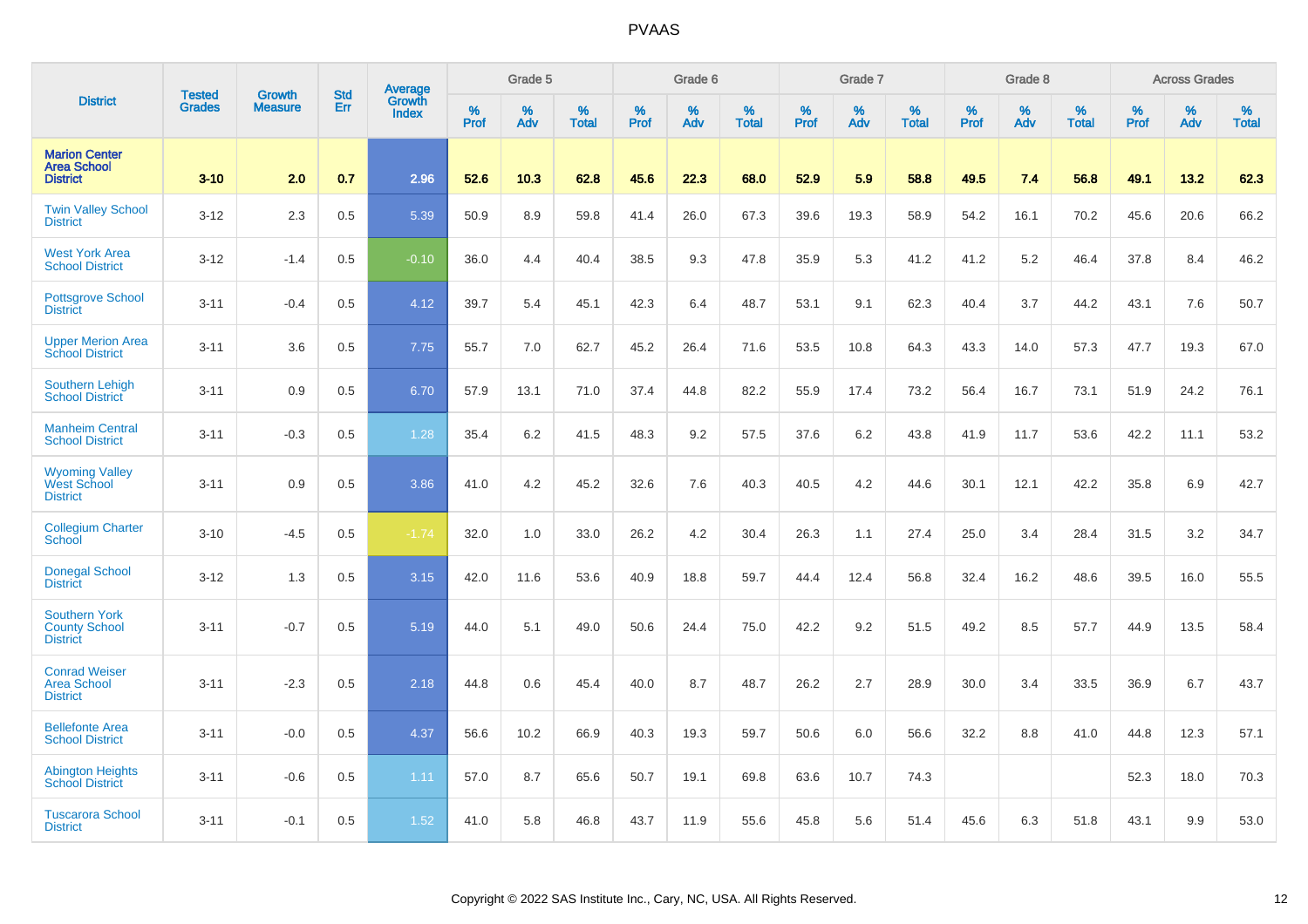|                                                                    | <b>Tested</b> | <b>Growth</b>  | <b>Std</b> |                                          |              | Grade 5  |                   |           | Grade 6  |                   |           | Grade 7  |                   |           | Grade 8  |                   |           | <b>Across Grades</b> |                   |
|--------------------------------------------------------------------|---------------|----------------|------------|------------------------------------------|--------------|----------|-------------------|-----------|----------|-------------------|-----------|----------|-------------------|-----------|----------|-------------------|-----------|----------------------|-------------------|
| <b>District</b>                                                    | <b>Grades</b> | <b>Measure</b> | Err        | <b>Average</b><br>Growth<br><b>Index</b> | $\%$<br>Prof | %<br>Adv | %<br><b>Total</b> | %<br>Prof | %<br>Adv | %<br><b>Total</b> | %<br>Prof | %<br>Adv | %<br><b>Total</b> | %<br>Prof | %<br>Adv | %<br><b>Total</b> | %<br>Prof | %<br>Adv             | %<br><b>Total</b> |
| <b>Marion Center</b><br><b>Area School</b><br><b>District</b>      | $3 - 10$      | 2.0            | 0.7        | 2.96                                     | 52.6         | 10.3     | 62.8              | 45.6      | 22.3     | 68.0              | 52.9      | 5.9      | 58.8              | 49.5      | 7.4      | 56.8              | 49.1      | 13.2                 | 62.3              |
| <b>Greensburg Salem</b><br><b>School District</b>                  | $3 - 11$      | $-1.6$         | 0.5        | 0.18                                     | 49.7         | 7.2      | 56.9              | 40.1      | 13.8     | 53.9              | 44.0      | 5.5      | 49.4              | 48.3      | 7.2      | 55.6              | 42.8      | 11.4                 | 54.2              |
| <b>Albert Gallatin</b><br><b>Area School</b><br><b>District</b>    | $3 - 11$      | 0.4            | 0.5        | 2.55                                     | 45.8         | 5.4      | 51.2              | 34.0      | 8.4      | 42.4              | 39.7      | 2.2      | 41.8              | 37.8      | 5.3      | 43.0              | 38.7      | 7.6                  | 46.2              |
| <b>South Eastern</b><br><b>School District</b>                     | $3 - 11$      | 2.3            | 0.5        | 7.81                                     | 55.2         | 6.3      | 61.5              | 42.2      | 16.2     | 58.4              | 48.3      | 12.9     | 61.2              | 43.6      | 10.5     | 54.1              | 46.7      | 14.1                 | 60.8              |
| <b>East Stroudsburg</b><br><b>Area School</b><br><b>District</b>   | $3 - 11$      | $-4.1$         | 0.5        | $-1.46$                                  | 43.7         | 1.9      | 45.6              | 40.8      | 9.4      | 50.3              | 41.9      | 3.5      | 45.4              | 32.3      | 5.1      | 37.3              | 36.5      | 7.4                  | 43.9              |
| <b>Juniata County</b><br><b>School District</b>                    | $3 - 12$      | 2.7            | 0.5        | 6.20                                     | 42.6         | 3.0      | 45.6              | 31.9      | 6.2      | 38.1              | 36.6      | 5.5      | 42.1              | 36.5      | 8.4      | 44.9              | 36.0      | 7.7                  | 43.7              |
| <b>Wilkes-Barre Area</b><br><b>School District</b>                 | $3 - 11$      | $-1.0$         | 0.5        | 1.18                                     | 28.0         | 0.8      | 28.8              | 32.4      | 8.7      | 41.1              | 27.6      | 1.8      | 29.4              | 24.7      | 3.7      | 28.4              | 27.8      | 4.6                  | 32.3              |
| <b>Scranton School</b><br><b>District</b>                          | $3 - 12$      | $-0.8$         | 0.5        | 2.89                                     | 35.9         | 1.7      | 37.6              | 29.4      | 4.2      | 33.6              | 24.9      | 2.8      | 27.7              | 26.3      | 5.8      | 32.2              | 29.5      | 4.0                  | 33.5              |
| <b>Ringgold School</b><br><b>District</b>                          | $3 - 11$      | $-6.9$         | 0.5        | $-1.93$                                  | 22.7         | 1.2      | 23.9              | 29.5      | 0.6      | 30.1              | 21.8      | 3.5      | 25.3              | 31.7      | 4.3      | 36.0              | 32.2      | 4.3                  | 36.4              |
| Susquehanna<br><b>Township School</b><br><b>District</b>           | $3 - 12$      | $-0.5$         | 0.5        | 3.65                                     | 42.6         | 1.2      | 43.8              | 30.8      | 2.0      | 32.8              | 27.1      | 2.8      | 29.9              | 33.8      | 6.1      | 39.9              | 34.8      | 4.8                  | 39.6              |
| <b>Selinsgrove Area</b><br><b>School District</b>                  | $3 - 12$      | $-1.5$         | 0.5        | 2.93                                     | 51.9         | 4.4      | 56.4              | 46.4      | 19.0     | 65.4              | 39.7      | 16.7     | 56.4              | 47.6      | 12.6     | 60.2              | 44.8      | 15.2                 | 60.0              |
| <b>William Penn</b><br><b>School District</b>                      | $3 - 12$      | 1.4            | 0.5        | 2.99                                     | 24.0         | 0.5      | 24.5              | 31.6      | 2.8      | 34.5              | 30.8      | 0.6      | 31.4              | 21.8      | 2.4      | 24.2              | 26.1      | 2.5                  | 28.6              |
| <b>Mckeesport Area</b><br><b>School District</b>                   | $3 - 12$      | 0.3            | 0.5        | 2.63                                     | 30.5         | 0.6      | 31.1              | 29.1      | 1.3      | 30.4              | 24.1      | 0.0      | 24.1              | 22.6      | 1.0      | 23.7              | 25.9      | 2.4                  | 28.3              |
| <b>Lower Moreland</b><br><b>Township School</b><br><b>District</b> | $3 - 11$      | $-2.1$         | 0.5        | 1.48                                     | 53.0         | 10.2     | 63.2              | 50.0      | 25.9     | 75.9              | 55.2      | 14.7     | 69.9              | 48.8      | 18.8     | 67.6              | 51.2      | 19.3                 | 70.5              |
| <b>Eastern York</b><br><b>School District</b>                      | $3 - 11$      | 3.8            | 0.5        | 7.92                                     | 50.9         | 9.2      | 60.1              | 49.3      | 23.0     | 72.3              | 49.4      | 23.9     | 73.3              | 50.0      | 16.1     | 66.1              | 48.6      | 16.2                 | 64.8              |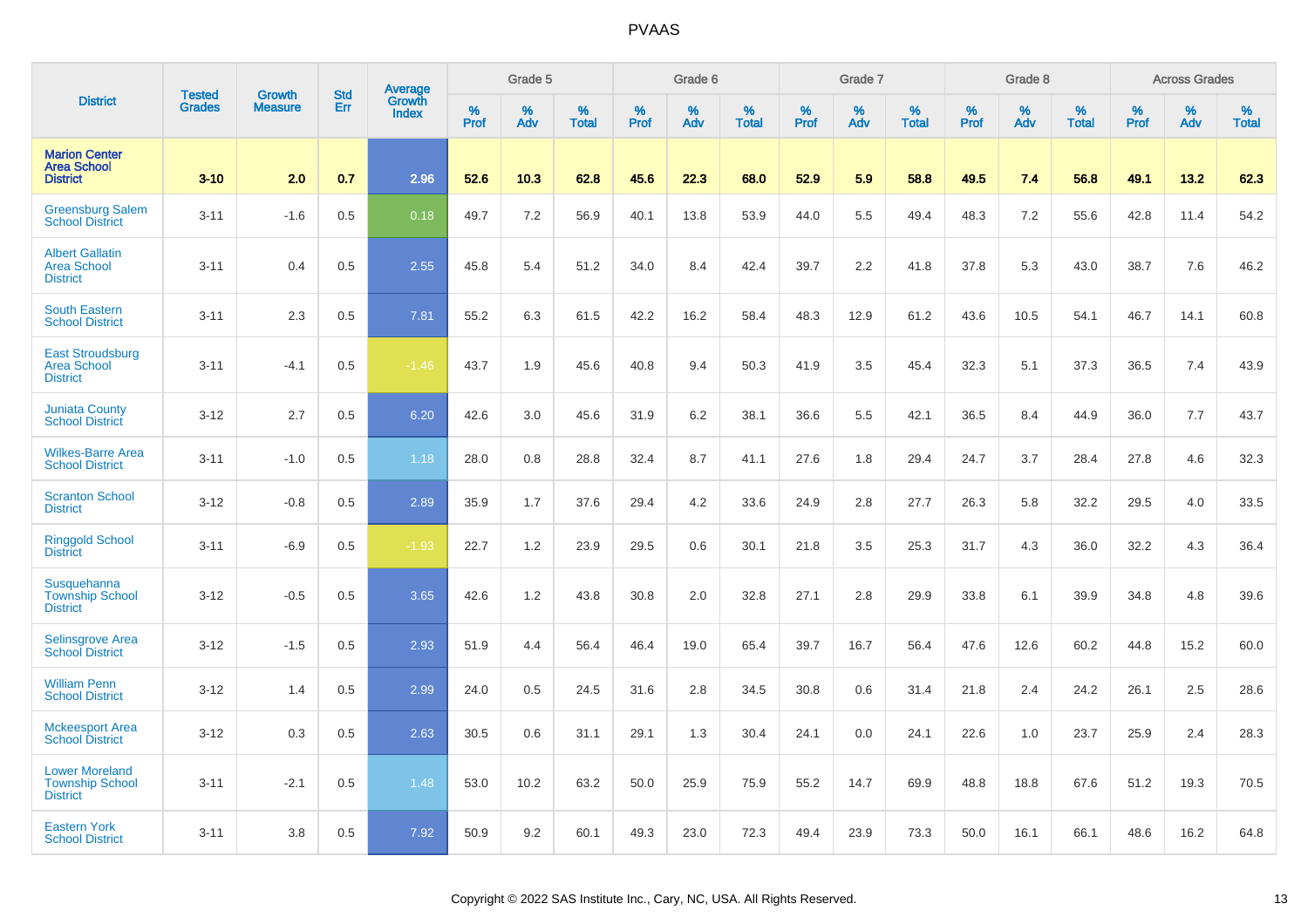|                                                                   |                                |                                 | <b>Std</b> | Average                |           | Grade 5  |                   |           | Grade 6  |                   |           | Grade 7  |                   |           | Grade 8  |                   |           | <b>Across Grades</b> |                   |
|-------------------------------------------------------------------|--------------------------------|---------------------------------|------------|------------------------|-----------|----------|-------------------|-----------|----------|-------------------|-----------|----------|-------------------|-----------|----------|-------------------|-----------|----------------------|-------------------|
| <b>District</b>                                                   | <b>Tested</b><br><b>Grades</b> | <b>Growth</b><br><b>Measure</b> | Err        | Growth<br><b>Index</b> | %<br>Prof | %<br>Adv | %<br><b>Total</b> | %<br>Prof | %<br>Adv | %<br><b>Total</b> | %<br>Prof | %<br>Adv | %<br><b>Total</b> | %<br>Prof | %<br>Adv | %<br><b>Total</b> | %<br>Prof | %<br>Adv             | %<br><b>Total</b> |
| <b>Marion Center</b><br><b>Area School</b><br><b>District</b>     | $3 - 10$                       | 2.0                             | 0.7        | 2.96                   | 52.6      | 10.3     | 62.8              | 45.6      | 22.3     | 68.0              | 52.9      | 5.9      | 58.8              | 49.5      | 7.4      | 56.8              | 49.1      | 13.2                 | 62.3              |
| <b>Elizabeth Forward</b><br><b>School District</b>                | $3 - 11$                       | $-0.3$                          | 0.5        | 1.44                   | 55.7      | 11.4     | 67.0              | 47.5      | 18.5     | 66.0              | 56.9      | 11.1     | 68.0              | 50.9      | 6.3      | 57.1              | 51.2      | 14.0                 | 65.2              |
| <b>Eastern Lebanon</b><br><b>County School</b><br><b>District</b> | $3 - 11$                       | $-0.3$                          | 0.5        | 2.41                   | 48.9      | 2.8      | 51.7              | 42.0      | 9.1      | 51.1              | 45.1      | 8.0      | 53.1              | 29.8      | 7.0      | 36.8              | 42.0      | 9.1                  | 51.0              |
| <b>Springfield</b><br><b>Township School</b><br><b>District</b>   | $3 - 11$                       | $-1.2$                          | 0.5        | 0.29                   | 52.0      | 13.4     | 65.4              | 51.4      | 15.0     | 66.5              | 56.3      | 10.8     | 67.1              | 47.3      | 14.0     | 61.3              | 52.1      | 16.5                 | 68.6              |
| Pennsylvania<br><b>Cyber Charter</b><br>School                    | $3 - 11$                       | 2.1                             | 0.5        | 4.24                   | 41.0      | 4.9      | 45.8              | 39.5      | 11.2     | 50.7              | 42.9      | 3.4      | 46.4              | 39.5      | 2.6      | 42.0              | 40.1      | 7.4                  | 47.5              |
| <b>Blue Mountain</b><br><b>School District</b>                    | $3 - 10$                       | 0.0                             | 0.5        | 2.60                   | 60.1      | 12.0     | 72.2              | 50.9      | 12.4     | 63.3              | 52.0      | 10.1     | 62.0              | 47.3      | 11.5     | 58.8              | 52.0      | 15.0                 | 67.0              |
| <b>Bradford Area</b><br><b>School District</b>                    | $3 - 12$                       | 3.9                             | 0.5        | 7.92                   | 53.6      | 11.3     | 64.9              | 40.7      | 19.2     | 59.9              | 47.0      | 11.6     | 58.6              | 46.2      | 16.0     | 62.2              | 45.7      | 15.1                 | 60.8              |
| <b>East Pennsboro</b><br>Area School<br><b>District</b>           | $3 - 11$                       | 1.2                             | 0.5        | 3.93                   | 47.0      | 4.8      | 51.8              | 35.0      | 18.1     | 53.1              | 50.6      | 10.0     | 60.6              | 47.1      | 8.2      | 55.3              | 44.2      | 11.4                 | 55.5              |
| <b>West Mifflin Area</b><br><b>School District</b>                | $3 - 12$                       | $-3.0$                          | 0.5        | 1.11                   | 35.9      | 4.2      | 40.1              | 37.4      | 5.4      | 42.9              | 38.9      | 1.0      | 39.8              | 35.2      | 4.4      | 39.6              | 37.4      | 4.4                  | 41.8              |
| <b>Penn Hills School</b><br><b>District</b>                       | $3 - 11$                       | $-4.6$                          | 0.5        | $-1.61$                | 22.2      | 0.0      | 22.2              | 17.0      | 6.1      | 23.1              | 13.6      | 1.6      | 15.2              | 20.7      | 4.3      | 25.0              | 20.9      | 2.9                  | 23.8              |
| <b>Wilson School</b><br><b>District</b>                           | $3-12$                         | $-3.7$                          | 0.5        | $-0.81$                | 49.3      | 4.2      | 53.5              | 52.1      | 11.6     | 63.7              | 47.6      | 8.4      | 56.0              | 47.8      | 11.1     | 58.9              | 47.0      | 13.2                 | 60.1              |
| Pennsylvania<br><b>Leadership Charter</b><br><b>School</b>        | $3 - 11$                       | $-1.6$                          | 0.5        | $-0.25$                | 59.1      | 11.7     | 70.8              | 51.3      | 16.2     | 67.5              | 43.2      | 14.2     | 57.4              | 48.7      | 11.8     | 60.5              | 49.6      | 15.0                 | 64.6              |
| Esperanza<br><b>Academy Charter</b><br>School                     | $4 - 11$                       | 1.2                             | 0.5        | 4.88                   |           |          |                   | 17.4      | 0.5      | 17.9              | 22.3      | 1.4      | 23.6              | 18.9      | 0.5      | 19.4              | 19.0      | 0.9                  | 19.9              |
| <b>Big Spring School</b><br><b>District</b>                       | $3 - 11$                       | $-0.3$                          | 0.5        | 3.91                   | 50.0      | 14.6     | 64.6              | 45.6      | 12.0     | 57.6              | 52.2      | 8.8      | 61.0              | 49.7      | 9.2      | 58.9              | 47.8      | 15.2                 | 63.0              |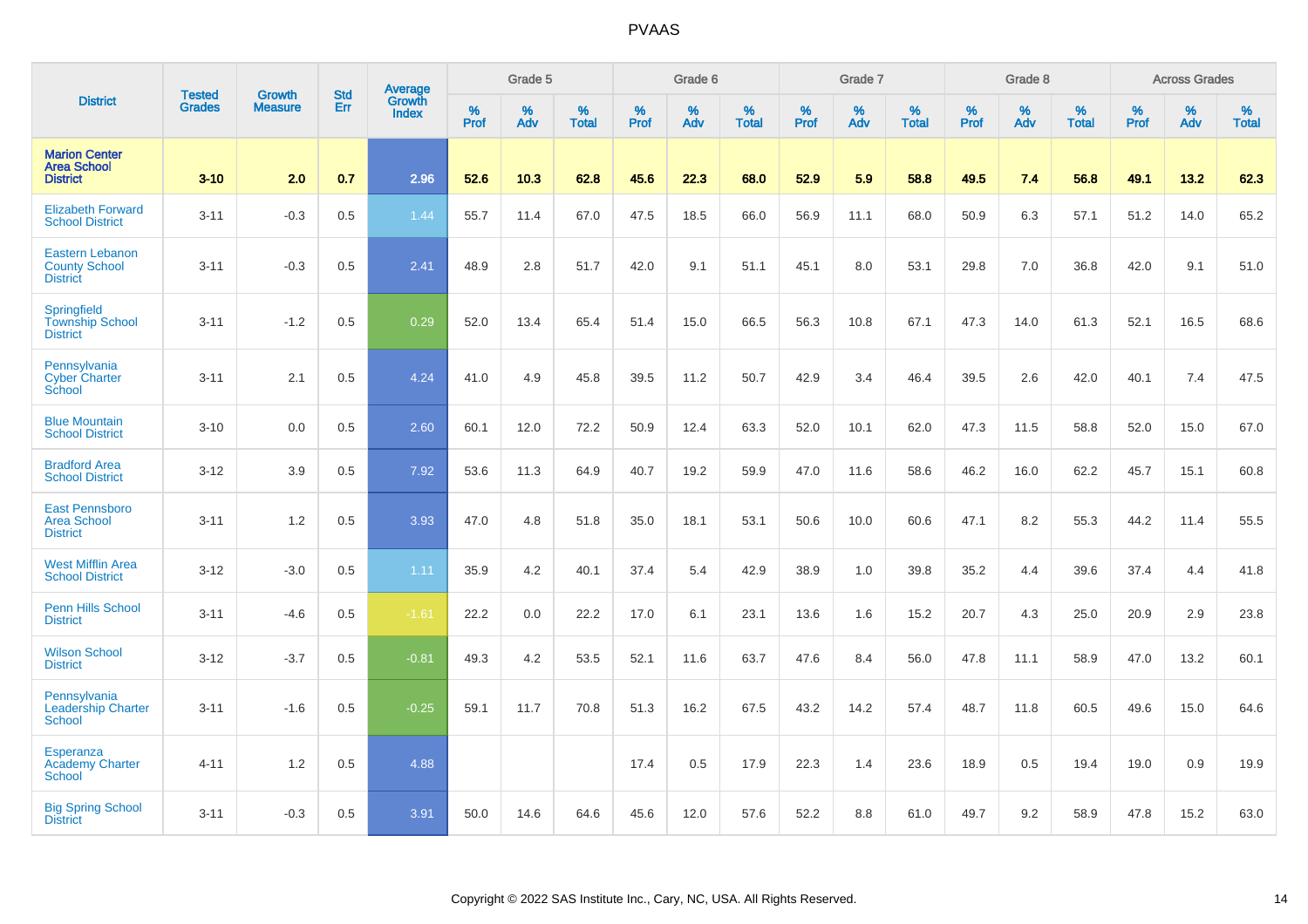|                                                               | <b>Tested</b> | <b>Growth</b>  | <b>Std</b> |                                   |                     | Grade 5  |                   |              | Grade 6  |                   |              | Grade 7  |                   |              | Grade 8  |                   |                  | <b>Across Grades</b> |                   |
|---------------------------------------------------------------|---------------|----------------|------------|-----------------------------------|---------------------|----------|-------------------|--------------|----------|-------------------|--------------|----------|-------------------|--------------|----------|-------------------|------------------|----------------------|-------------------|
| <b>District</b>                                               | <b>Grades</b> | <b>Measure</b> | Err        | Average<br>Growth<br><b>Index</b> | $\%$<br><b>Prof</b> | %<br>Adv | %<br><b>Total</b> | $\%$<br>Prof | %<br>Adv | %<br><b>Total</b> | $\%$<br>Prof | %<br>Adv | %<br><b>Total</b> | $\%$<br>Prof | %<br>Adv | %<br><b>Total</b> | %<br><b>Prof</b> | %<br>Adv             | %<br><b>Total</b> |
| <b>Marion Center</b><br><b>Area School</b><br><b>District</b> | $3 - 10$      | 2.0            | 0.7        | 2.96                              | 52.6                | 10.3     | 62.8              | 45.6         | 22.3     | 68.0              | 52.9         | 5.9      | 58.8              | 49.5         | 7.4      | 56.8              | 49.1             | 13.2                 | 62.3              |
| <b>West Perry School</b><br><b>District</b>                   | $3 - 11$      | 3.7            | 0.5        | 7.43                              | 45.0                | 8.7      | 53.7              | 41.7         | 21.8     | 63.5              | 44.2         | 7.9      | 52.1              | 53.3         | 13.3     | 66.7              | 44.0             | 14.2                 | 58.2              |
| <b>York Suburban</b><br><b>School District</b>                | $3 - 11$      | 0.5            | 0.5        | 1.62                              | 62.8                | 13.7     | 76.5              | 45.3         | 23.4     | 68.7              | 50.0         | 16.8     | 66.8              | 36.4         | 19.8     | 56.2              | 46.4             | 23.5                 | 70.0              |
| <b>Blackhawk School</b><br><b>District</b>                    | $3 - 11$      | $-3.2$         | 0.5        | 0.56                              | 58.7                | 1.4      | 60.1              | 43.4         | 16.4     | 59.8              | 52.8         | 4.9      | 57.7              | 39.7         | 6.7      | 46.4              | 48.1             | 10.9                 | 59.0              |
| <b>Harbor Creek</b><br><b>School District</b>                 | $3 - 11$      | $-2.4$         | 0.5        | 0.77                              | 61.7                | 20.8     | 82.5              | 37.4         | 36.3     | 73.7              | 55.9         | 13.3     | 69.2              | 45.4         | 12.3     | 57.8              | 48.7             | 24.9                 | 73.6              |
| <b>Jersey Shore Area</b><br><b>School District</b>            | $3 - 11$      | 1.7            | 0.5        | 6.13                              | 47.6                | 8.3      | 56.0              | 45.6         | 24.8     | 70.4              | 46.3         | 8.0      | 54.3              | 39.6         | 7.7      | 47.2              | 45.3             | 13.4                 | 58.7              |
| <b>Wayne Highlands</b><br><b>School District</b>              | $3 - 11$      | 2.9            | 0.5        | 5.65                              | 54.3                | 11.4     | 65.7              | 49.3         | 20.3     | 69.6              | 46.4         | 19.6     | 66.1              | 49.7         | 14.1     | 63.8              | 47.2             | 17.9                 | 65.1              |
| <b>Fort Leboeuf</b><br><b>School District</b>                 | $3 - 11$      | 0.0            | 0.5        | 2.34                              | 47.7                | 21.9     | 69.7              | 39.4         | 26.8     | 66.2              | 49.2         | 15.1     | 64.2              | 42.1         | 16.6     | 58.6              | 45.4             | 23.3                 | 68.7              |
| <b>Berwick Area</b><br><b>School District</b>                 | $3 - 11$      | $-0.6$         | 0.5        | 1.71                              | 45.3                | 5.8      | 51.0              | 43.2         | 18.3     | 61.5              | 44.9         | 12.8     | 57.8              | 41.4         | 9.8      | 51.2              | 42.6             | 14.7                 | 57.3              |
| <b>General Mclane</b><br><b>School District</b>               | $3 - 11$      | 0.2            | 0.5        | 2.21                              | 57.7                | 8.0      | 65.8              | 45.4         | 23.3     | 68.7              | 50.3         | 15.6     | 66.0              | 44.9         | 12.2     | 57.0              | 49.9             | 16.3                 | 66.2              |
| <b>Laurel Highlands</b><br><b>School District</b>             | $3 - 11$      | $-1.7$         | 0.5        | 0.43                              | 43.1                | 4.4      | 47.5              | 39.4         | 11.6     | 51.0              | 35.7         | 2.9      | 38.6              | 37.8         | 5.5      | 43.3              | 39.8             | 9.6                  | 49.4              |
| <b>Greater Johnstown</b><br><b>School District</b>            | $3 - 11$      | $-0.2$         | 0.5        | 3.35                              | 21.9                | 0.0      | 21.9              | 21.0         | 2.7      | 23.6              | 26.7         | 0.6      | 27.3              | 23.4         | 0.6      | 24.0              | 21.6             | 1.8                  | 23.4              |
| <b>Bangor Area</b><br><b>School District</b>                  | $3 - 12$      | 3.3            | 0.5        | 6.54                              | 38.6                | 14.4     | 52.9              | 45.3         | 16.7     | 62.0              | 47.3         | 9.5      | 56.8              | 43.3         | 8.0      | 51.3              | 44.8             | 13.6                 | 58.4              |
| <b>Northern Lebanon</b><br><b>School District</b>             | $3 - 11$      | $-3.3$         | 0.5        | 1.00                              | 51.7                | 3.4      | 55.2              | 43.1         | 9.2      | 52.3              | 35.3         | 1.3      | 36.6              | 32.3         | 2.6      | 34.8              | 41.8             | 7.5                  | 49.3              |
| Wallenpaupack<br>Area School<br><b>District</b>               | $3 - 11$      | 1.8            | 0.5        | 3.73                              | 54.8                | 4.2      | 59.0              | 52.1         | 8.5      | 60.6              | 49.3         | 12.8     | 62.2              | 40.4         | 6.8      | 47.3              | 47.2             | 10.0                 | 57.2              |
| <b>Danville Area</b><br><b>School District</b>                | $3 - 11$      | 2.1            | 0.5        | 4.88                              | 56.7                | 16.6     | 73.2              | 41.0         | 27.1     | 68.1              | 52.9         | 20.3     | 73.2              | 43.3         | 21.7     | 65.0              | 46.6             | 21.7                 | 68.3              |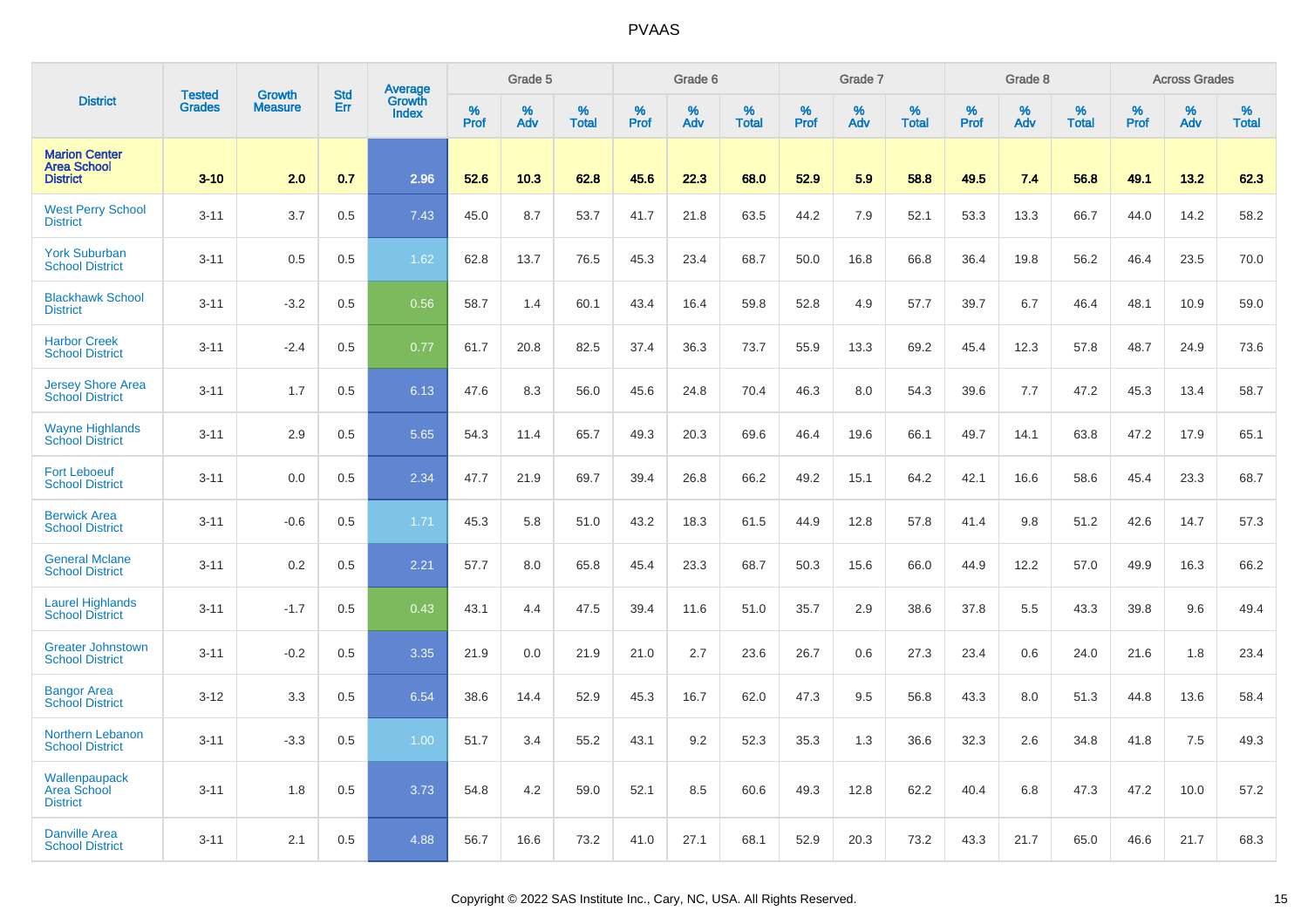|                                                                | <b>Tested</b> | <b>Growth</b>  | <b>Std</b> |                                   |              | Grade 5  |                   |              | Grade 6  |                   |              | Grade 7  |                   |              | Grade 8  |                   |                     | <b>Across Grades</b> |                   |
|----------------------------------------------------------------|---------------|----------------|------------|-----------------------------------|--------------|----------|-------------------|--------------|----------|-------------------|--------------|----------|-------------------|--------------|----------|-------------------|---------------------|----------------------|-------------------|
| <b>District</b>                                                | <b>Grades</b> | <b>Measure</b> | Err        | Average<br>Growth<br><b>Index</b> | $\%$<br>Prof | %<br>Adv | %<br><b>Total</b> | $\%$<br>Prof | %<br>Adv | %<br><b>Total</b> | $\%$<br>Prof | %<br>Adv | %<br><b>Total</b> | $\%$<br>Prof | %<br>Adv | %<br><b>Total</b> | $\%$<br><b>Prof</b> | %<br>Adv             | %<br><b>Total</b> |
| <b>Marion Center</b><br><b>Area School</b><br><b>District</b>  | $3 - 10$      | 2.0            | 0.7        | 2.96                              | 52.6         | 10.3     | 62.8              | 45.6         | 22.3     | 68.0              | 52.9         | 5.9      | 58.8              | 49.5         | 7.4      | 56.8              | 49.1                | 13.2                 | 62.3              |
| <b>Fleetwood Area</b><br><b>School District</b>                | $3 - 10$      | $-1.3$         | 0.5        | 1.03                              | 44.8         | 6.0      | 50.8              | 37.4         | 6.4      | 43.9              | 37.0         | 6.2      | 43.2              | 45.1         | 8.0      | 53.1              | 42.1                | 7.7                  | 49.9              |
| <b>Northwestern</b><br><b>Lehigh School</b><br><b>District</b> | $3 - 11$      | $-1.5$         | 0.5        | 1.29                              | 55.9         | 5.5      | 61.4              | 46.0         | 15.3     | 61.3              | 51.0         | 7.1      | 58.1              | 40.1         | 16.6     | 56.7              | 48.0                | 12.1                 | 60.1              |
| <b>Crestwood School</b><br><b>District</b>                     | $3 - 11$      | $-0.8$         | 0.5        | 0.87                              | 50.0         | 6.1      | 56.1              | 48.2         | 26.2     | 74.4              | 51.1         | 5.0      | 56.1              | 47.9         | 13.2     | 61.1              | 48.5                | 14.6                 | 63.2              |
| <b>Lehighton Area</b><br><b>School District</b>                | $3 - 11$      | $-1.0$         | 0.5        | 0.55                              | 45.3         | 1.3      | 46.7              | 40.8         | 8.3      | 49.2              | 42.3         | 5.7      | 48.0              | 34.2         | 9.8      | 43.9              | 41.8                | 8.6                  | 50.4              |
| <b>Pottsville Area</b><br><b>School District</b>               | $3 - 12$      | $-1.5$         | 0.5        | 3.56                              | 43.0         | 3.7      | 46.7              | 39.2         | 7.7      | 46.8              | 34.4         | 4.9      | 39.3              | 40.4         | 4.1      | 44.4              | 39.7                | 6.1                  | 45.8              |
| <b>Pottstown School</b><br><b>District</b>                     | $3 - 12$      | $-5.4$         | 0.5        | $-2.03$                           | 22.5         | 1.2      | 23.7              | 20.1         | 2.1      | 22.2              | 16.9         | 0.6      | 17.5              | 16.5         | 1.6      | 18.1              | 21.9                | 2.2                  | 24.0              |
| <b>Hermitage School</b><br><b>District</b>                     | $3 - 12$      | 2.9            | 0.5        | 6.27                              | 52.9         | 7.9      | 60.7              | 33.3         | 40.3     | 73.6              | 50.4         | 24.5     | 74.8              | 51.0         | 19.3     | 70.3              | 47.0                | 22.0                 | 69.0              |
| <b>Highlands School</b><br><b>District</b>                     | $3 - 11$      | $-0.6$         | 0.5        | 1.51                              | 47.5         | 0.0      | 47.5              | 37.2         | 9.7      | 46.9              | 42.2         | 5.4      | 47.6              | 39.2         | 9.5      | 48.6              | 40.7                | 7.9                  | 48.6              |
| <b>Hamburg Area</b><br><b>School District</b>                  | $3 - 11$      | $-0.4$         | 0.5        | 1.81                              | 41.1         | 5.0      | 46.1              | 43.3         | 6.3      | 49.6              | 33.1         | 1.9      | 35.0              | 32.4         | 3.5      | 35.9              | 38.6                | 5.3                  | 43.9              |
| <b>Central Columbia</b><br><b>School District</b>              | $3-12$        | 3.0            | 0.5        | 6.31                              | 58.7         | 17.3     | 76.0              | 32.1         | 33.6     | 65.7              | 56.3         | 16.9     | 73.2              | 53.8         | 24.1     | 77.9              | 48.9                | 24.7                 | 73.6              |
| <b>Northern Tioga</b><br><b>School District</b>                | $3 - 12$      | 3.0            | 0.5        | 5.57                              | 45.2         | 2.6      | 47.7              | 48.2         | 9.8      | 58.0              | 41.7         | 7.0      | 48.7              | 51.2         | 8.4      | 59.5              | 44.8                | 9.6                  | 54.4              |
| <b>Central Valley</b><br><b>School District</b>                | $3 - 10$      | $-2.0$         | 0.5        | 0.99                              | 44.1         | 4.2      | 48.2              | 39.3         | 25.0     | 64.3              | 50.3         | 9.2      | 59.5              | 41.9         | 8.8      | 50.7              | 46.3                | 13.9                 | 60.2              |
| <b>North Schuylkill</b><br><b>School District</b>              | $3 - 11$      | 0.7            | 0.5        | 1.85                              | 36.8         | 2.2      | 39.0              | 42.4         | 8.8      | 51.2              | 41.3         | 3.9      | 45.2              | 50.0         | 5.2      | 55.2              | 40.4                | 8.7                  | 49.1              |
| <b>Woodland Hills</b><br><b>School District</b>                | $3 - 12$      | $-3.0$         | 0.5        | $-0.55$                           | 34.1         | 0.6      | 34.7              | 13.8         | 3.4      | 17.2              | 32.5         | 2.6      | 35.0              | 24.8         | 2.0      | 26.7              | 26.7                | 3.7                  | 30.4              |
| <b>South Middleton</b><br><b>School District</b>               | $3 - 11$      | 0.8            | 0.5        | 2.78                              | 48.5         | 12.1     | 60.6              | 45.2         | 21.0     | 66.1              | 44.4         | 12.9     | 57.3              | 42.1         | 12.0     | 54.1              | 45.4                | 16.9                 | 62.3              |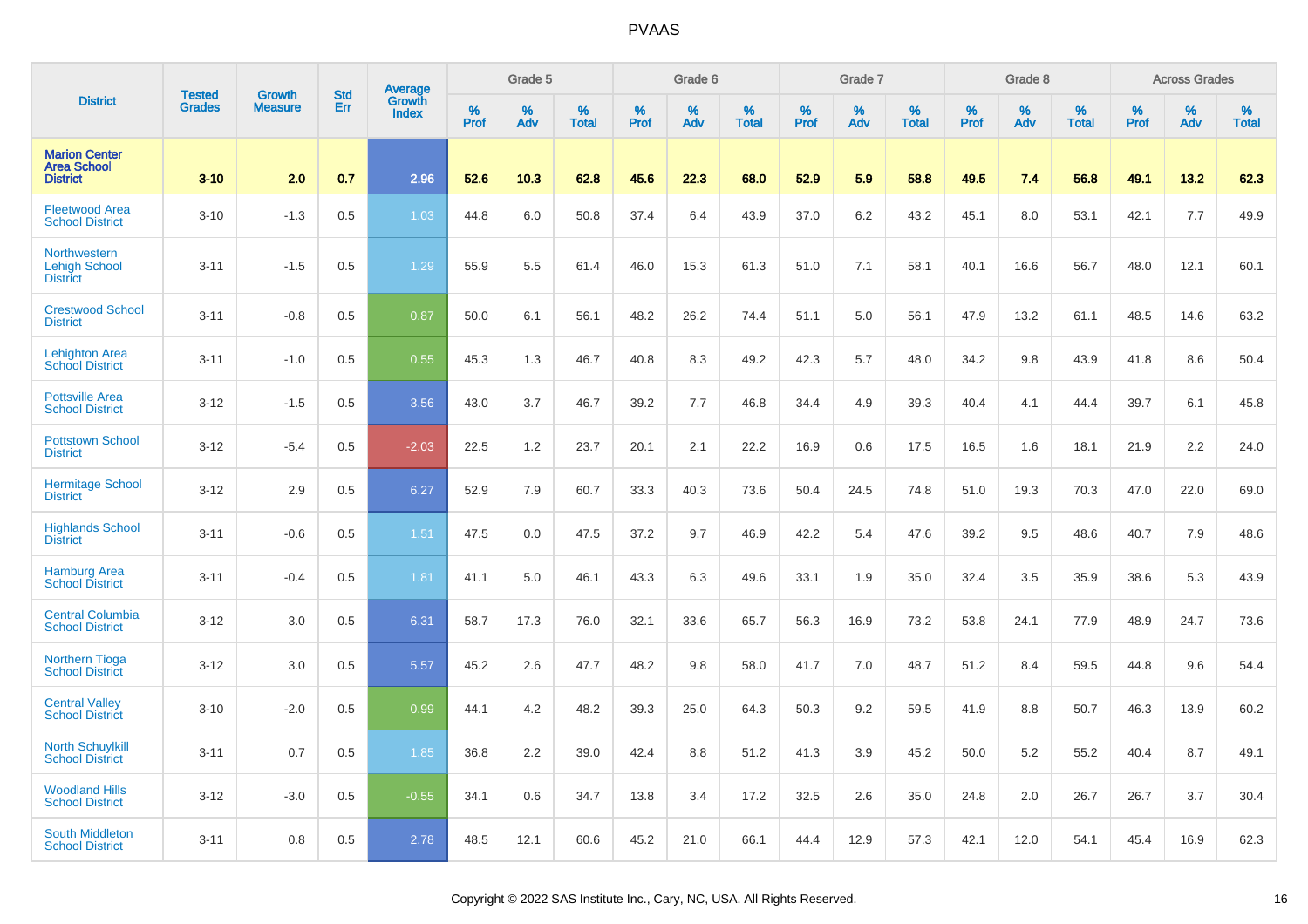|                                                                | <b>Tested</b> | <b>Growth</b>  | <b>Std</b> |                                   |           | Grade 5  |                   |              | Grade 6  |                   |              | Grade 7  |                   |           | Grade 8  |                   |                  | <b>Across Grades</b> |                   |
|----------------------------------------------------------------|---------------|----------------|------------|-----------------------------------|-----------|----------|-------------------|--------------|----------|-------------------|--------------|----------|-------------------|-----------|----------|-------------------|------------------|----------------------|-------------------|
| <b>District</b>                                                | <b>Grades</b> | <b>Measure</b> | Err        | Average<br>Growth<br><b>Index</b> | %<br>Prof | %<br>Adv | %<br><b>Total</b> | $\%$<br>Prof | %<br>Adv | %<br><b>Total</b> | $\%$<br>Prof | %<br>Adv | %<br><b>Total</b> | %<br>Prof | %<br>Adv | %<br><b>Total</b> | %<br><b>Prof</b> | $\%$<br>Adv          | %<br><b>Total</b> |
| <b>Marion Center</b><br><b>Area School</b><br><b>District</b>  | $3 - 10$      | 2.0            | 0.7        | 2.96                              | 52.6      | 10.3     | 62.8              | 45.6         | 22.3     | 68.0              | 52.9         | 5.9      | 58.8              | 49.5      | 7.4      | 56.8              | 49.1             | 13.2                 | 62.3              |
| <b>Shamokin Area</b><br><b>School District</b>                 | $3 - 11$      | 1.2            | 0.5        | 2.31                              | 42.9      | 2.1      | 45.0              | 32.6         | 9.4      | 42.0              | 44.0         | 1.5      | 45.5              | 31.3      | 5.5      | 36.8              | 34.3             | 5.8                  | 40.1              |
| <b>Wilson Area</b><br><b>School District</b>                   | $3 - 11$      | $-5.9$         | 0.5        | $-2.54$                           | 53.6      | 11.6     | 65.2              | 40.2         | 18.0     | 58.2              | 29.2         | 6.8      | 36.0              | 38.6      | 8.3      | 47.0              | 41.0             | 12.4                 | 53.4              |
| <b>Tunkhannock Area</b><br><b>School District</b>              | $3 - 11$      | $-3.4$         | 0.5        | $-0.95$                           | 29.2      | 2.9      | 32.1              | 35.9         | 12.5     | 48.4              | 33.3         | 3.1      | 36.4              | 40.1      | 8.2      | 48.3              | 36.3             | 6.8                  | 43.0              |
| <b>Dallas School</b><br><b>District</b>                        | $3 - 11$      | $-5.2$         | 0.5        | $-0.51$                           | 58.5      | 8.8      | 67.3              | 50.7         | 12.7     | 63.4              | 49.2         | 3.2      | 52.4              | 48.7      | 14.3     | 63.0              | 50.5             | 13.7                 | 64.2              |
| <b>Titusville Area</b><br><b>School District</b>               | $3 - 11$      | $-0.4$         | 0.5        | 0.35                              | 57.4      | 8.5      | 65.9              | 35.0         | 12.6     | 47.6              | 46.2         | 8.3      | 54.6              | 40.6      | 11.6     | 52.2              | 44.1             | 12.1                 | 56.2              |
| <b>Clearfield Area</b><br><b>School District</b>               | $3 - 10$      | $-0.5$         | 0.5        | 0.63                              | 37.9      | 3.2      | 41.1              | 35.8         | 5.8      | 41.6              | 39.0         | 1.5      | 40.4              | 32.4      | 4.1      | 36.6              | 35.2             | 5.8                  | 41.0              |
| <b>Fairview School</b><br><b>District</b>                      | $3 - 11$      | $-1.8$         | 0.5        | 1.83                              | 61.9      | 9.5      | 71.4              | 47.8         | 30.6     | 78.4              | 46.6         | 26.7     | 73.3              | 55.9      | 16.9     | 72.8              | 50.8             | 23.7                 | 74.4              |
| <b>Montoursville Area</b><br><b>School District</b>            | $3 - 12$      | $-1.3$         | 0.5        | 0.77                              | 54.2      | 10.7     | 64.9              | 55.2         | 16.8     | 72.0              | 51.1         | 7.5      | 58.6              | 45.4      | 10.6     | 56.0              | 48.5             | 14.2                 | 62.6              |
| <b>South Butler</b><br><b>County School</b><br><b>District</b> | $3 - 10$      | 1.0            | 0.5        | 2.55                              | 59.9      | 14.3     | 74.2              | 50.7         | 14.5     | 65.2              | 44.7         | 11.4     | 56.1              | 53.7      | 13.0     | 66.7              | 50.5             | 17.8                 | 68.3              |
| <b>Conneaut School</b><br><b>District</b>                      | $3 - 12$      | 0.1            | 0.5        | 1.58                              | 42.4      | 5.3      | 47.7              | 44.8         | 18.4     | 63.2              | 51.1         | 6.7      | 57.8              | 47.6      | 5.4      | 53.1              | 45.1             | 12.8                 | 57.9              |
| <b>Avonworth School</b><br><b>District</b>                     | $3 - 10$      | $-0.8$         | 0.5        | 0.24                              | 49.6      | 18.0     | 67.6              | 49.6         | 25.6     | 75.2              | 62.3         | 7.7      | 70.0              | 61.0      | 16.1     | 77.1              | 52.4             | 20.5                 | 72.8              |
| <b>Saucon Valley</b><br><b>School District</b>                 | $3 - 11$      | 3.7            | 0.6        | 8.54                              | 50.8      | 21.0     | 71.8              | 43.6         | 21.5     | 65.1              | 42.4         | 18.0     | 60.4              | 50.0      | 20.2     | 70.2              | 42.6             | 23.9                 | 66.5              |
| <b>North East School</b><br><b>District</b>                    | $3 - 11$      | 0.8            | 0.6        | 2.76                              | 61.2      | 9.5      | 70.7              | 44.8         | 21.6     | 66.4              | 50.0         | 9.3      | 59.3              | 56.9      | 16.8     | 73.7              | 52.6             | 15.4                 | 68.0              |
| <b>Hopewell Area</b><br><b>School District</b>                 | $3 - 11$      | $-0.3$         | 0.6        | 3.08                              | 53.8      | 3.0      | 56.8              | 50.4         | 19.0     | 69.4              | 48.3         | 10.7     | 59.1              | 42.6      | 6.6      | 49.2              | 48.2             | 11.9                 | 60.1              |
| <b>Slippery Rock Area</b><br><b>School District</b>            | $3 - 11$      | 0.3            | 0.6        | 3.13                              | 61.1      | 15.1     | 76.2              | 42.1         | 32.3     | 74.4              | 51.6         | 6.6      | 58.2              | 47.2      | 18.1     | 65.4              | 47.2             | 24.9                 | 72.1              |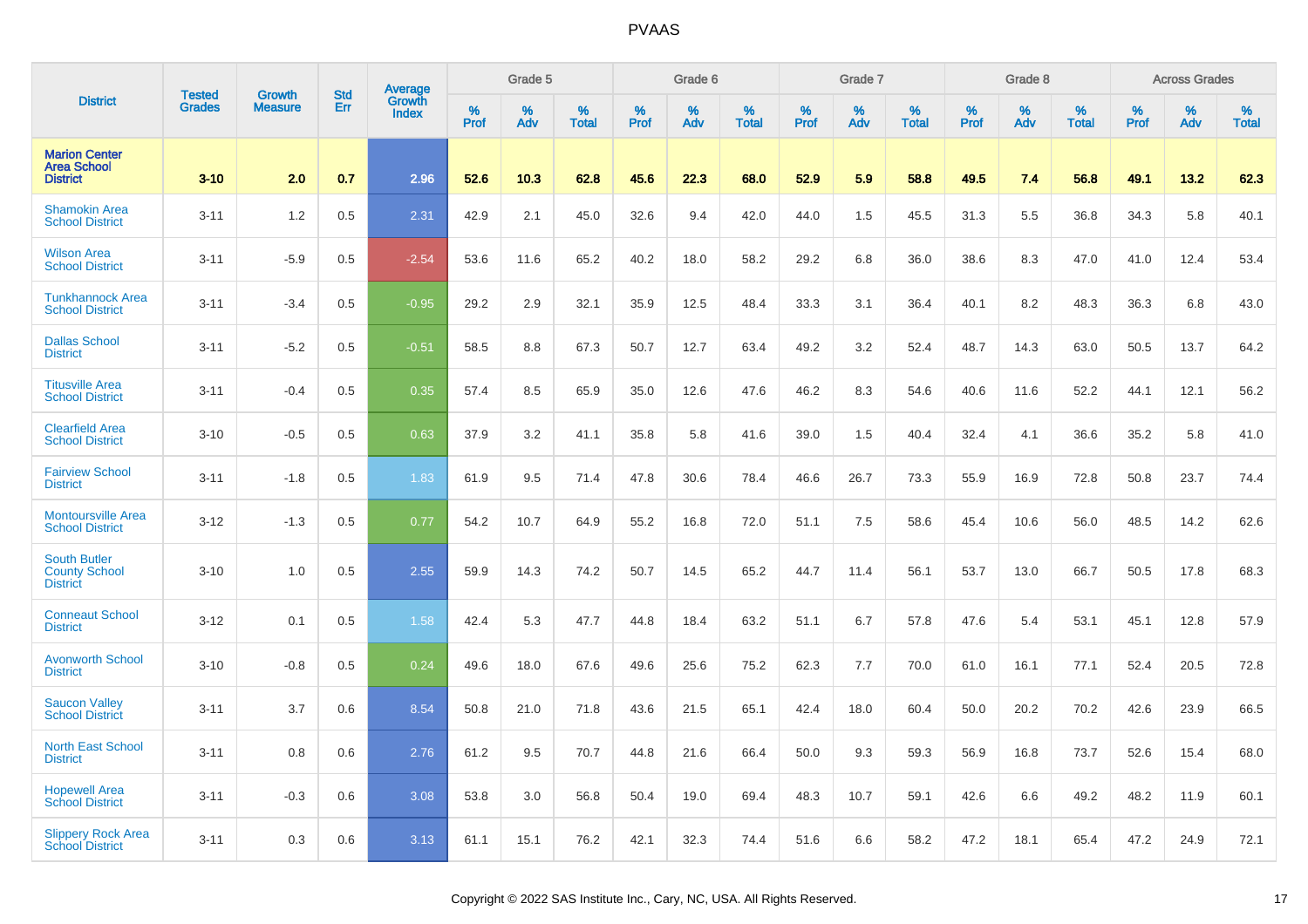|                                                                | <b>Tested</b> | <b>Growth</b>  | <b>Std</b> | Average<br>Growth |              | Grade 5  |                   |              | Grade 6  |                   |              | Grade 7  |                   |              | Grade 8  |                   |              | <b>Across Grades</b> |                   |
|----------------------------------------------------------------|---------------|----------------|------------|-------------------|--------------|----------|-------------------|--------------|----------|-------------------|--------------|----------|-------------------|--------------|----------|-------------------|--------------|----------------------|-------------------|
| <b>District</b>                                                | <b>Grades</b> | <b>Measure</b> | Err        | <b>Index</b>      | $\%$<br>Prof | %<br>Adv | %<br><b>Total</b> | $\%$<br>Prof | %<br>Adv | %<br><b>Total</b> | $\%$<br>Prof | %<br>Adv | %<br><b>Total</b> | $\%$<br>Prof | %<br>Adv | %<br><b>Total</b> | $\%$<br>Prof | $\%$<br>Adv          | %<br><b>Total</b> |
| <b>Marion Center</b><br><b>Area School</b><br><b>District</b>  | $3 - 10$      | 2.0            | 0.7        | 2.96              | 52.6         | 10.3     | 62.8              | 45.6         | 22.3     | 68.0              | 52.9         | 5.9      | 58.8              | 49.5         | 7.4      | 56.8              | 49.1         | 13.2                 | 62.3              |
| <b>Middletown Area</b><br><b>School District</b>               | $3 - 11$      | $-0.3$         | 0.6        | 2.42              | 40.9         | 6.3      | 47.2              | 28.7         | 7.0      | 35.7              | 43.8         | 5.6      | 49.3              | 38.5         | 3.8      | 42.3              | 37.8         | 8.2                  | 46.0              |
| <b>Corry Area School</b><br><b>District</b>                    | $3 - 11$      | 2.4            | 0.6        | 4.24              | 50.0         | 4.7      | 54.7              | 40.5         | 16.2     | 56.8              | 42.0         | 6.5      | 48.6              | 33.8         | 9.5      | 43.2              | 40.3         | 11.8                 | 52.1              |
| <b>Quaker Valley</b><br><b>School District</b>                 | $3 - 11$      | 2.7            | 0.6        | 4.90              | 56.0         | 24.1     | 80.1              | 33.6         | 45.4     | 79.0              | 53.5         | 25.7     | 79.2              | 57.6         | 23.5     | 81.1              | 47.9         | 33.9                 | 81.8              |
| <b>Hanover Public</b><br><b>School District</b>                | $3 - 11$      | 1.6            | 0.6        | 4.71              | 40.6         | 3.0      | 43.6              | 42.4         | 9.4      | 51.8              | 45.4         | 6.2      | 51.5              | 38.7         | 7.3      | 46.0              | 42.0         | 12.7                 | 54.7              |
| <b>Oil City Area</b><br><b>School District</b>                 | $3 - 11$      | 2.6            | 0.6        | 4.69              | 47.2         | 2.8      | 50.0              | 41.1         | 9.7      | 50.8              | 32.8         | 4.7      | 37.5              | 42.0         | 7.6      | 49.6              | 39.2         | 7.8                  | 47.0              |
| <b>Somerset Area</b><br><b>School District</b>                 | $3 - 11$      | 0.7            | 0.6        | 4.76              | 48.3         | 5.8      | 54.2              | 42.4         | 28.8     | 71.2              | 46.7         | 17.5     | 64.2              | 52.5         | 12.8     | 65.2              | 45.3         | 16.7                 | 62.0              |
| <b>Freeport Area</b><br><b>School District</b>                 | $3 - 10$      | 0.2            | 0.6        | 0.98              | 65.4         | 10.0     | 75.4              | 35.8         | 23.6     | 59.4              | 57.0         | 14.1     | 71.1              | 53.5         | 20.2     | 73.6              | 52.5         | 17.7                 | 70.1              |
| <b>Spring Cove</b><br>School District                          | $3 - 11$      | 0.1            | 0.6        | 4.38              | 41.7         | 5.0      | 46.7              | 42.1         | 13.5     | 55.6              | 48.8         | 6.3      | 55.1              | 34.6         | 11.8     | 46.5              | 40.5         | 10.8                 | 51.3              |
| <b>Sharon City School</b><br><b>District</b>                   | $3 - 11$      | 1.0            | 0.6        | 3.68              | 36.8         | 3.5      | 40.3              | 30.8         | 15.0     | 45.8              | 33.3         | 1.8      | 35.2              | 42.1         | 6.4      | 48.4              | 34.2         | 6.1                  | 40.2              |
| <b>Franklin Area</b><br><b>School District</b>                 | $3 - 11$      | 0.3            | 0.6        | 2.18              | 47.7         | 1.5      | 49.2              | 41.7         | 12.6     | 54.3              | 36.6         | 4.9      | 41.5              | 43.0         | 5.9      | 48.9              | 40.2         | 6.2                  | 46.4              |
| <b>Tamaqua Area</b><br><b>School District</b>                  | $3 - 12$      | $-0.4$         | 0.6        | 1.47              | 60.2         | 5.6      | 65.7              | 39.1         | 7.8      | 46.9              | 37.9         | 5.2      | 43.1              | 42.2         | 7.0      | 49.3              | 44.6         | 7.7                  | 52.3              |
| <b>Mount Pleasant</b><br><b>Area School</b><br><b>District</b> | $3 - 11$      | $-2.9$         | 0.6        | 1.19              | 45.9         | 0.0      | 45.9              | 41.6         | 12.0     | 53.6              | 42.2         | 2.8      | 45.1              | 38.7         | 6.4      | 45.2              | 42.0         | 8.5                  | 50.5              |
| <b>Saint Marys Area</b><br><b>School District</b>              | $3 - 11$      | $-1.5$         | 0.6        | 2.49              | 48.7         | 2.6      | 51.3              | 42.7         | 13.7     | 56.4              | 40.8         | 7.7      | 48.5              | 46.4         | 8.0      | 54.3              | 44.6         | 11.0                 | 55.6              |
| <b>Athens Area</b><br><b>School District</b>                   | $3 - 11$      | 3.5            | 0.6        | 6.17              | 57.1         | 10.7     | 67.9              | 39.6         | 18.7     | 58.2              | 56.9         | 5.1      | 62.0              | 45.3         | 7.2      | 52.5              | 45.8         | 12.8                 | 58.6              |
| <b>Forest Hills School</b><br><b>District</b>                  | $3 - 11$      | $-4.9$         | 0.6        | $-0.43$           | 53.0         | 4.5      | 57.5              | 48.3         | 6.7      | 55.0              | 30.9         | 3.2      | 34.2              | 22.3         | 2.5      | 24.8              | 39.3         | 7.6                  | 46.9              |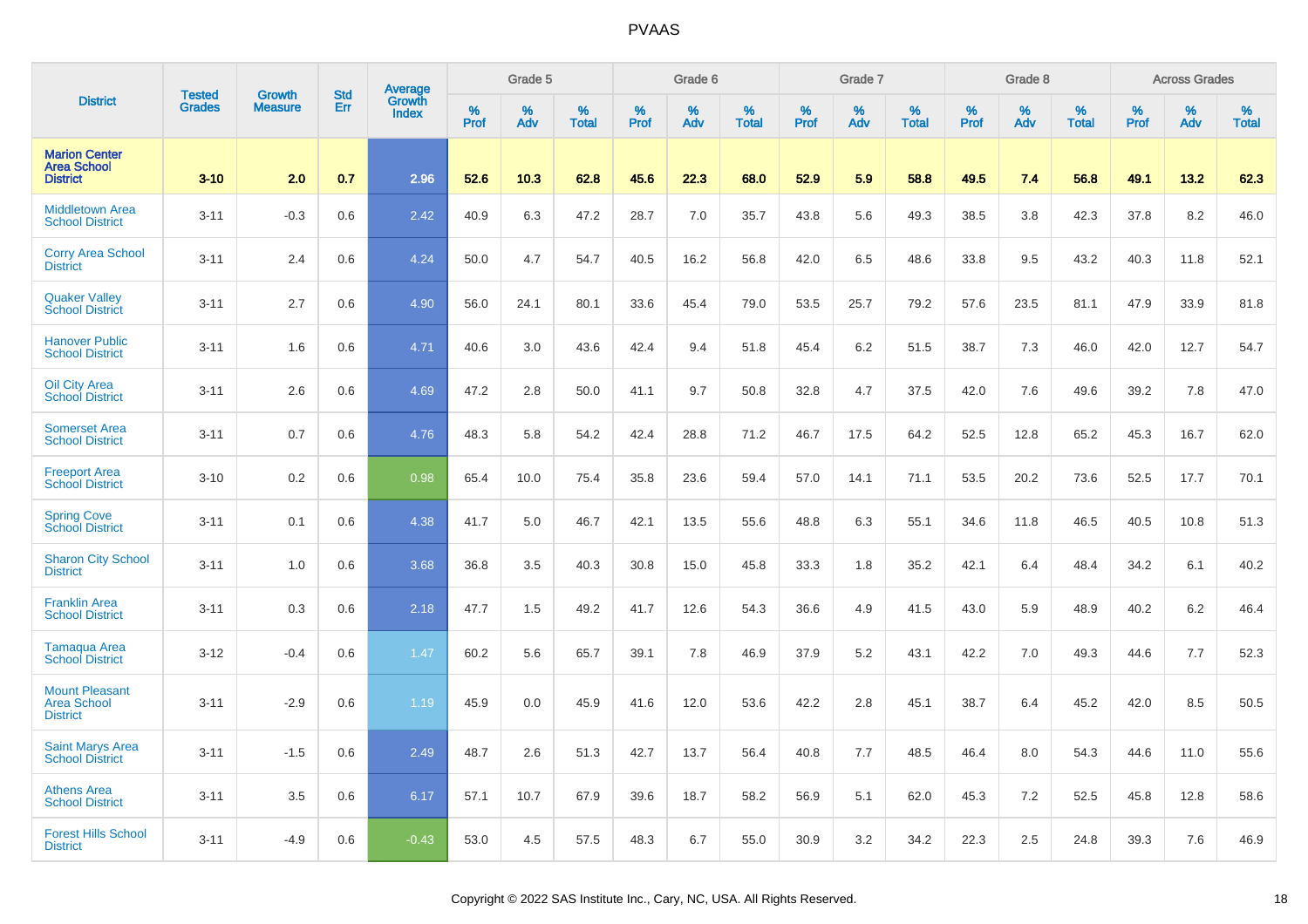|                                                                          | <b>Tested</b> | <b>Growth</b>  | <b>Std</b> | Average                       |           | Grade 5  |                   |           | Grade 6  |                   |           | Grade 7  |                   |           | Grade 8  |                   |           | <b>Across Grades</b> |                   |
|--------------------------------------------------------------------------|---------------|----------------|------------|-------------------------------|-----------|----------|-------------------|-----------|----------|-------------------|-----------|----------|-------------------|-----------|----------|-------------------|-----------|----------------------|-------------------|
| <b>District</b>                                                          | <b>Grades</b> | <b>Measure</b> | Err        | <b>Growth</b><br><b>Index</b> | %<br>Prof | %<br>Adv | %<br><b>Total</b> | %<br>Prof | %<br>Adv | %<br><b>Total</b> | %<br>Prof | %<br>Adv | %<br><b>Total</b> | %<br>Prof | %<br>Adv | %<br><b>Total</b> | %<br>Prof | %<br>Adv             | %<br><b>Total</b> |
| <b>Marion Center</b><br><b>Area School</b><br><b>District</b>            | $3 - 10$      | 2.0            | 0.7        | 2.96                          | 52.6      | 10.3     | 62.8              | 45.6      | 22.3     | 68.0              | 52.9      | 5.9      | 58.8              | 49.5      | 7.4      | 56.8              | 49.1      | 13.2                 | 62.3              |
| <b>Lehigh Valley</b><br><b>Academy Regional</b><br><b>Charter School</b> | $3 - 11$      | 0.4            | 0.6        | 1.58                          | 50.0      | 5.8      | 55.8              | 38.3      | 18.8     | 57.0              | 50.9      | 3.8      | 54.7              | 51.8      | 4.6      | 56.4              | 46.4      | 11.0                 | 57.4              |
| <b>Mid Valley School</b><br><b>District</b>                              | $3 - 10$      | $-0.4$         | 0.6        | 4.01                          | 41.6      | 5.0      | 46.5              | 48.8      | 10.4     | 59.2              | 38.6      | 2.4      | 40.9              | 26.2      | 2.7      | 28.9              | 38.8      | 7.4                  | 46.2              |
| <b>Huntingdon Area</b><br><b>School District</b>                         | $3 - 11$      | 1.8            | 0.6        | 5.73                          | 41.6      | 3.5      | 45.1              | 33.0      | 11.9     | 44.9              | 34.5      | 7.9      | 42.4              | 34.9      | 7.1      | 42.1              | 37.2      | 10.0                 | 47.2              |
| <b>Milton Area School</b><br><b>District</b>                             | $3 - 11$      | 3.2            | 0.6        | 5.64                          | 51.7      | 5.8      | 57.5              | 40.3      | 12.4     | 52.7              | 48.9      | 13.3     | 62.2              | 40.9      | 16.5     | 57.5              | 42.3      | 13.0                 | 55.3              |
| <b>Schuylkill Valley</b><br><b>School District</b>                       | $3 - 11$      | 0.6            | 0.6        | 2.04                          | 53.1      | 3.1      | 56.2              | 44.4      | 16.9     | 61.3              | 42.9      | 7.5      | 50.4              | 45.0      | 6.3      | 51.4              | 45.2      | 10.3                 | 55.6              |
| <b>Tyrone Area</b><br><b>School District</b>                             | $3 - 12$      | $-2.0$         | 0.6        | 1.91                          | 50.4      | 3.0      | 53.3              | 43.4      | 10.1     | 53.5              | 43.8      | 5.0      | 48.8              | 44.7      | 6.1      | 50.9              | 45.2      | 12.0                 | 57.2              |
| <b>Deer Lakes School</b><br><b>District</b>                              | $3 - 11$      | $-0.4$         | 0.6        | 2.21                          | 52.0      | 5.5      | 57.5              | 47.2      | 22.0     | 69.1              | 42.4      | 10.6     | 53.0              | 44.7      | 10.7     | 55.3              | 45.1      | 14.9                 | 60.0              |
| <b>Lewisburg Area</b><br><b>School District</b>                          | $3 - 11$      | 4.0            | 0.6        | 6.97                          | 53.1      | 21.2     | 74.3              | 38.8      | 38.8     | 77.7              | 42.6      | 30.9     | 73.5              | 43.0      | 31.1     | 74.1              | 44.8      | 30.1                 | 74.9              |
| Punxsutawney<br><b>Area School</b><br><b>District</b>                    | $3 - 11$      | 1.1            | 0.6        | 3.35                          | 52.2      | 9.4      | 61.6              | 54.9      | 13.3     | 68.1              | 36.8      | 5.6      | 42.4              | 40.0      | 5.4      | 45.4              | 41.5      | 12.4                 | 53.8              |
| <b>Midd-West School</b><br><b>District</b>                               | $3 - 11$      | 1.2            | 0.6        | 5.38                          | 52.2      | 3.0      | 55.2              | 42.5      | 9.7      | 52.2              | 51.0      | 5.1      | 56.1              | 48.8      | 8.0      | 56.8              | 46.3      | 8.6                  | 55.0              |
| <b>Yough School</b><br><b>District</b>                                   | $3 - 10$      | $-4.7$         | 0.6        | $-1.33$                       | 37.9      | 1.5      | 39.4              | 39.6      | 15.7     | 55.2              | 42.3      | 8.2      | 50.5              | 36.7      | 5.8      | 42.5              | 41.9      | 9.2                  | 51.1              |
| <b>Upper Adams</b><br><b>School District</b>                             | $3 - 11$      | 0.7            | 0.6        | 1.17                          | 47.3      | 3.8      | 51.2              | 40.2      | 16.2     | 56.4              | 37.7      | 6.6      | 44.3              | 51.5      | 0.0      | 51.5              | 43.6      | 8.8                  | 52.4              |
| <b>Littlestown Area</b><br><b>School District</b>                        | $3 - 11$      | 4.6            | 0.6        | 7.92                          | 49.6      | 3.5      | 53.1              | 50.8      | 15.6     | 66.4              | 37.0      | 7.4      | 44.4              | 55.6      | 6.4      | 61.9              | 45.7      | 9.8                  | 55.5              |
| <b>East Lycoming</b><br><b>School District</b>                           | $3 - 11$      | $-0.6$         | 0.6        | 4.17                          | 63.9      | 6.7      | 70.6              | 45.3      | 24.5     | 69.8              | 57.8      | 10.7     | 68.6              | 43.0      | 12.4     | 55.4              | 47.7      | 14.9                 | 62.6              |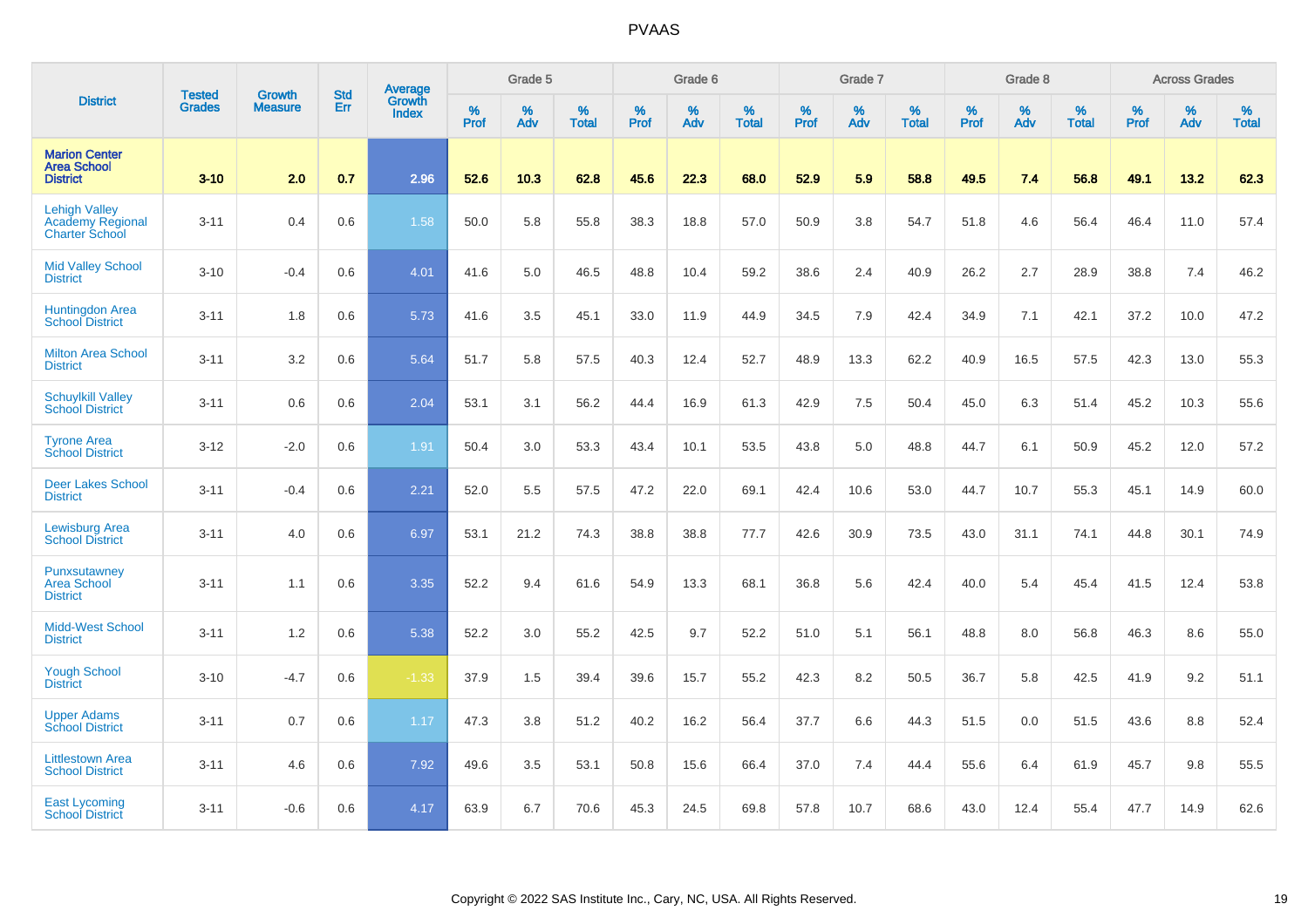|                                                               |                         | <b>Growth</b>  | <b>Std</b> | Average                |                     | Grade 5  |                      |              | Grade 6  |                      |                     | Grade 7     |                      |                     | Grade 8     |                   |                     | <b>Across Grades</b> |                   |
|---------------------------------------------------------------|-------------------------|----------------|------------|------------------------|---------------------|----------|----------------------|--------------|----------|----------------------|---------------------|-------------|----------------------|---------------------|-------------|-------------------|---------------------|----------------------|-------------------|
| <b>District</b>                                               | <b>Tested</b><br>Grades | <b>Measure</b> | Err        | Growth<br><b>Index</b> | $\%$<br><b>Prof</b> | %<br>Adv | $\%$<br><b>Total</b> | $\%$<br>Prof | %<br>Adv | $\%$<br><b>Total</b> | $\%$<br><b>Prof</b> | $\%$<br>Adv | $\%$<br><b>Total</b> | $\%$<br><b>Prof</b> | $\%$<br>Adv | %<br><b>Total</b> | $\%$<br><b>Prof</b> | %<br>Adv             | %<br><b>Total</b> |
| <b>Marion Center</b><br><b>Area School</b><br><b>District</b> | $3 - 10$                | 2.0            | 0.7        | 2.96                   | 52.6                | 10.3     | 62.8                 | 45.6         | 22.3     | 68.0                 | 52.9                | 5.9         | 58.8                 | 49.5                | 7.4         | 56.8              | 49.1                | 13.2                 | 62.3              |
| <b>Bermudian Springs</b><br><b>School District</b>            | $3 - 11$                | 0.2            | 0.6        | 1.42                   | 50.4                | 0.0      | 50.4                 | 37.5         | 10.6     | 48.1                 | 44.5                | 5.9         | 50.4                 | 39.8                | 6.5         | 46.3              | 42.4                | 6.9                  | 49.3              |
| <b>Beaver Area</b><br><b>School District</b>                  | $3 - 10$                | $-1.0$         | 0.6        | 5.55                   | 56.2                | 21.5     | 77.7                 | 40.0         | 48.3     | 88.3                 | 65.5                | 12.9        | 78.4                 | 53.6                | 16.1        | 69.6              | 50.4                | 29.6                 | 79.9              |
| <b>Southeast Delco</b><br><b>School District</b>              | $3 - 10$                | $-0.6$         | 0.6        | 2.38                   | 28.6                | 0.0      | 28.6                 | 30.4         | 1.8      | 32.1                 | 29.2                | 1.5         | 30.8                 | 34.4                | 3.8         | 38.2              | 28.9                | 2.4                  | 31.3              |
| <b>Pocono Mountain</b><br><b>School District</b>              | $3 - 12$                | 0.1            | 0.6        | 2.09                   | 48.0                | 5.4      | 53.5                 | 41.8         | 7.9      | 49.7                 | 42.1                | 1.8         | 43.9                 | 35.6                | 1.9         | 37.5              | 43.4                | 7.1                  | 50.5              |
| <b>Avon Grove</b><br><b>Charter School</b>                    | $3 - 11$                | 1.7            | 0.6        | 3.46                   | 53.3                | 4.9      | 58.2                 | 47.4         | 18.2     | 65.7                 | 51.1                | 16.3        | 67.4                 | 38.6                | 9.9         | 48.5              | 42.6                | 14.8                 | 57.4              |
| <b>Bedford Area</b><br><b>School District</b>                 | $3 - 11$                | 5.0            | 0.6        | 8.52                   | 54.2                | 3.4      | 57.6                 | 37.1         | 16.4     | 53.4                 | 44.8                | 13.8        | 58.6                 | 42.8                | 12.2        | 55.0              | 46.2                | 12.2                 | 58.4              |
| <b>Wyomissing Area</b><br><b>School District</b>              | $3 - 12$                | $-1.6$         | 0.6        | 3.63                   | 47.3                | 14.7     | 62.0                 | 50.5         | 21.8     | 72.3                 | 47.3                | 11.6        | 58.9                 | 46.4                | 13.6        | 60.0              | 46.4                | 19.4                 | 65.8              |
| <b>Octorara Area</b><br><b>School District</b>                | $3 - 11$                | $-3.9$         | 0.6        | $-0.87$                | 44.6                | 9.1      | 53.6                 | 53.3         | 8.3      | 61.7                 | 28.9                | 5.2         | 34.1                 | 40.5                | 6.0         | 46.6              | 42.6                | 9.0                  | 51.6              |
| Agora Cyber<br>Charter School                                 | $3 - 11$                | $-2.5$         | 0.6        | $-0.91$                | 31.7                | 1.0      | 32.7                 | 30.1         | 7.0      | 37.1                 | 29.0                | 2.8         | 31.7                 | 28.3                | 2.0         | 30.3              | 30.7                | 4.8                  | 35.5              |
| <b>North Pocono</b><br><b>School District</b>                 | $3 - 11$                | 0.3            | 0.6        | 2.99                   | 55.8                | 8.5      | 64.3                 | 57.8         | 12.1     | 69.8                 | 61.3                | 16.0        | 77.3                 | 48.7                | 12.4        | 61.1              | 54.2                | 17.4                 | 71.6              |
| <b>Ambridge Area</b><br><b>School District</b>                | $3 - 12$                | $-0.9$         | 0.6        | 0.10                   | 40.2                | 8.2      | 48.4                 | 36.9         | 12.6     | 49.5                 | 36.2                | 8.7         | 44.9                 | 37.1                | 6.4         | 43.6              | 37.5                | 12.2                 | 49.7              |
| <b>Derry Area School</b><br><b>District</b>                   | $3 - 11$                | 2.2            | 0.6        | 3.78                   | 44.6                | 8.3      | 52.9                 | 44.4         | 29.1     | 73.5                 | 49.6                | 17.1        | 66.7                 | 43.1                | 12.9        | 56.0              | 44.1                | 17.4                 | 61.5              |
| <b>Pine Grove Area</b><br><b>School District</b>              | $3 - 11$                | 0.9            | 0.6        | 4.20                   | 55.8                | 1.0      | 56.8                 | 41.0         | 14.5     | 55.6                 | 44.7                | 0.8         | 45.5                 | 45.5                | 6.2         | 51.8              | 46.5                | 10.4                 | 56.9              |
| <b>Central Cambria</b><br><b>School District</b>              | $3 - 11$                | $-3.0$         | 0.6        | $-0.86$                | 59.8                | 11.1     | 70.9                 | 33.6         | 13.3     | 46.9                 | 48.2                | 4.4         | 52.6                 | 38.9                | 4.8         | 43.6              | 44.9                | 10.7                 | 55.6              |
| <b>Keystone Oaks</b><br><b>School District</b>                | $3 - 11$                | $-1.4$         | 0.6        | 1.31                   | 54.1                | 17.2     | 71.3                 | 35.4         | 25.7     | 61.1                 | 45.1                | 13.3        | 58.4                 | 41.1                | 12.5        | 53.6              | 44.5                | 21.3                 | 65.8              |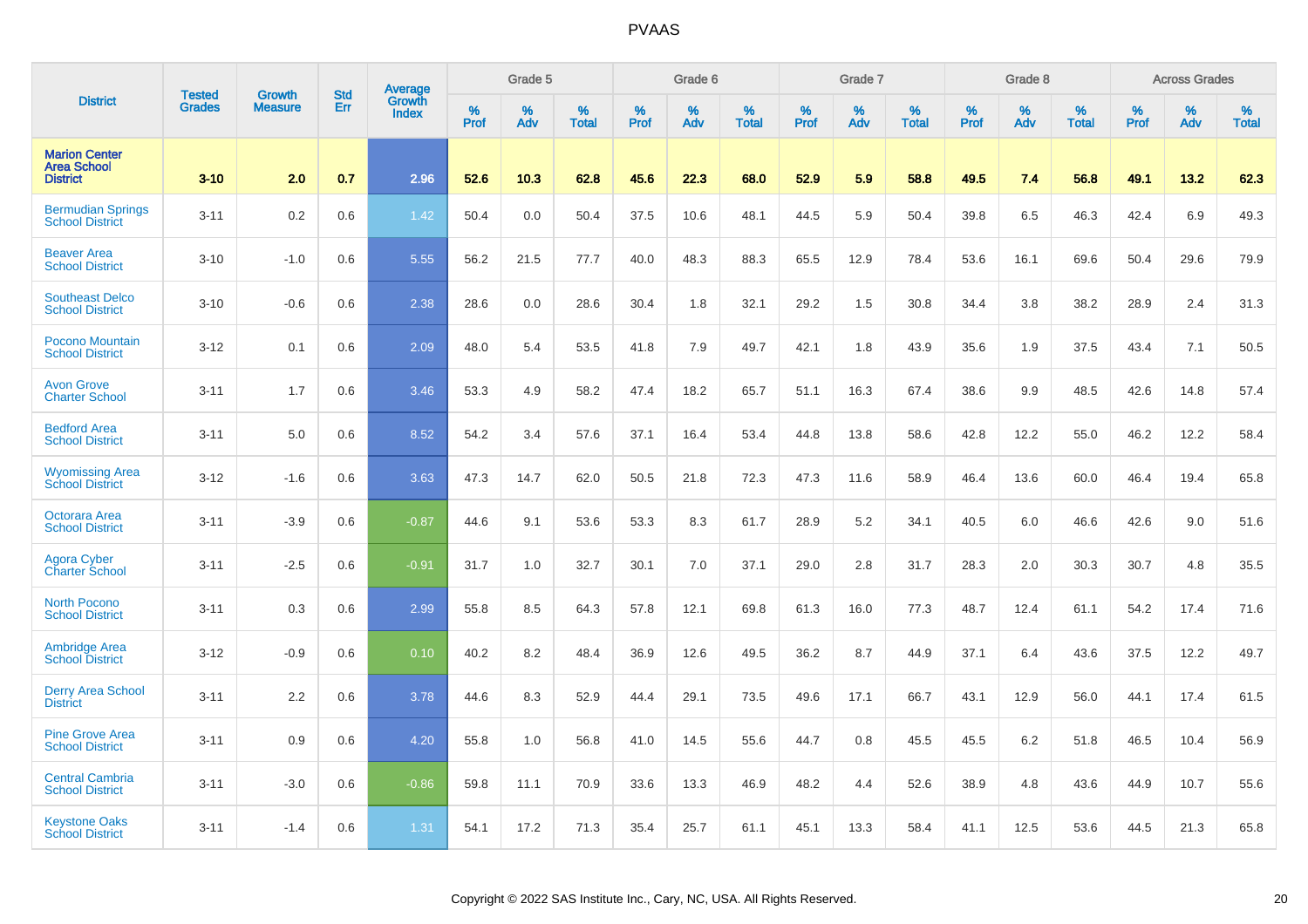|                                                               | <b>Tested</b> | <b>Growth</b>  | <b>Std</b> | <b>Average</b>                |           | Grade 5  |                   |           | Grade 6  |                   |           | Grade 7  |                   |           | Grade 8  |                   |           | <b>Across Grades</b> |                   |
|---------------------------------------------------------------|---------------|----------------|------------|-------------------------------|-----------|----------|-------------------|-----------|----------|-------------------|-----------|----------|-------------------|-----------|----------|-------------------|-----------|----------------------|-------------------|
| <b>District</b>                                               | <b>Grades</b> | <b>Measure</b> | Err        | <b>Growth</b><br><b>Index</b> | %<br>Prof | %<br>Adv | %<br><b>Total</b> | %<br>Prof | %<br>Adv | %<br><b>Total</b> | %<br>Prof | %<br>Adv | %<br><b>Total</b> | %<br>Prof | %<br>Adv | %<br><b>Total</b> | %<br>Prof | %<br>Adv             | %<br><b>Total</b> |
| <b>Marion Center</b><br><b>Area School</b><br><b>District</b> | $3 - 10$      | 2.0            | 0.7        | 2.96                          | 52.6      | 10.3     | 62.8              | 45.6      | 22.3     | 68.0              | 52.9      | 5.9      | 58.8              | 49.5      | 7.4      | 56.8              | 49.1      | 13.2                 | 62.3              |
| <b>Mifflinburg Area</b><br><b>School District</b>             | $3 - 11$      | 1.9            | 0.6        | 6.51                          | 60.8      | 8.0      | 68.8              | 47.8      | 20.7     | 68.5              | 47.1      | 5.8      | 52.9              | 53.8      | 8.6      | 62.5              | 49.7      | 13.0                 | 62.7              |
| <b>Susquenita School</b><br><b>District</b>                   | $3 - 11$      | 0.7            | 0.6        | 3.42                          | 46.7      | 9.2      | 55.8              | 45.3      | 8.5      | 53.8              | 38.0      | 7.4      | 45.4              | 42.1      | 6.5      | 48.6              | 43.0      | 11.2                 | 54.2              |
| <b>Towanda Area</b><br><b>School District</b>                 | $3 - 11$      | 0.7            | 0.6        | 5.23                          | 40.8      | 6.7      | 47.5              | 36.4      | 19.6     | 56.1              | 37.3      | 5.9      | 43.2              | 40.5      | 7.8      | 48.3              | 36.0      | 10.8                 | 46.7              |
| <b>Grove City Area</b><br><b>School District</b>              | $3 - 12$      | 1.6            | 0.6        | 3.90                          | 45.0      | 21.0     | 66.0              | 36.9      | 23.8     | 60.7              | 58.9      | 16.1     | 75.0              | 47.1      | 12.6     | 59.7              | 45.7      | 20.1                 | 65.8              |
| <b>Ellwood City Area</b><br><b>School District</b>            | $3 - 11$      | 0.6            | 0.6        | 3.38                          | 53.8      | 11.5     | 65.4              | 47.0      | 14.8     | 61.7              | 43.0      | 10.7     | 53.7              | 41.3      | 8.3      | 49.5              | 45.3      | 10.3                 | 55.6              |
| Jim Thorpe Area<br><b>School District</b>                     | $3 - 11$      | $-3.4$         | 0.6        | $-2.05$                       | 45.4      | 2.0      | 47.5              | 30.8      | 9.4      | 40.2              | 37.9      | 6.4      | 44.3              | 37.6      | 5.6      | 43.2              | 38.6      | 8.0                  | 46.6              |
| <b>Mcguffey School</b><br><b>District</b>                     | $3 - 11$      | $-1.8$         | 0.6        | 1.38                          | 43.5      | 1.8      | 45.4              | 42.7      | 12.6     | 55.3              | 34.9      | 0.9      | 35.8              | 38.0      | 4.1      | 42.2              | 41.6      | 8.2                  | 49.8              |
| Lake-Lehman<br><b>School District</b>                         | $3 - 11$      | 2.0            | 0.6        | 4.90                          | 46.8      | 4.5      | 51.4              | 42.9      | 10.5     | 53.3              | 53.0      | 9.6      | 62.6              | 52.2      | 8.7      | 60.9              | 48.7      | 10.4                 | 59.1              |
| Philipsburg-<br>Osceola Area<br><b>School District</b>        | $3 - 11$      | $-4.8$         | 0.6        | $-0.04$                       | 45.5      | 6.5      | 52.0              | 41.3      | 11.9     | 53.2              | 35.2      | 2.4      | 37.6              | 33.0      | 6.2      | 39.2              | 40.7      | 11.1                 | 51.8              |
| <b>Penn Cambria</b><br><b>School District</b>                 | $3 - 11$      | $-0.4$         | 0.6        | 2.47                          | 56.8      | 0.9      | 57.7              | 46.5      | 7.1      | 53.5              | 58.1      | 7.7      | 65.8              | 52.3      | 7.8      | 60.2              | 48.8      | 9.2                  | 58.0              |
| <b>Southern Tioga</b><br><b>School District</b>               | $3 - 11$      | 1.4            | 0.6        | 2.67                          | 38.5      | 4.2      | 42.7              | 39.6      | 14.2     | 53.8              | 44.9      | 3.6      | 48.6              | 37.2      | 8.3      | 45.4              | 38.5      | 7.0                  | 45.6              |
| <b>Bald Eagle Area</b><br><b>School District</b>              | $3 - 11$      | 0.1            | 0.6        | 3.73                          | 54.7      | 4.7      | 59.4              | 41.6      | 7.9      | 49.5              | 32.2      | 2.5      | 34.8              | 34.2      | 14.0     | 48.2              | 39.5      | 10.5                 | 50.0              |
| Cheltenham<br><b>School District</b>                          | $3 - 11$      | $-2.6$         | 0.6        | $-1.69$                       | 43.9      | 13.0     | 56.9              | 49.5      | 17.8     | 67.3              | 48.3      | 9.4      | 57.7              | 35.2      | 7.7      | 42.9              | 44.0      | 14.8                 | 58.8              |
| <b>Central Greene</b><br><b>School District</b>               | $3 - 11$      | $-1.8$         | 0.6        | 0.82                          | 35.0      | 0.0      | 35.0              | 40.0      | 9.5      | 49.5              | 33.3      | 5.0      | 38.3              | 31.5      | 1.8      | 33.3              | 35.2      | 5.2                  | 40.3              |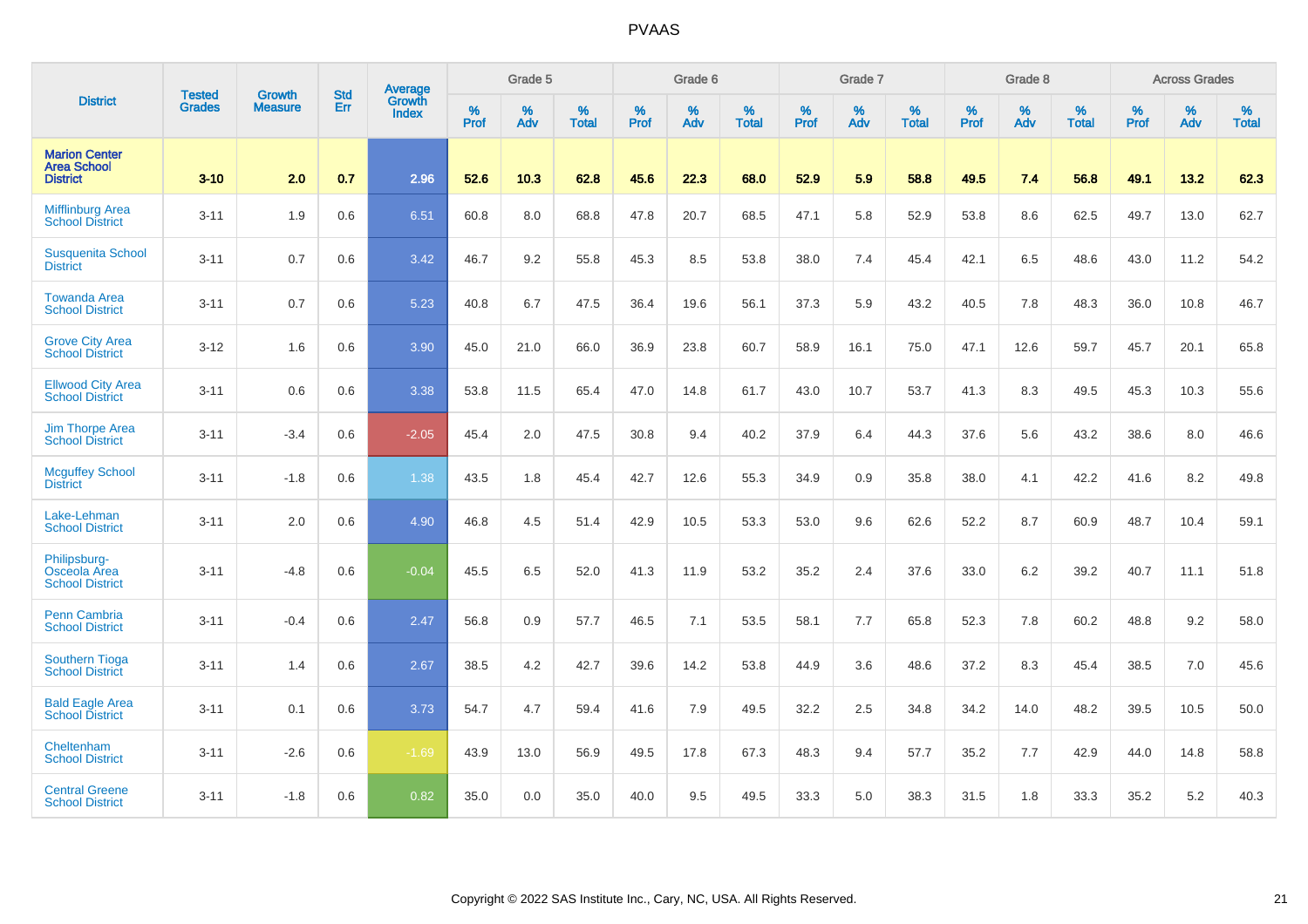|                                                                   |                                | <b>Growth</b>  | <b>Std</b> |                                          |                     | Grade 5  |                   |           | Grade 6  |                   |           | Grade 7  |                   |           | Grade 8  |                   |           | <b>Across Grades</b> |                   |
|-------------------------------------------------------------------|--------------------------------|----------------|------------|------------------------------------------|---------------------|----------|-------------------|-----------|----------|-------------------|-----------|----------|-------------------|-----------|----------|-------------------|-----------|----------------------|-------------------|
| <b>District</b>                                                   | <b>Tested</b><br><b>Grades</b> | <b>Measure</b> | Err        | <b>Average</b><br>Growth<br><b>Index</b> | $\%$<br><b>Prof</b> | %<br>Adv | %<br><b>Total</b> | %<br>Prof | %<br>Adv | %<br><b>Total</b> | %<br>Prof | %<br>Adv | %<br><b>Total</b> | %<br>Prof | %<br>Adv | %<br><b>Total</b> | %<br>Prof | %<br>Adv             | %<br><b>Total</b> |
| <b>Marion Center</b><br><b>Area School</b><br><b>District</b>     | $3 - 10$                       | 2.0            | 0.7        | 2.96                                     | 52.6                | 10.3     | 62.8              | 45.6      | 22.3     | 68.0              | 52.9      | 5.9      | 58.8              | 49.5      | 7.4      | 56.8              | 49.1      | 13.2                 | 62.3              |
| <b>Greater Nanticoke</b><br><b>Area School</b><br><b>District</b> | $3 - 12$                       | $-0.0$         | 0.6        | 1.30                                     | 43.1                | 2.8      | 45.9              | 26.7      | 6.0      | 32.8              | 23.6      | 1.9      | 25.5              | 35.6      | 3.5      | 39.1              | 29.8      | 5.0                  | 34.8              |
| <b>Girard School</b><br><b>District</b>                           | $3 - 11$                       | 1.9            | 0.6        | 3.54                                     | 54.5                | 12.5     | 67.0              | 38.1      | 22.9     | 61.0              | 47.8      | 16.2     | 64.0              | 54.1      | 7.3      | 61.5              | 45.5      | 17.8                 | 63.3              |
| <b>MaST Community</b><br><b>Charter School</b>                    | $3 - 10$                       | $-4.3$         | 0.6        | 2.81                                     | 56.4                | 9.9      | 66.3              | 45.3      | 21.7     | 67.0              | 59.8      | 12.8     | 72.6              | 54.4      | 12.6     | 67.0              | 51.0      | 14.1                 | 65.2              |
| Loyalsock<br><b>Township School</b><br><b>District</b>            | $3 - 12$                       | 1.2            | 0.6        | 3.98                                     | 48.3                | 12.9     | 61.2              | 43.9      | 17.4     | 61.2              | 50.8      | 7.0      | 57.8              | 51.0      | 5.0      | 56.0              | 45.5      | 13.2                 | 58.7              |
| <b>Panther Valley</b><br><b>School District</b>                   | $3 - 12$                       | 0.1            | 0.6        | 0.76                                     | 26.7                | 1.0      | 27.6              | 33.1      | 1.6      | 34.7              | 34.6      | 2.7      | 37.3              | 32.7      | 4.7      | 37.4              | 31.1      | 4.0                  | 35.1              |
| <b>Mount Carmel</b><br><b>Area School</b><br><b>District</b>      | $3 - 11$                       | $-2.5$         | 0.6        | $-0.26$                                  | 36.9                | 1.8      | 38.7              | 31.3      | 7.8      | 39.1              | 30.6      | 0.0      | 30.6              | 29.0      | 2.6      | 31.6              | 32.7      | 4.4                  | 37.2              |
| <b>Chester</b><br><b>Community</b><br><b>Charter School</b>       | $3 - 8$                        | 3.8            | 0.6        | 6.24                                     | 15.7                | 0.8      | 16.4              | 11.9      | 1.8      | 13.8              | 15.2      | 1.0      | 16.2              | 14.8      | 0.0      | 14.8              | 13.2      | 0.7                  | 13.9              |
| Southmoreland<br><b>School District</b>                           | $3 - 11$                       | $-3.9$         | 0.6        | 0.18                                     | 39.6                | 2.1      | 41.7              | 41.4      | 8.1      | 49.6              | 43.1      | 4.6      | 47.7              | 49.5      | 4.8      | 54.4              | 44.6      | 6.8                  | 51.3              |
| <b>Brookville Area</b><br><b>School District</b>                  | $3 - 11$                       | $-3.3$         | 0.6        | $-1.08$                                  | 41.6                | 5.9      | 47.5              | 37.1      | 12.4     | 49.4              | 34.4      | 0.8      | 35.2              | 45.0      | 7.3      | 52.3              | 40.4      | 8.7                  | 49.1              |
| <b>Pequea Valley</b><br><b>School District</b>                    | $3 - 11$                       | 1.3            | 0.6        | 3.16                                     | 46.4                | 1.8      | 48.2              | 36.6      | 7.5      | 44.1              | 43.0      | 4.7      | 47.7              | 37.9      | 6.8      | 44.7              | 37.7      | 6.5                  | 44.2              |
| <b>Richland School</b><br><b>District</b>                         | $3 - 11$                       | 3.6            | 0.6        | 5.79                                     | 51.5                | 18.4     | 69.9              | 54.7      | 20.0     | 74.7              | 51.6      | 14.1     | 65.6              | 53.8      | 15.1     | 68.9              | 51.0      | 18.8                 | 69.8              |
| <b>Belle Vernon Area</b><br><b>School District</b>                | $3 - 11$                       | $-0.1$         | 0.6        | 1.31                                     | 52.2                | 6.3      | 58.6              | 49.6      | 14.8     | 64.4              | 47.8      | 4.4      | 52.2              | 44.1      | 6.4      | 50.5              | 47.7      | 8.9                  | 56.6              |
| <b>Palmerton Area</b><br><b>School District</b>                   | $3 - 11$                       | 1.6            | 0.6        | 4.14                                     | 54.9                | 3.7      | 58.5              | 47.3      | 14.6     | 61.8              | 42.6      | 11.6     | 54.3              | 38.3      | 11.2     | 49.5              | 45.2      | 11.6                 | 56.8              |
| <b>Oley Valley School</b><br><b>District</b>                      | $3 - 11$                       | $-0.0$         | 0.6        | 1.90                                     | 53.5                | 5.0      | 58.4              | 40.0      | 19.0     | 59.0              | 50.0      | 7.8      | 57.8              | 54.8      | 5.4      | 60.2              | 49.6      | 9.0                  | 58.6              |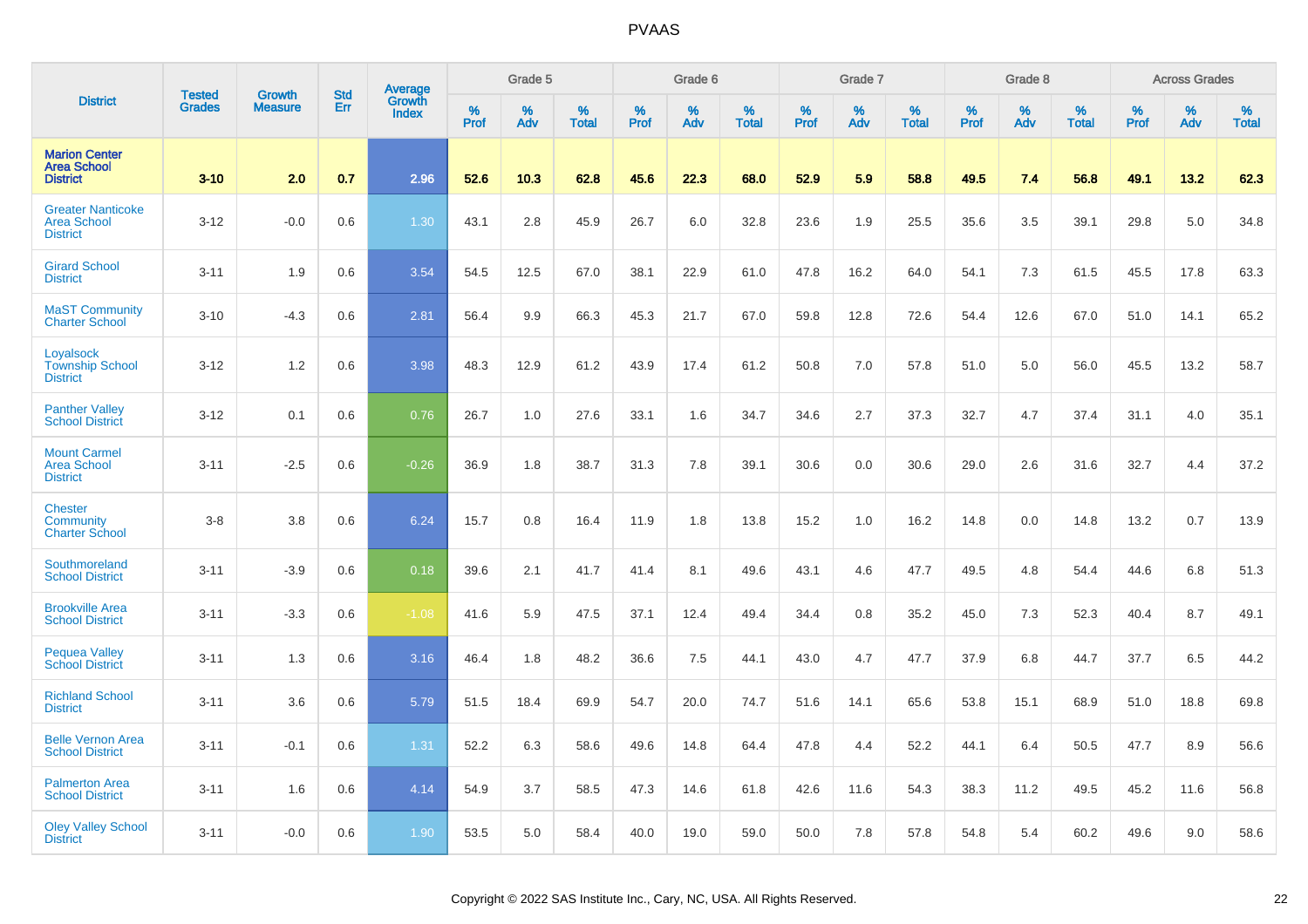|                                                               | <b>Tested</b> | <b>Growth</b>  | <b>Std</b> |                                   |                     | Grade 5  |                   |              | Grade 6  |                   |              | Grade 7  |                   |              | Grade 8  |                   |                  | <b>Across Grades</b> |                   |
|---------------------------------------------------------------|---------------|----------------|------------|-----------------------------------|---------------------|----------|-------------------|--------------|----------|-------------------|--------------|----------|-------------------|--------------|----------|-------------------|------------------|----------------------|-------------------|
| <b>District</b>                                               | <b>Grades</b> | <b>Measure</b> | Err        | Average<br>Growth<br><b>Index</b> | $\%$<br><b>Prof</b> | %<br>Adv | %<br><b>Total</b> | $\%$<br>Prof | %<br>Adv | %<br><b>Total</b> | $\%$<br>Prof | %<br>Adv | %<br><b>Total</b> | $\%$<br>Prof | %<br>Adv | %<br><b>Total</b> | %<br><b>Prof</b> | %<br>Adv             | %<br><b>Total</b> |
| <b>Marion Center</b><br><b>Area School</b><br><b>District</b> | $3 - 10$      | 2.0            | 0.7        | 2.96                              | 52.6                | 10.3     | 62.8              | 45.6         | 22.3     | 68.0              | 52.9         | 5.9      | 58.8              | 49.5         | 7.4      | 56.8              | 49.1             | 13.2                 | 62.3              |
| <b>Wyoming Area</b><br><b>School District</b>                 | $3 - 10$      | $-4.1$         | 0.6        | $-1.78$                           | 58.6                | 6.0      | 64.7              | 38.8         | 2.9      | 41.8              | 49.5         | 3.2      | 52.7              | 35.8         | 9.4      | 45.3              | 43.5             | 7.5                  | 51.1              |
| <b>Wellsboro Area</b><br><b>School District</b>               | $3 - 11$      | $-0.6$         | 0.6        | 4.08                              | 62.1                | 6.9      | 69.0              | 41.8         | 15.3     | 57.1              | 46.6         | 15.2     | 61.9              | 44.3         | 15.5     | 59.8              | 45.8             | 12.9                 | 58.7              |
| <b>Uniontown Area</b><br><b>School District</b>               | $3 - 11$      | 0.5            | 0.6        | 1.21                              | 40.6                | 9.4      | 50.0              | 40.7         | 14.8     | 55.6              | 37.3         | 3.6      | 40.9              | 42.4         | 3.3      | 45.6              | 39.1             | 11.0                 | 50.1              |
| <b>Riverside School</b><br><b>District</b>                    | $3 - 11$      | 2.8            | 0.6        | 4.52                              | 44.6                | 4.0      | 48.5              | 45.4         | 13.1     | 58.6              | 43.7         | 11.6     | 55.3              | 45.0         | 8.3      | 53.2              | 44.3             | 10.7                 | 55.0              |
| Penns Valley Area<br><b>School District</b>                   | $3-12$        | 2.5            | 0.6        | 6.79                              | 56.1                | 8.2      | 64.3              | 41.8         | 33.0     | 74.8              | 45.7         | 1.9      | 47.6              | 35.8         | 8.5      | 44.3              | 44.5             | 13.0                 | 57.5              |
| John B. Stetson<br><b>Charter School</b>                      | $5-8$         | 3.5            | 0.6        | 5.56                              | 4.5                 | 0.0      | 4.5               | 6.4          | 0.0      | 6.4               | 10.2         | 0.0      | 10.2              | 10.5         | 1.6      | 12.1              | 8.5              | 0.5                  | 8.9               |
| <b>Western Wayne</b><br><b>School District</b>                | $3 - 11$      | $-0.5$         | 0.6        | 1.82                              | 56.6                | 7.6      | 64.2              | 43.0         | 21.5     | 64.5              | 45.2         | 10.6     | 55.8              | 45.8         | 15.0     | 60.8              | 45.8             | 18.1                 | 63.9              |
| <b>Troy Area School</b><br><b>District</b>                    | $3 - 10$      | 0.2            | 0.6        | 3.50                              | 45.0                | 1.0      | 46.0              | 25.5         | 5.9      | 31.4              | 45.6         | 6.5      | 52.2              | 42.4         | 10.2     | 52.5              | 39.4             | 6.6                  | 46.0              |
| <b>Cambria Heights</b><br><b>School District</b>              | $3 - 10$      | 1.6            | 0.6        | 4.96                              | 62.9                | 5.6      | 68.5              | 42.6         | 24.8     | 67.3              | 51.0         | 5.2      | 56.2              | 48.2         | 13.4     | 61.6              | 49.1             | 11.7                 | 60.8              |
| <b>Karns City Area</b><br><b>School District</b>              | $3 - 11$      | $-0.9$         | 0.6        | 3.33                              | 56.2                | 9.0      | 65.2              | 46.6         | 14.8     | 61.4              | 47.4         | 1.7      | 49.1              | 40.7         | 1.8      | 42.6              | 44.7             | 6.8                  | 51.5              |
| <b>South Park School</b><br><b>District</b>                   | $3 - 11$      | $-0.8$         | 0.6        | 0.04                              | 61.4                | 2.4      | 63.9              | 40.6         | 13.2     | 53.8              | 47.5         | 12.5     | 60.0              | 55.8         | 7.7      | 63.5              | 50.5             | 13.2                 | 63.8              |
| <b>Mohawk Area</b><br><b>School District</b>                  | $3 - 11$      | 0.9            | 0.6        | 4.05                              | 43.7                | 6.8      | 50.5              | 44.7         | 21.3     | 66.0              | 56.9         | 7.8      | 64.7              | 55.9         | 8.6      | 64.5              | 46.4             | 17.1                 | 63.5              |
| <b>Big Beaver Falls</b><br>Area School<br><b>District</b>     | $3 - 11$      | $-0.7$         | 0.6        | 3.08                              | 44.1                | 2.9      | 47.1              | 30.8         | 1.9      | 32.7              | 29.7         | 5.0      | 34.6              | 27.8         | 2.1      | 29.9              | 33.1             | 3.7                  | 36.8              |
| <b>Tulpehocken Area</b><br><b>School District</b>             | $3 - 12$      | $-0.2$         | 0.6        | 1.52                              | 57.5                | 2.3      | 59.8              | 32.4         | 17.6     | 50.0              | 39.8         | 4.8      | 44.7              | 42.0         | 6.2      | 48.2              | 41.5             | 9.5                  | 51.0              |
| <b>New Brighton Area</b><br><b>School District</b>            | $3 - 11$      | $-4.3$         | 0.6        | $-1.99$                           | 37.1                | 4.5      | 41.6              | 37.0         | 7.0      | 44.0              | 33.7         | 5.0      | 38.6              | 27.6         | 3.8      | 31.4              | 32.4             | 4.8                  | 37.2              |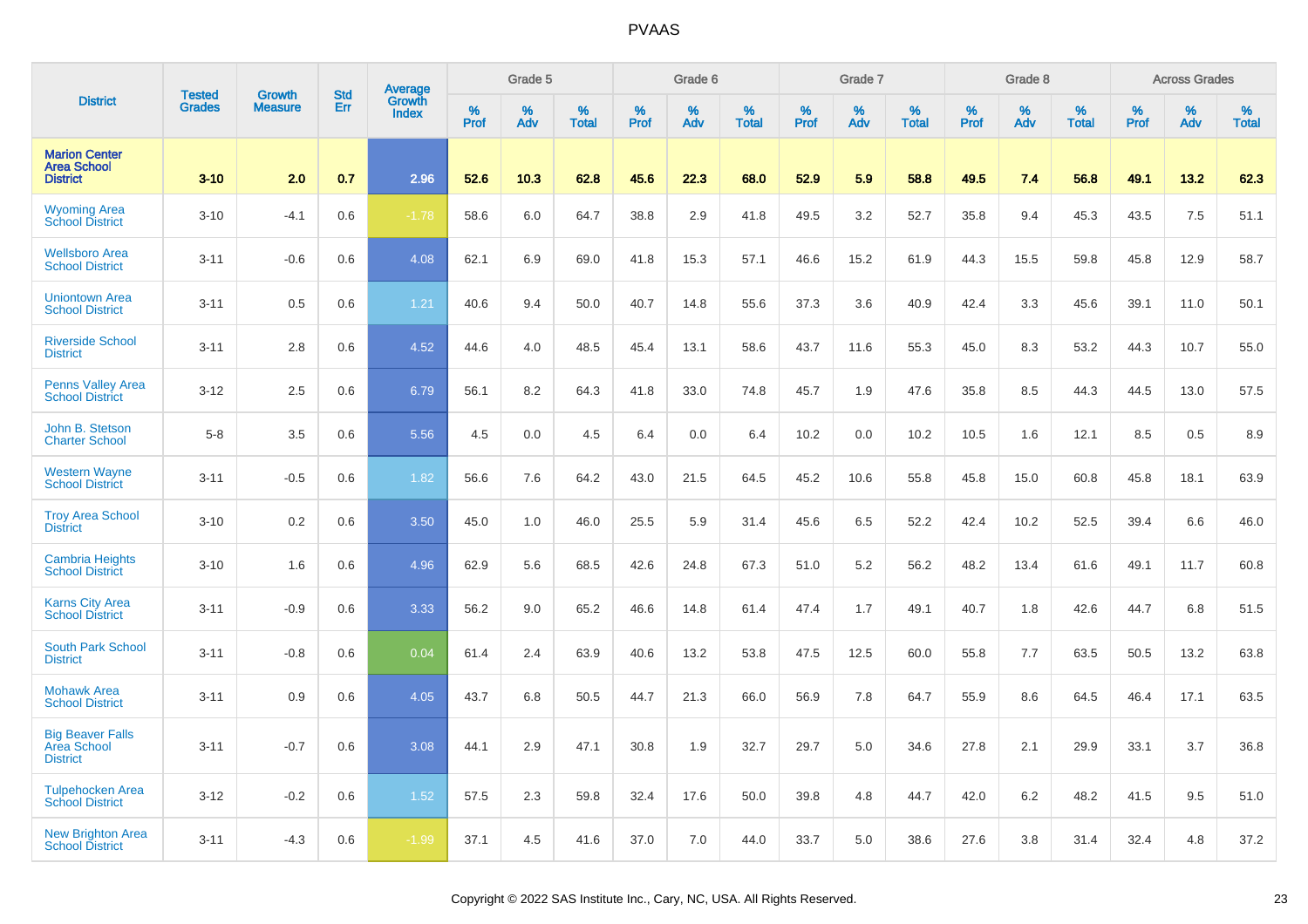|                                                                    | <b>Tested</b> | <b>Growth</b>  | <b>Std</b> | Average                |                  | Grade 5  |                   |                  | Grade 6  |                   |           | Grade 7  |                   |           | Grade 8  |                   |                  | <b>Across Grades</b> |                   |
|--------------------------------------------------------------------|---------------|----------------|------------|------------------------|------------------|----------|-------------------|------------------|----------|-------------------|-----------|----------|-------------------|-----------|----------|-------------------|------------------|----------------------|-------------------|
| <b>District</b>                                                    | <b>Grades</b> | <b>Measure</b> | Err        | Growth<br><b>Index</b> | %<br><b>Prof</b> | %<br>Adv | %<br><b>Total</b> | %<br><b>Prof</b> | %<br>Adv | %<br><b>Total</b> | %<br>Prof | %<br>Adv | %<br><b>Total</b> | %<br>Prof | %<br>Adv | %<br><b>Total</b> | %<br><b>Prof</b> | %<br>Adv             | %<br><b>Total</b> |
| <b>Marion Center</b><br><b>Area School</b><br><b>District</b>      | $3 - 10$      | 2.0            | 0.7        | 2.96                   | 52.6             | 10.3     | 62.8              | 45.6             | 22.3     | 68.0              | 52.9      | 5.9      | 58.8              | 49.5      | 7.4      | 56.8              | 49.1             | 13.2                 | 62.3              |
| <b>Northwestern</b><br><b>School District</b>                      | $3 - 11$      | $-4.4$         | 0.6        | $-1.84$                | 50.0             | 2.1      | 52.1              | 41.4             | 16.1     | 57.5              | 42.4      | 1.9      | 44.3              | 36.4      | 6.4      | 42.7              | 40.4             | 8.1                  | 48.5              |
| <b>Charleroi School</b><br><b>District</b>                         | $3 - 11$      | $-2.5$         | 0.6        | 1.65                   | 45.1             | 2.0      | 47.1              | 44.0             | 11.0     | 55.0              | 37.7      | 11.3     | 49.1              | 45.3      | 4.2      | 49.5              | 43.2             | 7.7                  | 50.9              |
| New Hope-<br>Solebury School<br><b>District</b>                    | $3 - 11$      | 2.7            | 0.6        | 7.15                   | 63.4             | 11.8     | 75.3              | 46.1             | 25.5     | 71.6              | 50.0      | 22.9     | 72.9              | 60.2      | 25.9     | 86.1              | 51.8             | 23.2                 | 75.0              |
| Pen Argyl Area<br><b>School District</b>                           | $3 - 12$      | 2.2            | 0.6        | 3.79                   | 50.0             | 10.0     | 60.0              | 43.9             | 13.4     | 57.3              | 44.6      | 9.1      | 53.6              | 44.7      | 4.8      | 49.5              | 46.0             | 11.3                 | 57.2              |
| <b>Palisades School</b><br><b>District</b>                         | $3 - 11$      | 0.4            | 0.6        | 2.52                   | 53.1             | 13.5     | 66.7              | 48.5             | 19.2     | 67.7              | 60.2      | 10.7     | 70.9              | 43.2      | 9.1      | 52.3              | 48.5             | 17.4                 | 65.9              |
| <b>Wattsburg Area</b><br><b>School District</b>                    | $3 - 11$      | 3.0            | 0.6        | 4.82                   | 48.9             | 9.1      | 58.0              | 52.1             | 18.1     | 70.2              | 46.2      | 13.2     | 59.3              | 60.8      | 5.9      | 66.7              | 48.4             | 12.4                 | 60.8              |
| <b>Riverside Beaver</b><br><b>County School</b><br><b>District</b> | $3 - 11$      | 2.3            | 0.6        | 3.93                   | 53.1             | 9.4      | 62.5              | 37.0             | 36.0     | 73.0              | 48.8      | 12.5     | 61.2              | 51.6      | 15.8     | 67.4              | 45.6             | 22.4                 | 68.1              |
| Annville-Cleona<br><b>School District</b>                          | $3 - 12$      | $-0.3$         | 0.6        | 4.34                   | 47.5             | 11.2     | 58.8              | 39.6             | 21.9     | 61.5              | 54.0      | 12.6     | 66.7              | 32.4      | 17.6     | 50.0              | 44.0             | 15.5                 | 59.5              |
| <b>Warrior Run</b><br><b>School District</b>                       | $3 - 11$      | 2.6            | 0.6        | 5.88                   | 48.0             | 6.5      | 54.6              | 42.2             | 19.3     | 61.5              | 46.3      | 15.7     | 62.0              | 42.2      | 10.0     | 52.2              | 43.0             | 12.6                 | 55.6              |
| <b>Chestnut Ridge</b><br><b>School District</b>                    | $3 - 12$      | 1.2            | 0.7        | 3.96                   | 53.8             | 4.4      | 58.2              | 42.0             | 19.8     | 61.7              | 57.9      | 3.2      | 61.0              | 50.5      | 6.2      | 56.7              | 47.9             | 11.6                 | 59.5              |
| <b>Bloomsburg Area</b><br><b>School District</b>                   | $3 - 10$      | $-0.8$         | 0.7        | 1.26                   | 49.4             | 4.4      | 53.8              | 43.3             | 15.6     | 58.9              | 36.3      | 7.8      | 44.1              | 50.0      | 6.0      | 56.0              | 46.3             | 11.7                 | 57.9              |
| <b>Westmont Hilltop</b><br><b>School District</b>                  | $3 - 11$      | $-4.1$         | 0.7        | 0.20                   | 40.6             | 3.0      | 43.6              | 36.4             | 12.1     | 48.5              | 47.1      | 1.2      | 48.2              | 56.4      | 4.3      | 60.6              | 41.9             | 9.4                  | 51.2              |
| <b>New Kensington-</b><br>Arnold School<br><b>District</b>         | $3 - 11$      | $-1.0$         | 0.7        | $-0.05$                | 22.5             | 0.9      | 23.4              | 20.6             | 10.3     | 30.8              | 27.0      | 0.0      | 27.0              | 26.4      | 3.4      | 29.9              | 27.1             | 4.2                  | 31.3              |
| <b>Wyalusing Area</b><br><b>School District</b>                    | $3 - 12$      | 1.0            | 0.7        | 5.29                   | 36.1             | 2.4      | 38.6              | 43.1             | 13.7     | 56.9              | 43.5      | 12.0     | 55.4              | 36.8      | 3.8      | 40.6              | 39.8             | 9.9                  | 49.6              |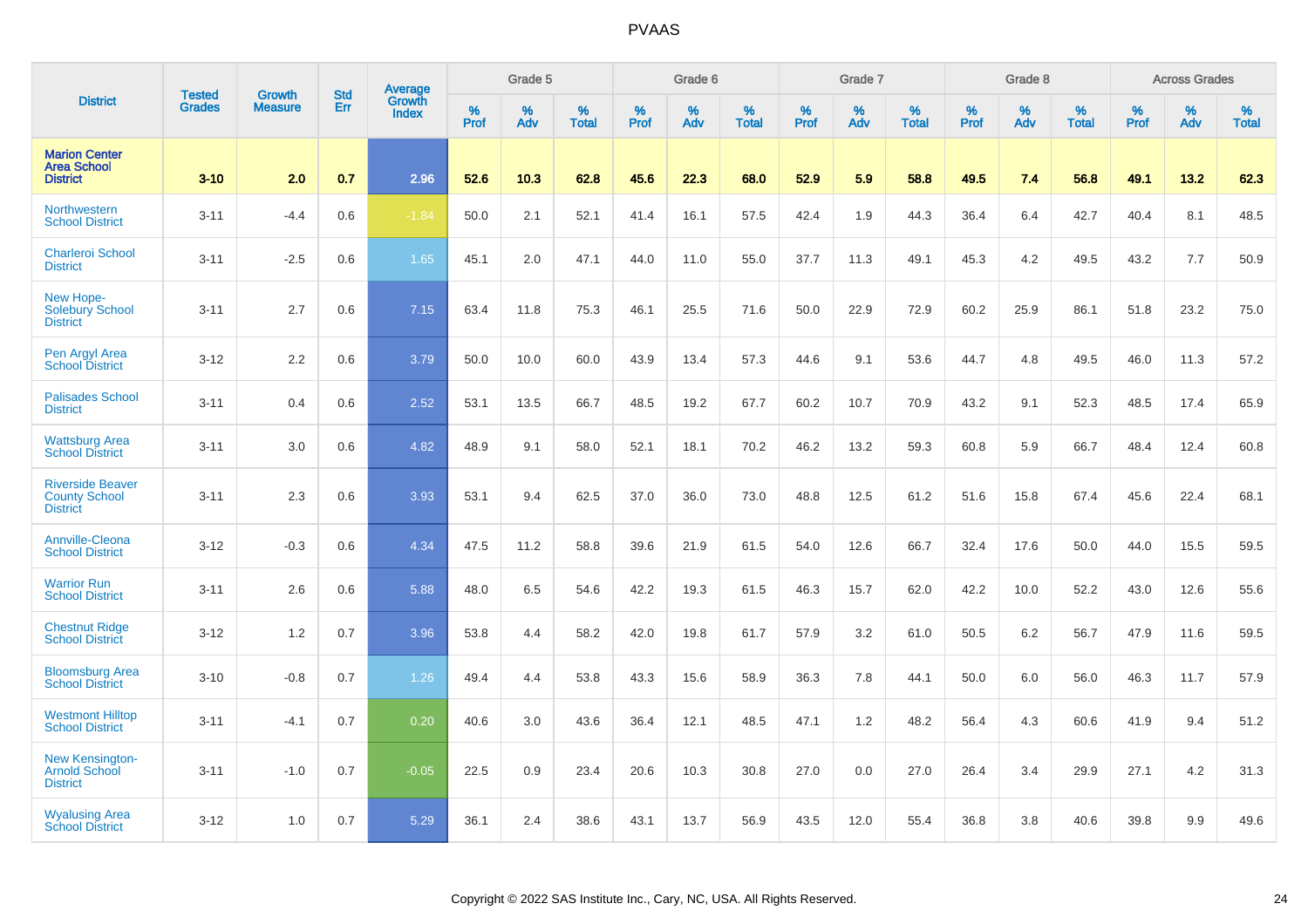|                                                                                            | <b>Tested</b> | <b>Growth</b>  | <b>Std</b> | <b>Average</b><br>Growth |                     | Grade 5     |                   |           | Grade 6  |                   |              | Grade 7  |                   |              | Grade 8  |                   |              | <b>Across Grades</b> |                   |
|--------------------------------------------------------------------------------------------|---------------|----------------|------------|--------------------------|---------------------|-------------|-------------------|-----------|----------|-------------------|--------------|----------|-------------------|--------------|----------|-------------------|--------------|----------------------|-------------------|
| <b>District</b>                                                                            | <b>Grades</b> | <b>Measure</b> | Err        | <b>Index</b>             | $\%$<br><b>Prof</b> | $\%$<br>Adv | %<br><b>Total</b> | %<br>Prof | %<br>Adv | %<br><b>Total</b> | $\%$<br>Prof | %<br>Adv | %<br><b>Total</b> | $\%$<br>Prof | %<br>Adv | %<br><b>Total</b> | $\%$<br>Prof | $\%$<br>Adv          | %<br><b>Total</b> |
| <b>Marion Center</b><br><b>Area School</b><br><b>District</b>                              | $3 - 10$      | 2.0            | 0.7        | 2.96                     | 52.6                | 10.3        | 62.8              | 45.6      | 22.3     | 68.0              | 52.9         | 5.9      | 58.8              | 49.5         | 7.4      | 56.8              | 49.1         | 13.2                 | 62.3              |
| The Philadelphia<br><b>Charter School for</b><br><b>Arts and Sciences</b><br>at HR Edmunds | $3 - 8$       | $-1.2$         | 0.7        | 1.91                     | 11.9                | 2.4         | 14.3              | 18.6      | 0.0      | 18.6              | 17.2         | 0.0      | 17.2              | 24.4         | 0.0      | 24.4              | 16.1         | 0.6                  | 16.7              |
| <b>Blairsville-</b><br><b>Saltsburg School</b><br><b>District</b>                          | $3 - 11$      | $-0.1$         | 0.7        | 1.52                     | 46.9                | 8.2         | 55.1              | 40.4      | 22.5     | 62.9              | 38.6         | 9.9      | 48.5              | 50.6         | 14.1     | 64.7              | 41.8         | 15.1                 | 56.9              |
| <b>Freire Charter</b><br><b>School</b>                                                     | $5 - 11$      | 1.6            | 0.7        | 4.55                     | 17.5                | 0.0         | 17.5              | 31.4      | 1.4      | 32.9              | 28.3         | 2.0      | 30.3              | 33.6         | 3.7      | 37.4              | 27.6         | 1.9                  | 29.5              |
| <b>First Philadelphia</b><br>Preparatory<br><b>Charter School</b>                          | $3 - 8$       | $-3.5$         | 0.7        | $-1.44$                  | 13.7                | 1.0         | 14.7              | 22.8      | 1.1      | 23.9              | 7.6          | 0.0      | 7.6               | 18.9         | 4.0      | 23.0              | 16.4         | 1.6                  | 17.9              |
| <b>Salisbury</b><br><b>Township School</b><br><b>District</b>                              | $3 - 11$      | $-1.7$         | 0.7        | 2.04                     | 38.3                | 7.4         | 45.7              | 33.0      | 22.0     | 55.0              | 34.8         | 4.4      | 39.1              | 47.1         | 12.6     | 59.8              | 40.0         | 11.6                 | 51.7              |
| <b>Maritime Academy</b><br><b>Charter School</b>                                           | $3 - 10$      | $-6.3$         | 0.7        | $-3.02$                  | 16.3                | 0.0         | 16.3              | 18.1      | 2.4      | 20.5              | 24.1         | 3.4      | 27.6              | 22.7         | 0.0      | 22.7              | 19.4         | 1.9                  | 21.3              |
| <b>Lakeland School</b><br><b>District</b>                                                  | $3 - 11$      | $-0.9$         | 0.7        | 1.69                     | 41.3                | 1.3         | 42.7              | 38.7      | 11.8     | 50.5              | 49.1         | 9.4      | 58.5              | 39.3         | 5.6      | 44.9              | 41.3         | 9.6                  | 50.8              |
| <b>Bellwood-Antis</b><br><b>School District</b>                                            | $3 - 10$      | 1.5            | 0.7        | 3.13                     | 46.1                | 3.4         | 49.4              | 34.4      | 16.7     | 51.1              | 44.0         | 10.7     | 54.8              | 41.3         | 26.1     | 67.4              | 41.8         | 16.7                 | 58.6              |
| <b>South Williamsport</b><br><b>Area School</b><br><b>District</b>                         | $3 - 10$      | 0.5            | 0.7        | 1.48                     | 45.7                | 6.4         | 52.1              | 37.4      | 15.4     | 52.8              | 40.5         | 8.3      | 48.8              | 43.2         | 12.5     | 55.7              | 39.9         | 12.1                 | 52.0              |
| Catasauqua Area<br><b>School District</b>                                                  | $3 - 12$      | $-1.3$         | 0.7        | 0.83                     | 30.1                | 0.0         | 30.1              | 55.4      | 9.5      | 64.9              | 33.3         | 2.9      | 36.3              | 24.4         | 7.8      | 32.2              | 36.9         | 5.3                  | 42.2              |
| Southern Columbia<br><b>Area School</b><br><b>District</b>                                 | $3 - 11$      | 1.6            | 0.7        | 6.77                     | 56.2                | 5.5         | 61.6              | 46.9      | 25.0     | 71.9              | 51.5         | 14.8     | 66.3              | 39.4         | 11.7     | 51.1              | 47.9         | 16.1                 | 64.0              |
| <b>Freedom Area</b><br><b>School District</b>                                              | $3 - 11$      | $-1.9$         | 0.7        | 1.34                     | 36.0                | 2.3         | 38.4              | 36.8      | 12.6     | 49.4              | 37.9         | 1.9      | 39.8              | 40.3         | 1.3      | 41.6              | 38.8         | 6.0                  | 44.7              |
| <b>Carbondale Area</b><br><b>School District</b>                                           | $3 - 10$      | $-1.3$         | 0.7        | 1.07                     | 34.5                | 0.0         | 34.5              | 23.1      | 2.2      | 25.3              | 29.4         | 3.5      | 32.9              | 42.4         | 5.7      | 48.1              | 30.0         | 3.2                  | 33.3              |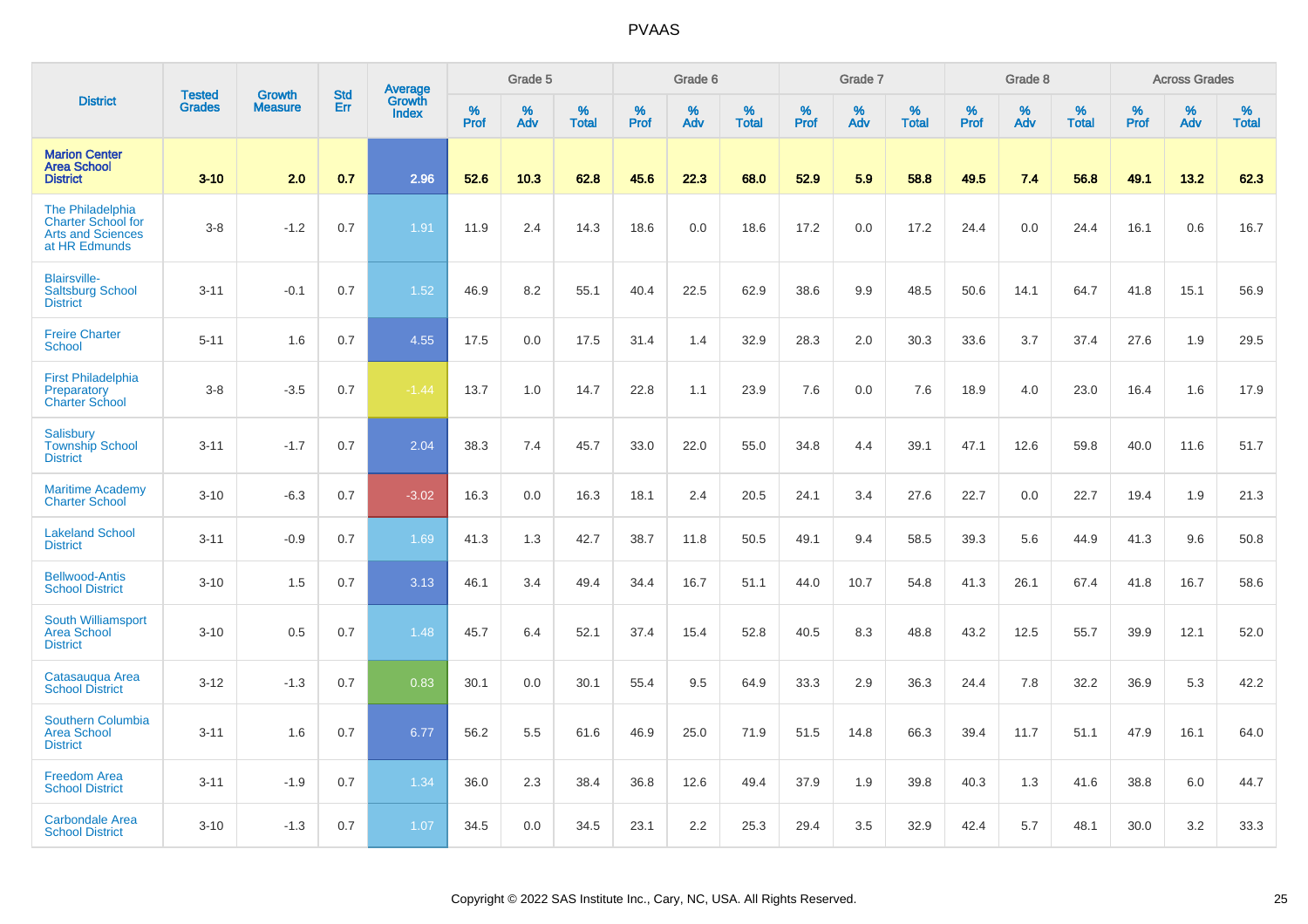|                                                               | <b>Tested</b> | <b>Growth</b>  | <b>Std</b> | Average                       |           | Grade 5  |                   |           | Grade 6  |                   |           | Grade 7  |                   |           | Grade 8  |                   |           | <b>Across Grades</b> |                   |
|---------------------------------------------------------------|---------------|----------------|------------|-------------------------------|-----------|----------|-------------------|-----------|----------|-------------------|-----------|----------|-------------------|-----------|----------|-------------------|-----------|----------------------|-------------------|
| <b>District</b>                                               | <b>Grades</b> | <b>Measure</b> | Err        | <b>Growth</b><br><b>Index</b> | %<br>Prof | %<br>Adv | %<br><b>Total</b> | %<br>Prof | %<br>Adv | %<br><b>Total</b> | %<br>Prof | %<br>Adv | %<br><b>Total</b> | %<br>Prof | %<br>Adv | %<br><b>Total</b> | %<br>Prof | %<br>Adv             | %<br><b>Total</b> |
| <b>Marion Center</b><br><b>Area School</b><br><b>District</b> | $3 - 10$      | 2.0            | 0.7        | 2.96                          | 52.6      | 10.3     | 62.8              | 45.6      | 22.3     | 68.0              | 52.9      | 5.9      | 58.8              | 49.5      | 7.4      | 56.8              | 49.1      | 13.2                 | 62.3              |
| <b>Northern Lehigh</b><br><b>School District</b>              | $3 - 12$      | $-0.6$         | 0.7        | 0.95                          | 52.1      | 2.1      | 54.2              | 44.4      | 6.2      | 50.6              | 36.7      | 4.2      | 40.8              | 41.7      | 5.6      | 47.2              | 42.1      | 5.6                  | 47.7              |
| <b>Marion Center</b><br><b>Area School</b><br><b>District</b> | $3 - 10$      | 2.0            | 0.7        | 2.96                          | 52.6      | 10.3     | 62.8              | 45.6      | 22.3     | 68.0              | 52.9      | 5.9      | 58.8              | 49.5      | 7.4      | 56.8              | 49.1      | 13.2                 | 62.3              |
| <b>East Allegheny</b><br><b>School District</b>               | $3 - 11$      | $-3.0$         | 0.7        | $-1.41$                       | 41.6      | 3.4      | 44.9              | 25.9      | 7.1      | 32.9              | 30.8      | 2.6      | 33.3              | 22.3      | 3.9      | 26.2              | 26.8      | 4.0                  | 30.9              |
| <b>Greenville Area</b><br><b>School District</b>              | $3 - 11$      | 1.0            | 0.7        | 1.92                          | 46.7      | 5.6      | 52.2              | 52.5      | 11.2     | 63.8              | 43.8      | 5.7      | 49.5              | 31.2      | 12.5     | 43.8              | 42.0      | 10.1                 | 52.1              |
| Pennsylvania<br><b>Virtual Charter</b><br><b>School</b>       | $3 - 11$      | 2.2            | 0.7        | 3.25                          | 51.9      | 4.7      | 56.6              | 41.9      | 14.0     | 55.9              | 38.4      | 13.1     | 51.5              | 43.8      | 9.0      | 52.8              | 42.3      | 11.6                 | 53.9              |
| <b>Camp Hill School</b><br><b>District</b>                    | $3 - 12$      | $-2.3$         | 0.7        | 0.25                          | 65.4      | 17.3     | 82.7              | 53.3      | 8.0      | 61.3              | 63.7      | 5.5      | 69.2              | 49.6      | 15.3     | 64.9              | 52.7      | 18.6                 | 71.3              |
| <b>Elk Lake School</b><br><b>District</b>                     | $3 - 11$      | 2.6            | 0.7        | 4.22                          | 43.8      | 3.8      | 47.5              | 35.8      | 21.0     | 56.8              | 39.8      | 11.4     | 51.1              | 35.8      | 6.2      | 42.0              | 38.3      | 11.7                 | 50.0              |
| <b>Iroquois School</b><br><b>District</b>                     | $3 - 11$      | $-0.1$         | 0.7        | 0.56                          | 55.1      | 9.0      | 64.1              | 39.5      | 19.8     | 59.3              | 38.8      | 6.1      | 44.9              | 44.0      | 10.0     | 54.0              | 42.6      | 12.8                 | 55.4              |
| <b>Carlynton School</b><br><b>District</b>                    | $3 - 11$      | 0.0            | 0.7        | 2.14                          | 50.5      | 6.4      | 57.0              | 47.1      | 18.8     | 65.9              | 30.8      | 7.5      | 38.3              | 40.8      | 7.9      | 48.7              | 41.6      | 11.0                 | 52.7              |
| <b>Dunmore School</b><br><b>District</b>                      | $3 - 11$      | $-2.2$         | 0.7        | 0.07                          | 47.2      | 8.3      | 55.6              | 48.9      | 14.1     | 63.0              | 45.9      | 1.8      | 47.7              | 34.5      | 6.0      | 40.5              | 44.8      | 9.4                  | 54.2              |
| <b>Northampton Area</b><br><b>School District</b>             | $3 - 11$      | $-4.3$         | 0.7        | $-1.06$                       | 39.1      | 8.6      | 47.7              | 34.2      | 19.3     | 53.5              | 27.4      | 6.8      | 34.2              | 40.0      | 5.0      | 45.0              | 42.3      | 12.8                 | 55.1              |
| <b>Ligonier Valley</b><br><b>School District</b>              | $3 - 11$      | $-0.8$         | 0.7        | 1.19                          | 43.8      | 7.5      | 51.2              | 46.0      | 16.0     | 62.0              | 40.5      | 2.7      | 43.2              | 45.9      | 10.2     | 56.1              | 44.7      | 12.8                 | 57.6              |
| <b>Mount Union Area</b><br><b>School District</b>             | $3 - 10$      | 1.4            | 0.7        | 2.08                          | 28.7      | 3.2      | 31.9              | 28.4      | 0.0      | 28.4              | 28.9      | 4.8      | 33.7              | 36.9      | 1.2      | 38.1              | 31.6      | 2.9                  | 34.4              |
| <b>Everett Area</b><br><b>School District</b>                 | $3 - 11$      | $-0.2$         | 0.7        | 2.63                          | 41.4      | 9.2      | 50.6              | 34.9      | 11.6     | 46.5              | 47.5      | 5.9      | 53.5              | 37.3      | 9.3      | 46.7              | 40.8      | 11.4                 | 52.2              |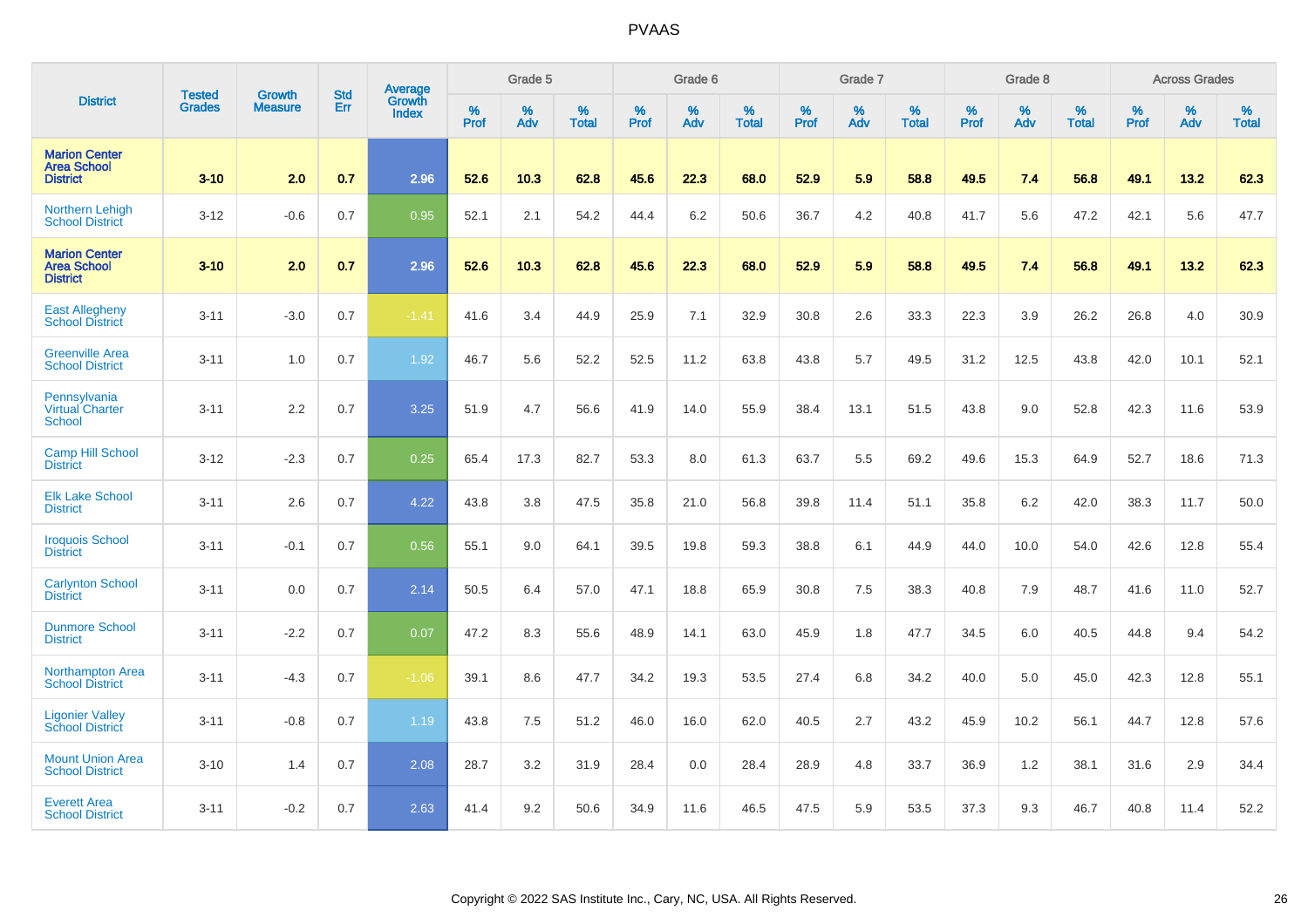|                                                                | <b>Tested</b> | <b>Growth</b>  | <b>Std</b> | <b>Average</b><br>Growth |              | Grade 5  |                   |           | Grade 6  |                   |           | Grade 7  |                   |                  | Grade 8  |                   |           | <b>Across Grades</b> |                   |
|----------------------------------------------------------------|---------------|----------------|------------|--------------------------|--------------|----------|-------------------|-----------|----------|-------------------|-----------|----------|-------------------|------------------|----------|-------------------|-----------|----------------------|-------------------|
| <b>District</b>                                                | <b>Grades</b> | <b>Measure</b> | Err        | <b>Index</b>             | $\%$<br>Prof | %<br>Adv | %<br><b>Total</b> | %<br>Prof | %<br>Adv | %<br><b>Total</b> | %<br>Prof | %<br>Adv | %<br><b>Total</b> | %<br><b>Prof</b> | %<br>Adv | %<br><b>Total</b> | %<br>Prof | %<br>Adv             | %<br><b>Total</b> |
| <b>Marion Center</b><br><b>Area School</b><br><b>District</b>  | $3 - 10$      | 2.0            | 0.7        | 2.96                     | 52.6         | 10.3     | 62.8              | 45.6      | 22.3     | 68.0              | 52.9      | 5.9      | 58.8              | 49.5             | 7.4      | 56.8              | 49.1      | 13.2                 | 62.3              |
| <b>Neshannock</b><br><b>Township School</b><br><b>District</b> | $3 - 10$      | $-3.2$         | 0.7        | $-0.34$                  | 56.7         | 8.9      | 65.6              | 57.4      | 20.6     | 77.9              | 62.0      | 14.0     | 76.0              | 51.3             | 6.4      | 57.7              | 55.4      | 13.5                 | 68.9              |
| 21st Century Cyber<br><b>Charter School</b>                    | $6 - 12$      | $-2.2$         | 0.7        | 0.08                     |              |          |                   | 48.2      | 16.7     | 64.9              | 54.9      | 10.5     | 65.4              | 58.0             | 6.7      | 64.7              | 54.2      | 10.8                 | 65.0              |
| <b>Cranberry Area</b><br><b>School District</b>                | $3 - 12$      | $-0.0$         | 0.7        | 1.30                     | 48.7         | 9.2      | 57.9              | 52.1      | 9.4      | 61.5              | 41.0      | 2.1      | 43.2              | 46.7             | 9.3      | 56.0              | 44.5      | 7.7                  | 52.2              |
| <b>Moniteau School</b><br><b>District</b>                      | $3 - 11$      | $-1.6$         | 0.7        | 0.33                     | 43.4         | 7.2      | 50.6              | 33.3      | 19.0     | 52.4              | 32.1      | 6.0      | 38.1              | 44.0             | 1.3      | 45.3              | 40.5      | 10.6                 | 51.1              |
| <b>Schuylkill Haven</b><br>Area School<br><b>District</b>      | $3 - 11$      | $-1.4$         | 0.7        | 1.96                     | 44.6         | 1.2      | 45.8              | 46.9      | 6.2      | 53.1              | 49.5      | 8.6      | 58.1              | 46.0             | 3.4      | 49.4              | 46.4      | 10.0                 | 56.4              |
| Washington<br><b>School District</b>                           | $3 - 11$      | $-1.7$         | 0.7        | 0.44                     | 44.7         | 0.0      | 44.7              | 39.6      | 6.2      | 45.8              | 28.0      | 1.2      | 29.3              | 23.5             | 1.5      | 25.0              | 35.4      | 3.1                  | 38.6              |
| Wissahickon<br><b>Charter School</b>                           | $3-8$         | $-1.5$         | 0.7        | 2.12                     | 22.2         | 0.0      | 22.2              | 20.5      | 6.0      | 26.5              | 24.1      | 1.2      | 25.3              | 22.1             | 0.0      | 22.1              | 22.4      | 2.8                  | 25.2              |
| Environmental<br><b>Charter School At</b><br><b>Frick Park</b> | $3-9$         | $-2.5$         | 0.7        | 0.12                     | 46.0         | 5.3      | 51.3              | 41.5      | 10.6     | 52.1              | 46.6      | 13.6     | 60.2              | 25.4             | 11.9     | 37.3              | 43.3      | 14.6                 | 57.9              |
| <b>Bristol Borough</b><br><b>School District</b>               | $3 - 12$      | 0.4            | 0.7        | 1.32                     | 37.3         | 1.3      | 38.7              | 28.4      | 18.2     | 46.6              | 39.5      | 7.4      | 46.9              | 27.7             | 6.0      | 33.7              | 33.3      | 8.0                  | 41.4              |
| <b>Bentworth School</b><br><b>District</b>                     | $3 - 11$      | 2.1            | 0.7        | 2.98                     | 60.3         | 15.4     | 75.6              | 46.1      | 6.7      | 52.8              | 52.5      | 20.0     | 72.5              | 43.3             | 11.9     | 55.2              | 52.1      | 16.1                 | 68.2              |
| Southern<br><b>Huntingdon County</b><br><b>School District</b> | $3 - 11$      | 1.1            | 0.7        | 2.65                     | 47.1         | 2.9      | 50.0              | 26.6      | 7.6      | 34.2              | 43.2      | 4.6      | 47.7              | 41.5             | 3.7      | 45.1              | 39.6      | 5.6                  | 45.2              |
| <b>Burrell School</b><br><b>District</b>                       | $3 - 11$      | $-3.3$         | 0.7        | 1.06                     | 50.0         | 0.9      | 50.9              | 46.2      | 7.7      | 53.8              | 46.8      | 6.5      | 53.2              | 41.0             | 4.9      | 45.9              | 45.9      | 7.5                  | 53.4              |
| Shenango Area<br><b>School District</b>                        | $3 - 11$      | 1.9            | 0.7        | 2.73                     | 46.4         | 19.0     | 65.5              | 37.5      | 25.0     | 62.5              | 45.7      | 9.6      | 55.3              | 41.1             | 18.9     | 60.0              | 42.3      | 18.7                 | 61.1              |
| Apollo-Ridge<br><b>School District</b>                         | $3 - 12$      | $-2.9$         | 0.7        | 2.80                     | 45.6         | 1.5      | 47.1              | 25.3      | 9.6      | 34.9              | 34.6      | 0.0      | 34.6              | 42.1             | 5.3      | 47.4              | 38.1      | 6.5                  | 44.6              |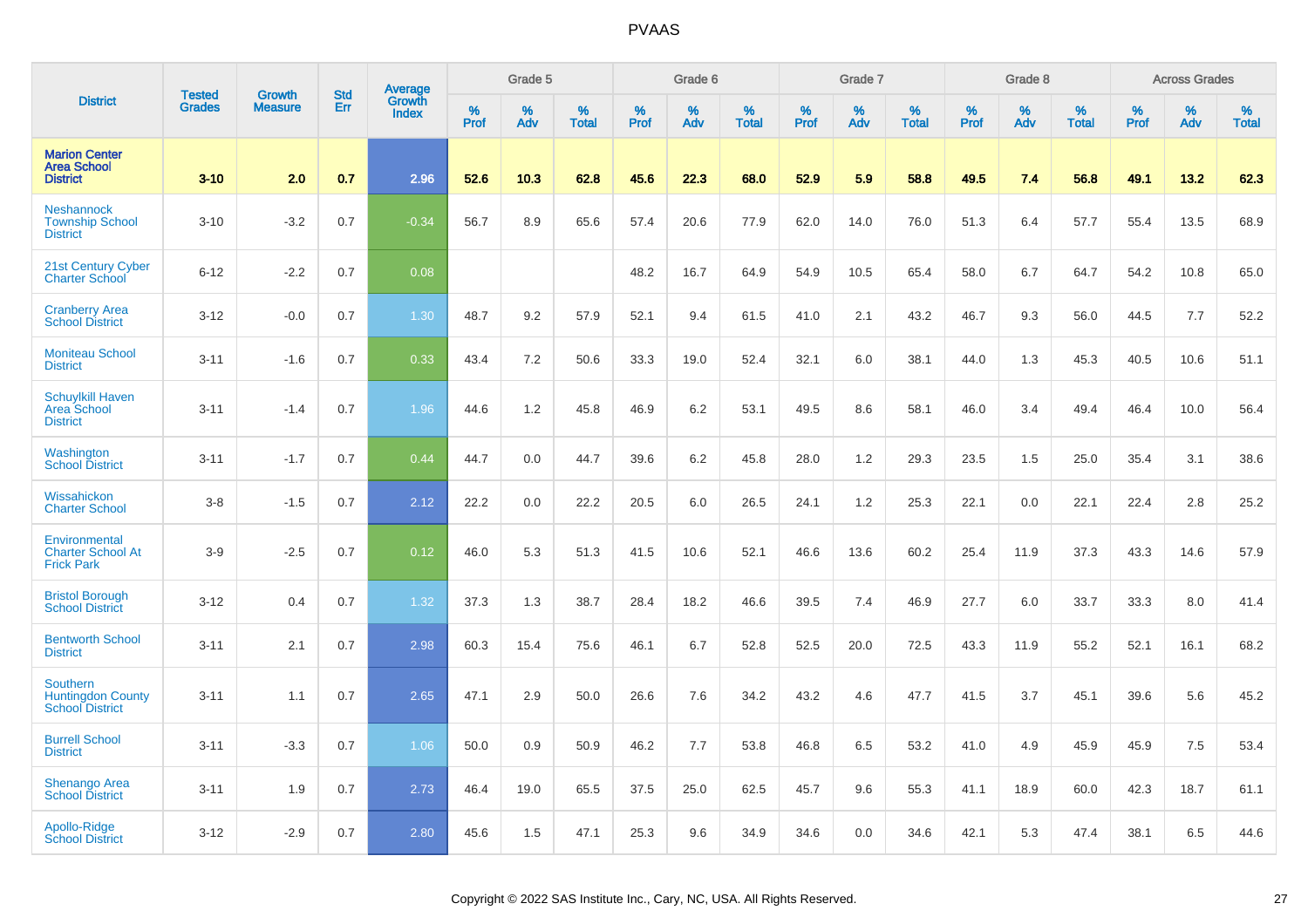|                                                                   | <b>Tested</b> | <b>Growth</b>  | <b>Std</b> | Average         |                  | Grade 5  |                   |           | Grade 6  |                   |           | Grade 7  |                   |           | Grade 8  |                   |                  | <b>Across Grades</b> |                   |
|-------------------------------------------------------------------|---------------|----------------|------------|-----------------|------------------|----------|-------------------|-----------|----------|-------------------|-----------|----------|-------------------|-----------|----------|-------------------|------------------|----------------------|-------------------|
| <b>District</b>                                                   | Grades        | <b>Measure</b> | Err        | Growth<br>Index | %<br><b>Prof</b> | %<br>Adv | %<br><b>Total</b> | %<br>Prof | %<br>Adv | %<br><b>Total</b> | %<br>Prof | %<br>Adv | %<br><b>Total</b> | %<br>Prof | %<br>Adv | %<br><b>Total</b> | %<br><b>Prof</b> | %<br>Adv             | %<br><b>Total</b> |
| <b>Marion Center</b><br><b>Area School</b><br><b>District</b>     | $3 - 10$      | 2.0            | 0.7        | 2.96            | 52.6             | 10.3     | 62.8              | 45.6      | 22.3     | 68.0              | 52.9      | 5.9      | 58.8              | 49.5      | 7.4      | 56.8              | 49.1             | 13.2                 | 62.3              |
| Pennsylvania<br><b>Distance Learning</b><br><b>Charter School</b> | $3 - 12$      | 0.0            | 0.7        | 4.62            | 30.3             | 0.0      | 30.3              | 16.2      | 4.0      | 20.3              | 25.6      | 1.2      | 26.7              | 33.3      | 2.3      | 35.6              | 25.8             | 3.0                  | 28.8              |
| <b>MaST Community</b><br><b>Charter School II</b>                 | $3 - 10$      | $-4.6$         | 0.7        | 0.45            | 41.0             | 3.0      | 44.0              | 38.7      | 4.3      | 43.0              | 50.0      | 5.9      | 55.9              |           |          |                   | 44.5             | 7.0                  | 51.5              |
| Independence<br><b>Charter School</b>                             | $3 - 8$       | $-2.1$         | 0.7        | $-0.30$         | 28.8             | 9.6      | 38.4              | 39.0      | 18.3     | 57.3              | 38.3      | 11.1     | 49.4              | 50.9      | 7.0      | 57.9              | 35.6             | 11.9                 | 47.5              |
| Steelton-Highspire<br><b>School District</b>                      | $3 - 11$      | $-1.9$         | 0.7        | 0.69            | 21.9             | 0.0      | 21.9              | 11.5      | 0.0      | 11.5              | 3.8       | 0.0      | 3.8               | 5.9       | 0.0      | 5.9               | 9.0              | 0.0                  | 9.0               |
| <b>Brentwood</b><br><b>Borough School</b><br><b>District</b>      | $3 - 11$      | $-2.1$         | 0.7        | $-0.70$         | 53.5             | 7.0      | 60.5              | 36.1      | 12.0     | 48.2              | 33.3      | 4.6      | 37.9              | 48.0      | 6.8      | 54.8              | 40.9             | 9.4                  | 50.3              |
| <b>Richard Allen</b><br>Preparatory<br><b>Charter School</b>      | $5 - 8$       | 4.8            | 0.7        | 6.89            | 9.3              | 0.0      | 9.3               | 16.1      | 0.0      | 16.1              | 16.7      | 1.8      | 18.5              | 19.1      | 1.8      | 20.9              | 16.4             | 1.1                  | 17.5              |
| <b>Universal</b><br><b>Creighton Charter</b><br>School            | $3 - 8$       | $-0.0$         | 0.7        | 4.61            | 31.0             | 2.4      | 33.3              | 25.6      | 2.3      | 27.9              | 15.4      | 4.6      | 20.0              | 34.9      | 5.8      | 40.7              | 28.8             | 4.7                  | 33.5              |
| <b>North Star School</b><br><b>District</b>                       | $3 - 11$      | $-0.3$         | 0.7        | 2.55            | 44.3             | 3.8      | 48.1              | 35.9      | 17.2     | 53.1              | 44.4      | 8.3      | 52.8              | 49.5      | 17.2     | 66.7              | 44.5             | 15.3                 | 59.8              |
| <b>Brockway Area</b><br><b>School District</b>                    | $3 - 11$      | 4.2            | 0.7        | 5.89            | 61.5             | 14.1     | 75.6              | 40.6      | 34.8     | 75.4              | 44.4      | 9.9      | 54.3              | 50.0      | 9.7      | 59.7              | 46.6             | 17.4                 | 64.0              |
| <b>Windber Area</b><br><b>School District</b>                     | $3 - 11$      | $-1.4$         | 0.7        | 0.34            | 49.4             | 13.9     | 63.3              | 49.2      | 14.9     | 64.2              | 49.3      | 9.3      | 58.7              | 57.1      | 10.7     | 67.9              | 49.9             | 11.8                 | 61.7              |
| <b>Universal Institute</b><br><b>Charter School</b>               | $3-8$         | 2.4            | 0.7        | 6.34            | 20.3             | 0.0      | 20.3              | 21.9      | 1.4      | 23.3              | 28.6      | 0.0      | 28.6              | 35.2      | 3.4      | 38.6              | 26.8             | 1.5                  | 28.3              |
| <b>Chartiers-Houston</b><br><b>School District</b>                | $3 - 10$      | $-1.5$         | 0.7        | 1.79            | 58.4             | 10.1     | 68.5              | 55.8      | 18.2     | 74.0              | 52.0      | 5.5      | 57.5              | 54.9      | 7.0      | 62.0              | 53.8             | 14.2                 | 68.0              |
| <b>Chichester School</b><br><b>District</b>                       | $3 - 11$      | $-4.0$         | 0.7        | 0.17            | 27.3             | 1.1      | 28.4              | 37.2      | 9.0      | 46.2              | 31.2      | 6.2      | 37.5              | 41.1      | 0.0      | 41.1              | 36.7             | 5.7                  | 42.4              |
| <b>Redbank Valley</b><br><b>School District</b>                   | $3 - 11$      | 2.3            | 0.7        | 3.22            | 64.3             | 4.3      | 68.6              | 38.8      | 13.8     | 52.5              | 54.6      | 12.5     | 67.0              | 55.4      | 15.4     | 70.8              | 50.6             | 13.7                 | 64.4              |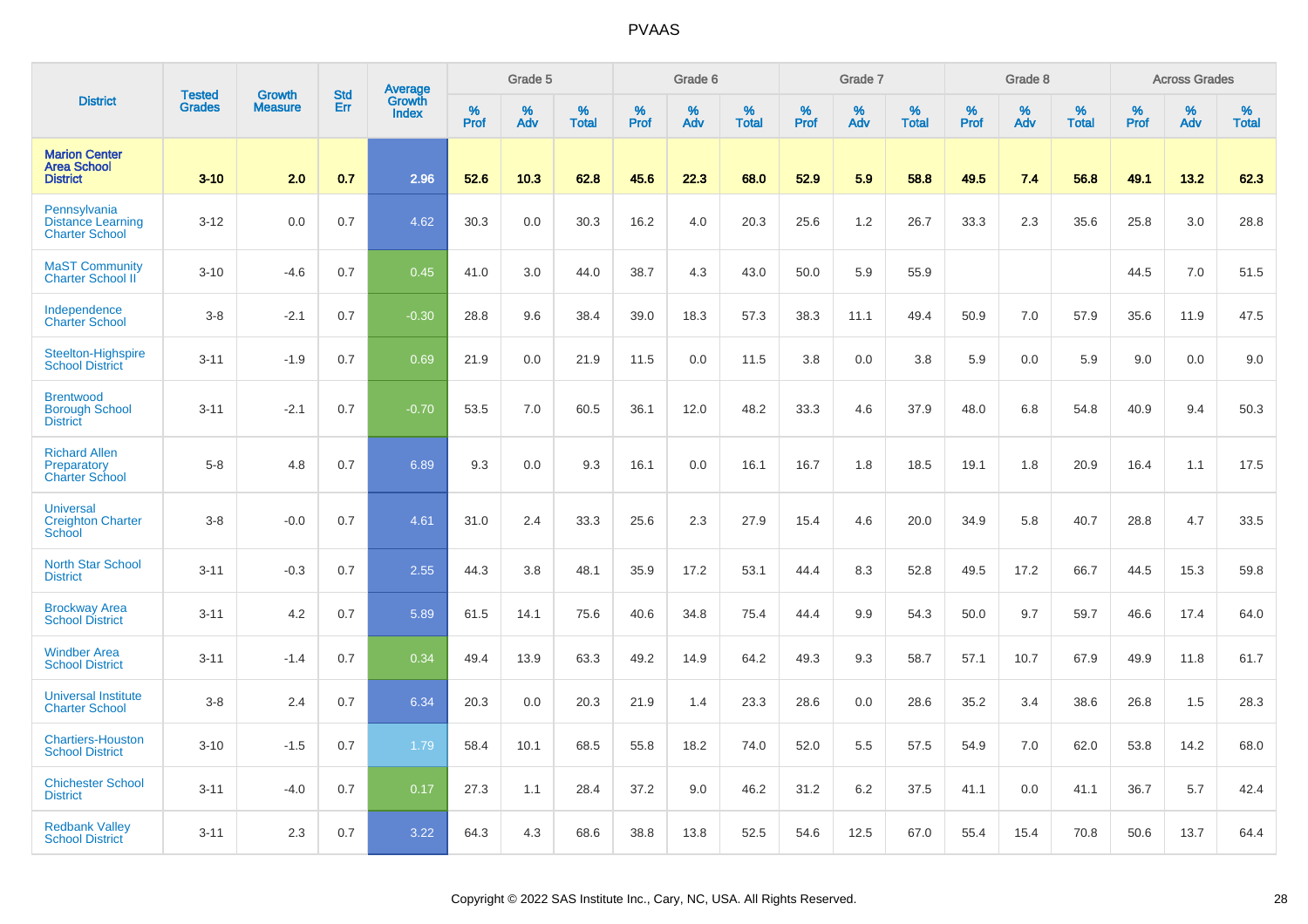|                                                                     |                                | <b>Growth</b>  | <b>Std</b> | Average         |              | Grade 5  |                   |           | Grade 6  |                   |           | Grade 7  |                   |           | Grade 8  |                   |           | <b>Across Grades</b> |                   |
|---------------------------------------------------------------------|--------------------------------|----------------|------------|-----------------|--------------|----------|-------------------|-----------|----------|-------------------|-----------|----------|-------------------|-----------|----------|-------------------|-----------|----------------------|-------------------|
| <b>District</b>                                                     | <b>Tested</b><br><b>Grades</b> | <b>Measure</b> | Err        | Growth<br>Index | $\%$<br>Prof | %<br>Adv | %<br><b>Total</b> | %<br>Prof | %<br>Adv | %<br><b>Total</b> | %<br>Prof | %<br>Adv | %<br><b>Total</b> | %<br>Prof | %<br>Adv | %<br><b>Total</b> | %<br>Prof | %<br>Adv             | %<br><b>Total</b> |
| <b>Marion Center</b><br><b>Area School</b><br><b>District</b>       | $3 - 10$                       | 2.0            | 0.7        | 2.96            | 52.6         | 10.3     | 62.8              | 45.6      | 22.3     | 68.0              | 52.9      | 5.9      | 58.8              | 49.5      | 7.4      | 56.8              | 49.1      | 13.2                 | 62.3              |
| Renaissance<br><b>Academy Charter</b><br><b>School</b>              | $3 - 11$                       | $-1.3$         | 0.7        | 1.67            | 36.6         | 5.6      | 42.2              | 39.7      | 16.4     | 56.2              | 50.7      | 5.3      | 56.0              | 40.6      | 18.8     | 59.4              | 41.0      | 10.8                 | 51.8              |
| <b>Montrose Area</b><br><b>School District</b>                      | $3 - 10$                       | 1.0            | 0.7        | 2.93            | 50.0         | 16.2     | 66.2              | 40.2      | 28.3     | 68.5              | 38.2      | 13.2     | 51.5              | 45.0      | 10.0     | 55.0              | 43.8      | 18.3                 | 62.0              |
| <b>Steel Valley</b><br><b>School District</b>                       | $3 - 11$                       | $-2.9$         | 0.7        | 0.64            | 38.4         | 1.2      | 39.5              | 37.1      | 14.5     | 51.6              | 26.5      | 3.6      | 30.1              | 26.7      | 6.7      | 33.3              | 35.3      | 10.2                 | 45.5              |
| <b>Lindley Academy</b><br><b>Charter School At</b><br><b>Birney</b> | $3-8$                          | 1.0            | 0.7        | 2.21            | 8.9          | 0.0      | 8.9               | 24.0      | 2.5      | 26.6              | 20.6      | 3.2      | 23.8              | 19.4      | 4.8      | 24.2              | 19.6      | 2.3                  | 21.9              |
| <b>Laurel School</b><br><b>District</b>                             | $3 - 11$                       | $-0.0$         | 0.7        | 1.41            | 54.0         | 6.8      | 60.8              | 35.7      | 21.4     | 57.1              | 60.8      | 10.1     | 70.9              | 50.8      | 10.4     | 61.2              | 50.7      | 14.6                 | 65.3              |
| <b>West Oak Lane</b><br><b>Charter School</b>                       | $3 - 8$                        | 0.8            | 0.7        | 2.18            | 29.9         | 0.0      | 29.9              | 26.5      | 2.9      | 29.4              | 35.1      | 6.8      | 41.9              | 41.5      | 4.6      | 46.2              | 31.4      | 4.3                  | 35.8              |
| Northwood<br><b>Academy Charter</b><br><b>School</b>                | $3-8$                          | $-0.1$         | 0.7        | 2.45            | 23.4         | 1.3      | 24.7              | 44.2      | 6.5      | 50.6              | 37.5      | 5.6      | 43.1              | 29.6      | 13.0     | 42.6              | 31.0      | 5.4                  | 36.4              |
| <b>Line Mountain</b><br><b>School District</b>                      | $3 - 11$                       | 5.9            | 0.7        | 8.01            | 43.9         | 13.6     | 57.6              | 43.1      | 23.6     | 66.7              | 48.0      | 21.4     | 69.4              | 43.7      | 11.3     | 54.9              | 43.0      | 17.5                 | 60.5              |
| <b>Burgettstown Area</b><br><b>School District</b>                  | $3 - 11$                       | $-3.6$         | 0.7        | 0.52            | 35.1         | 6.5      | 41.6              | 58.5      | 7.7      | 66.2              | 32.9      | 2.4      | 35.4              | 35.6      | 5.5      | 41.1              | 40.5      | 8.8                  | 49.3              |
| <b>Muncy School</b><br><b>District</b>                              | $3 - 11$                       | 0.3            | 0.7        | 4.17            | 49.2         | 11.5     | 60.7              | 48.7      | 30.8     | 79.5              | 58.0      | 8.7      | 66.7              | 44.4      | 12.2     | 56.7              | 49.3      | 16.0                 | 65.3              |
| <b>Union City Area</b><br><b>School District</b>                    | $3 - 12$                       | 0.2            | 0.7        | 2.38            | 34.8         | 1.4      | 36.2              | 35.5      | 16.1     | 51.6              | 44.7      | 10.5     | 55.3              | 42.2      | 8.9      | 51.1              | 39.0      | 12.5                 | 51.5              |
| <b>Kane Area School</b><br><b>District</b>                          | $3 - 10$                       | 3.4            | 0.7        | 4.52            | 40.8         | 19.7     | 60.6              | 40.6      | 15.6     | 56.2              | 50.8      | 6.0      | 56.7              | 50.0      | 9.8      | 59.8              | 44.4      | 10.2                 | 54.6              |
| <b>Brownsville Area</b><br><b>School District</b>                   | $3-12$                         | 1.2            | 0.7        | 1.74            | 40.5         | 0.0      | 40.5              | 24.7      | 1.2      | 25.9              | 30.0      | 3.8      | 33.8              | 37.0      | 1.4      | 38.4              | 32.0      | 2.6                  | 34.6              |
| <b>Minersville Area</b><br><b>School District</b>                   | $3 - 11$                       | $-1.1$         | 0.7        | 2.84            | 42.5         | 2.7      | 45.2              | 38.7      | 24.0     | 62.7              | 40.0      | 4.0      | 44.0              | 46.6      | 1.4      | 48.0              | 42.2      | 10.0                 | 52.2              |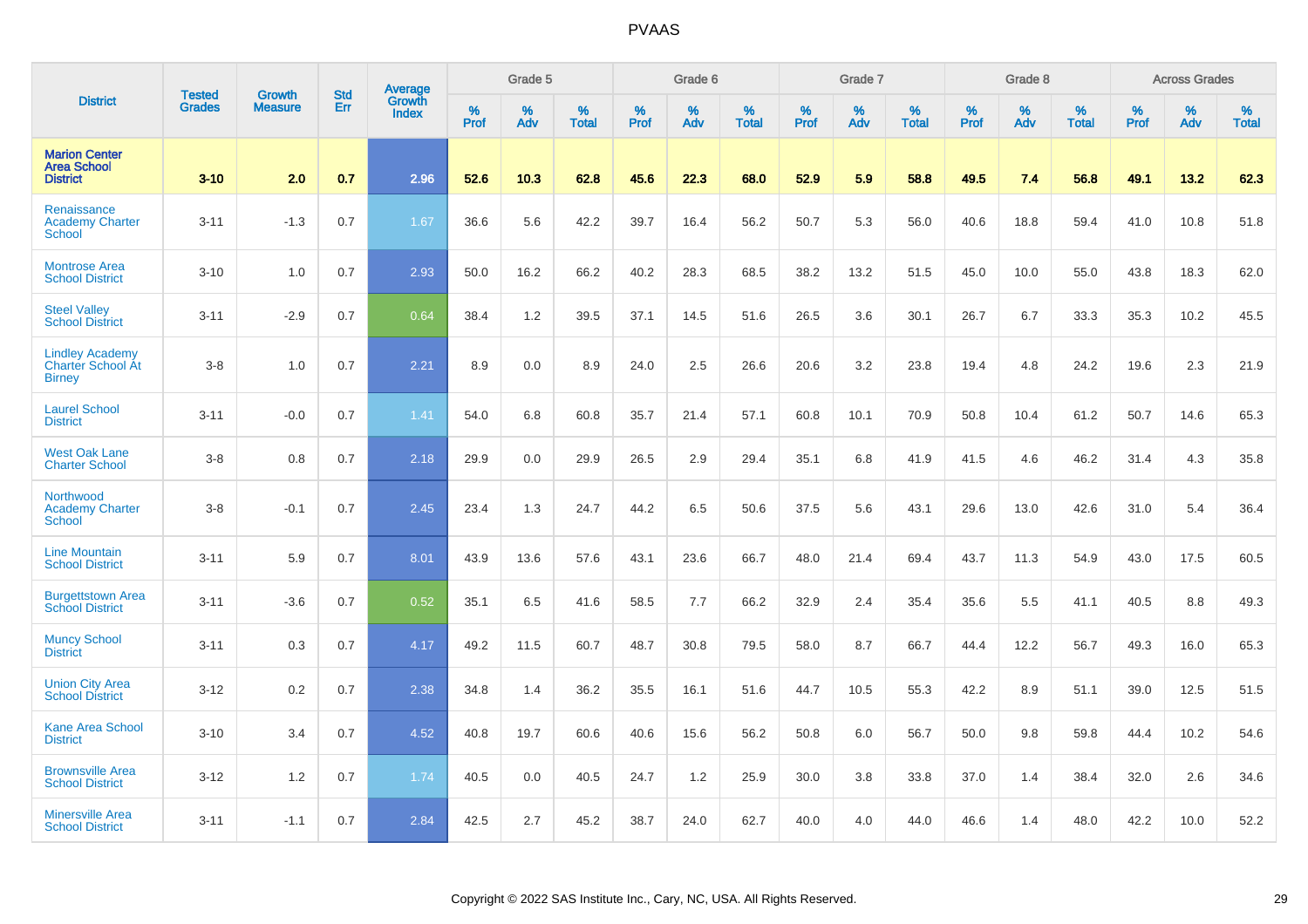|                                                                 |                                |                                 | <b>Std</b> | Average                |              | Grade 5  |                   |           | Grade 6  |                   |           | Grade 7  |                   |           | Grade 8  |                   |           | <b>Across Grades</b> |                   |
|-----------------------------------------------------------------|--------------------------------|---------------------------------|------------|------------------------|--------------|----------|-------------------|-----------|----------|-------------------|-----------|----------|-------------------|-----------|----------|-------------------|-----------|----------------------|-------------------|
| <b>District</b>                                                 | <b>Tested</b><br><b>Grades</b> | <b>Growth</b><br><b>Measure</b> | Err        | Growth<br><b>Index</b> | $\%$<br>Prof | %<br>Adv | %<br><b>Total</b> | %<br>Prof | %<br>Adv | %<br><b>Total</b> | %<br>Prof | %<br>Adv | %<br><b>Total</b> | %<br>Prof | %<br>Adv | %<br><b>Total</b> | %<br>Prof | %<br>Adv             | %<br><b>Total</b> |
| <b>Marion Center</b><br><b>Area School</b><br><b>District</b>   | $3 - 10$                       | 2.0                             | 0.7        | 2.96                   | 52.6         | 10.3     | 62.8              | 45.6      | 22.3     | 68.0              | 52.9      | 5.9      | 58.8              | 49.5      | 7.4      | 56.8              | 49.1      | 13.2                 | 62.3              |
| <b>School Lane</b><br><b>Charter School</b>                     | $3 - 11$                       | 0.1                             | 0.7        | 1.77                   | 57.4         | 5.9      | 63.2              | 40.0      | 18.3     | 58.3              | 43.8      | 6.8      | 50.7              | 40.9      | 21.2     | 62.1              | 43.3      | 14.5                 | 57.9              |
| <b>Carmichaels Area</b><br><b>School District</b>               | $3 - 10$                       | $-2.5$                          | 0.8        | 0.32                   | 35.0         | 1.2      | 36.2              | 25.8      | 7.6      | 33.3              | 33.3      | 1.5      | 34.8              | 35.2      | 1.4      | 36.6              | 32.5      | 3.4                  | 35.9              |
| Philadelphia<br><b>Academy Charter</b><br><b>School</b>         | $3 - 11$                       | 1.9                             | 0.8        | 6.60                   | 42.3         | 9.0      | 51.3              | 48.0      | 28.6     | 76.6              | 51.5      | 19.1     | 70.6              | 42.6      | 16.7     | 59.3              | 45.5      | 14.9                 | 60.4              |
| <b>Upper Dauphin</b><br>Area School<br><b>District</b>          | $3 - 11$                       | $-1.6$                          | 0.8        | 0.67                   | 40.3         | 1.6      | 41.9              | 41.7      | 16.7     | 58.3              | 48.6      | 8.1      | 56.8              | 41.4      | 8.6      | 50.0              | 42.4      | 12.8                 | 55.2              |
| <b>Blue Ridge School</b><br><b>District</b>                     | $3 - 11$                       | 2.2                             | 0.8        | 2.90                   | 42.5         | 8.2      | 50.7              | 46.0      | 8.1      | 54.0              | 50.0      | 16.1     | 66.1              | 47.1      | 8.6      | 55.7              | 45.4      | 10.7                 | 56.1              |
| <b>Bethlehem-Center</b><br><b>School District</b>               | $3 - 10$                       | $-2.1$                          | 0.8        | 1.31                   | 40.8         | 2.8      | 43.7              | 29.8      | 1.5      | 31.3              | 28.6      | 0.0      | 28.6              | 29.2      | 0.0      | 29.2              | 35.6      | 3.6                  | 39.2              |
| Philadelphia<br><b>Performing Arts</b><br><b>Charter School</b> | $3-9$                          | 4.0                             | 0.8        | 6.37                   | 42.9         | 9.1      | 52.0              | 54.6      | 18.2     | 72.7              | 52.9      | 20.7     | 73.6              | 58.8      | 11.8     | 70.6              | 50.6      | 15.6                 | 66.2              |
| <b>Tussey Mountain</b><br><b>School District</b>                | $3 - 12$                       | 1.8                             | 0.8        | 4.53                   | 44.8         | 3.4      | 48.3              | 46.3      | 8.5      | 54.9              | 45.2      | 0.0      | 45.2              | 47.2      | 2.8      | 50.0              | 40.7      | 6.3                  | 47.0              |
| <b>Mercer Area</b><br><b>School District</b>                    | $3 - 11$                       | 1.5                             | 0.8        | 5.18                   | 56.9         | 1.7      | 58.6              | 31.3      | 35.8     | 67.2              | 46.8      | 14.3     | 61.0              | 61.3      | 8.0      | 69.3              | 46.7      | 16.6                 | 63.3              |
| <b>Sayre Area School</b><br><b>District</b>                     | $3 - 11$                       | 4.2                             | 0.8        | 5.75                   | 32.8         | 4.9      | 37.7              | 51.8      | 19.8     | 71.6              | 47.6      | 8.3      | 56.0              | 39.0      | 4.9      | 43.9              | 44.6      | 10.7                 | 55.4              |
| <b>Columbia Borough</b><br><b>School District</b>               | $3 - 12$                       | $-0.9$                          | 0.8        | 1.58                   | 34.7         | 5.6      | 40.3              | 31.0      | 8.4      | 39.4              | 20.0      | 4.3      | 24.3              | 21.6      | 1.4      | 23.0              | 27.1      | 6.8                  | 33.9              |
| Lackawanna Trail<br><b>School District</b>                      | $3 - 10$                       | $-3.9$                          | 0.8        | $-1.13$                | 50.9         | 3.6      | 54.6              | 38.8      | 14.9     | 53.7              | 45.1      | 5.6      | 50.7              | 31.2      | 3.9      | 35.1              | 43.8      | 10.0                 | 53.8              |
| <b>Port Allegany</b><br><b>School District</b>                  | $3 - 11$                       | $-1.8$                          | 0.8        | 2.58                   | 34.3         | 2.9      | 37.1              | 31.9      | 2.9      | 34.8              | 32.9      | 5.7      | 38.6              | 40.3      | 3.2      | 43.6              | 35.0      | 5.9                  | 40.8              |
| <b>Halifax Area</b><br><b>School District</b>                   | $3 - 11$                       | 0.6                             | 0.8        | 1.63                   | 52.9         | 8.6      | 61.4              | 51.8      | 20.4     | 72.2              | 41.6      | 6.5      | 48.0              | 35.5      | 2.6      | 38.2              | 44.9      | 10.1                 | 55.1              |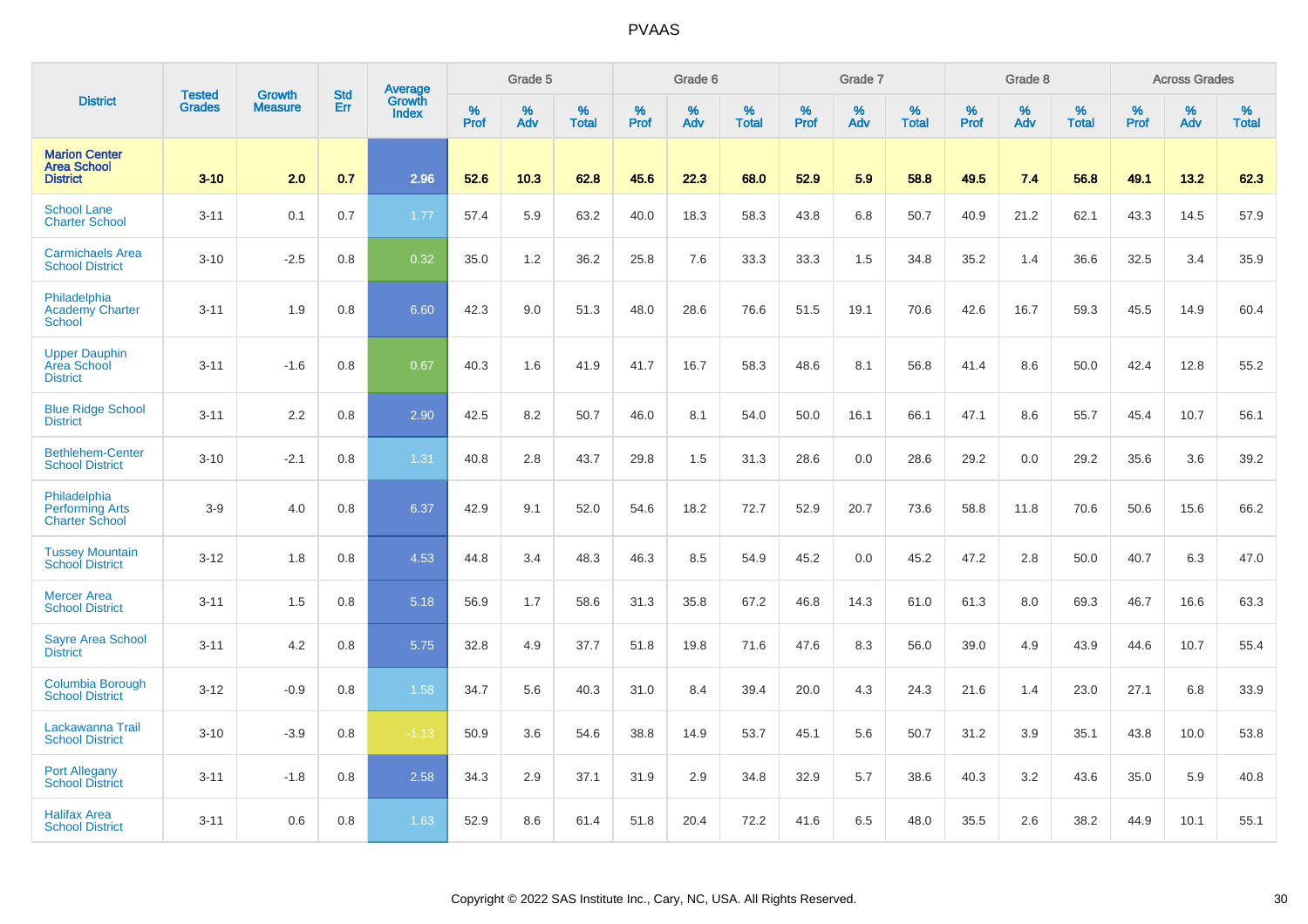|                                                                                |                                |                                 | <b>Std</b> | Average                |           | Grade 5  |                   |           | Grade 6  |                   |              | Grade 7  |                   |           | Grade 8  |                   |           | <b>Across Grades</b> |                   |
|--------------------------------------------------------------------------------|--------------------------------|---------------------------------|------------|------------------------|-----------|----------|-------------------|-----------|----------|-------------------|--------------|----------|-------------------|-----------|----------|-------------------|-----------|----------------------|-------------------|
| <b>District</b>                                                                | <b>Tested</b><br><b>Grades</b> | <b>Growth</b><br><b>Measure</b> | Err        | Growth<br><b>Index</b> | %<br>Prof | %<br>Adv | %<br><b>Total</b> | %<br>Prof | %<br>Adv | %<br><b>Total</b> | $\%$<br>Prof | %<br>Adv | %<br><b>Total</b> | %<br>Prof | %<br>Adv | %<br><b>Total</b> | %<br>Prof | %<br>Adv             | %<br><b>Total</b> |
| <b>Marion Center</b><br><b>Area School</b><br><b>District</b>                  | $3 - 10$                       | 2.0                             | 0.7        | 2.96                   | 52.6      | 10.3     | 62.8              | 45.6      | 22.3     | 68.0              | 52.9         | 5.9      | 58.8              | 49.5      | 7.4      | 56.8              | 49.1      | 13.2                 | 62.3              |
| <b>Memphis Street</b><br><b>Academy Charter</b><br>School @ JP<br><b>Jones</b> | $5-8$                          | 4.3                             | 0.8        | 8.40                   | 13.3      | 0.0      | 13.3              | 12.9      | 0.0      | 12.9              | 21.3         | 1.6      | 23.0              | 18.0      | 0.0      | 18.0              | 16.6      | 0.6                  | 17.2              |
| <b>Chester-Upland</b><br><b>School District</b>                                | $3 - 11$                       | 0.8                             | 0.8        | 2.47                   | 15.4      | 0.0      | 15.4              | 18.2      | 2.6      | 20.8              | 12.4         | 0.0      | 12.4              | 9.8       | 0.0      | 9.8               | 15.6      | 1.0                  | 16.6              |
| <b>Propel Charter</b><br><b>School-Montour</b>                                 | $3 - 10$                       | $-1.8$                          | 0.8        | $-0.22$                | 18.0      | 0.0      | 18.0              | 22.7      | 3.0      | 25.8              | 21.5         | 0.0      | 21.5              | 23.4      | 3.1      | 26.6              | 21.5      | 3.2                  | 24.7              |
| <b>New Foundations</b><br><b>Charter School</b>                                | $3 - 11$                       | $-0.9$                          | 0.8        | 2.66                   | 37.0      | 9.3      | 46.3              | 38.1      | 9.5      | 47.6              | 50.8         | 3.3      | 54.1              | 36.1      | 6.0      | 42.2              | 41.1      | 6.7                  | 47.8              |
| <b>Central Fulton</b><br><b>School District</b>                                | $3 - 11$                       | 0.7                             | 0.8        | 3.42                   | 43.4      | 7.9      | 51.3              | 36.2      | 8.7      | 44.9              | 42.7         | 2.7      | 45.3              | 53.6      | 16.1     | 69.6              | 45.7      | 8.1                  | 53.8              |
| <b>Sharpsville Area</b><br><b>School District</b>                              | $3 - 11$                       | $-0.5$                          | 0.8        | 1.61                   | 54.8      | 4.8      | 59.7              | 52.9      | 19.1     | 72.1              | 40.0         | 10.8     | 50.8              | 47.1      | 12.9     | 60.0              | 48.0      | 14.5                 | 62.5              |
| <b>Pittston Area</b><br><b>School District</b>                                 | $3 - 11$                       | $-3.7$                          | 0.8        | 1.59                   | 36.6      | 1.4      | 38.0              | 36.2      | 4.3      | 40.4              | 28.8         | 1.5      | 30.3              | 34.5      | 3.4      | 37.9              | 35.3      | 5.0                  | 40.3              |
| <b>Montgomery Area</b><br><b>School District</b>                               | $3 - 11$                       | $-2.0$                          | 0.8        | 0.80                   | 56.8      | 6.8      | 63.5              | 43.6      | 19.4     | 62.9              | 34.7         | 4.2      | 38.9              | 50.0      | 6.9      | 56.9              | 42.9      | 11.7                 | 54.6              |
| <b>United School</b><br><b>District</b>                                        | $3 - 11$                       | 0.7                             | 0.8        | 3.15                   | 52.4      | 0.0      | 52.4              | 54.0      | 14.3     | 68.2              | 52.3         | 7.7      | 60.0              | 35.8      | 16.4     | 52.2              | 47.1      | 12.4                 | 59.5              |
| South Side Area<br><b>School District</b>                                      | $3 - 11$                       | $-1.4$                          | 0.8        | 1.73                   | 50.0      | 6.7      | 56.7              | 33.9      | 8.1      | 41.9              | 57.6         | 6.1      | 63.6              | 49.3      | 8.4      | 57.8              | 43.1      | 10.2                 | 53.3              |
| <b>West Branch Area</b><br><b>School District</b>                              | $3 - 11$                       | 0.4                             | 0.8        | 1.36                   | 37.1      | 3.2      | 40.3              | 32.8      | 6.6      | 39.3              | 48.6         | 6.8      | 55.4              | 50.0      | 3.0      | 53.0              | 42.6      | 6.8                  | 49.4              |
| <b>Reynolds School</b><br><b>District</b>                                      | $3 - 10$                       | $-4.3$                          | 0.8        | 1.96                   | 46.3      | 0.0      | 46.3              | 44.2      | 1.3      | 45.4              | 35.3         | 7.8      | 43.1              | 47.1      | 8.8      | 55.9              | 41.5      | 4.9                  | 46.4              |
| <b>Valley View School</b><br><b>District</b>                                   | $3 - 11$                       | 1.0                             | 0.8        | 2.58                   | 62.4      | 1.8      | 64.2              | 41.4      | 10.3     | 51.7              | 53.7         | 4.9      | 58.5              | 42.6      | 4.9      | 47.5              | 49.9      | 7.2                  | 57.1              |
| Conemaugh<br><b>Township Area</b><br><b>School District</b>                    | $3-12$                         | 2.5                             | 0.8        | 3.95                   | 53.2      | 22.6     | 75.8              | 36.1      | 36.1     | 72.1              | 62.5         | 18.1     | 80.6              | 50.7      | 16.4     | 67.1              | 50.9      | 24.8                 | 75.7              |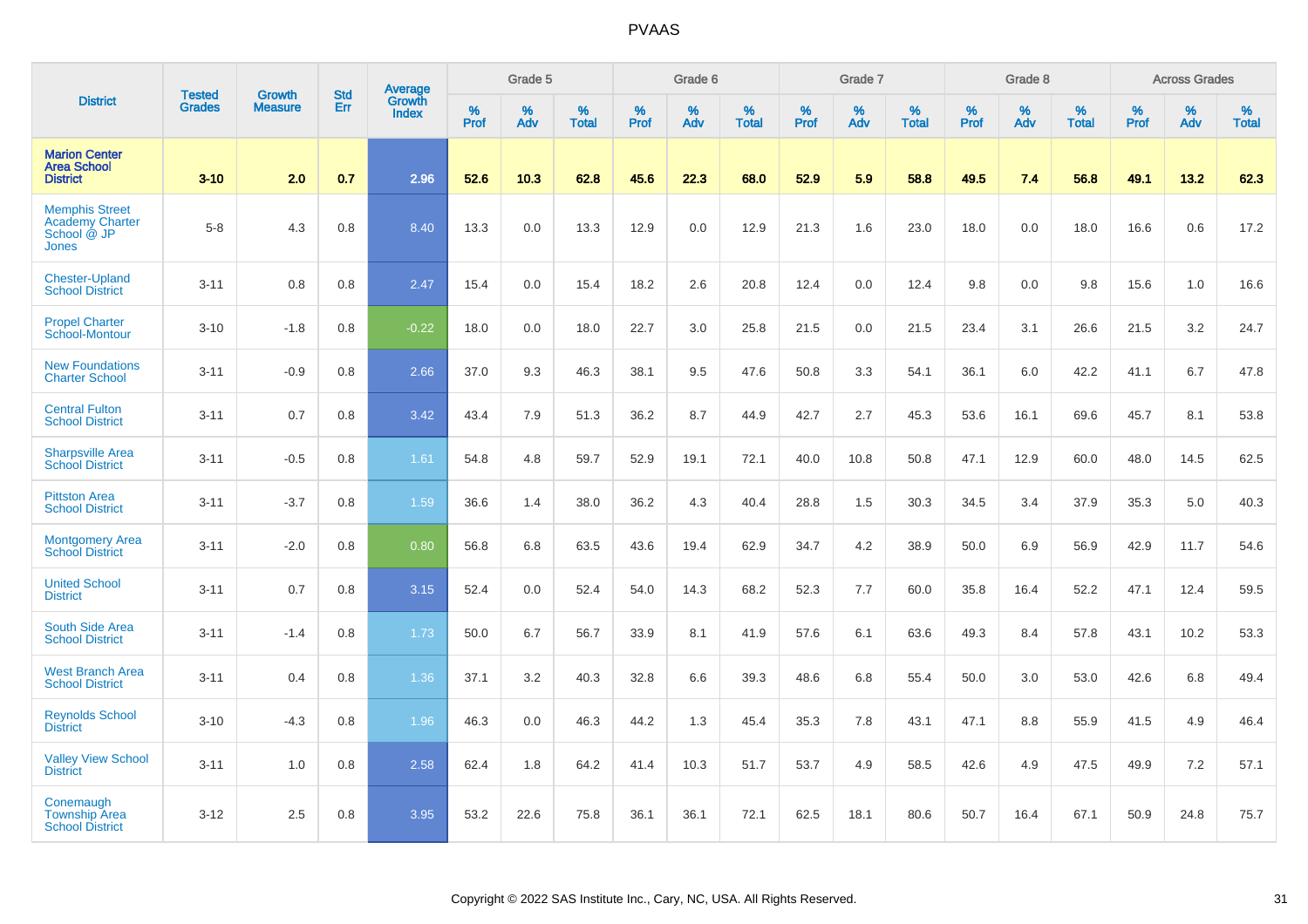|                                                               | <b>Tested</b> | <b>Growth</b>  | <b>Std</b> | Average                       |           | Grade 5  |                   |           | Grade 6  |                   |           | Grade 7  |                   |           | Grade 8  |                   |           | <b>Across Grades</b> |                   |
|---------------------------------------------------------------|---------------|----------------|------------|-------------------------------|-----------|----------|-------------------|-----------|----------|-------------------|-----------|----------|-------------------|-----------|----------|-------------------|-----------|----------------------|-------------------|
| <b>District</b>                                               | <b>Grades</b> | <b>Measure</b> | Err        | <b>Growth</b><br><b>Index</b> | %<br>Prof | %<br>Adv | %<br><b>Total</b> | %<br>Prof | %<br>Adv | %<br><b>Total</b> | %<br>Prof | %<br>Adv | %<br><b>Total</b> | %<br>Prof | %<br>Adv | %<br><b>Total</b> | %<br>Prof | %<br>Adv             | %<br><b>Total</b> |
| <b>Marion Center</b><br><b>Area School</b><br><b>District</b> | $3 - 10$      | 2.0            | 0.7        | 2.96                          | 52.6      | 10.3     | 62.8              | 45.6      | 22.3     | 68.0              | 52.9      | 5.9      | 58.8              | 49.5      | 7.4      | 56.8              | 49.1      | 13.2                 | 62.3              |
| <b>Riverview School</b><br><b>District</b>                    | $3 - 11$      | $-2.8$         | 0.8        | 3.67                          | 71.2      | 9.6      | 80.8              | 39.7      | 29.5     | 69.2              | 54.8      | 1.6      | 56.4              | 38.0      | 10.1     | 48.1              | 48.9      | 19.2                 | 68.1              |
| <b>Frazier School</b><br><b>District</b>                      | $3 - 11$      | $-1.8$         | 0.8        | 1.09                          | 49.0      | 3.9      | 52.9              | 48.8      | 17.5     | 66.2              | 43.0      | 12.8     | 55.8              | 20.4      | 3.7      | 24.1              | 40.8      | 10.9                 | 51.7              |
| <b>Keystone School</b><br><b>District</b>                     | $3 - 11$      | 0.8            | 0.8        | 4.69                          | 49.2      | 26.9     | 76.1              | 50.0      | 17.3     | 67.3              | 50.0      | 16.2     | 66.2              | 46.8      | 9.7      | 56.4              | 46.5      | 21.0                 | 67.5              |
| <b>Fort Cherry School</b><br><b>District</b>                  | $3 - 10$      | $-2.2$         | 0.8        | 1.85                          | 61.4      | 8.8      | 70.2              | 31.6      | 33.3     | 64.9              | 45.6      | 8.8      | 54.4              | 39.5      | 26.7     | 66.3              | 45.7      | 16.8                 | 62.5              |
| Old Forge School<br><b>District</b>                           | $3 - 12$      | 0.5            | 0.8        | 4.31                          | 39.1      | 0.0      | 39.1              | 41.1      | 17.9     | 58.9              | 33.3      | 24.2     | 57.6              | 44.1      | 6.8      | 50.8              | 40.1      | 9.2                  | 49.3              |
| <b>Keystone</b><br><b>Academy Charter</b><br>School           | $3 - 8$       | 0.9            | 0.8        | 1.23                          | 42.1      | 3.5      | 45.6              | 38.7      | 19.4     | 58.1              | 47.4      | 3.5      | 50.9              | 40.7      | 8.5      | 49.2              | 40.7      | 7.4                  | 48.1              |
| <b>Propel Charter</b><br>School - Braddock<br><b>Hills</b>    | $3 - 11$      | $-3.7$         | 0.8        | 1.04                          | 19.6      | 1.8      | 21.4              | 15.8      | 3.5      | 19.3              | 19.0      | 0.0      | 19.0              | 14.5      | 2.9      | 17.4              | 15.6      | 1.9                  | 17.5              |
| <b>Curwensville Area</b><br><b>School District</b>            | $3 - 11$      | 4.2            | 0.8        | 7.48                          | 46.3      | 19.5     | 65.8              | 40.0      | 30.0     | 70.0              | 43.7      | 18.3     | 62.0              | 62.0      | 8.4      | 70.4              | 48.5      | 17.9                 | 66.4              |
| <b>Lakeview School</b><br><b>District</b>                     | $3 - 11$      | $-3.2$         | 0.8        | $-0.37$                       | 63.3      | 10.2     | 73.5              | 46.5      | 16.9     | 63.4              | 37.1      | 8.1      | 45.2              | 43.1      | 9.2      | 52.3              | 45.7      | 15.4                 | 61.1              |
| <b>Homer-Center</b><br><b>School District</b>                 | $3 - 11$      | 6.3            | 0.8        | 7.72                          | 57.1      | 1.6      | 58.7              | 47.7      | 13.6     | 61.4              | 48.0      | 8.2      | 56.2              | 50.8      | 14.9     | 65.7              | 45.3      | 11.7                 | 56.9              |
| <b>Allegheny Valley</b><br><b>School District</b>             | $3 - 11$      | $-2.6$         | 0.8        | 1.73                          | 56.1      | 7.0      | 63.2              | 44.4      | 9.3      | 53.7              | 38.8      | 6.0      | 44.8              | 44.3      | 13.1     | 57.4              | 45.7      | 8.9                  | 54.6              |
| <b>Tacony Academy</b><br><b>Charter School</b>                | $3 - 11$      | $-3.1$         | 0.8        | 4.52                          | 26.5      | 1.5      | 27.9              | 21.7      | 4.4      | 26.1              | 48.0      | 1.4      | 49.3              | 17.1      | 5.7      | 22.9              | 25.6      | 2.4                  | 28.0              |
| <b>Ad Prima Charter</b><br><b>School</b>                      | $3 - 8$       | 2.7            | 0.8        | 6.20                          | 25.9      | 1.8      | 27.8              | 34.7      | 16.3     | 51.0              | 36.1      | 3.3      | 39.3              | 27.4      | 4.8      | 32.3              | 33.2      | 4.8                  | 38.1              |
| <b>Green Woods</b><br><b>Charter School</b>                   | $3 - 8$       | 1.6            | 0.8        | 1.98                          | 44.8      | 6.9      | 51.7              | 39.3      | 19.7     | 59.0              | 43.9      | 12.3     | 56.1              | 39.2      | 17.6     | 56.9              | 40.6      | 17.4                 | 58.0              |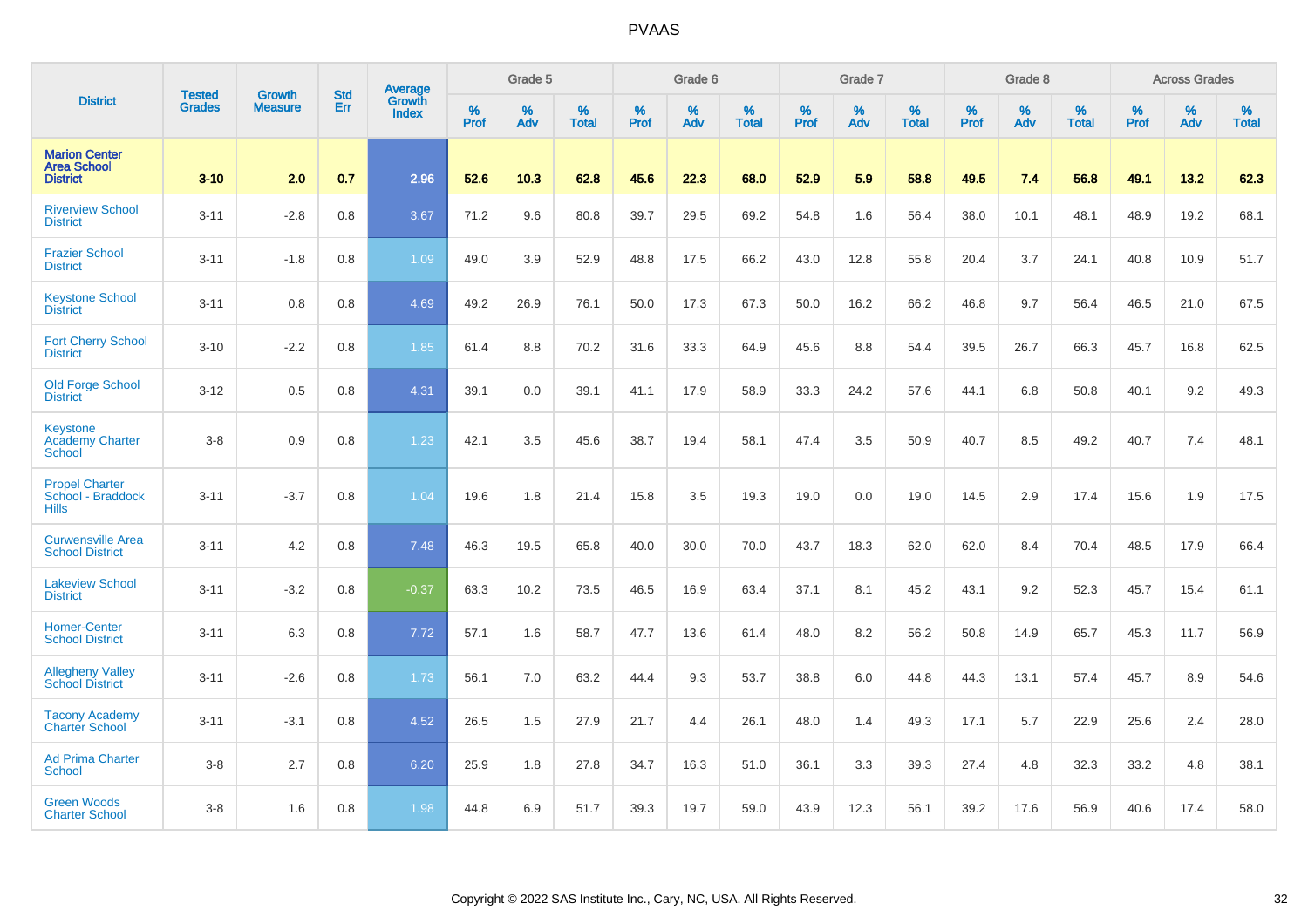|                                                                    |                                |                                 | <b>Std</b> | Average                       |           | Grade 5  |                   |           | Grade 6  |                   |           | Grade 7  |                   |           | Grade 8  |                   |           | <b>Across Grades</b> |                   |
|--------------------------------------------------------------------|--------------------------------|---------------------------------|------------|-------------------------------|-----------|----------|-------------------|-----------|----------|-------------------|-----------|----------|-------------------|-----------|----------|-------------------|-----------|----------------------|-------------------|
| <b>District</b>                                                    | <b>Tested</b><br><b>Grades</b> | <b>Growth</b><br><b>Measure</b> | Err        | <b>Growth</b><br><b>Index</b> | %<br>Prof | %<br>Adv | %<br><b>Total</b> | %<br>Prof | %<br>Adv | %<br><b>Total</b> | %<br>Prof | %<br>Adv | %<br><b>Total</b> | %<br>Prof | %<br>Adv | %<br><b>Total</b> | %<br>Prof | %<br>Adv             | %<br><b>Total</b> |
| <b>Marion Center</b><br><b>Area School</b><br><b>District</b>      | $3 - 10$                       | 2.0                             | 0.7        | 2.96                          | 52.6      | 10.3     | 62.8              | 45.6      | 22.3     | 68.0              | 52.9      | 5.9      | 58.8              | 49.5      | 7.4      | 56.8              | 49.1      | 13.2                 | 62.3              |
| <b>Aliquippa School</b><br><b>District</b>                         | $3 - 11$                       | $-0.6$                          | 0.8        | 2.30                          | 14.7      | 0.0      | 14.7              | 12.5      | 3.1      | 15.6              | 27.4      | 2.7      | 30.1              | 14.1      | 0.0      | 14.1              | 16.7      | 1.0                  | 17.7              |
| <b>MaST Community</b><br><b>Charter School III</b>                 | $3-6$                          | $-0.7$                          | 0.8        | $-0.27$                       | 25.8      | 0.8      | 26.5              | 30.0      | 6.9      | 36.9              |           |          |                   |           |          |                   | 28.3      | 6.5                  | 34.8              |
| <b>Northern Bedford</b><br><b>County School</b><br><b>District</b> | $3 - 11$                       | $-0.1$                          | 0.8        | 3.33                          | 46.9      | 14.3     | 61.2              | 57.6      | 28.8     | 86.4              | 43.1      | 17.2     | 60.3              | 50.0      | 15.6     | 65.6              | 46.8      | 20.5                 | 67.3              |
| <b>Williams Valley</b><br><b>School District</b>                   | $3 - 11$                       | 0.3                             | 0.8        | 0.51                          | 38.6      | 0.0      | 38.6              | 41.4      | 6.9      | 48.3              | 35.1      | 2.6      | 37.7              | 42.2      | 9.4      | 51.6              | 39.1      | 4.9                  | 44.0              |
| <b>Pan American</b><br><b>Academy Charter</b><br><b>School</b>     | $3-8$                          | 0.9                             | 0.8        | 3.18                          | 19.3      | 1.8      | 21.0              | 17.1      | 0.0      | 17.1              | 28.1      | 1.8      | 29.8              | 21.3      | 1.6      | 23.0              | 19.6      | 2.0                  | 21.5              |
| <b>Kutztown Area</b><br><b>School District</b>                     | $3 - 12$                       | $-0.3$                          | 0.8        | 0.56                          | 59.7      | 6.0      | 65.7              | 46.0      | 17.5     | 63.5              | 37.5      | 17.5     | 55.0              | 50.0      | 10.3     | 60.3              | 48.4      | 17.0                 | 65.5              |
| <b>Newport School</b><br><b>District</b>                           | $3 - 12$                       | $-0.1$                          | 0.8        | 2.26                          | 42.2      | 11.1     | 53.3              | 44.4      | 11.1     | 55.6              | 41.3      | 1.6      | 42.9              | 43.8      | 7.8      | 51.6              | 40.2      | 8.8                  | 48.9              |
| <b>Mahanoy Area</b><br><b>School District</b>                      | $3 - 10$                       | $-3.0$                          | 0.8        | 1.88                          | 30.4      | 0.0      | 30.4              | 31.5      | 8.2      | 39.7              | 19.6      | 2.0      | 21.6              | 14.9      | 1.5      | 16.4              | 27.6      | 3.3                  | 30.9              |
| <b>Purchase Line</b><br><b>School District</b>                     | $3 - 12$                       | $-1.5$                          | 0.8        | 0.46                          | 37.2      | 5.9      | 43.1              | 40.9      | 6.1      | 47.0              | 39.4      | 3.0      | 42.4              | 30.9      | 3.6      | 34.6              | 39.8      | 6.3                  | 46.1              |
| <b>Jeannette City</b><br><b>School District</b>                    | $3 - 11$                       | 3.5                             | 0.8        | 4.26                          | 41.7      | 1.4      | 43.1              | 33.3      | 18.5     | 51.8              | 44.6      | 9.2      | 53.8              | 48.1      | 7.7      | 55.8              | 40.4      | 8.2                  | 48.6              |
| <b>Smethport Area</b><br><b>School District</b>                    | $3 - 12$                       | 6.2                             | 0.8        | 7.41                          | 54.0      | 8.0      | 62.0              | 43.3      | 21.7     | 65.0              | 33.8      | 9.2      | 43.1              | 46.9      | 12.5     | 59.4              | 41.6      | 15.0                 | 56.6              |
| <b>Penns Manor Area</b><br><b>School District</b>                  | $3 - 12$                       | 1.6                             | 0.8        | 1.96                          | 49.2      | 1.6      | 50.8              | 30.9      | 3.6      | 34.6              | 38.5      | 3.8      | 42.3              | 30.5      | 11.9     | 42.4              | 40.8      | 6.9                  | 47.8              |
| Claysburg-Kimmel<br><b>School District</b>                         | $3 - 11$                       | 2.9                             | 0.8        | 3.49                          | 52.3      | 3.1      | 55.4              | 34.6      | 15.4     | 50.0              | 35.1      | 8.8      | 43.9              | 43.9      | 7.0      | 50.9              | 43.5      | 8.7                  | 52.2              |
| <b>Boys Latin Of</b><br>Philadelphia<br><b>Charter School</b>      | $6 - 12$                       | 2.7                             | 0.8        | 3.28                          |           |          |                   | 9.0       | 1.5      | 10.4              | 18.1      | 1.2      | 19.3              | 22.6      | 1.1      | 23.7              | 17.3      | 1.2                  | 18.5              |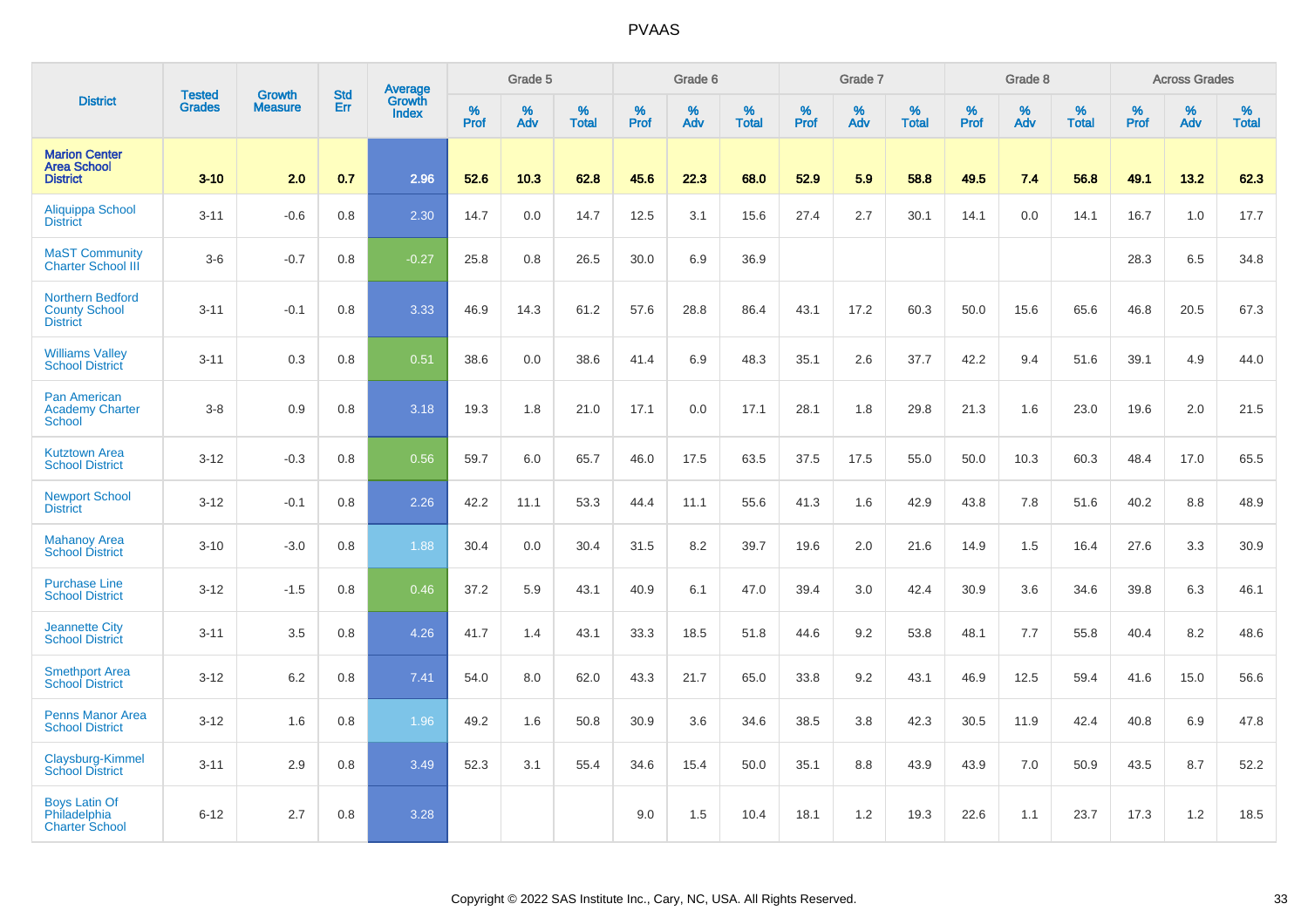|                                                               | <b>Tested</b> | <b>Growth</b>  | <b>Std</b> | Average                |           | Grade 5  |                   |           | Grade 6  |                   |           | Grade 7  |                   |           | Grade 8  |                   |           | <b>Across Grades</b> |                   |
|---------------------------------------------------------------|---------------|----------------|------------|------------------------|-----------|----------|-------------------|-----------|----------|-------------------|-----------|----------|-------------------|-----------|----------|-------------------|-----------|----------------------|-------------------|
| <b>District</b>                                               | <b>Grades</b> | <b>Measure</b> | Err        | Growth<br><b>Index</b> | %<br>Prof | %<br>Adv | %<br><b>Total</b> | %<br>Prof | %<br>Adv | %<br><b>Total</b> | %<br>Prof | %<br>Adv | %<br><b>Total</b> | %<br>Prof | %<br>Adv | %<br><b>Total</b> | %<br>Prof | %<br>Adv             | %<br><b>Total</b> |
| <b>Marion Center</b><br><b>Area School</b><br><b>District</b> | $3 - 10$      | 2.0            | 0.7        | 2.96                   | 52.6      | 10.3     | 62.8              | 45.6      | 22.3     | 68.0              | 52.9      | 5.9      | 58.8              | 49.5      | 7.4      | 56.8              | 49.1      | 13.2                 | 62.3              |
| <b>Northgate School</b><br><b>District</b>                    | $3 - 11$      | $-1.4$         | 0.8        | 0.45                   | 60.8      | 3.9      | 64.7              | 59.0      | 11.5     | 70.5              | 36.1      | 9.8      | 45.9              | 37.5      | 17.9     | 55.4              | 45.5      | 12.8                 | 58.3              |
| <b>York Academy</b><br><b>Regional Charter</b><br>School      | $3 - 11$      | 0.3            | 0.8        | 2.83                   | 33.3      | 5.0      | 38.3              | 55.9      | 11.9     | 67.8              | 47.3      | 7.3      | 54.6              | 35.1      | 12.3     | 47.4              | 40.8      | 14.1                 | 54.9              |
| <b>Northern Cambria</b><br><b>School District</b>             | $3 - 11$      | 1.6            | 0.8        | 2.89                   | 40.0      | 5.4      | 45.4              | 33.3      | 7.4      | 40.7              | 53.7      | 5.6      | 59.3              | 47.7      | 4.6      | 52.3              | 42.9      | 6.6                  | 49.4              |
| <b>Fairfield Area</b><br><b>School District</b>               | $3 - 11$      | $-1.0$         | 0.8        | 0.10                   | 50.8      | 3.3      | 54.1              | 44.3      | 6.6      | 50.8              | 45.4      | 1.8      | 47.3              | 37.0      | 5.6      | 42.6              | 45.1      | 9.6                  | 54.6              |
| <b>Canton Area</b><br><b>School District</b>                  | $3 - 11$      | $-2.0$         | 0.8        | 1.77                   | 57.7      | 5.8      | 63.5              | 46.0      | 4.8      | 50.8              | 40.0      | 0.0      | 40.0              | 36.9      | 3.1      | 40.0              | 43.6      | 6.7                  | 50.3              |
| <b>Greenwood School</b><br><b>District</b>                    | $3 - 11$      | 4.5            | 0.8        | 5.56                   | 51.5      | 3.0      | 54.6              | 45.3      | 28.3     | 73.6              | 43.6      | 9.1      | 52.7              | 51.8      | 31.5     | 83.3              | 47.9      | 19.4                 | 67.3              |
| <b>Ridgway Area</b><br><b>School District</b>                 | $3 - 11$      | 2.8            | 0.8        | 3.71                   | 57.4      | 6.6      | 63.9              | 45.9      | 32.8     | 78.7              | 48.3      | 8.3      | 56.7              | 57.4      | 8.2      | 65.6              | 51.0      | 16.6                 | 67.6              |
| <b>Wilmington Area</b><br><b>School District</b>              | $3 - 11$      | $-0.8$         | 0.8        | 0.67                   | 60.3      | 13.8     | 74.1              | 43.3      | 11.7     | 55.0              | 33.3      | 11.8     | 45.1              | 32.2      | 10.2     | 42.4              | 43.2      | 13.4                 | 56.6              |
| <b>Meyersdale Area</b><br><b>School District</b>              | $3 - 11$      | 2.0            | 0.8        | 2.85                   | 51.8      | 13.0     | 64.8              | 55.4      | 12.3     | 67.7              | 62.3      | 1.9      | 64.2              | 54.2      | 5.1      | 59.3              | 52.4      | 10.9                 | 63.3              |
| <b>Moshannon Valley</b><br><b>School District</b>             | $3 - 10$      | 5.6            | 0.8        | 6.66                   | 51.1      | 2.1      | 53.2              | 24.1      | 22.2     | 46.3              | 45.2      | 1.6      | 46.8              | 41.8      | 6.0      | 47.8              | 39.6      | 7.8                  | 47.4              |
| <b>California Area</b><br><b>School District</b>              | $3 - 10$      | 1.5            | 0.8        | 4.01                   | 51.8      | 3.7      | 55.6              | 39.4      | 9.1      | 48.5              | 46.4      | 17.9     | 64.3              | 50.0      | 18.5     | 68.5              | 45.7      | 14.1                 | 59.8              |
| <b>Millersburg Area</b><br><b>School District</b>             | $3 - 11$      | $-0.2$         | 0.8        | 3.43                   | 47.1      | 3.9      | 51.0              | 41.5      | 0.0      | 41.5              | 51.6      | 3.1      | 54.7              | 40.3      | 3.2      | 43.6              | 44.2      | 7.4                  | 51.5              |
| <b>Clairton City</b><br><b>School District</b>                | $3 - 11$      | 0.7            | 0.8        | 3.64                   | 12.5      | 2.1      | 14.6              | 22.1      | 5.9      | 27.9              | 17.7      | 0.0      | 17.7              | 25.5      | 0.0      | 25.5              | 19.3      | 1.5                  | 20.8              |
| <b>Valley Grove</b><br><b>School District</b>                 | $3 - 10$      | 0.6            | 0.8        | 1.01                   | 56.2      | 8.3      | 64.6              | 55.9      | 8.5      | 64.4              | 43.4      | 9.4      | 52.8              | 53.7      | 7.4      | 61.1              | 48.3      | 9.3                  | 57.6              |
| <b>Universal Daroff</b><br><b>Charter School</b>              | $3-8$         | 4.3            | 0.8        | 5.09                   | 14.5      | 0.0      | 14.5              | 20.4      | 1.8      | 22.2              | 12.5      | 2.1      | 14.6              | 21.8      | 0.0      | 21.8              | 15.2      | 1.3                  | 16.5              |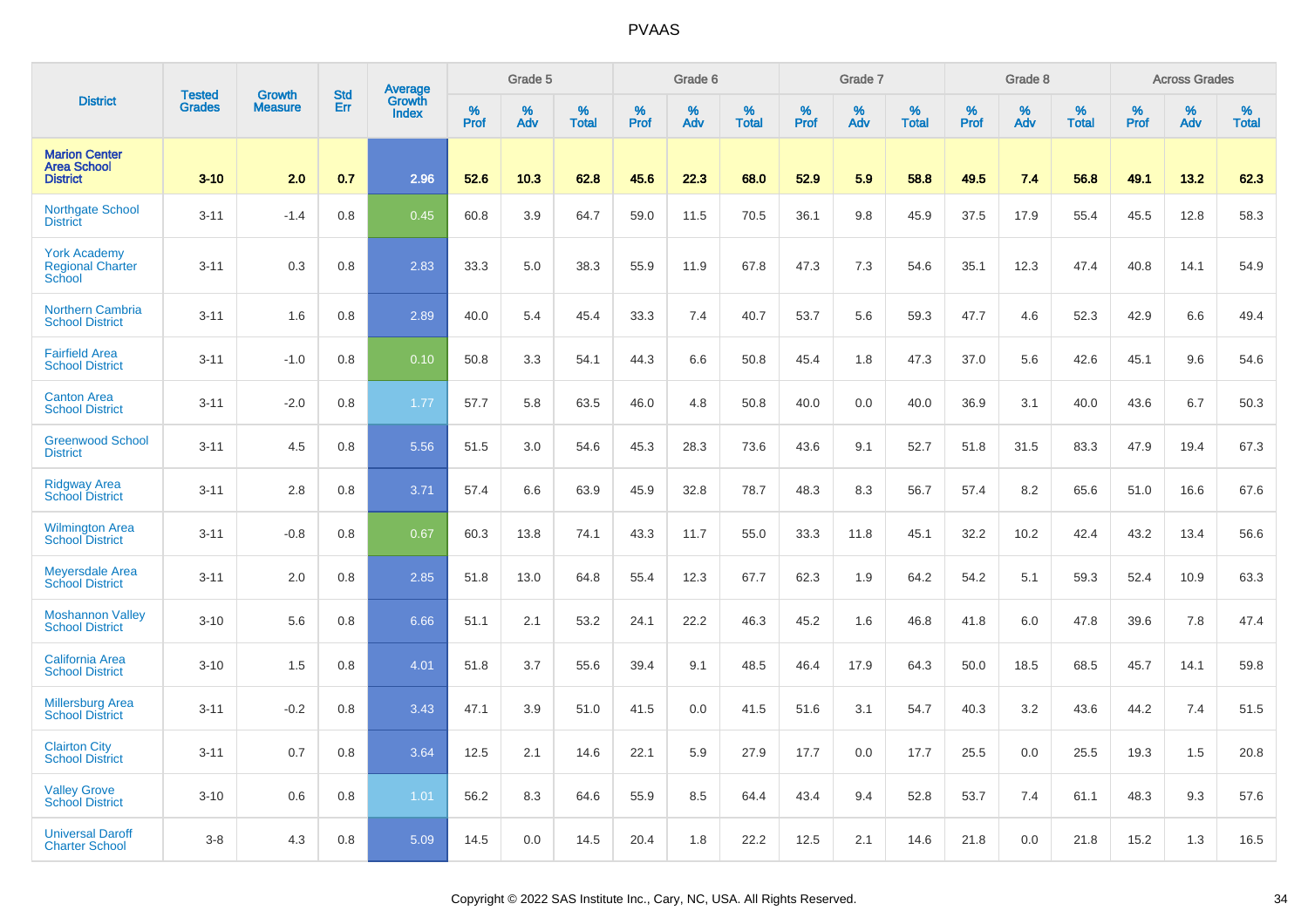|                                                                  | <b>Tested</b> | <b>Growth</b>  | <b>Std</b> |                                          |              | Grade 5  |                   |           | Grade 6  |                   |           | Grade 7  |                   |           | Grade 8  |                   |           | <b>Across Grades</b> |                   |
|------------------------------------------------------------------|---------------|----------------|------------|------------------------------------------|--------------|----------|-------------------|-----------|----------|-------------------|-----------|----------|-------------------|-----------|----------|-------------------|-----------|----------------------|-------------------|
| <b>District</b>                                                  | <b>Grades</b> | <b>Measure</b> | Err        | <b>Average</b><br>Growth<br><b>Index</b> | $\%$<br>Prof | %<br>Adv | %<br><b>Total</b> | %<br>Prof | %<br>Adv | %<br><b>Total</b> | %<br>Prof | %<br>Adv | %<br><b>Total</b> | %<br>Prof | %<br>Adv | %<br><b>Total</b> | %<br>Prof | %<br>Adv             | %<br><b>Total</b> |
| <b>Marion Center</b><br><b>Area School</b><br><b>District</b>    | $3 - 10$      | 2.0            | 0.7        | 2.96                                     | 52.6         | 10.3     | 62.8              | 45.6      | 22.3     | 68.0              | 52.9      | 5.9      | 58.8              | 49.5      | 7.4      | 56.8              | 49.1      | 13.2                 | 62.3              |
| <b>Berlin</b><br><b>Brothersvalley</b><br><b>School District</b> | $3 - 11$      | $-1.0$         | 0.8        | 1.52                                     | 60.4         | 1.9      | 62.3              | 42.4      | 15.2     | 57.6              | 55.8      | 3.8      | 59.6              | 54.2      | 6.2      | 60.4              | 48.4      | 8.4                  | 56.8              |
| <b>Antietam School</b><br><b>District</b>                        | $3 - 10$      | 0.9            | 0.8        | 1.87                                     | 29.7         | 1.6      | 31.2              | 35.0      | 5.0      | 40.0              | 29.1      | 0.0      | 29.1              | 34.0      | 1.9      | 35.8              | 31.3      | 3.0                  | 34.2              |
| <b>Mountain View</b><br><b>School District</b>                   | $3 - 11$      | 1.6            | 0.9        | 1.96                                     | 45.0         | 3.3      | 48.3              | 49.0      | 6.1      | 55.1              | 47.2      | 5.7      | 52.8              | 55.0      | 10.0     | 65.0              | 45.1      | 5.6                  | 50.7              |
| Jefferson-Morgan<br><b>School District</b>                       | $3 - 10$      | 2.7            | 0.9        | 4.29                                     | 45.1         | 2.8      | 47.9              | 40.0      | 7.3      | 47.3              | 41.8      | 5.4      | 47.3              | 44.4      | 6.7      | 51.1              | 41.7      | 6.6                  | 48.2              |
| <b>Clarion Area</b><br><b>School District</b>                    | $3 - 11$      | 1.1            | 0.9        | 2.53                                     | 58.3         | 2.1      | 60.4              | 46.4      | 7.1      | 53.6              | 44.8      | 4.5      | 49.2              | 39.0      | 11.9     | 50.8              | 45.1      | 10.1                 | 55.2              |
| <b>Bear Creek</b><br>Community<br><b>Charter School</b>          | $3-8$         | 5.5            | 0.9        | 6.44                                     | 51.9         | 7.7      | 59.6              | 47.1      | 19.6     | 66.7              | 42.3      | 7.7      | 50.0              | 34.7      | 10.2     | 44.9              | 45.2      | 12.1                 | 57.4              |
| <b>Belmont Charter</b><br><b>School</b>                          | $3 - 10$      | 2.8            | 0.9        | 5.27                                     | 10.2         | 0.0      | 10.2              | 25.5      | 2.0      | 27.4              | 22.9      | 0.0      | 22.9              | 28.0      | 0.0      | 28.0              | 18.0      | 1.9                  | 19.9              |
| <b>Tri-Valley School</b><br><b>District</b>                      | $3 - 10$      | $-2.4$         | 0.9        | 0.50                                     | 40.0         | 5.9      | 45.9              | 36.7      | 6.1      | 42.9              | 36.7      | 0.0      | 36.7              | 40.5      | 9.5      | 50.0              | 41.3      | 8.0                  | 49.3              |
| Shenandoah<br><b>Valley School</b><br><b>District</b>            | $3 - 11$      | 1.7            | 0.9        | 4.15                                     | 37.3         | 3.0      | 40.3              | 31.4      | 9.8      | 41.2              | 36.2      | 1.7      | 37.9              | 26.3      | 0.0      | 26.3              | 34.3      | 5.0                  | 39.4              |
| <b>Conemaugh Valley</b><br><b>School District</b>                | $3 - 12$      | 0.5            | 0.9        | 2.31                                     | 52.9         | 3.9      | 56.9              | 30.0      | 30.0     | 60.0              | 44.2      | 5.8      | 50.0              | 49.1      | 9.4      | 58.5              | 43.3      | 12.5                 | 55.8              |
| Antonia Pantoja<br>Community<br><b>Charter School</b>            | $3-8$         | 0.5            | 0.9        | 2.18                                     | 20.9         | 1.5      | 22.4              | 32.3      | 6.4      | 38.7              | 37.0      | 2.2      | 39.1              | 35.1      | 8.1      | 43.2              | 25.4      | 3.3                  | 28.7              |
| Portage Area<br><b>School District</b>                           | $3 - 10$      | 1.0            | 0.9        | 3.66                                     | 50.0         | 9.5      | 59.5              | 52.0      | 28.0     | 80.0              | 54.0      | 3.2      | 57.1              | 49.1      | 7.6      | 56.6              | 51.5      | 15.6                 | 67.2              |
| <b>Young Scholars</b><br><b>Charter School</b>                   | $6 - 8$       | 0.5            | 0.9        | 0.83                                     |              |          |                   | 23.2      | 5.4      | 28.6              | 14.3      | 5.7      | 20.0              | 13.0      | 0.0      | 13.0              | 16.3      | 3.4                  | 19.7              |
| <b>Northwest Area</b><br><b>School District</b>                  | $3 - 10$      | $-2.3$         | 0.9        | $-0.94$                                  | 38.6         | 0.0      | 38.6              | 26.7      | 8.3      | 35.0              | 28.0      | 0.0      | 28.0              | 37.0      | 3.7      | 40.7              | 32.5      | 3.1                  | 35.6              |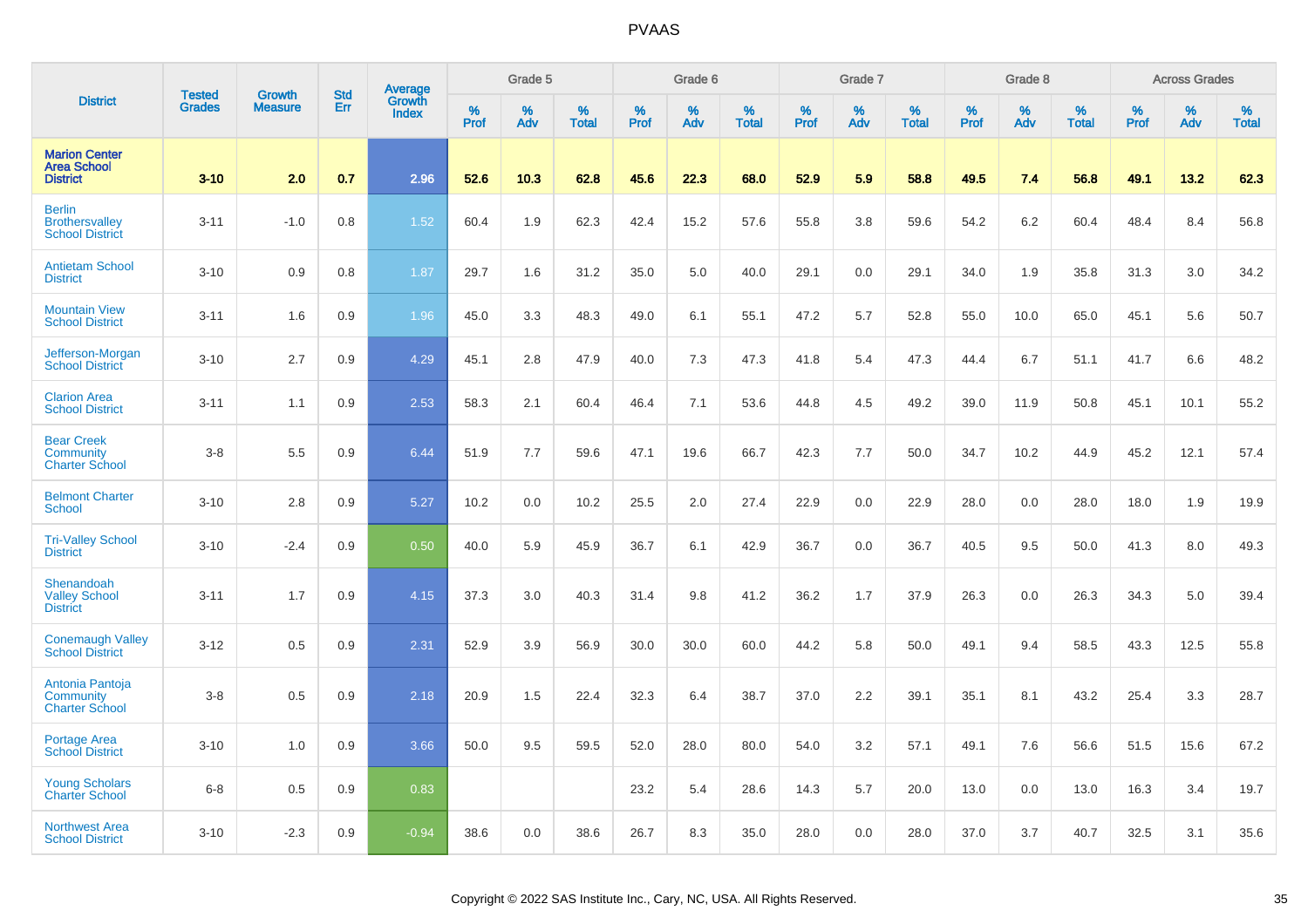|                                                                            |                                |                                 | <b>Std</b> | Average                |                  | Grade 5  |                   |           | Grade 6  |                   |           | Grade 7  |                   |           | Grade 8  |                   |           | <b>Across Grades</b> |                   |
|----------------------------------------------------------------------------|--------------------------------|---------------------------------|------------|------------------------|------------------|----------|-------------------|-----------|----------|-------------------|-----------|----------|-------------------|-----------|----------|-------------------|-----------|----------------------|-------------------|
| <b>District</b>                                                            | <b>Tested</b><br><b>Grades</b> | <b>Growth</b><br><b>Measure</b> | Err        | Growth<br><b>Index</b> | %<br><b>Prof</b> | %<br>Adv | %<br><b>Total</b> | %<br>Prof | %<br>Adv | %<br><b>Total</b> | %<br>Prof | %<br>Adv | %<br><b>Total</b> | %<br>Prof | %<br>Adv | %<br><b>Total</b> | %<br>Prof | %<br>Adv             | %<br><b>Total</b> |
| <b>Marion Center</b><br><b>Area School</b><br><b>District</b>              | $3 - 10$                       | 2.0                             | 0.7        | 2.96                   | 52.6             | 10.3     | 62.8              | 45.6      | 22.3     | 68.0              | 52.9      | 5.9      | 58.8              | 49.5      | 7.4      | 56.8              | 49.1      | 13.2                 | 62.3              |
| <b>Russell Byers</b><br><b>Charter School</b>                              | $3-8$                          | 1.4                             | 0.9        | 3.89                   | 18.2             | 1.8      | 20.0              | 36.8      | 0.0      | 36.8              | 28.1      | 0.0      | 28.1              | 14.3      | 2.0      | 16.3              | 22.4      | 3.0                  | 25.3              |
| <b>West Middlesex</b><br><b>Area School</b><br><b>District</b>             | $3 - 10$                       | $-1.3$                          | 0.9        | 3.21                   | 52.2             | 17.4     | 69.6              | 41.0      | 26.2     | 67.2              | 44.4      | 5.6      | 50.0              | 35.7      | 4.8      | 40.5              | 42.5      | 12.1                 | 54.6              |
| <b>Glendale School</b><br><b>District</b>                                  | $3 - 10$                       | 3.8                             | 0.9        | 7.43                   | 50.0             | 12.5     | 62.5              | 40.7      | 24.1     | 64.8              | 44.6      | 20.0     | 64.6              | 44.9      | 14.3     | 59.2              | 47.2      | 15.2                 | 62.4              |
| <b>Robert Benjamin</b><br><b>Wiley Community</b><br><b>Charter School</b>  | $3-8$                          | 3.6                             | 0.9        | 4.03                   | 20.9             | 0.0      | 20.9              | 23.4      | 4.3      | 27.7              | 28.1      | 1.8      | 29.8              | 31.1      | 0.0      | 31.1              | 24.2      | 2.4                  | 26.5              |
| Susquehanna<br><b>Community School</b><br><b>District</b>                  | $3 - 11$                       | 0.1                             | 0.9        | 0.88                   | 47.1             | 7.8      | 54.9              | 43.1      | 12.1     | 55.2              | 43.5      | 6.5      | 50.0              | 36.7      | 2.0      | 38.8              | 40.9      | 10.7                 | 51.6              |
| <b>Southern Fulton</b><br><b>School District</b>                           | $3 - 11$                       | 0.0                             | 0.9        | 3.83                   | 53.2             | 6.4      | 59.6              | 41.4      | 15.5     | 56.9              | 40.4      | 0.0      | 40.4              | 32.0      | 8.0      | 40.0              | 43.4      | 7.9                  | 51.3              |
| <b>Hanover Area</b><br><b>School District</b>                              | $3 - 11$                       | $-2.1$                          | 0.9        | 0.50                   | 29.8             | 0.0      | 29.8              | 14.6      | 9.1      | 23.6              | 15.5      | 0.0      | 15.5              | 14.3      | 2.4      | 16.7              | 20.2      | 2.3                  | 22.5              |
| <b>Universal Alcorn</b><br><b>Charter School</b>                           | $3-8$                          | 6.0                             | 0.9        | 6.81                   | 32.1             | 9.4      | 41.5              | 34.0      | 6.0      | 40.0              | 37.5      | 3.6      | 41.1              | 28.2      | 0.0      | 28.2              | 29.2      | 4.4                  | 33.6              |
| <b>Coudersport Area</b><br><b>School District</b>                          | $3 - 11$                       | $-0.5$                          | 0.9        | 1.66                   | 58.2             | 1.8      | 60.0              | 40.5      | 4.8      | 45.2              | 35.8      | 3.8      | 39.6              | 30.2      | 0.0      | 30.2              | 40.1      | 3.2                  | 43.3              |
| <b>Chester Charter</b><br><b>Scholars Academy</b><br><b>Charter School</b> | $3 - 12$                       | 0.0                             | 0.9        | 2.02                   | 17.8             | 0.0      | 17.8              | 31.9      | 4.3      | 36.2              | 37.5      | 4.2      | 41.7              | 16.0      | 0.0      | 16.0              | 23.8      | 1.8                  | 25.6              |
| Commonwealth<br><b>Charter Academy</b><br><b>Charter School</b>            | $3 - 10$                       | $-3.1$                          | 0.9        | $-0.44$                | 49.2             | 1.7      | 50.8              | 56.0      | 12.0     | 68.0              | 49.1      | 8.8      | 57.9              | 39.6      | 4.2      | 43.8              | 45.3      | 10.1                 | 55.4              |
| <b>Innovative Arts</b><br><b>Academy Charter</b><br>School                 | $6 - 11$                       | $-2.2$                          | 0.9        | 1.94                   |                  |          |                   | 15.4      | 1.9      | 17.3              | 19.1      | 0.0      | 19.1              | 15.4      | 1.1      | 16.5              | 16.6      | 1.0                  | 17.5              |
| <b>Juniata Valley</b><br><b>School District</b>                            | $3 - 11$                       | $-0.4$                          | 0.9        | 1.62                   | 53.5             | 2.3      | 55.8              | 35.7      | 8.9      | 44.6              | 50.9      | 5.3      | 56.1              | 33.3      | 4.2      | 37.5              | 41.8      | 7.0                  | 48.8              |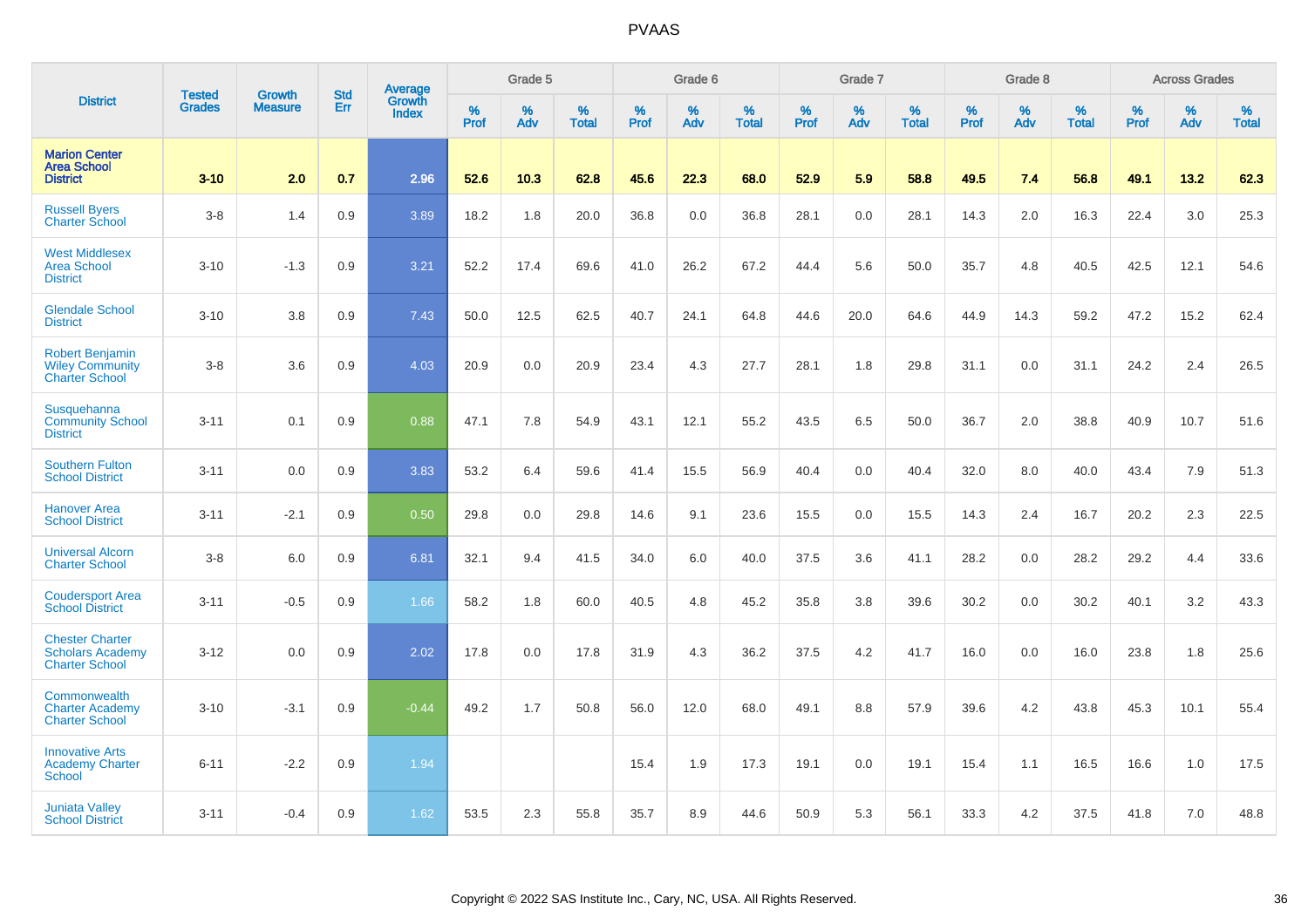|                                                                   | <b>Tested</b> | <b>Growth</b>  | <b>Std</b> | <b>Average</b><br>Growth |                     | Grade 5  |                   |           | Grade 6  |                   |           | Grade 7  |                   |           | Grade 8  |                   |                  | <b>Across Grades</b> |                   |
|-------------------------------------------------------------------|---------------|----------------|------------|--------------------------|---------------------|----------|-------------------|-----------|----------|-------------------|-----------|----------|-------------------|-----------|----------|-------------------|------------------|----------------------|-------------------|
| <b>District</b>                                                   | <b>Grades</b> | <b>Measure</b> | Err        | <b>Index</b>             | $\%$<br><b>Prof</b> | %<br>Adv | %<br><b>Total</b> | %<br>Prof | %<br>Adv | %<br><b>Total</b> | %<br>Prof | %<br>Adv | %<br><b>Total</b> | %<br>Prof | %<br>Adv | %<br><b>Total</b> | %<br><b>Prof</b> | %<br>Adv             | %<br><b>Total</b> |
| <b>Marion Center</b><br><b>Area School</b><br><b>District</b>     | $3 - 10$      | 2.0            | 0.7        | 2.96                     | 52.6                | 10.3     | 62.8              | 45.6      | 22.3     | 68.0              | 52.9      | 5.9      | 58.8              | 49.5      | 7.4      | 56.8              | 49.1             | 13.2                 | 62.3              |
| <b>Lincoln Leadership</b><br>Academy Charter<br><b>School</b>     | $3 - 12$      | 1.6            | 0.9        | 3.13                     | 29.6                | 0.0      | 29.6              | 25.0      | 12.5     | 37.5              | 24.5      | 5.7      | 30.2              | 22.0      | 2.4      | 24.4              | 28.4             | 5.4                  | 33.8              |
| <b>Benton Area</b><br><b>School District</b>                      | $3 - 10$      | $-0.4$         | 0.9        | 1.36                     | 47.5                | 1.6      | 49.2              | 43.5      | 8.7      | 52.2              | 37.3      | 5.1      | 42.4              | 46.2      | 2.6      | 48.7              | 42.6             | 8.4                  | 51.0              |
| <b>Clarion-Limestone</b><br><b>Area School</b><br><b>District</b> | $3 - 12$      | 1.8            | 0.9        | 3.72                     | 54.6                | 29.1     | 83.6              | 57.7      | 26.9     | 84.6              | 41.7      | 16.7     | 58.3              | 44.7      | 12.8     | 57.4              | 47.0             | 20.8                 | 67.7              |
| <b>Rochester Area</b><br><b>School District</b>                   | $3 - 11$      | $-3.0$         | 0.9        | 1.72                     | 50.0                | 0.0      | 50.0              | 40.4      | 13.5     | 53.8              | 24.0      | 2.0      | 26.0              | 47.2      | 1.9      | 49.1              | 43.3             | 7.5                  | 50.8              |
| <b>Union Area School</b><br><b>District</b>                       | $3 - 11$      | $-1.4$         | 0.9        | 0.90                     | 66.7                | 7.7      | 74.4              | 41.4      | 15.5     | 56.9              | 43.9      | 5.3      | 49.1              | 55.6      | 8.9      | 64.4              | 47.6             | 12.4                 | 60.1              |
| <b>Morrisville Borough</b><br><b>School District</b>              | $3 - 11$      | $-0.9$         | 0.9        | 0.63                     | 28.3                | 3.3      | 31.7              | 19.2      | 1.9      | 21.2              | 32.7      | 0.0      | 32.7              | 27.9      | 0.0      | 27.9              | 27.6             | 1.9                  | 29.5              |
| <b>Rockwood Area</b><br><b>School District</b>                    | $3 - 11$      | 1.8            | 0.9        | 4.02                     | 65.8                | 2.4      | 68.3              | 38.1      | 31.0     | 69.0              | 63.0      | 6.5      | 69.6              | 50.8      | 19.0     | 69.8              | 52.2             | 13.4                 | 65.7              |
| <b>Saint Clair Area</b><br><b>School District</b>                 | $3-8$         | $-1.8$         | 0.9        | 0.86                     | 43.4                | 1.9      | 45.3              | 58.0      | 6.0      | 64.0              | 36.5      | 7.7      | 44.2              | 41.5      | 2.4      | 43.9              | 43.9             | 4.7                  | 48.6              |
| <b>Northeast Bradford</b><br><b>School District</b>               | $3 - 10$      | 3.0            | 0.9        | 3.25                     | 57.5                | 2.5      | 60.0              | 37.8      | 11.1     | 48.9              | 39.6      | 11.3     | 50.9              | 40.4      | 7.0      | 47.4              | 45.2             | 9.9                  | 55.1              |
| Mariana Bracetti<br><b>Academy Charter</b><br><b>School</b>       | $3 - 10$      | 0.4            | 0.9        | 0.58                     | 33.9                | 1.7      | 35.6              | 17.8      | 0.0      | 17.8              | 38.2      | 1.8      | 40.0              | 12.1      | 3.0      | 15.2              | 26.5             | 2.0                  | 28.5              |
| <b>Sto-Rox School</b><br><b>District</b>                          | $3 - 10$      | $-0.0$         | 0.9        | 3.62                     | 16.1                | 2.2      | 18.3              | 27.9      | 1.2      | 29.1              | 0.0       | 0.0      | 0.0               | 2.9       | 0.0      | 2.9               | 16.8             | 1.0                  | 17.9              |
| <b>Reach Cyber</b><br><b>Charter School</b>                       | $3 - 11$      | $-2.6$         | 0.9        | 0.61                     | 52.4                | 4.8      | 57.1              | 52.2      | 8.7      | 60.9              | 38.5      | 1.9      | 40.4              | 47.5      | 5.1      | 52.5              | 46.8             | 5.5                  | 52.3              |
| <b>Discovery Charter</b><br><b>School</b>                         | $3-8$         | 4.6            | 0.9        | 4.93                     | 36.4                | 2.3      | 38.6              | 27.3      | 9.1      | 36.4              | 35.6      | 3.4      | 39.0              | 45.7      | 5.7      | 51.4              | 29.8             | 3.4                  | 33.2              |
| <b>South Allegheny</b><br><b>School District</b>                  | $3 - 11$      | $-5.4$         | 0.9        | $-1.98$                  | 43.1                | 0.0      | 43.1              | 32.6      | 6.1      | 38.8              | 31.6      | 5.3      | 36.8              | 41.5      | 12.2     | 53.7              | 39.4             | 6.6                  | 46.0              |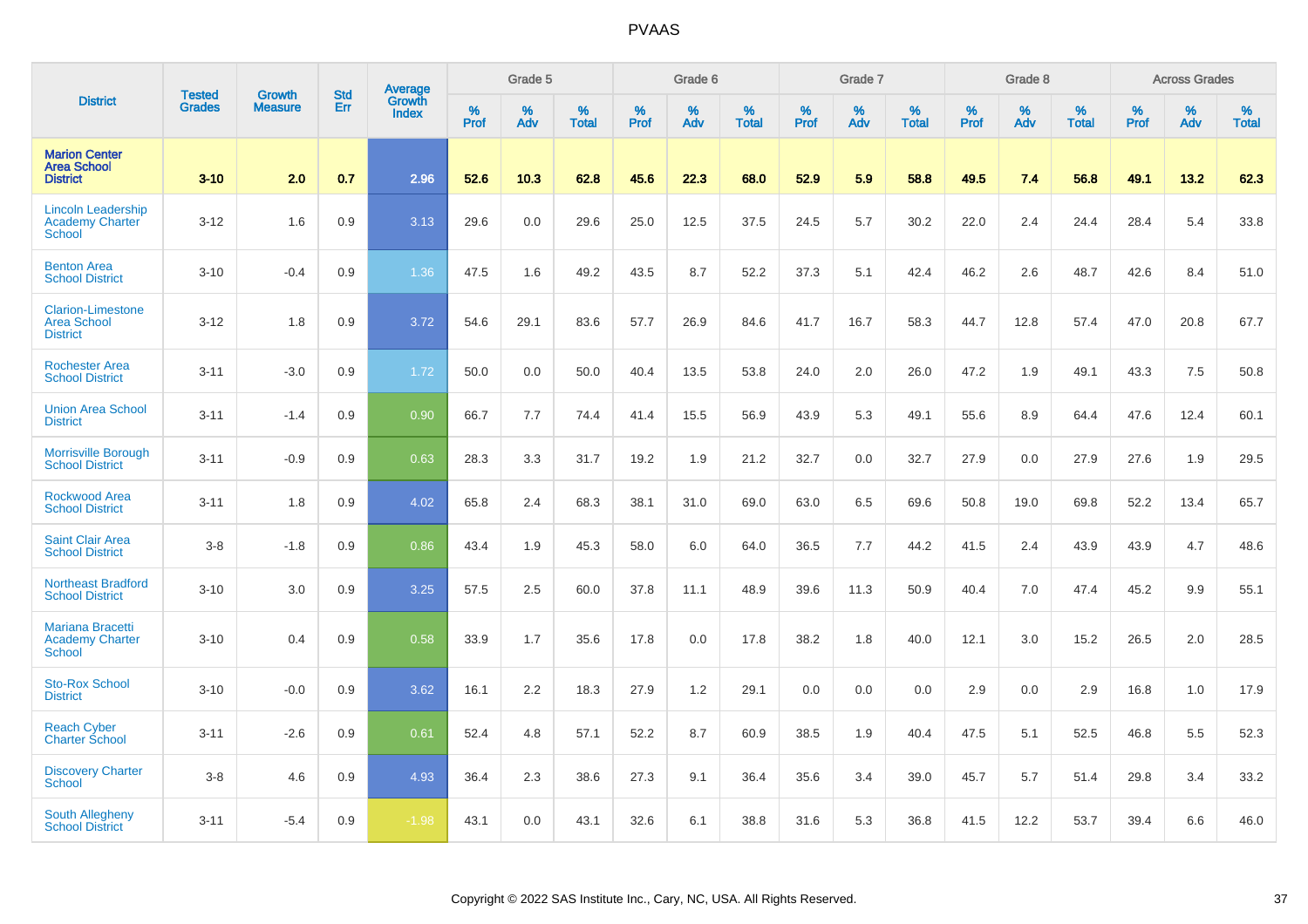|                                                                 | <b>Tested</b> | <b>Growth</b>  | <b>Std</b> | Average                |                     | Grade 5  |                   |                     | Grade 6  |                   |                     | Grade 7  |                   |                     | Grade 8     |                   |                     | <b>Across Grades</b> |                   |
|-----------------------------------------------------------------|---------------|----------------|------------|------------------------|---------------------|----------|-------------------|---------------------|----------|-------------------|---------------------|----------|-------------------|---------------------|-------------|-------------------|---------------------|----------------------|-------------------|
| <b>District</b>                                                 | <b>Grades</b> | <b>Measure</b> | Err        | Growth<br><b>Index</b> | $\%$<br><b>Prof</b> | %<br>Adv | %<br><b>Total</b> | $\%$<br><b>Prof</b> | %<br>Adv | %<br><b>Total</b> | $\%$<br><b>Prof</b> | %<br>Adv | %<br><b>Total</b> | $\%$<br><b>Prof</b> | $\%$<br>Adv | %<br><b>Total</b> | $\%$<br><b>Prof</b> | %<br>Adv             | %<br><b>Total</b> |
| <b>Marion Center</b><br><b>Area School</b><br><b>District</b>   | $3 - 10$      | 2.0            | 0.7        | 2.96                   | 52.6                | 10.3     | 62.8              | 45.6                | 22.3     | 68.0              | 52.9                | 5.9      | 58.8              | 49.5                | 7.4         | 56.8              | 49.1                | 13.2                 | 62.3              |
| <b>KIPP Philadelphia</b><br><b>Charter School</b>               | $3-8$         | 2.8            | 0.9        | 3.91                   | 13.5                | 0.0      | 13.5              | 28.0                | 0.0      | 28.0              | 29.0                | 0.0      | 29.0              | 25.6                | 0.0         | 25.6              | 21.5                | 0.4                  | 21.9              |
| <b>Forest City</b><br><b>Regional School</b><br><b>District</b> | $3 - 12$      | $-2.2$         | 0.9        | 1.18                   | 55.6                | 4.4      | 60.0              | 36.7                | 6.1      | 42.9              | 39.5                | 5.3      | 44.7              | 52.1                | 8.3         | 60.4              | 44.0                | 8.8                  | 52.8              |
| Leechburg Area<br><b>School District</b>                        | $3 - 11$      | $-2.3$         | 0.9        | 2.14                   | 46.7                | 2.2      | 48.9              | 29.7                | 2.7      | 32.4              | 42.9                | 0.0      | 42.9              | 51.2                | 11.6        | 62.8              | 45.8                | 7.9                  | 53.8              |
| <b>Propel Charter</b><br>School-Northside                       | $3 - 8$       | $-1.3$         | 1.0        | 2.10                   | 7.0                 | 0.0      | 7.0               | 14.6                | 0.0      | 14.6              | 5.0                 | 0.0      | 5.0               | 10.0                | 0.0         | 10.0              | 9.0                 | 0.0                  | 9.0               |
| <b>Millville Area</b><br><b>School District</b>                 | $3 - 12$      | 5.0            | 1.0        | 5.28                   | 63.8                | 2.1      | 66.0              | 43.4                | 22.6     | 66.0              | 44.4                | 13.3     | 57.8              | 52.6                | 10.5        | 63.2              | 50.2                | 13.2                 | 63.4              |
| <b>North Clarion</b><br><b>County School</b><br><b>District</b> | $3-12$        | 2.6            | 1.0        | 2.80                   | 51.1                | 8.9      | 60.0              | 46.3                | 19.5     | 65.8              | 45.2                | 4.8      | 50.0              | 54.6                | 11.4        | 65.9              | 45.1                | 12.2                 | 57.3              |
| Allegheny-Clarion<br><b>Valley School</b><br><b>District</b>    | $3 - 10$      | 2.1            | 1.0        | 2.42                   | 42.5                | 5.0      | 47.5              | 42.1                | 15.8     | 57.9              | 43.9                | 2.4      | 46.3              | 40.0                | 0.0         | 40.0              | 40.9                | 9.1                  | 50.0              |
| <b>People For People</b><br><b>Charter School</b>               | $3 - 12$      | 3.5            | 1.0        | 3.90                   | 12.9                | 3.2      | 16.1              | 19.4                | 0.0      | 19.4              | 23.1                | 0.0      | 23.1              | 6.8                 | 0.0         | 6.8               | 13.2                | 0.4                  | 13.6              |
| <b>Roberto Clemente</b><br><b>Charter School</b>                | $3 - 12$      | $-5.1$         | 1.0        | $-0.08$                | 19.4                | 0.0      | 19.4              | 23.1                | 5.1      | 28.2              | 11.6                | 0.0      | 11.6              | 12.2                | 0.0         | 12.2              | 15.5                | 1.7                  | 17.2              |
| <b>Mastery Charter</b><br>School - Thomas<br>Campus             | $3 - 10$      | 0.4            | 1.0        | 2.12                   | 29.0                | 0.0      | 29.0              | 17.1                | 0.0      | 17.1              | 20.9                | 2.3      | 23.3              | 28.9                | 0.0         | 28.9              | 24.9                | 2.3                  | 27.2              |
| <b>Ferndale Area</b><br><b>School District</b>                  | $3 - 10$      | 1.9            | 1.0        | 1.95                   | 43.2                | 4.6      | 47.7              | 46.3                | 14.6     | 61.0              | 61.5                | 5.1      | 66.7              | 54.4                | 4.4         | 58.7              | 46.1                | 10.6                 | 56.6              |
| <b>Otto-Eldred School</b><br><b>District</b>                    | $3 - 11$      | 5.1            | 1.0        | 5.26                   | 57.1                | 9.5      | 66.7              | 47.5                | 15.0     | 62.5              | 42.2                | 11.1     | 53.3              | 35.4                | 12.5        | 47.9              | 43.8                | 11.1                 | 54.9              |
| <b>West Greene</b><br><b>School District</b>                    | $3 - 11$      | $-1.2$         | 1.0        | 1.54                   | 46.2                | 10.3     | 56.4              | 35.9                | 15.4     | 51.3              | 28.3                | 11.3     | 39.6              | 35.3                | 3.9         | 39.2              | 43.2                | 10.7                 | 53.9              |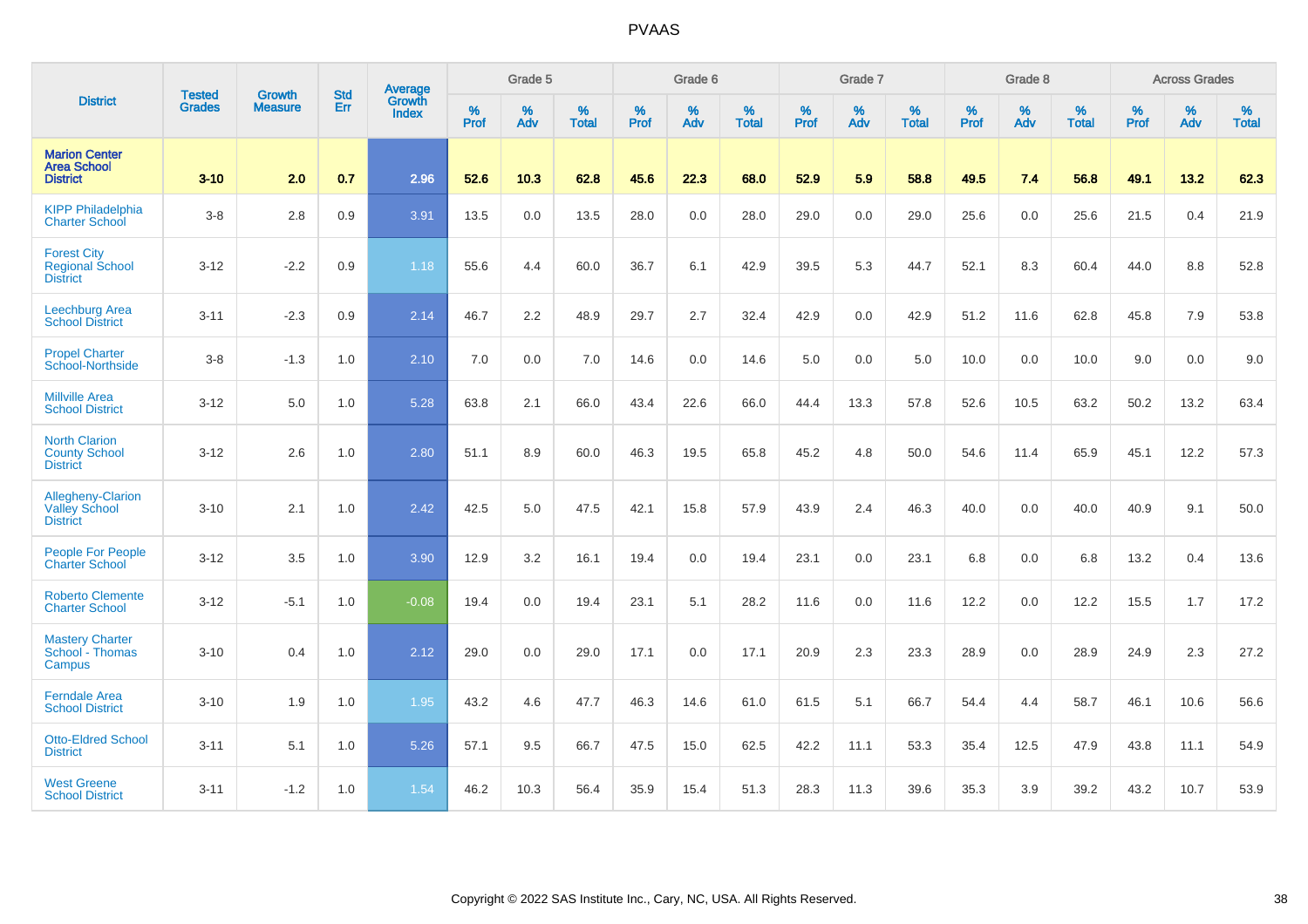|                                                                  | <b>Tested</b> | <b>Growth</b>  | <b>Std</b> |                                          |              | Grade 5  |                   |           | Grade 6  |                   |           | Grade 7  |                   |           | Grade 8  |                   |           | <b>Across Grades</b> |                   |
|------------------------------------------------------------------|---------------|----------------|------------|------------------------------------------|--------------|----------|-------------------|-----------|----------|-------------------|-----------|----------|-------------------|-----------|----------|-------------------|-----------|----------------------|-------------------|
| <b>District</b>                                                  | <b>Grades</b> | <b>Measure</b> | Err        | <b>Average</b><br>Growth<br><b>Index</b> | $\%$<br>Prof | %<br>Adv | %<br><b>Total</b> | %<br>Prof | %<br>Adv | %<br><b>Total</b> | %<br>Prof | %<br>Adv | %<br><b>Total</b> | %<br>Prof | %<br>Adv | %<br><b>Total</b> | %<br>Prof | %<br>Adv             | %<br><b>Total</b> |
| <b>Marion Center</b><br><b>Area School</b><br><b>District</b>    | $3 - 10$      | 2.0            | 0.7        | 2.96                                     | 52.6         | 10.3     | 62.8              | 45.6      | 22.3     | 68.0              | 52.9      | 5.9      | 58.8              | 49.5      | 7.4      | 56.8              | 49.1      | 13.2                 | 62.3              |
| <b>Penn Hills Charter</b><br>School of<br>Entrepreneurship       | $3-8$         | $-1.5$         | 1.0        | 0.35                                     | 27.3         | 0.0      | 27.3              | 37.1      | 8.6      | 45.7              | 34.2      | 0.0      | 34.2              | 45.4      | 0.0      | 45.4              | 40.8      | 6.4                  | 47.2              |
| Johnsonburg Area<br><b>School District</b>                       | $3 - 11$      | $-1.6$         | 1.0        | 1.86                                     | 42.5         | 7.5      | 50.0              | 60.6      | 12.1     | 72.7              | 41.9      | 9.3      | 51.2              | 44.2      | 2.3      | 46.5              | 51.3      | 10.3                 | 61.5              |
| Community<br>Academy Of<br>Philadelphia<br><b>Charter School</b> | $3 - 11$      | $-4.1$         | 1.0        | 0.81                                     | 22.5         | 0.0      | 22.5              | 27.3      | 0.0      | 27.3              | 33.3      | 2.8      | 36.1              | 12.2      | 0.0      | 12.2              | 24.9      | 1.4                  | 26.3              |
| <b>Farrell Area School</b><br><b>District</b>                    | $3 - 11$      | 1.3            | 1.0        | 2.47                                     | 26.7         | 0.0      | 26.7              | 31.7      | 2.4      | 34.2              | 20.4      | 0.0      | 20.4              | 28.2      | 0.0      | 28.2              | 25.9      | 2.3                  | 28.2              |
| <b>Jenkintown School</b><br><b>District</b>                      | $3 - 11$      | 1.5            | 1.0        | 2.79                                     | 68.0         | 8.0      | 76.0              | 54.0      | 18.9     | 73.0              | 42.9      | 35.7     | 78.6              | 60.6      | 21.2     | 81.8              | 53.1      | 25.8                 | 78.9              |
| <b>Propel Charter</b><br>School-Mckeesport                       | $3-8$         | $-7.2$         | 1.0        | $-2.06$                                  | 36.1         | 0.0      | 36.1              | 32.4      | 0.0      | 32.4              | 34.2      | 2.6      | 36.8              | 29.7      | 2.7      | 32.4              | 32.1      | 1.4                  | 33.5              |
| <b>Union School</b><br><b>District</b>                           | $3 - 12$      | 2.7            | 1.0        | 3.99                                     | 21.2         | 6.1      | 27.3              | 40.9      | 20.4     | 61.4              | 40.5      | 0.0      | 40.5              | 40.0      | 6.7      | 46.7              | 37.0      | 8.4                  | 45.4              |
| <b>Propel Charter</b><br>School-Homestead                        | $3 - 11$      | $-1.0$         | 1.0        | 1.67                                     | 21.6         | 0.0      | 21.6              | 16.7      | 5.6      | 22.2              | 11.8      | 0.0      | 11.8              | 9.5       | 2.4      | 11.9              | 15.3      | 2.2                  | 17.6              |
| <b>Propel Charter</b><br>School - East                           | $3-8$         | 1.1            | 1.0        | 2.62                                     | 32.5         | 0.0      | 32.5              | 34.3      | 11.4     | 45.7              | 33.3      | 9.1      | 42.4              | 29.4      | 0.0      | 29.4              | 31.6      | 4.7                  | 36.3              |
| <b>Cameron County</b><br><b>School District</b>                  | $3 - 12$      | $-2.6$         | 1.0        | 0.35                                     | 73.3         | 3.3      | 76.7              | 48.7      | 25.6     | 74.4              | 39.0      | 0.0      | 39.0              | 43.2      | 5.4      | 48.6              | 50.4      | 14.0                 | 64.4              |
| <b>Sullivan County</b><br><b>School District</b>                 | $3 - 10$      | $-3.1$         | 1.0        | 0.79                                     | 23.8         | 2.4      | 26.2              | 62.0      | 6.0      | 68.0              | 41.2      | 5.9      | 47.1              | 40.0      | 2.9      | 42.9              | 40.0      | 6.0                  | 46.0              |
| <b>Sugar Valley Rural</b><br><b>Charter School</b>               | $3 - 11$      | 0.5            | 1.0        | 1.63                                     | 36.8         | 0.0      | 36.8              | 34.2      | 7.9      | 42.1              | 21.0      | 5.3      | 26.3              | 8.6       | 2.9      | 11.4              | 25.4      | 4.7                  | 30.0              |
| Southeastern<br><b>Greene School</b><br><b>District</b>          | $3 - 10$      | $-4.6$         | 1.0        | $-0.76$                                  | 44.8         | 17.2     | 62.1              | 42.4      | 12.1     | 54.6              | 36.7      | 6.1      | 42.9              | 48.8      | 2.3      | 51.2              | 41.1      | 14.3                 | 55.4              |
| <b>Blacklick Valley</b><br><b>School District</b>                | $3 - 11$      | $-0.1$         | 1.0        | 0.41                                     | 29.6         | 0.0      | 29.6              | 52.6      | 7.9      | 60.5              | 35.4      | 0.0      | 35.4              | 34.2      | 0.0      | 34.2              | 43.2      | 3.7                  | 46.9              |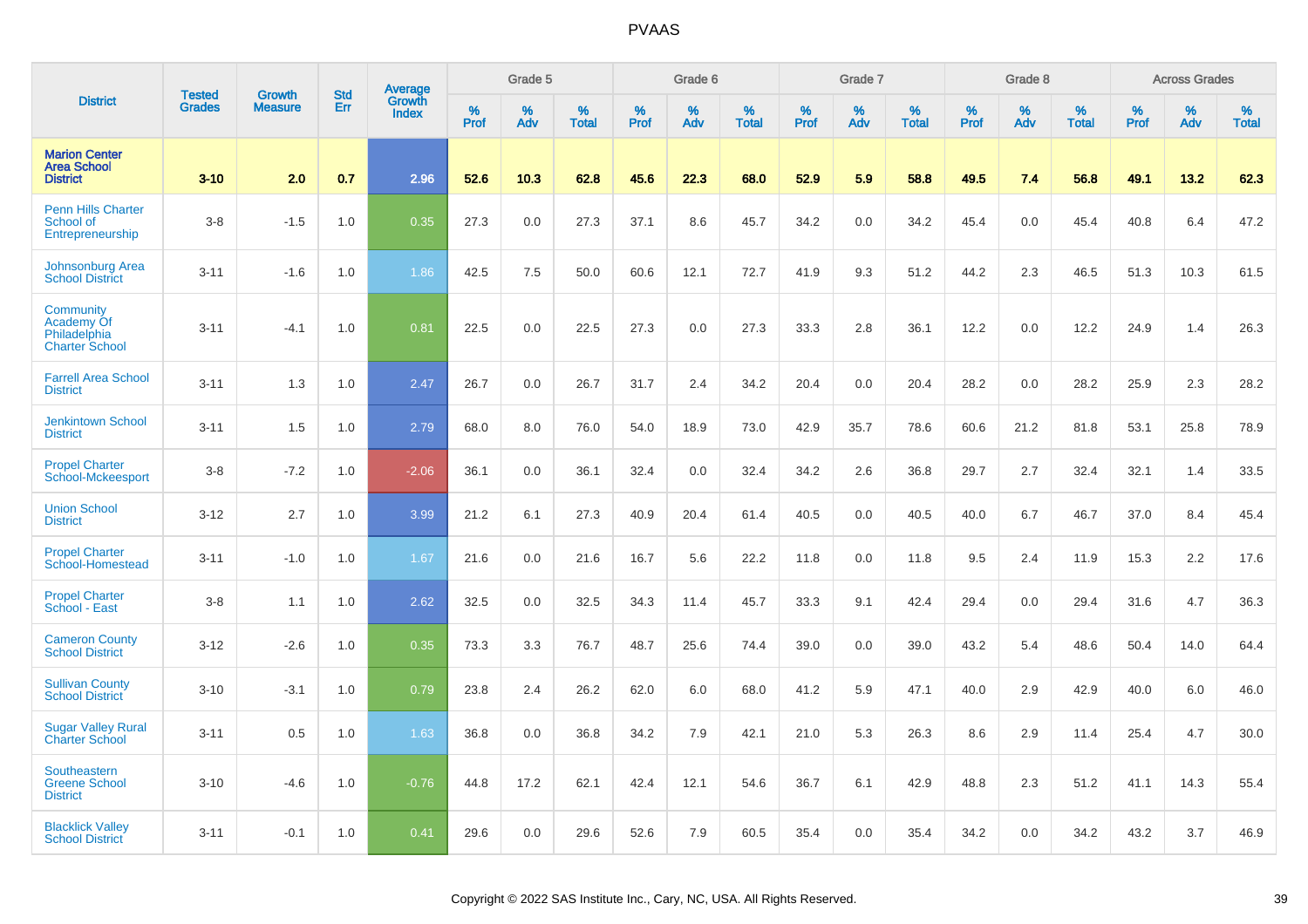|                                                                           |                                |                                 | <b>Std</b> | Average                |                     | Grade 5     |                      |                  | Grade 6  |                      |                     | Grade 7  |                      |              | Grade 8  |                   |                     | <b>Across Grades</b> |                      |
|---------------------------------------------------------------------------|--------------------------------|---------------------------------|------------|------------------------|---------------------|-------------|----------------------|------------------|----------|----------------------|---------------------|----------|----------------------|--------------|----------|-------------------|---------------------|----------------------|----------------------|
| <b>District</b>                                                           | <b>Tested</b><br><b>Grades</b> | <b>Growth</b><br><b>Measure</b> | Err        | Growth<br><b>Index</b> | $\%$<br><b>Prof</b> | $\%$<br>Adv | $\%$<br><b>Total</b> | %<br><b>Prof</b> | %<br>Adv | $\%$<br><b>Total</b> | $\%$<br><b>Prof</b> | %<br>Adv | $\%$<br><b>Total</b> | $\%$<br>Prof | %<br>Adv | %<br><b>Total</b> | $\%$<br><b>Prof</b> | $\%$<br>Adv          | $\%$<br><b>Total</b> |
| <b>Marion Center</b><br><b>Area School</b><br><b>District</b>             | $3 - 10$                       | 2.0                             | 0.7        | 2.96                   | 52.6                | 10.3        | 62.8                 | 45.6             | 22.3     | 68.0                 | 52.9                | 5.9      | 58.8                 | 49.5         | 7.4      | 56.8              | 49.1                | 13.2                 | 62.3                 |
| <b>Folk Arts-Cultural</b><br><b>Treasures Charter</b><br><b>School</b>    | $3 - 7$                        | 7.1                             | 1.0        | 7.76                   | 50.0                | 6.8         | 56.8                 | 42.2             | 37.8     | 80.0                 | 52.3                | 11.4     | 63.6                 |              |          |                   | 46.5                | 14.6                 | 61.1                 |
| <b>Provident Charter</b><br><b>School</b>                                 | $3 - 8$                        | 4.1                             | 1.1        | 4.26                   | 19.6                | 0.0         | 19.6                 | 15.8             | 5.3      | 21.0                 | 13.6                | 0.0      | 13.6                 | 17.2         | 3.4      | 20.7              | 16.4                | 2.9                  | 19.3                 |
| Williamsburg<br><b>Community School</b><br><b>District</b>                | $3 - 11$                       | 3.1                             | 1.1        | 4.44                   | 53.1                | 3.1         | 56.2                 | 51.4             | 17.1     | 68.6                 | 47.6                | 9.5      | 57.1                 | 43.8         | 12.5     | 56.2              | 43.4                | 15.8                 | 59.1                 |
| <b>Southwest</b><br>Leadership<br><b>Academy Charter</b><br><b>School</b> | $3 - 8$                        | 0.2                             | 1.1        | 2.48                   | 9.1                 | 0.0         | 9.1                  | 16.1             | 6.4      | 22.6                 | 15.8                | 2.6      | 18.4                 | 20.8         | 0.0      | 20.8              | 19.0                | 3.3                  | 22.3                 |
| <b>Avella Area School</b><br><b>District</b>                              | $3 - 12$                       | 2.7                             | 1.1        | 4.69                   | 42.5                | 2.5         | 45.0                 | 42.4             | 18.2     | 60.6                 | 60.0                | 5.7      | 65.7                 | 63.0         | 18.5     | 81.5              | 46.7                | 12.6                 | 59.3                 |
| <b>Fannett-Metal</b><br><b>School District</b>                            | $3 - 11$                       | 0.5                             | 1.1        | 1.79                   | 34.5                | 10.3        | 44.8                 | 44.8             | 6.9      | 51.7                 | 37.5                | 3.1      | 40.6                 | 33.3         | 2.2      | 35.6              | 40.2                | 9.2                  | 49.4                 |
| <b>Cornell School</b><br><b>District</b>                                  | $3 - 11$                       | $-0.8$                          | 1.1        | 2.85                   | 36.7                | 0.0         | 36.7                 | 34.9             | 7.0      | 41.9                 | 35.9                | 0.0      | 35.9                 | 24.3         | 2.7      | 27.0              | 32.9                | 6.1                  | 39.0                 |
| <b>Lincoln Park</b><br><b>Performing Arts</b><br><b>Charter School</b>    | $7 - 11$                       | $-3.9$                          | 1.1        | $-2.06$                |                     |             |                      |                  |          |                      | 66.1                | 5.4      | 71.4                 | 59.8         | 17.2     | 77.0              | 62.2                | 12.6                 | 74.8                 |
| <b>Baden Academy</b><br><b>Charter School</b>                             | $3-6$                          | $-1.3$                          | 1.1        | $-0.36$                | 47.6                | 1.6         | 49.2                 | 46.6             | 10.3     | 56.9                 |                     |          |                      |              |          |                   | 42.3                | 7.1                  | 49.4                 |
| Widener<br>Partnership<br><b>Charter School</b>                           | $3 - 7$                        | $-1.6$                          | 1.1        | $-0.09$                | 4.6                 | 0.0         | 4.6                  | 15.8             | 2.6      | 18.4                 | 14.0                | $0.0\,$  | 14.0                 |              |          |                   | 9.6                 | 1.4                  | 11.0                 |
| <b>Commodore Perry</b><br><b>School District</b>                          | $3 - 11$                       | $-0.7$                          | 1.1        | 0.10                   | 64.5                | 12.9        | 77.4                 | 41.9             | 6.4      | 48.4                 | 48.6                | 8.1      | 56.8                 | 37.0         | 25.9     | 63.0              | 48.6                | 13.1                 | 61.8                 |
| <b>Montessori</b><br><b>Regional Charter</b><br>School                    | $3-6$                          | $-3.8$                          | 1.1        | $-2.11$                | 33.3                | 0.0         | 33.3                 | 37.3             | 8.5      | 45.8                 |                     |          |                      |              |          |                   | 32.2                | 4.5                  | 36.7                 |
| <b>Mastery Charter</b><br>School - Pickett<br>Campus                      | $6 - 10$                       | 1.6                             | 1.1        | 2.34                   |                     |             |                      | 4.9              | 0.0      | 4.9                  | 15.4                | 0.0      | 15.4                 | 8.8          | 2.9      | 11.8              | 9.6                 | 0.9                  | 10.5                 |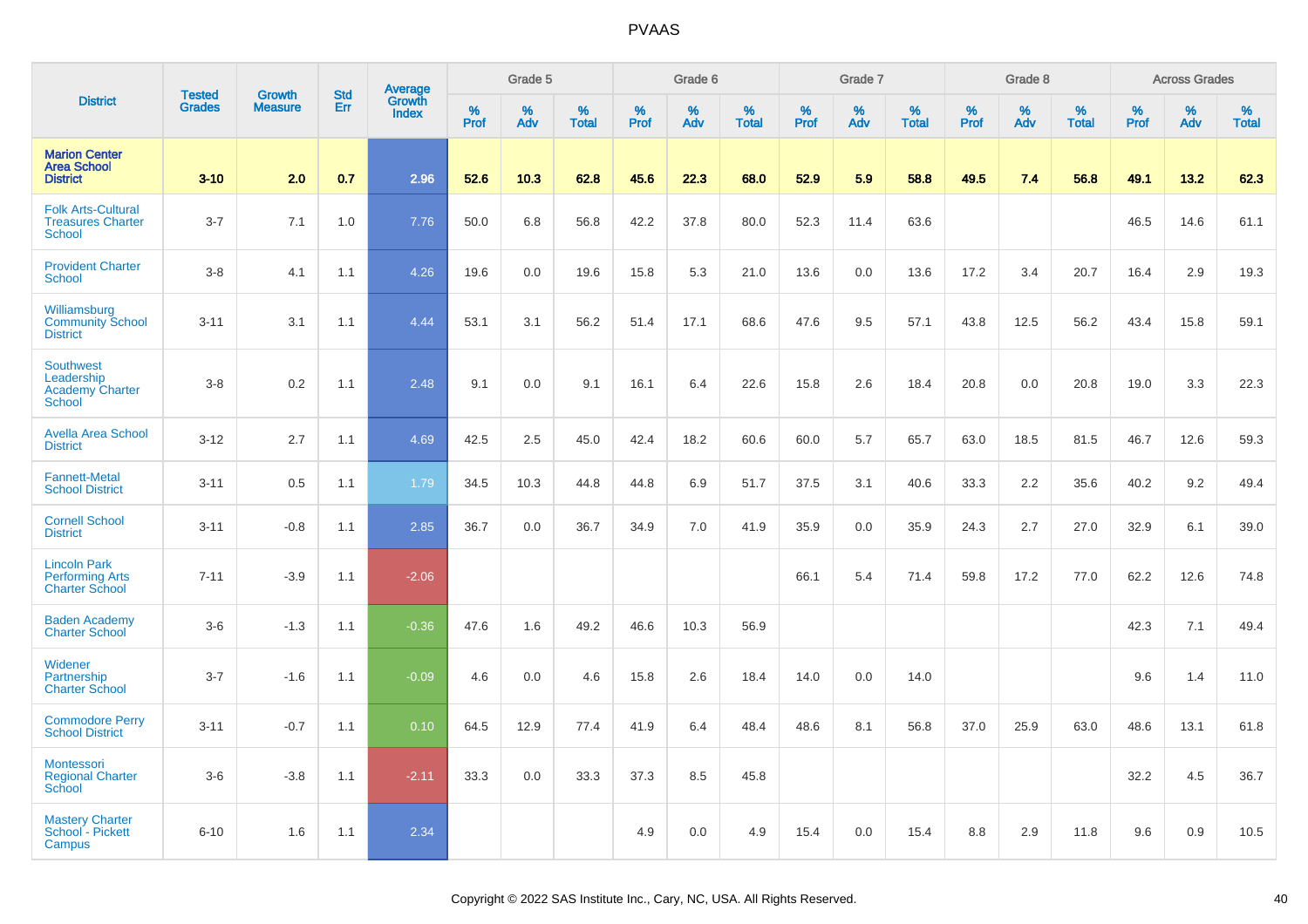|                                                                                   |                         |                                 |                   | Average                |                     | Grade 5  |                      |              | Grade 6  |                      |              | Grade 7     |                      |                     | Grade 8     |                      |                     | <b>Across Grades</b> |                   |
|-----------------------------------------------------------------------------------|-------------------------|---------------------------------|-------------------|------------------------|---------------------|----------|----------------------|--------------|----------|----------------------|--------------|-------------|----------------------|---------------------|-------------|----------------------|---------------------|----------------------|-------------------|
| <b>District</b>                                                                   | <b>Tested</b><br>Grades | <b>Growth</b><br><b>Measure</b> | <b>Std</b><br>Err | Growth<br><b>Index</b> | $\%$<br><b>Prof</b> | %<br>Adv | $\%$<br><b>Total</b> | $\%$<br>Prof | %<br>Adv | $\%$<br><b>Total</b> | $\%$<br>Prof | $\%$<br>Adv | $\%$<br><b>Total</b> | $\%$<br><b>Prof</b> | $\%$<br>Adv | $\%$<br><b>Total</b> | $\%$<br><b>Prof</b> | %<br>Adv             | %<br><b>Total</b> |
| <b>Marion Center</b><br><b>Area School</b><br><b>District</b>                     | $3 - 10$                | 2.0                             | 0.7               | 2.96                   | 52.6                | 10.3     | 62.8                 | 45.6         | 22.3     | 68.0                 | 52.9         | 5.9         | 58.8                 | 49.5                | 7.4         | 56.8                 | 49.1                | 13.2                 | 62.3              |
| <b>Arts Academy</b><br>Charter School                                             | $5-8$                   | $-3.5$                          | 1.1               | $-0.12$                | 41.2                | 0.0      | 41.2                 | 46.7         | 2.2      | 48.9                 | 49.1         | 1.9         | 50.9                 | 45.2                | 3.2         | 48.4                 | 46.6                | 2.0                  | 48.6              |
| <b>Northern Potter</b><br><b>School District</b>                                  | $3 - 12$                | 0.3                             | 1.1               | 1.76                   | 33.3                | 3.3      | 36.7                 | 32.6         | 14.0     | 46.5                 | 51.6         | 9.7         | 61.3                 | 40.7                | 3.7         | 44.4                 | 36.4                | 8.9                  | 45.3              |
| <b>Young Scholars Of</b><br>Western<br>Pennsylvania<br><b>Charter School</b>      | $3-8$                   | 2.0                             | 1.1               | 2.63                   | 27.3                | 9.1      | 36.4                 | 40.6         | 6.2      | 46.9                 | 32.1         | 3.6         | 35.7                 | 43.5                | 8.7         | 52.2                 | 31.2                | 9.1                  | 40.3              |
| <b>Weatherly Area</b><br><b>School District</b>                                   | $3 - 11$                | 0.6                             | 1.1               | 3.22                   | 53.8                | 0.0      | 53.8                 | 48.5         | 15.2     | 63.6                 | 53.3         | 3.3         | 56.7                 | 29.7                | 13.5        | 43.2                 | 41.9                | 6.9                  | 48.8              |
| <b>Manchester</b><br><b>Academic Charter</b><br><b>School</b>                     | $3-8$                   | 2.1                             | 1.1               | 2.91                   | 12.0                | 0.0      | 12.0                 | 35.7         | 3.6      | 39.3                 | 46.2         | 0.0         | 46.2                 | 31.4                | 0.0         | 31.4                 | 30.7                | 1.7                  | 32.4              |
| <b>Propel Charter</b><br>School-Pitcairn                                          | $3 - 8$                 | $-5.3$                          | 1.2               | $-1.11$                | 12.1                | 0.0      | 12.1                 | 29.6         | 11.1     | 40.7                 | 18.2         | 0.0         | 18.2                 | 16.7                | 0.0         | 16.7                 | 17.3                | 2.5                  | 19.8              |
| <b>Alliance For</b><br><b>Progress Charter</b><br>School                          | $3-8$                   | $-1.1$                          | 1.2               | 0.67                   | 12.5                | 0.0      | 12.5                 | 32.0         | 0.0      | 32.0                 | 26.9         | 0.0         | 26.9                 | 3.4                 | 0.0         | 3.4                  | 19.4                | 0.0                  | 19.4              |
| <b>Mastery Charter</b><br>School - Harrity<br>Campus                              | $3 - 8$                 | 0.5                             | 1.2               | 2.44                   | 13.6                | 0.0      | 13.6                 | 12.8         | 2.1      | 14.9                 | 26.5         | 0.0         | 26.5                 | 11.1                | 7.4         | 18.5                 | 18.2                | 2.0                  | 20.2              |
| <b>Monessen City</b><br><b>School District</b>                                    | $3 - 10$                | $-3.2$                          | 1.2               | 0.72                   | 20.0                | 0.0      | 20.0                 | 18.0         | 2.6      | 20.5                 | 13.3         | 0.0         | 13.3                 | 4.8                 | 0.0         | 4.8                  | 15.2                | 0.6                  | 15.8              |
| <b>Western Beaver</b><br><b>County School</b><br><b>District</b>                  | $3 - 11$                | $-1.5$                          | 1.2               | 3.25                   | 37.5                | 12.5     | 50.0                 | 57.1         | 31.0     | 88.1                 | 52.1         | 8.3         | 60.4                 | 52.8                | 5.6         | 58.3                 | 50.0                | 17.8                 | 67.8              |
| <b>Howard Gardner</b><br><b>Multiple</b><br>Intelligence<br><b>Charter School</b> | $3-8$                   | $-1.2$                          | 1.2               | 1.34                   | 41.4                | 10.3     | 51.7                 | 39.4         | 3.0      | 42.4                 | 63.6         | 0.0         | 63.6                 | 55.6                | 11.1        | 66.7                 | 48.8                | 7.1                  | 55.9              |
| <b>Laboratory Charter</b><br><b>School</b>                                        | $3-8$                   | 3.4                             | 1.2               | 4.02                   | 17.2                | 0.0      | 17.2                 | 26.2         | 7.1      | 33.3                 | 52.0         | 0.0         | 52.0                 | 33.3                | 4.8         | 38.1                 | 27.2                | 2.4                  | 29.6              |
| <b>Oswayo Valley</b><br>School District                                           | $3 - 12$                | $-0.7$                          | 1.2               | 0.97                   | 62.1                | 13.8     | 75.9                 | 40.7         | 18.5     | 59.3                 | 48.2         | 0.0         | 48.2                 | 51.6                | 6.4         | 58.1                 | 54.7                | 11.8                 | 66.5              |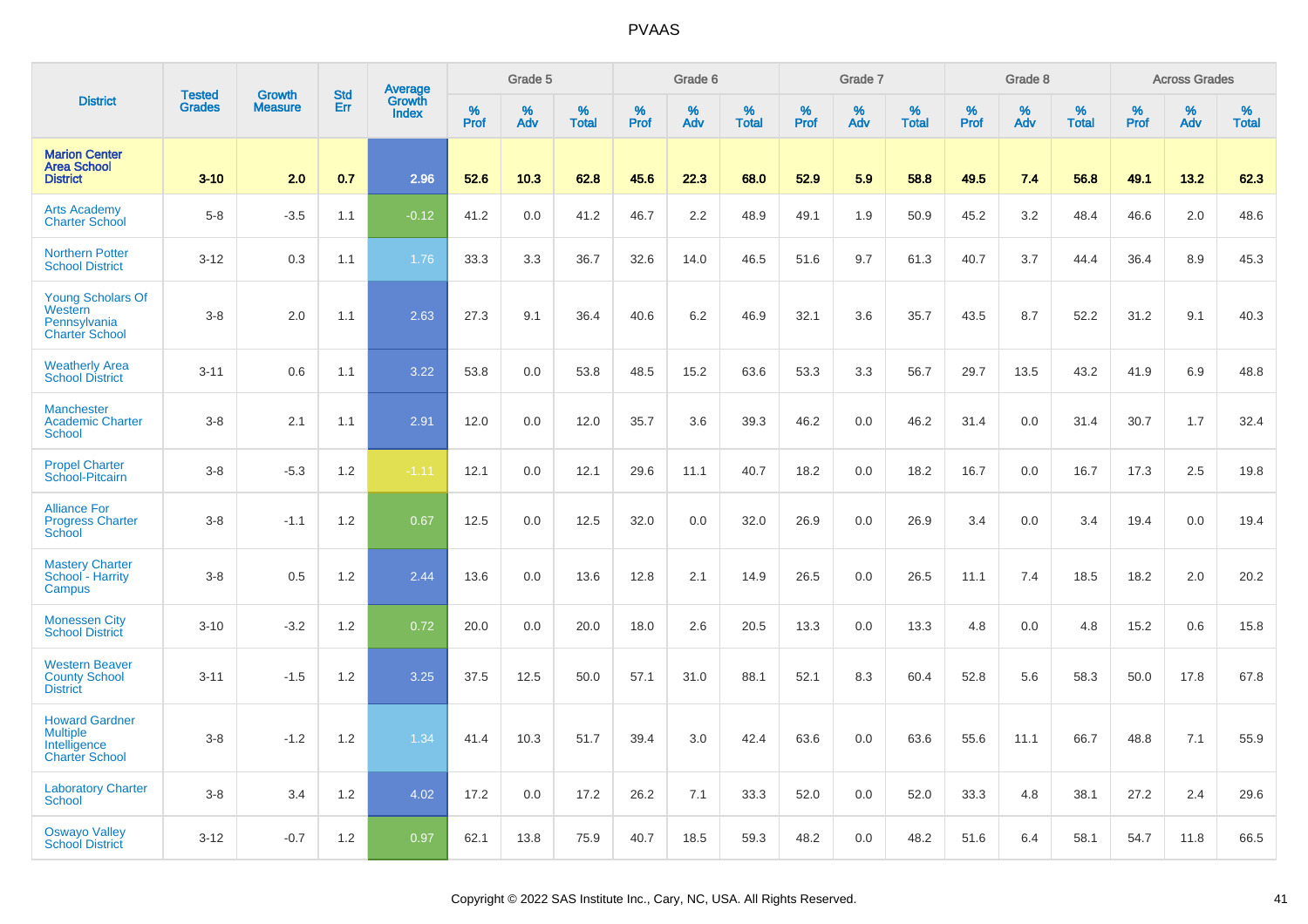|                                                                           |                                |                                 |                   |                                   |                     | Grade 5     |                      |              | Grade 6  |                      |              | Grade 7     |                      |                     | Grade 8     |                   |                     | <b>Across Grades</b> |                      |
|---------------------------------------------------------------------------|--------------------------------|---------------------------------|-------------------|-----------------------------------|---------------------|-------------|----------------------|--------------|----------|----------------------|--------------|-------------|----------------------|---------------------|-------------|-------------------|---------------------|----------------------|----------------------|
| <b>District</b>                                                           | <b>Tested</b><br><b>Grades</b> | <b>Growth</b><br><b>Measure</b> | <b>Std</b><br>Err | Average<br>Growth<br><b>Index</b> | $\%$<br><b>Prof</b> | $\%$<br>Adv | $\%$<br><b>Total</b> | $\%$<br>Prof | %<br>Adv | $\%$<br><b>Total</b> | $\%$<br>Prof | $\%$<br>Adv | $\%$<br><b>Total</b> | $\%$<br><b>Prof</b> | $\%$<br>Adv | %<br><b>Total</b> | $\%$<br><b>Prof</b> | $\%$<br>Adv          | $\%$<br><b>Total</b> |
| <b>Marion Center</b><br><b>Area School</b><br><b>District</b>             | $3 - 10$                       | 2.0                             | 0.7               | 2.96                              | 52.6                | 10.3        | 62.8                 | 45.6         | 22.3     | 68.0                 | 52.9         | 5.9         | 58.8                 | 49.5                | 7.4         | 56.8              | 49.1                | 13.2                 | 62.3                 |
| <b>Vision Academy</b><br><b>Charter School</b>                            | $3-8$                          | $-0.9$                          | 1.2               | 1.03                              | 35.7                | 0.0         | 35.7                 | 36.0         | 0.0      | 36.0                 | 37.1         | 2.9         | 40.0                 | 28.6                | 0.0         | 28.6              | 32.1                | 1.1                  | 33.2                 |
| <b>Universal Bluford</b><br><b>Charter School</b>                         | $3-6$                          | $-2.8$                          | 1.2               | $-0.99$                           | 19.0                | 0.0         | 19.0                 | 23.3         | 0.0      | 23.3                 |              |             |                      |                     |             |                   | 22.3                | 1.8                  | 24.1                 |
| <b>Erie Rise</b><br>Leadership<br><b>Academy Charter</b><br><b>School</b> | $3-8$                          | 0.0                             | 1.2               | 0.73                              | 17.9                | 0.0         | 17.9                 | 6.9          | 0.0      | 6.9                  | 4.8          | 2.4         | 7.1                  | 0.0                 | 0.0         | 0.0               | 7.8                 | 0.5                  | 8.3                  |
| <b>Forest Area School</b><br><b>District</b>                              | $3 - 11$                       | $-1.6$                          | 1.2               | 1.07                              | 45.8                | 0.0         | 45.8                 | 37.5         | 4.2      | 41.7                 | 24.2         | 12.1        | 36.4                 | 28.1                | 3.1         | 31.2              | 40.8                | 6.6                  | 47.4                 |
| <b>Perseus House</b><br><b>Charter School Of</b><br><b>Excellence</b>     | $6 - 11$                       | $-0.9$                          | 1.2               | 0.37                              |                     |             |                      | 4.8          | 0.0      | 4.8                  | 20.4         | 0.0         | 20.4                 | 22.7                | 1.5         | 24.2              | 19.2                | 0.7                  | 19.9                 |
| <b>Jamestown Area</b><br><b>School District</b>                           | $3 - 11$                       | 2.7                             | 1.2               | 3.54                              | 47.4                | 0.0         | 47.4                 | 30.6         | 19.4     | 50.0                 | 41.4         | 6.9         | 48.3                 | 54.6                | 0.0         | 54.6              | 41.2                | 7.9                  | 49.1                 |
| <b>Franklin Towne</b><br>Charter<br><b>Elementary School</b>              | $3-8$                          | $-3.1$                          | 1.2               | 0.46                              | 46.4                | 7.1         | 53.6                 | 48.2         | 7.4      | 55.6                 | 53.6         | 7.1         | 60.7                 | 59.1                | 0.0         | 59.1              | 50.6                | 6.8                  | 57.4                 |
| <b>Propel Charter</b><br>School-Hazelwood                                 | $3 - 8$                        | $-0.7$                          | 1.2               | 0.69                              | 6.7                 | 0.0         | 6.7                  | 14.3         | 0.0      | 14.3                 | 14.3         | 4.8         | 19.0                 | 16.0                | 0.0         | 16.0              | 10.2                | 0.6                  | 10.8                 |
| <b>Mastery Charter</b><br>School - Hardy<br><b>Williams</b>               | $3 - 11$                       | 0.9                             | 1.2               | 2.86                              | 10.3                | 0.0         | 10.3                 | 37.8         | 13.5     | 51.4                 | 29.2         | 0.0         | 29.2                 |                     |             |                   | 21.1                | 3.6                  | 24.7                 |
| <b>KIPP West</b><br>Philadelphia<br><b>Charter School</b>                 | $3 - 8$                        | $-0.4$                          | 1.2               | 1.32                              | 28.6                | 0.0         | 28.6                 | 19.4         | 0.0      | 19.4                 | 25.0         | 0.0         | 25.0                 | 16.7                | 0.0         | 16.7              | 17.6                | 0.6                  | 18.1                 |
| <b>Young Scholars Of</b><br><b>Central PA Charter</b><br><b>School</b>    | $3-8$                          | 3.9                             | 1.2               | 3.25                              | 35.6                | 13.3        | 48.9                 | 28.0         | 12.0     | 40.0                 | 50.0         | 14.3        | 64.3                 | 43.8                | 0.0         | 43.8              | 42.6                | 11.6                 | 54.2                 |
| <b>Mastery Charter</b><br>School-Cleveland<br>Elementary                  | $3-8$                          | 2.7                             | 1.3               | 2.27                              | 25.0                | 7.1         | 32.1                 | 23.5         | 0.0      | 23.5                 | 24.1         | 3.4         | 27.6                 | 21.7                | 0.0         | 21.7              | 18.8                | 1.9                  | 20.6                 |
| <b>Circle Of Seasons</b><br><b>Charter School</b>                         | $3 - 8$                        | 11.4                            | 1.3               | 9.02                              | 65.7                | 11.4        | 77.1                 | 50.0         | 20.0     | 70.0                 | 44.4         | 19.4        | 63.9                 |                     |             |                   | 50.8                | 18.6                 | 69.5                 |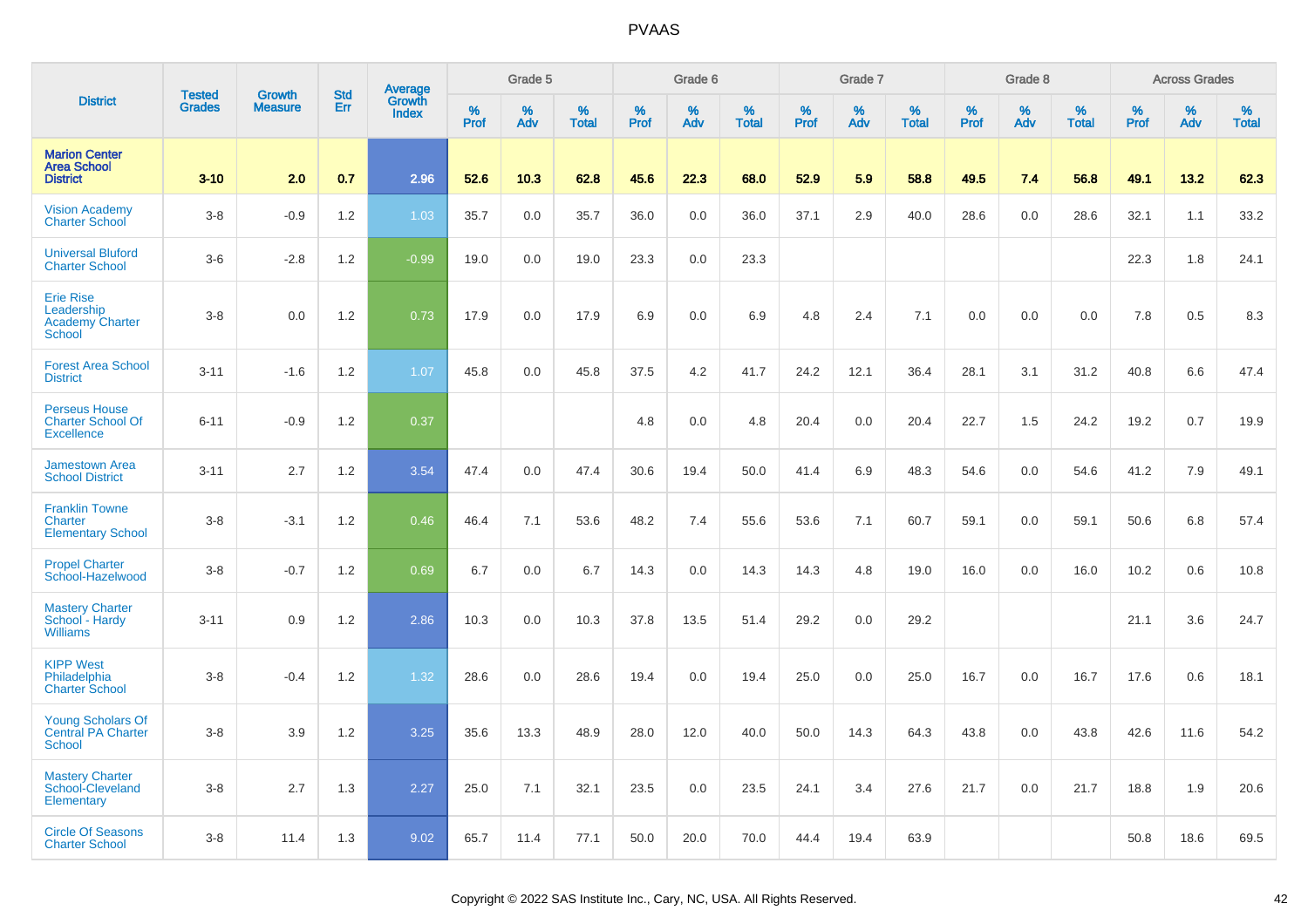|                                                               |                                |                                 | <b>Std</b> | Average                |                     | Grade 5  |                   |                  | Grade 6  |                   |                  | Grade 7  |                   |                  | Grade 8  |                   |                  | <b>Across Grades</b> |                   |
|---------------------------------------------------------------|--------------------------------|---------------------------------|------------|------------------------|---------------------|----------|-------------------|------------------|----------|-------------------|------------------|----------|-------------------|------------------|----------|-------------------|------------------|----------------------|-------------------|
| <b>District</b>                                               | <b>Tested</b><br><b>Grades</b> | <b>Growth</b><br><b>Measure</b> | <b>Err</b> | Growth<br><b>Index</b> | $\%$<br><b>Prof</b> | %<br>Adv | %<br><b>Total</b> | %<br><b>Prof</b> | %<br>Adv | %<br><b>Total</b> | %<br><b>Prof</b> | %<br>Adv | %<br><b>Total</b> | %<br><b>Prof</b> | %<br>Adv | %<br><b>Total</b> | %<br><b>Prof</b> | %<br>Adv             | %<br><b>Total</b> |
| <b>Marion Center</b><br><b>Area School</b><br><b>District</b> | $3 - 10$                       | 2.0                             | 0.7        | 2.96                   | 52.6                | 10.3     | 62.8              | 45.6             | 22.3     | 68.0              | 52.9             | 5.9      | 58.8              | 49.5             | 7.4      | 56.8              | 49.1             | 13.2                 | 62.3              |
| <b>Mastery Charter</b><br>School - Smedley<br>Campus          | $3-6$                          | $-4.0$                          | 1.3        | $-1.35$                | 19.2                | 1.9      | 21.2              | 31.0             | 1.7      | 32.8              |                  |          |                   |                  |          |                   | 21.4             | 2.2                  | 23.6              |
| <b>Infinity Charter</b><br>School                             | $3-8$                          | $-0.5$                          | 1.3        | 1.09                   | 72.7                | 22.7     | 95.4              | 50.0             | 38.5     | 88.5              | 62.5             | 25.0     | 87.5              | 68.2             | 18.2     | 86.4              | 56.6             | 31.5                 | 88.1              |
| <b>Derry Township</b><br><b>School District</b>               | $3 - 10$                       | $-1.3$                          | 1.3        | 5.74                   | 57.1                | 20.9     | 78.0              | 38.2             | 44.1     | 82.4              | 66.7             | 20.8     | 87.5              | 46.7             | 53.3     | 100.0             | 49.1             | 29.0                 | 78.2              |
| Esperanza Cyber<br><b>Charter School</b>                      | $3 - 11$                       | $-2.3$                          | 1.3        | 0.51                   | 11.8                | 0.0      | 11.8              | 8.7              | 0.0      | 8.7               | 12.8             | 0.0      | 12.8              | 9.1              | 0.0      | 9.1               | 9.4              | 0.8                  | 10.2              |
| <b>Souderton Charter</b><br><b>School</b><br>Collaborative    | $3-8$                          | 4.3                             | 1.3        | 3.72                   | 74.1                | 25.9     | 100.0             | 48.0             | 48.0     | 96.0              | 33.3             | 61.9     | 95.2              | 47.1             | 41.2     | 88.2              | 50.7             | 40.8                 | 91.6              |
| <b>Midland Borough</b><br><b>School District</b>              | $3 - 8$                        | 0.1                             | 1.3        | 1.76                   | 58.6                | 0.0      | 58.6              | 52.4             | 9.5      | 61.9              | 42.9             | 7.1      | 50.0              | 47.6             | 0.0      | 47.6              | 49.3             | 5.7                  | 55.0              |
| Salisbury-Elk Lick<br><b>School District</b>                  | $3 - 11$                       | $-3.9$                          | 1.3        | $-1.19$                | 50.0                | 8.3      | 58.3              | 50.0             | 0.0      | 50.0              | 30.0             | 0.0      | 30.0              | 28.6             | 4.8      | 33.3              | 42.2             | 3.3                  | 45.4              |
| <b>Universal Vare</b><br><b>Charter School</b>                | $6-8$                          | 6.8                             | 1.3        | 5.11                   |                     |          |                   | 11.8             | 17.6     | 29.4              | 16.7             | 0.0      | 16.7              | 28.6             | 1.6      | 30.2              | 22.7             | 3.6                  | 26.4              |
| <b>Galeton Area</b><br><b>School District</b>                 | $3 - 11$                       | 2.2                             | 1.4        | 1.61                   | 56.0                | 8.0      | 64.0              | 38.1             | 14.3     | 52.4              | 28.0             | 0.0      | 28.0              | 35.0             | 5.0      | 40.0              | 37.7             | 6.9                  | 44.6              |
| <b>Frederick Douglass</b><br><b>Mastery Charter</b><br>School | $3 - 8$                        | 1.8                             | 1.4        | 1.59                   | 20.8                | 0.0      | 20.8              | 22.2             | 0.0      | 22.2              | 14.3             | 0.0      | 14.3              | 34.6             | 3.8      | 38.5              | 19.1             | 0.9                  | 20.0              |
| <b>Duquesne City</b><br><b>School District</b>                | $3 - 8$                        | 3.1                             | 1.4        | 2.56                   | 11.3                | 0.0      | 11.3              | 10.8             | 2.7      | 13.5              |                  |          |                   |                  |          |                   | 14.8             | 0.6                  | 15.3              |
| Turkeyfoot Valley<br>Area School<br><b>District</b>           | $3 - 12$                       | 0.6                             | 1.4        | 1.84                   | 27.3                | 4.6      | 31.8              | 38.1             | 9.5      | 47.6              | 30.0             | 5.0      | 35.0              | 30.4             | 0.0      | 30.4              | 33.0             | 3.6                  | 36.6              |
| <b>Shade-Central City</b><br><b>School District</b>           | $3 - 11$                       | $-2.8$                          | 1.4        | 1.08                   | 43.8                | 0.0      | 43.8              | 44.4             | 14.8     | 59.3              | 25.0             | 0.0      | 25.0              | 29.2             | 0.0      | 29.2              | 35.1             | 6.0                  | 41.0              |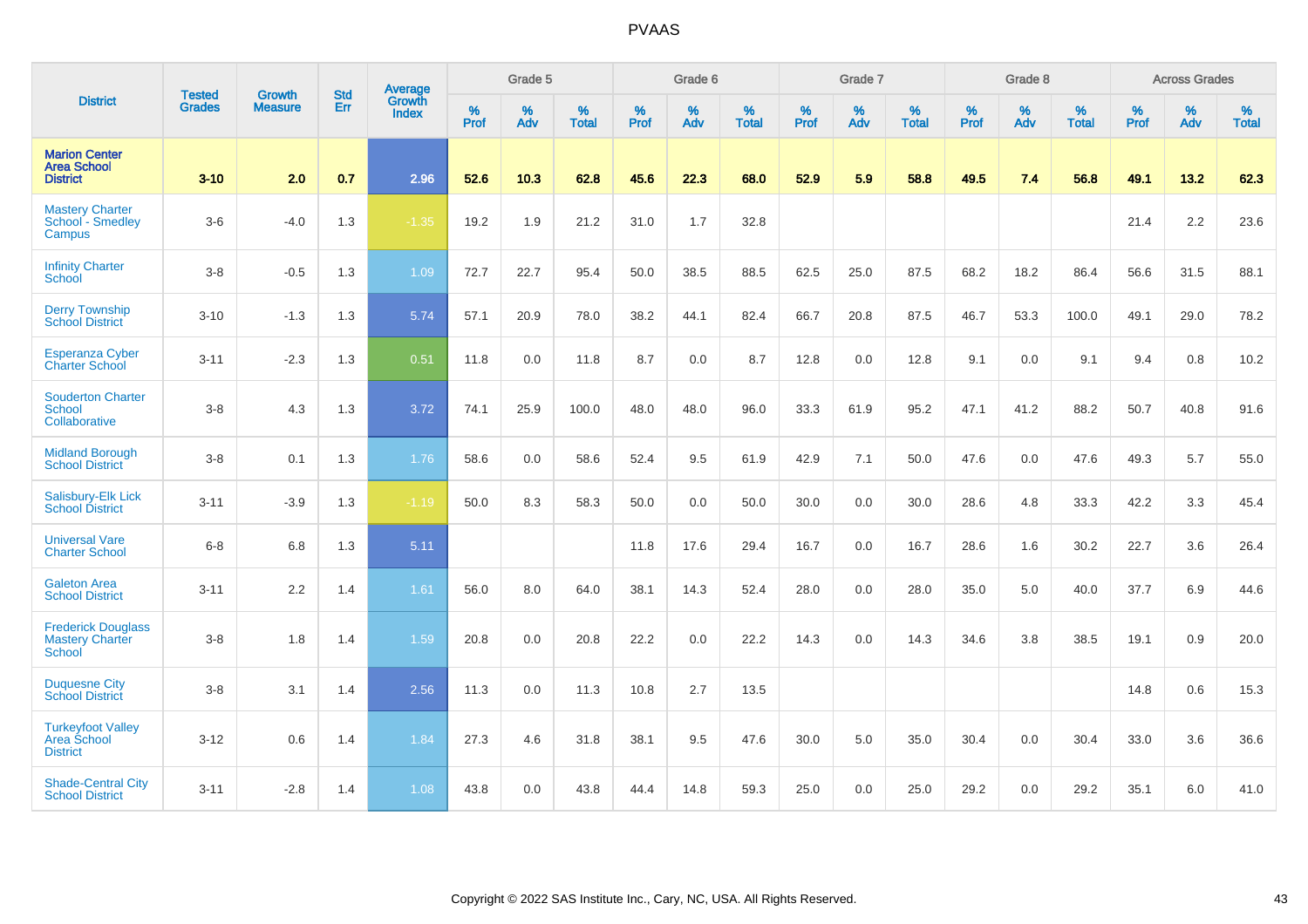|                                                                                |                                |                          | <b>Std</b> | Average                |                     | Grade 5  |                   |                  | Grade 6  |                   |                  | Grade 7  |                   |           | Grade 8  |                   |           | <b>Across Grades</b> |                   |
|--------------------------------------------------------------------------------|--------------------------------|--------------------------|------------|------------------------|---------------------|----------|-------------------|------------------|----------|-------------------|------------------|----------|-------------------|-----------|----------|-------------------|-----------|----------------------|-------------------|
| <b>District</b>                                                                | <b>Tested</b><br><b>Grades</b> | Growth<br><b>Measure</b> | Err        | Growth<br><b>Index</b> | $\%$<br><b>Prof</b> | %<br>Adv | %<br><b>Total</b> | %<br><b>Prof</b> | %<br>Adv | %<br><b>Total</b> | %<br><b>Prof</b> | %<br>Adv | %<br><b>Total</b> | %<br>Prof | %<br>Adv | %<br><b>Total</b> | %<br>Prof | %<br>Adv             | %<br><b>Total</b> |
| <b>Marion Center</b><br><b>Area School</b><br><b>District</b>                  | $3 - 10$                       | 2.0                      | 0.7        | 2.96                   | 52.6                | 10.3     | 62.8              | 45.6             | 22.3     | 68.0              | 52.9             | 5.9      | 58.8              | 49.5      | 7.4      | 56.8              | 49.1      | 13.2                 | 62.3              |
| Eugenio Maria De<br><b>Hostos Charter</b><br><b>School</b>                     | $3 - 8$                        | $-0.5$                   | 1.4        | 0.49                   | 45.8                | 0.0      | 45.8              | 16.7             | 16.7     | 33.3              | 18.2             | 9.1      | 27.3              | 46.7      | 0.0      | 46.7              | 35.0      | 6.7                  | 41.7              |
| <b>Deep Roots</b><br><b>Charter School</b>                                     | $3-6$                          | $-2.5$                   | 1.4        | $-0.12$                | 18.2                | 0.0      | 18.2              | 19.0             | 2.4      | 21.4              |                  |          |                   |           |          |                   | 19.2      | 0.7                  | 19.9              |
| Wilkinsburg<br><b>Borough School</b><br><b>District</b>                        | $3-6$                          | 4.8                      | 1.4        | 3.85                   | 41.5                | 0.0      | 41.5              | 25.6             | 2.3      | 27.9              |                  |          |                   |           |          |                   | 23.5      | 1.0                  | 24.5              |
| <b>Forbes Road</b><br><b>School District</b>                                   | $3 - 11$                       | 1.3                      | 1.4        | 1.67                   | 61.3                | 3.2      | 64.5              | 40.0             | 6.7      | 46.7              | 57.9             | 0.0      | 57.9              | 27.8      | 0.0      | 27.8              | 47.4      | 7.3                  | 54.7              |
| Shanksville-<br><b>Stonycreek School</b><br><b>District</b>                    | $3 - 10$                       | 0.6                      | 1.4        | 1.21                   | 28.6                | 0.0      | 28.6              | 41.7             | 16.7     | 58.3              | 45.0             | 5.0      | 50.0              | 44.4      | 5.6      | 50.0              | 49.2      | 8.5                  | 57.6              |
| <b>Lincoln Charter</b><br>School                                               | $3-5$                          | 1.2                      | 1.4        | 0.81                   | 17.7                | 0.0      | 17.7              |                  |          |                   |                  |          |                   |           |          |                   | 14.5      | 1.2                  | 15.7              |
| <b>Mastery Charter</b><br>School - Gratz<br>Campus                             | $7 - 10$                       | 5.0                      | 1.4        | 3.77                   |                     |          |                   |                  |          |                   | 19.4             | 0.0      | 19.4              | 7.3       | 0.0      | 7.3               | 13.0      | 0.0                  | 13.0              |
| <b>Tidioute</b><br>Community<br><b>Charter School</b>                          | $3 - 11$                       | 2.0                      | 1.5        | 2.84                   | 69.2                | 0.0      | 69.2              | 61.1             | 5.6      | 66.7              | 26.3             | 0.0      | 26.3              | 37.0      | 0.0      | 37.0              | 43.2      | 4.0                  | 47.2              |
| <b>Mastery Charter</b><br>School-Francis D.<br><b>Pastorius</b><br>Elementary  | $3 - 8$                        | $-1.7$                   | 1.5        | $-0.10$                | 3.8                 | 0.0      | 3.8               | 28.6             | 3.6      | 32.1              | 22.7             | 0.0      | 22.7              |           |          |                   | 14.3      | 0.8                  | 15.1              |
| <b>Mastery Charter</b><br>School - Clymer<br>Elementary                        | $3-6$                          | 1.7                      | 1.5        | 1.29                   | 13.5                | 0.0      | 13.5              | 24.1             | 3.4      | 27.6              |                  |          |                   |           |          |                   | 17.5      | 0.8                  | 18.3              |
| <b>West Philadelphia</b><br>Achievement<br>Charter<br><b>Elementary School</b> | $3-5$                          | 3.8                      | 1.6        | 2.40                   | 21.0                | 0.0      | 21.0              |                  |          |                   |                  |          |                   |           |          |                   | 18.1      | 1.5                  | 19.6              |
| Aspira Bilingual<br><b>Cyber Charter</b><br>School                             | $3 - 11$                       | 2.8                      | 1.6        | 2.58                   |                     |          |                   | 12.9             | 0.0      | 12.9              | 0.0              | 0.0      | 0.0               | 0.0       | 0.0      | 0.0               | 5.9       | 0.0                  | 5.9               |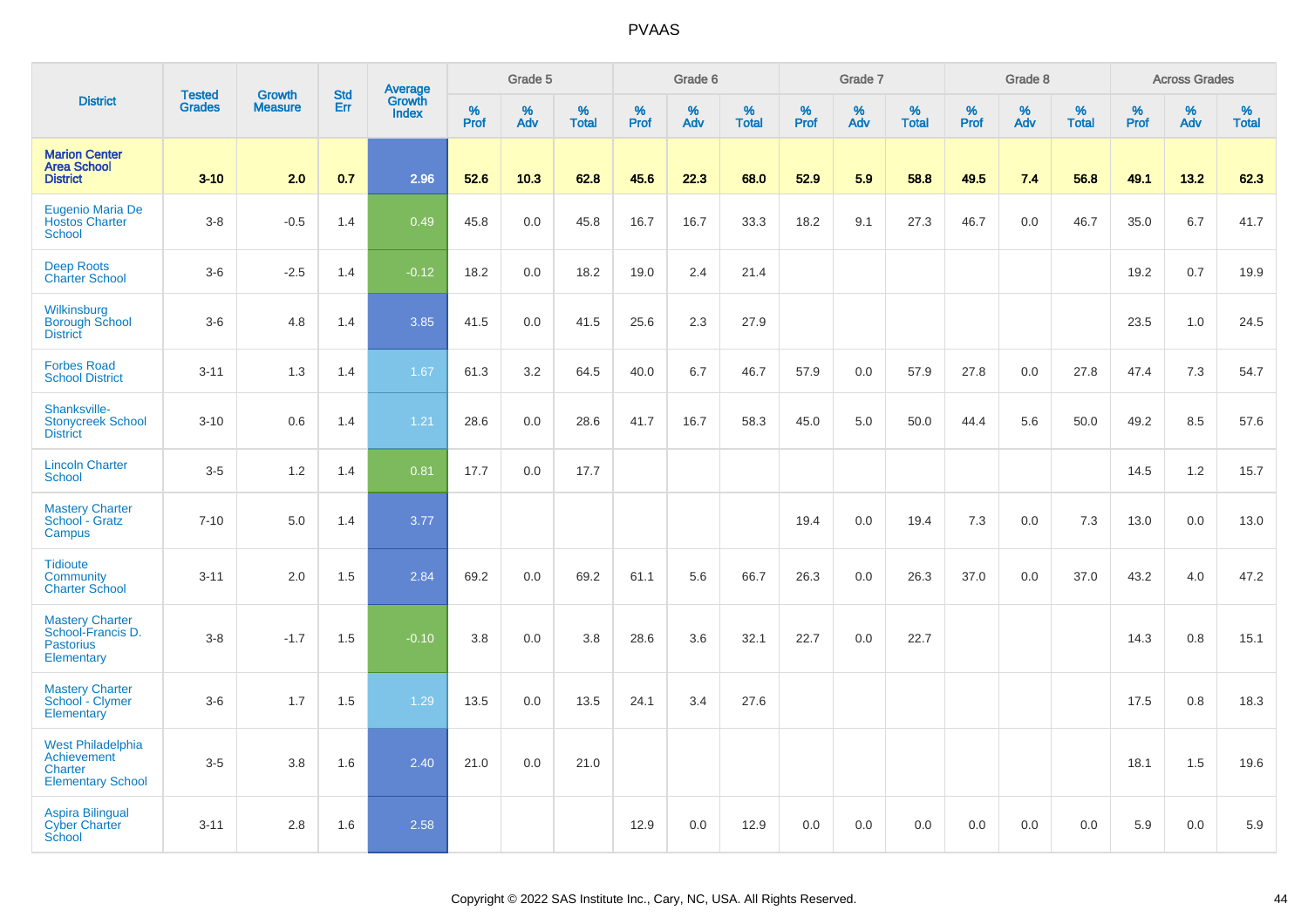|                                                                                          | <b>Tested</b> | <b>Growth</b>  | <b>Std</b> | Average                |              | Grade 5  |                   |              | Grade 6     |                      |              | Grade 7  |                   |              | Grade 8     |                   |              | <b>Across Grades</b> |                   |
|------------------------------------------------------------------------------------------|---------------|----------------|------------|------------------------|--------------|----------|-------------------|--------------|-------------|----------------------|--------------|----------|-------------------|--------------|-------------|-------------------|--------------|----------------------|-------------------|
| <b>District</b>                                                                          | <b>Grades</b> | <b>Measure</b> | <b>Err</b> | Growth<br><b>Index</b> | $\%$<br>Prof | %<br>Adv | %<br><b>Total</b> | $\%$<br>Prof | $\%$<br>Adv | $\%$<br><b>Total</b> | $\%$<br>Prof | %<br>Adv | %<br><b>Total</b> | $\%$<br>Prof | $\%$<br>Adv | %<br><b>Total</b> | $\%$<br>Prof | $\%$<br>Adv          | %<br><b>Total</b> |
| <b>Marion Center</b><br><b>Area School</b><br><b>District</b>                            | $3 - 10$      | 2.0            | 0.7        | 2.96                   | 52.6         | 10.3     | 62.8              | 45.6         | 22.3        | 68.0                 | 52.9         | 5.9      | 58.8              | 49.5         | 7.4         | 56.8              | 49.1         | 13.2                 | 62.3              |
| <b>Insight PA Cyber</b><br><b>Charter School</b>                                         | $3 - 11$      | $-1.0$         | 1.6        | 1.03                   | 29.4         | 0.0      | 29.4              | 31.6         | 5.3         | 36.8                 | 37.0         | 11.1     | 48.2              | 48.2         | 11.1        | 59.3              | 41.5         | 9.2                  | 50.8              |
| <b>Executive</b><br><b>Education</b><br><b>Academy Charter</b><br><b>School</b>          | $3 - 10$      | $-5.5$         | 1.6        | $-1.38$                | 10.0         | 0.0      | 10.0              | 12.5         | 6.2         | 18.8                 |              |          |                   | 38.1         | 0.0         | 38.1              | 31.4         | 2.9                  | 34.3              |
| Achievement<br><b>House Charter</b><br><b>School</b>                                     | $7 - 11$      | $-3.1$         | 1.6        | $-0.73$                |              |          |                   |              |             |                      | 52.0         | 0.0      | 52.0              | 48.8         | 7.0         | 55.8              | 50.0         | 4.4                  | 54.4              |
| <b>Mastery Charter</b><br>School-<br>Shoemaker<br>Campus                                 | $7 - 10$      | 5.8            | 1.6        | 3.54                   |              |          |                   |              |             |                      | 26.7         | 6.7      | 33.3              | 25.9         | 0.0         | 25.9              | 26.3         | 3.5                  | 29.8              |
| <b>Austin Area School</b><br><b>District</b>                                             | $3 - 11$      | $-0.5$         | 1.7        | 0.63                   | 38.5         | 7.7      | 46.2              | 61.5         | 0.0         | 61.5                 | 26.7         | 0.0      | 26.7              | 56.2         | 6.2         | 62.5              | 40.5         | 4.0                  | 44.6              |
| <b>Mastery Charter</b><br>School-Mann<br>Campus                                          | $3-6$         | $-2.7$         | 1.7        | $-0.22$                | 16.7         | 0.0      | 16.7              | 27.8         | 0.0         | 27.8                 |              |          |                   |              |             |                   | 18.4         | 0.0                  | 18.4              |
| <b>Young Scholars of</b><br><b>Greater Allegheny</b><br><b>Charter School</b>            | $3-8$         | $-1.6$         | 1.7        | 0.61                   | 26.3         | 0.0      | 26.3              | 40.0         | 0.0         | 40.0                 | 35.0         | 0.0      | 35.0              |              |             |                   | 29.9         | 0.8                  | 30.8              |
| <b>Harmony Area</b><br><b>School District</b>                                            | $3 - 10$      | 0.8            | 1.8        | 1.01                   | 43.8         | 0.0      | 43.8              | 54.2         | 12.5        | 66.7                 | 33.3         | 0.0      | 33.3              |              |             |                   | 43.6         | 6.4                  | 50.0              |
| Independence<br><b>Charter School</b><br>West                                            | $3 - 7$       | $-3.2$         | 1.8        | 0.23                   | 14.3         | 0.0      | 14.3              | 15.4         | 7.7         | 23.1                 | 15.8         | 0.0      | 15.8              |              |             |                   | 15.0         | 2.6                  | 17.7              |
| <b>Global Leadership</b><br><b>Academy Charter</b><br><b>School Southwest</b><br>at Huey | $3-8$         | $-0.4$         | 1.8        | 1.35                   | 0.0          | 0.0      | 0.0               | 0.0          | 0.0         | 0.0                  |              |          |                   | 21.4         | 0.0         | 21.4              | 11.1         | 0.0                  | 11.1              |
| La Academia<br>Partnership<br><b>Charter School</b>                                      | $6 - 11$      | $-4.8$         | 1.8        | $-0.39$                |              |          |                   | 14.3         | 0.0         | 14.3                 | 4.2          | 0.0      | 4.2               | 0.0          | 0.0         | 0.0               | 5.6          | 0.0                  | 5.6               |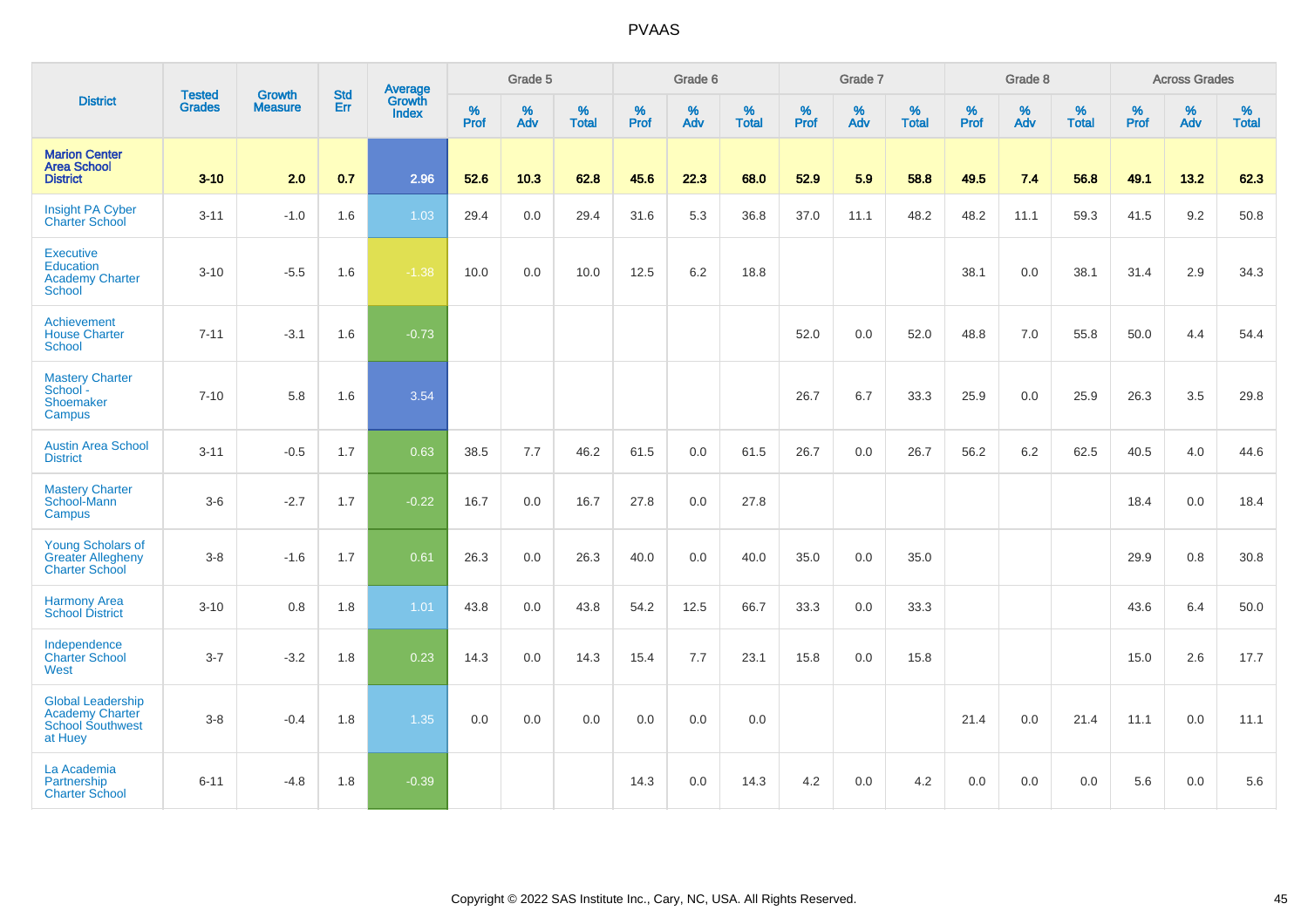|                                                                               |                                |                                 | <b>Std</b> |                                   |              | Grade 5  |                   |              | Grade 6  |                   |              | Grade 7  |                   |              | Grade 8  |                   |              | <b>Across Grades</b> |                   |
|-------------------------------------------------------------------------------|--------------------------------|---------------------------------|------------|-----------------------------------|--------------|----------|-------------------|--------------|----------|-------------------|--------------|----------|-------------------|--------------|----------|-------------------|--------------|----------------------|-------------------|
| <b>District</b>                                                               | <b>Tested</b><br><b>Grades</b> | <b>Growth</b><br><b>Measure</b> | Err        | Average<br>Growth<br><b>Index</b> | $\%$<br>Prof | %<br>Adv | %<br><b>Total</b> | $\%$<br>Prof | %<br>Adv | %<br><b>Total</b> | $\%$<br>Prof | %<br>Adv | %<br><b>Total</b> | $\%$<br>Prof | %<br>Adv | %<br><b>Total</b> | $\%$<br>Prof | $\%$<br>Adv          | %<br><b>Total</b> |
| <b>Marion Center</b><br><b>Area School</b><br><b>District</b>                 | $3 - 10$                       | 2.0                             | 0.7        | 2.96                              | 52.6         | 10.3     | 62.8              | 45.6         | 22.3     | 68.0              | 52.9         | 5.9      | 58.8              | 49.5         | 7.4      | 56.8              | 49.1         | 13.2                 | 62.3              |
| <b>Urban Academy Of</b><br><b>Greater Pittsburgh</b><br><b>Charter School</b> | $3-5$                          | $-8.2$                          | 1.9        | $-4.39$                           | 21.4         | 2.4      | 23.8              |              |          |                   |              |          |                   |              |          |                   | 20.6         | 1.6                  | 22.2              |
| <b>Hope For</b><br><b>Hyndman Charter</b><br>School                           | $3 - 11$                       | 4.1                             | 1.9        | 2.16                              |              |          |                   | 12.5         | 6.2      | 18.8              | 41.7         | 8.3      | 50.0              | 37.5         | 0.0      | 37.5              | 27.4         | 6.0                  | 33.3              |
| <b>Vida Charter</b><br><b>School</b>                                          | $3-6$                          | 3.8                             | 1.9        | 3.59                              | 56.0         | 16.0     | 72.0              | 27.8         | 27.8     | 55.6              |              |          |                   |              |          |                   | 33.7         | 19.8                 | 53.5              |
| <b>Global Leadership</b><br><b>Academy Charter</b><br><b>School</b>           | $3-8$                          | 0.6                             | 1.9        | 1.10                              | 21.4         | 0.0      | 21.4              |              |          |                   | 14.3         | 0.0      | 14.3              | 25.0         | 0.0      | 25.0              | 13.4         | 0.0                  | 13.4              |
| <b>Bucks County</b><br>Montessori Charter<br>School                           | $3-6$                          | 10.3                            | 1.9        | 5.31                              | 64.5         | 19.4     | 83.9              | 35.7         | 57.1     | 92.9              |              |          |                   |              |          |                   | 51.1         | 35.1                 | 86.2              |
| <b>Arts Academy</b><br>Elementary<br><b>Charter School</b>                    | $3-5$                          | 0.9                             | 2.0        | 0.44                              | 31.6         | 0.0      | 31.6              |              |          |                   |              |          |                   |              |          |                   | 31.8         | 2.3                  | 34.1              |
| <b>Gillingham Charter</b><br>School                                           | $3 - 11$                       | 2.2                             | 2.0        | 1.82                              | 41.7         | 0.0      | 41.7              | 38.5         | 0.0      | 38.5              |              |          |                   | 30.8         | 15.4     | 46.2              | 34.3         | 4.3                  | 38.6              |
| Gettysburg<br><b>Montessori Charter</b><br><b>School</b>                      | $3-6$                          | 2.6                             | 2.0        | 2.12                              | 50.0         | 10.0     | 60.0              | 44.4         | 22.2     | 66.7              |              |          |                   |              |          |                   | 43.0         | 14.0                 | 57.0              |
| <b>Premier Arts And</b><br><b>Science Charter</b><br><b>School</b>            | $3-5$                          | 5.2                             | 2.1        | 2.52                              | 16.7         | 0.0      | 16.7              |              |          |                   |              |          |                   |              |          |                   | 14.2         | 1.9                  | 16.0              |
| <b>Seven Generations</b><br><b>Charter School</b>                             | $3-5$                          | 5.1                             | 2.1        | 2.46                              | 62.2         | 2.7      | 64.9              |              |          |                   |              |          |                   |              |          |                   | 48.0         | 8.8                  | 56.8              |
| <b>Urban Pathways 6-</b><br>12 Charter School                                 | $6 - 11$                       | $-0.2$                          | 2.1        | 0.12                              |              |          |                   |              |          |                   | 22.2         | 0.0      | 22.2              | 0.0          | 0.0      | 0.0               | 15.9         | 0.0                  | 15.9              |
| <b>Centre Learning</b><br>Community<br><b>Charter School</b>                  | $5-8$                          | $-1.3$                          | 2.1        | 0.35                              |              |          |                   |              |          |                   | 37.5         | 12.5     | 50.0              | 47.1         | 11.8     | 58.8              | 51.8         | 16.7                 | 68.5              |
| <b>Inquiry Charter</b><br>School                                              | $3-5$                          | $-7.5$                          | 2.2        | $-3.42$                           | 30.3         | 0.0      | 30.3              |              |          |                   |              |          |                   |              |          |                   | 25.9         | 4.6                  | 30.6              |